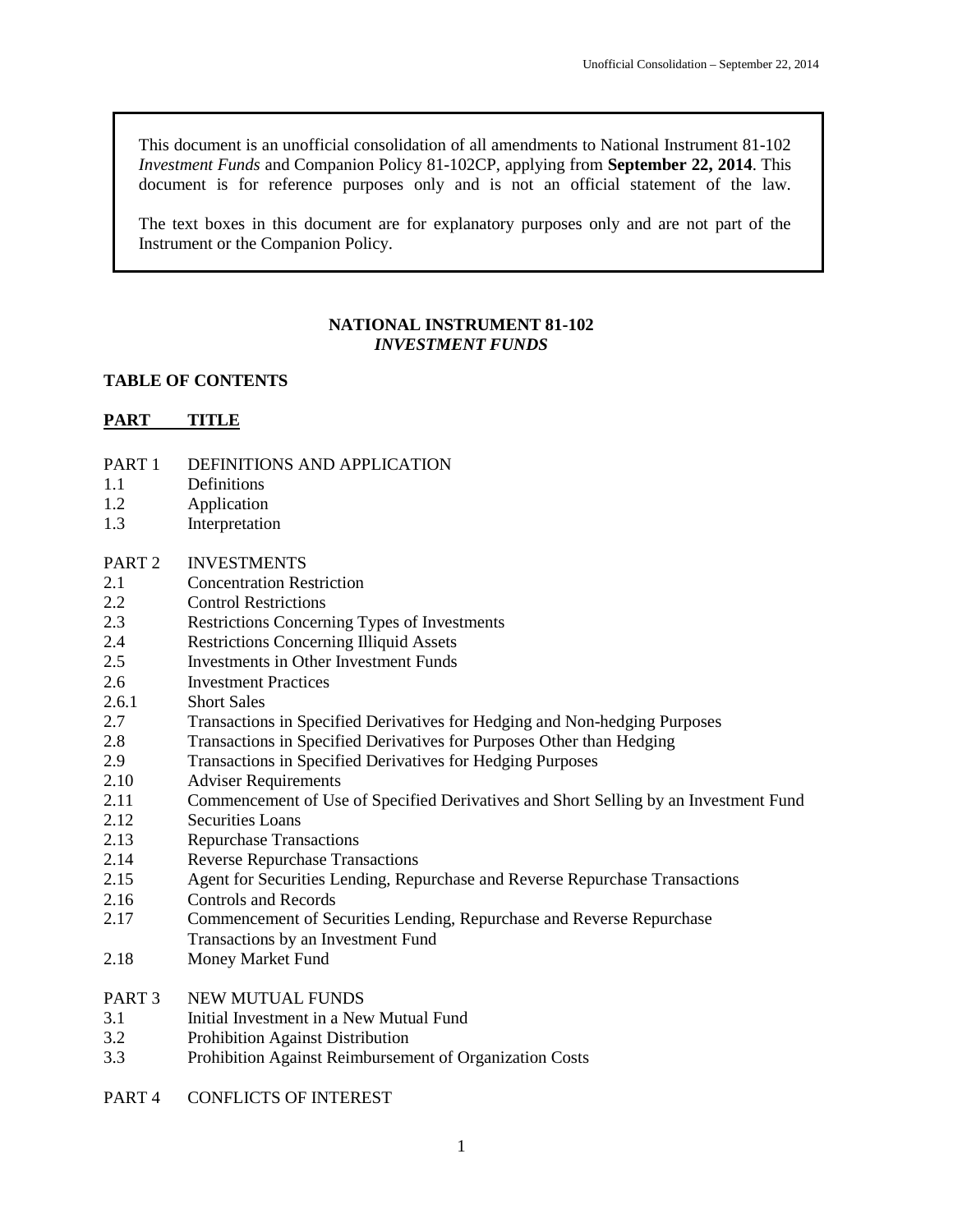- 4.1 Prohibited Investments
- 4.2 Self-Dealing
- 4.3 Exception
- 4.4 Liability and Indemnification

#### PART 5 FUNDAMENTAL CHANGES

- 5.1 Matters Requiring Securityholder Approval
- 5.2 Approval of Securityholders
- 5.3 Circumstances in Which Approval of Securityholders Not Required
- 5.3.1 Change of Auditor of an Investment Fund
- 5.4 Formalities Concerning Meetings of Securityholders
- 5.5 Approval of Securities Regulatory Authority
- 5.6 Pre-Approved Reorganizations and Transfers
- 5.7 Applications
- 5.8 Matters Requiring Notice
- 5.8.1 Termination of a Non-Redeemable Investment Fund
- 5.9 Relief from Certain Regulatory Requirements
- 5.10 [Repealed]

## PART 6 CUSTODIANSHIP OF PORTFOLIO ASSETS

- 6.1 General
- 6.2 Entities Qualified to Act as Custodian or Sub-Custodian for Assets Held in Canada
- 6.3 Entities Qualified to Act as Sub-Custodian for Assets Held outside Canada
- 6.4 Contents of Custodian and Sub-Custodian Agreements
- 6.5 Holding of Portfolio Assets and Payment of Fees
- 6.6 Standard of Care
- 6.7 Review and Compliance Reports
- 6.8 Custodial Provisions relating to Derivatives and Securities Lending, Repurchase and Reverse Repurchase Agreements
- 6.8.1 Custodial Provisions relating to Short Sales
- 6.9 Separate Account for Paying Expenses
- PART 7 INCENTIVE FEES
- 7.1 Incentive Fees
- 7.2 Multiple Portfolio Advisers
- PART 8 CONTRACTUAL PLANS
- 8.1 Contractual Plans

## PART 9 SALE OF SECURITIES OF AN INVESTMENT FUND

- 9.0.1 Application
- 9.1 Transmission and Receipt of Purchase Orders
- 9.2 Acceptance of Purchase Orders
- 9.3 Issue Price of Securities
- 9.4 Delivery of Funds and Settlement

## PART 9.1 WARRANTS AND SPECIFIED DERIVATIVES

9.1.1 Issuance of Warrants or Specified Derivatives

# PART 10 REDEMPTION OF SECURITIES OF AN INVESTMENT FUND

10.1 Requirements for Redemptions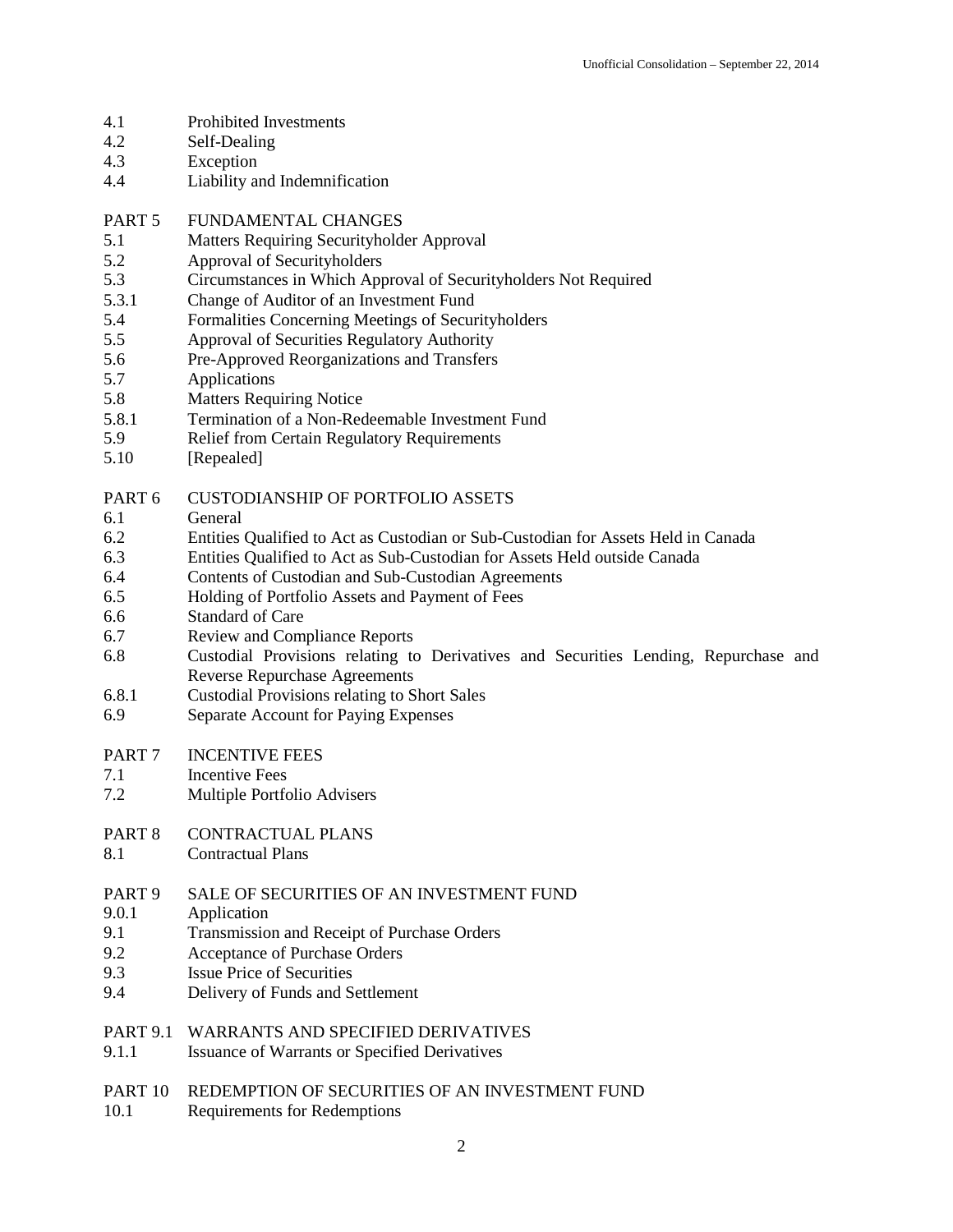- 10.2 Transmission and Receipt of Redemption Orders
- 10.3 Redemption Price of Securities
- 10.4 Payment of Redemption Proceeds
- 10.5 Failure to Complete Redemption Order
- 10.6 Suspension of Redemptions
- PART 11 COMMINGLING OF CASH
- 11.1 Principal Distributors and Service Providers
- 11.2 Participating Dealers
- 11.3 Trust Accounts
- 11.4 Exemption
- 11.5 Right of Inspection
- PART 12 COMPLIANCE REPORTS
- 12.1 Compliance Reports
- PART 13 [Repealed]
- PART 14 RECORD DATE
- 14.0.1 Application
- 14.1 Record Date

#### PART 15 SALES COMMUNICATIONS AND PROHIBITED REPRESENTATIONS

- 15.1 Ability to Make Sales Communications
- 15.2 Sales Communications General Requirements
- 15.3 Prohibited Disclosure in Sales Communications
- 15.4 Required Disclosure and Warnings in Sales Communications
- 15.5 Disclosure Regarding Distribution Fees
- 15.6 Performance Data General Requirements
- 15.7 Advertisements
- 15.7.1 Advertisements for Non-Redeemable Investment Funds
- 15.8 Performance Measurement Periods Covered by Performance Data
- 15.9 Changes affecting Performance Data
- 15.10 Formula for Calculating Standard Performance Data
- 15.11 Assumptions for Calculating Standard Performance Data
- 15.12 Sales Communications During the Waiting Period
- 15.13 Prohibited Representations
- 15.14 Sales Communication Multi-Class Investment Funds
- PART 16 [Repealed]
- PART 17 [Repealed]

#### PART 18 SECURITYHOLDER RECORDS

- 18.1 Maintenance of Records
- 18.2 Availability of Records
- PART 19 EXEMPTIONS AND APPROVALS
- 19.1 Exemption
- 19.2 Exemption or Approval under Prior Policy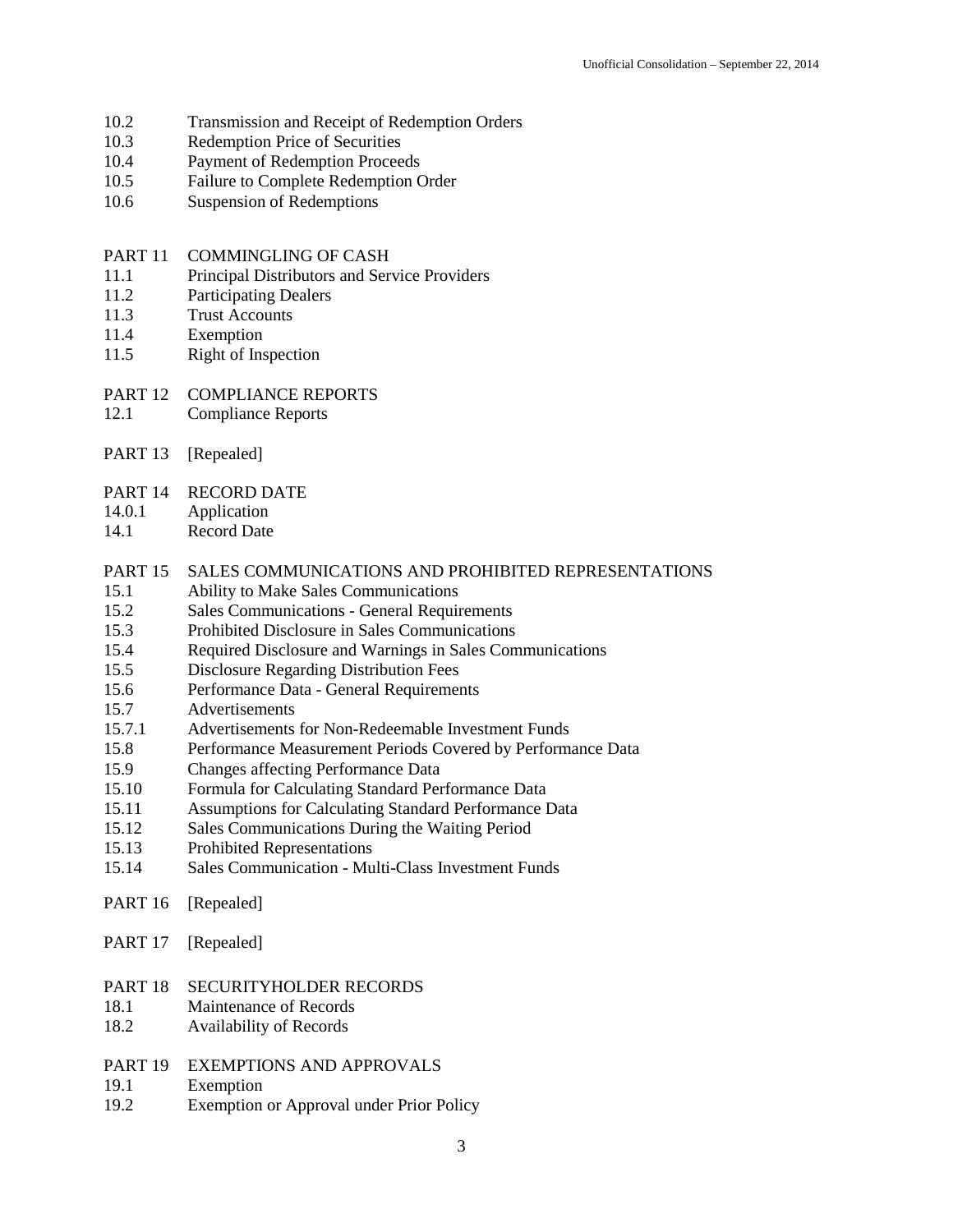- 19.3 Revocation of Exemptions
- PART 20 TRANSITIONAL
- 20.1 Effective Date
- 20.2 Sales Communications
- 20.3 Reports to Securityholders
- 20.4 Mortgage Funds
- 20.5 Delayed Coming into Force

APPENDIX A - Futures Exchanges for the Purpose of Subsection 2.7(4) - Derivative Counterparty Exposure Limits

APPENDIX B-1, APPENDIX B-2 AND APPENDIX B-3 - Compliance Reports

APPENDIX C - Provisions contained in Securities Legislation for the Purpose of Subsection 4.1(5) – Prohibited Investments

APPENDIX D - Investment Fund Conflict of Interest Investment Restrictions

APPENDIX E - Investment Fund Conflict of Interest Reporting Requirements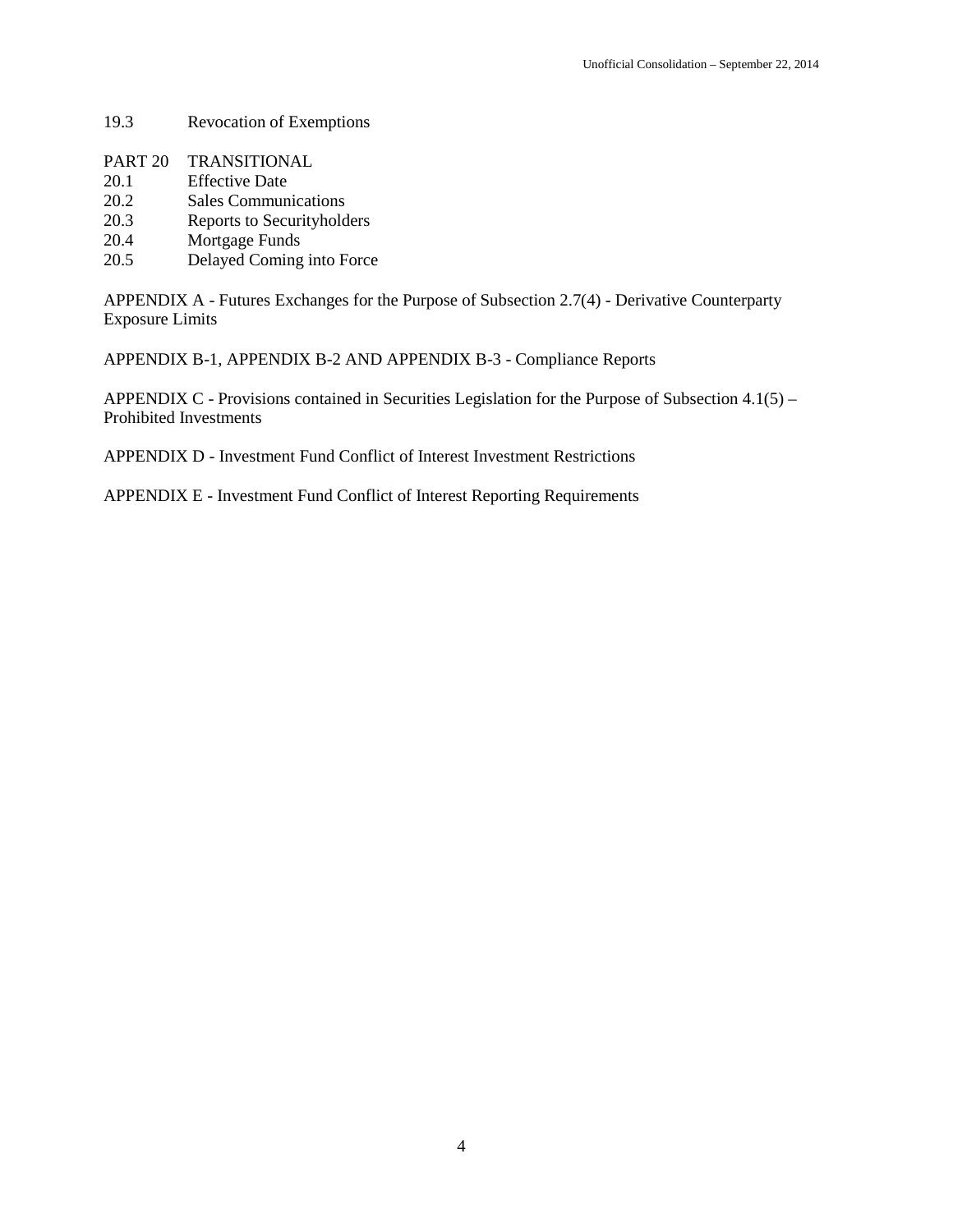### **NATIONAL INSTRUMENT 81-102 INVESTMENT FUNDS**

### **PART 1 DEFINITIONS AND APPLICATION**

#### **1.1 Definitions -** In this Instrument

"acceptable clearing corporation" means a clearing corporation that is an acceptable clearing corporation under the Joint Regulatory Financial Questionnaire and Report;

"advertisement" means a sales communication that is published or designed for use on or through a public medium;

"asset allocation service" means an administrative service under which the investment of a person or company is allocated, in whole or in part, among mutual funds to which this Instrument applies and reallocated among those mutual funds and, if applicable, other assets according to an asset allocation strategy;

"book-based system" means a system for the central handling of securities or equivalent book-based entries under which all securities of a class or series deposited within the system are treated as fungible and may be transferred or pledged by bookkeeping entry without physical delivery;

"borrowing agent" means any of the following:

- (a) a custodian or sub-custodian that holds assets in connection with a short sale of securities by an investment fund;
- (b) a qualified dealer from whom an investment fund borrows securities in order to sell them short;

"cash cover" means any of the following assets of a mutual fund that are held by the mutual fund, have not been allocated for specific purposes and are available to satisfy all or part of the obligations arising from a position in specified derivatives held by the mutual fund or from a short sale of securities made by the mutual fund:

- (a) cash;
- (b) cash equivalents;
- (c) synthetic cash;
- (d) receivables of the mutual fund arising from the disposition of portfolio assets, net of payables arising from the acquisition of portfolio assets;
- (e) securities purchased by the mutual fund in a reverse repurchase transaction under section 2.14, to the extent of the cash paid for those securities by the mutual fund;
- (f) each evidence of indebtedness that has a remaining term to maturity of 365 days or less and a designated rating;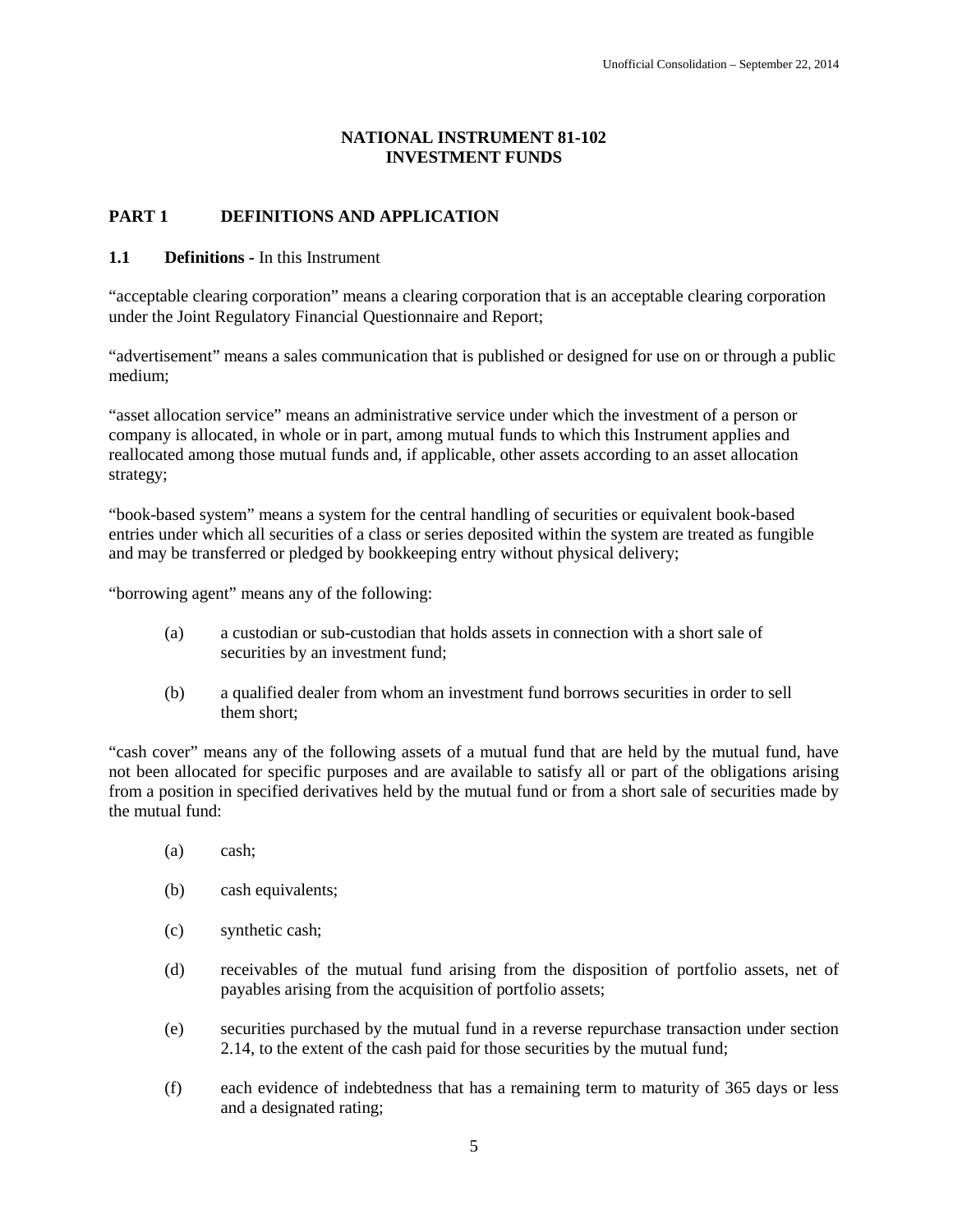- (g) each floating rate evidence of indebtedness if
	- (i) the floating interest rate of the indebtedness is reset no later than every 185 days, and
	- (ii) the principal amount of the indebtedness will continue to have a market value of approximately par at the time of each change in the rate to be paid to the holders of the evidence of indebtedness;
- (h) securities issued by a money market fund;

"cash equivalent" means an evidence of indebtedness that has a remaining term to maturity of 365 days or less and that is issued, or fully and unconditionally guaranteed as to principal and interest, by

- (a) the government of Canada or the government of a jurisdiction,
- (b) the government of the United States of America, the government of one of the states of the United States of America, the government of another sovereign state or a permitted supranational agency, if, in each case, the evidence of indebtedness has a designated rating, or
- (c) a Canadian financial institution, or a financial institution that is not incorporated or organized under the laws of Canada or of a jurisdiction if, in either case, evidences of indebtedness of that issuer or guarantor that are rated as short term debt by a designated rating organization or its DRO affiliate have a designated rating;

"clearing corporation" means an organization through which trades in options or standardized futures are cleared and settled;

"clearing corporation option" means an option, other than an option on futures, issued by a clearing corporation;

"clone fund" means an investment fund that has adopted a fundamental investment objective to track the performance of another investment fund;

"conventional convertible security" means a security of an issuer that is, according to its terms, convertible into, or exchangeable for, other securities of the issuer, or of an affiliate of the issuer;

"conventional floating rate debt instrument" means an evidence of indebtedness of which the interest obligations are based upon a benchmark commonly used in commercial lending arrangements;

"conventional warrant or right" means a security of an issuer, other than a clearing corporation, that gives the holder the right to purchase securities of the issuer or of an affiliate of the issuer;

"currency cross hedge" means the substitution by an investment fund of a risk to one currency for a risk to another currency, if neither currency is a currency in which the investment fund determines its net asset value per security and the aggregate amount of currency risk to which the investment fund is exposed is not increased by the substitution;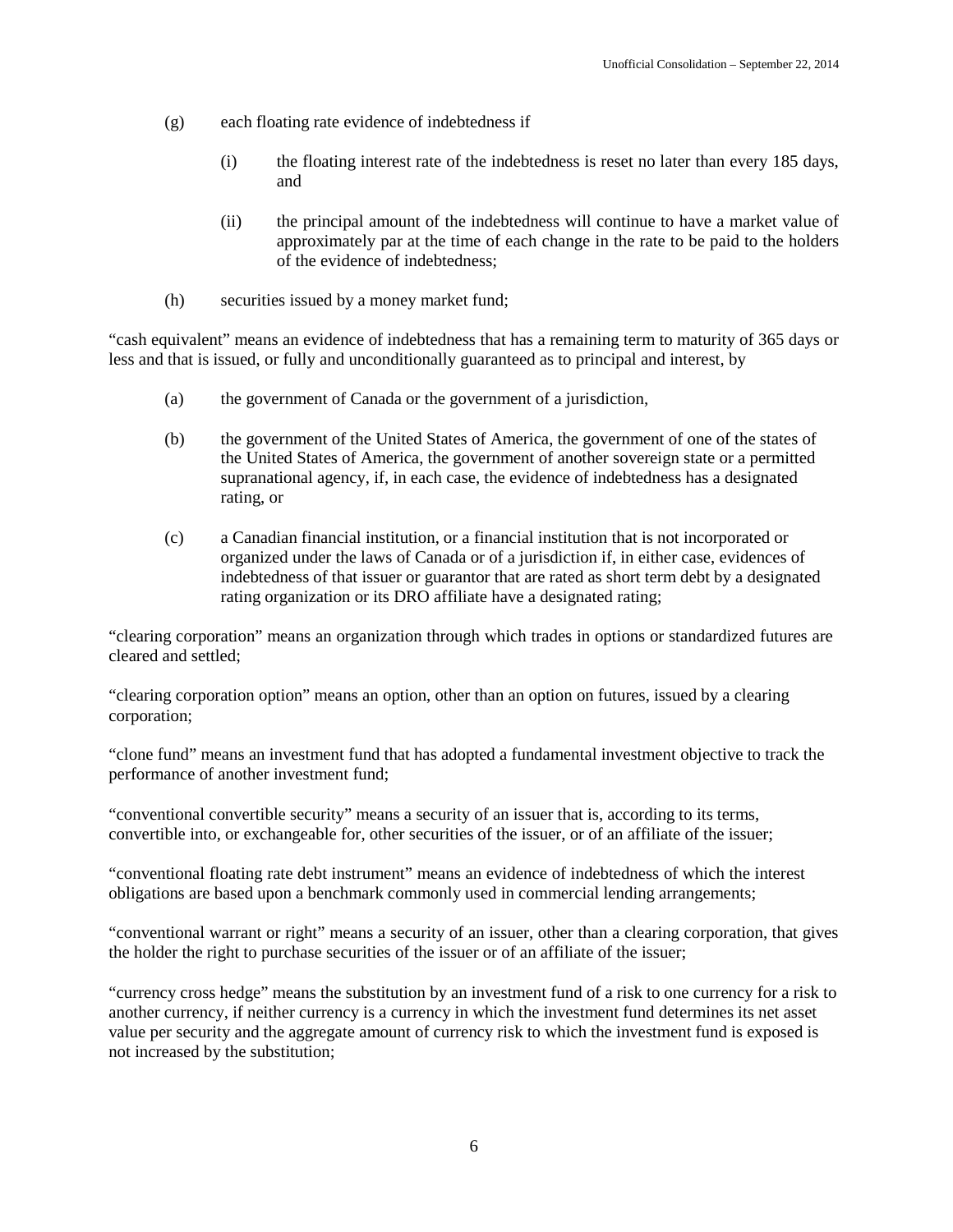"custodian" means the institution appointed by an investment fund to hold portfolio assets of the investment fund;

"dealer managed investment fund" means an investment fund the portfolio adviser of which is a dealer manager;

"dealer managed mutual fund" [Repealed]

"dealer manager" means

- (a) a specified dealer that acts as a portfolio adviser,
- (b) a portfolio adviser in which a specified dealer, or a partner, director, officer, salesperson or principal shareholder of a specified dealer, directly or indirectly owns of record or beneficially, or exercises control or direction over, securities carrying more than 10 percent of the total votes attaching to securities of the portfolio adviser, or
- (c) a partner, director or officer of a portfolio adviser referred to in paragraph (b);

"debt-like security" means a security purchased by a mutual fund, other than a conventional convertible security or a conventional floating rate debt instrument, that evidences an indebtedness of the issuer if

- (a) either
	- (i) the amount of principal, interest or principal and interest to be paid to the holder is linked in whole or in part by a formula to the appreciation or depreciation in the market price, value or level of one or more underlying interests on a predetermined date or dates, or
	- (ii) the security provides the holder with a right to convert or exchange the security into or for the underlying interest or to purchase the underlying interest, and
- (b) on the date of acquisition by the mutual fund, the percentage of the purchase price attributable to the component of the security that is not linked to an underlying interest is less than 80 percent of the purchase price paid by the mutual fund;

"delta" means the positive or negative number that is a measure of the change in market value of an option relative to changes in the value of the underlying interest of the option;

"designated rating" means, for a security or instrument, a rating issued by a designated rating organization, or its DRO affiliate, that is at or above one of the following rating categories, or that is at or above a category that replaces one of the following rating categories, if

(a) there has been no announcement by the designated rating organization or its DRO affiliate of which the investment fund or its manager is or reasonably should be aware that the rating of the security or instrument to which the designated rating was given may be down-graded to a rating category that would not be a designated rating, and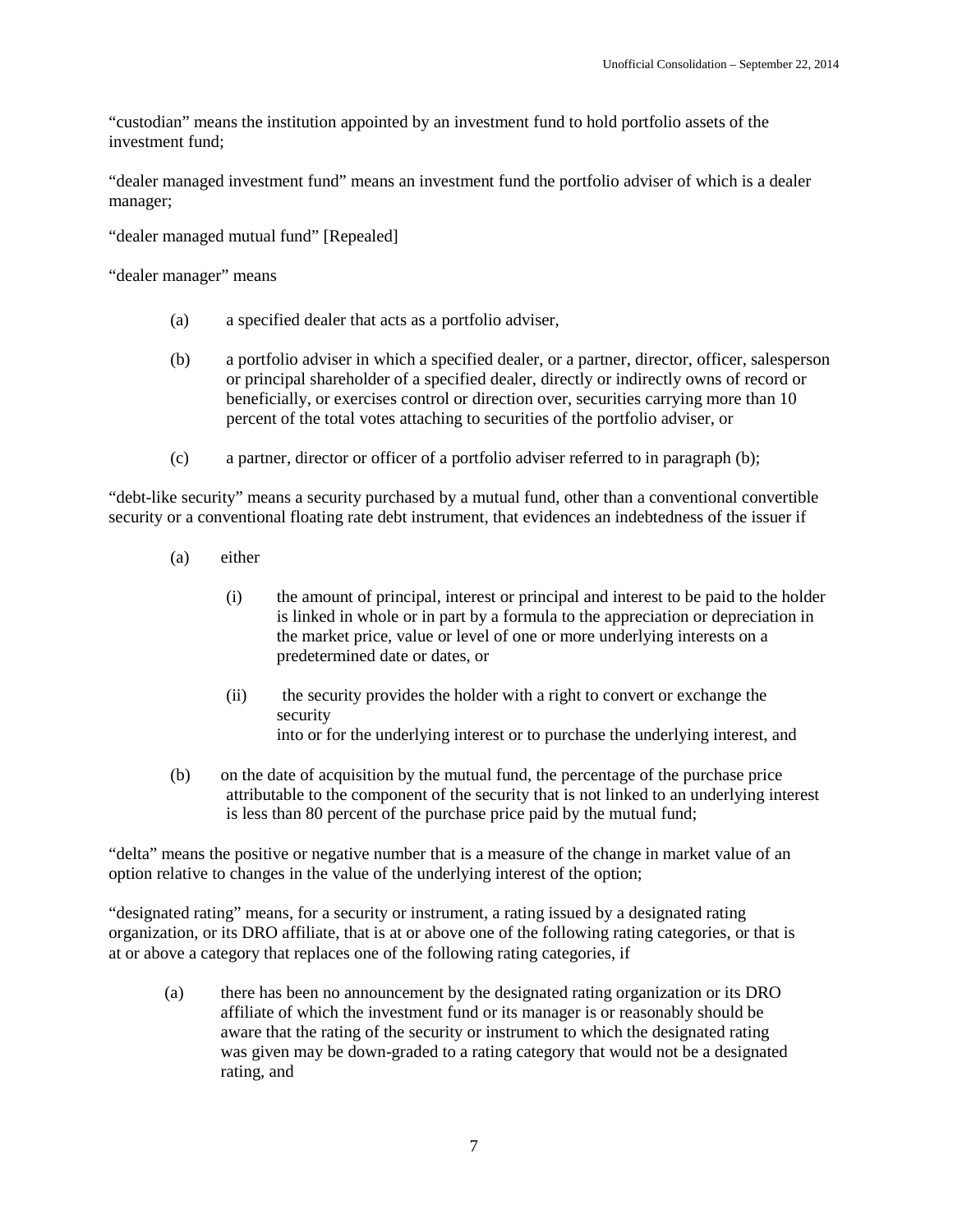(b) no designated rating organization or any of its DRO affiliates has rated the security or instrument in a rating category that is not a designated rating:

| <b>Designated Rating</b><br>Organization | <b>Commercial Paper/</b><br><b>Short Term Debt</b> | <b>Long Term</b><br><b>Debt</b> |
|------------------------------------------|----------------------------------------------------|---------------------------------|
|                                          |                                                    |                                 |
| <b>DBRS</b> Limited                      | $R-1$ (low)                                        | A                               |
|                                          |                                                    |                                 |
| Fitch, Inc.                              | F1                                                 | A                               |
|                                          |                                                    |                                 |
| Moody's Canada Inc.                      | $P-1$                                              | A <sub>2</sub>                  |
|                                          |                                                    |                                 |
| Standard & Poor's Ratings                | $A-1$ (Low)                                        | A                               |
| Services (Canada)                        |                                                    |                                 |

"designated rating organization" means

- (a) each of DBRS Limited, Fitch, Inc., Moody's Canada Inc., Standard & Poor's Ratings Services (Canada), including their DRO affiliates; or
- (b) any other credit rating organization that has been designated under securities legislation;

"DRO affiliate" has the same meaning as in section 1 of National Instrument 25-101 Designated Rating Organizations;

"equivalent debt" means, in relation to an option, swap, forward contract or debt-like security, an evidence of indebtedness of approximately the same term as, or a longer term than, the remaining term to maturity of the option, swap, contract or debt-like security and that ranks equally with, or subordinate to, the claim for payment that may arise under the option, swap, contract or debt-like security;

"fixed portfolio ETF" means an exchange-traded mutual fund not in continuous distribution that

- (a) has fundamental investment objectives which include holding and maintaining a fixed portfolio of publicly traded equity securities of one or more issuers the names of which are disclosed in its prospectus, and
- (b) trades the securities referred to in paragraph (a) only in the circumstances disclosed in its prospectus;

"floating rate evidence of indebtedness" means an evidence of indebtedness that has a floating rate of interest determined over the term of the obligation by reference to a commonly used benchmark interest rate and that satisfies any of the following:

(a) if the evidence of indebtedness was issued by a person or company other than a government or a permitted supranational agency, it has a designated rating;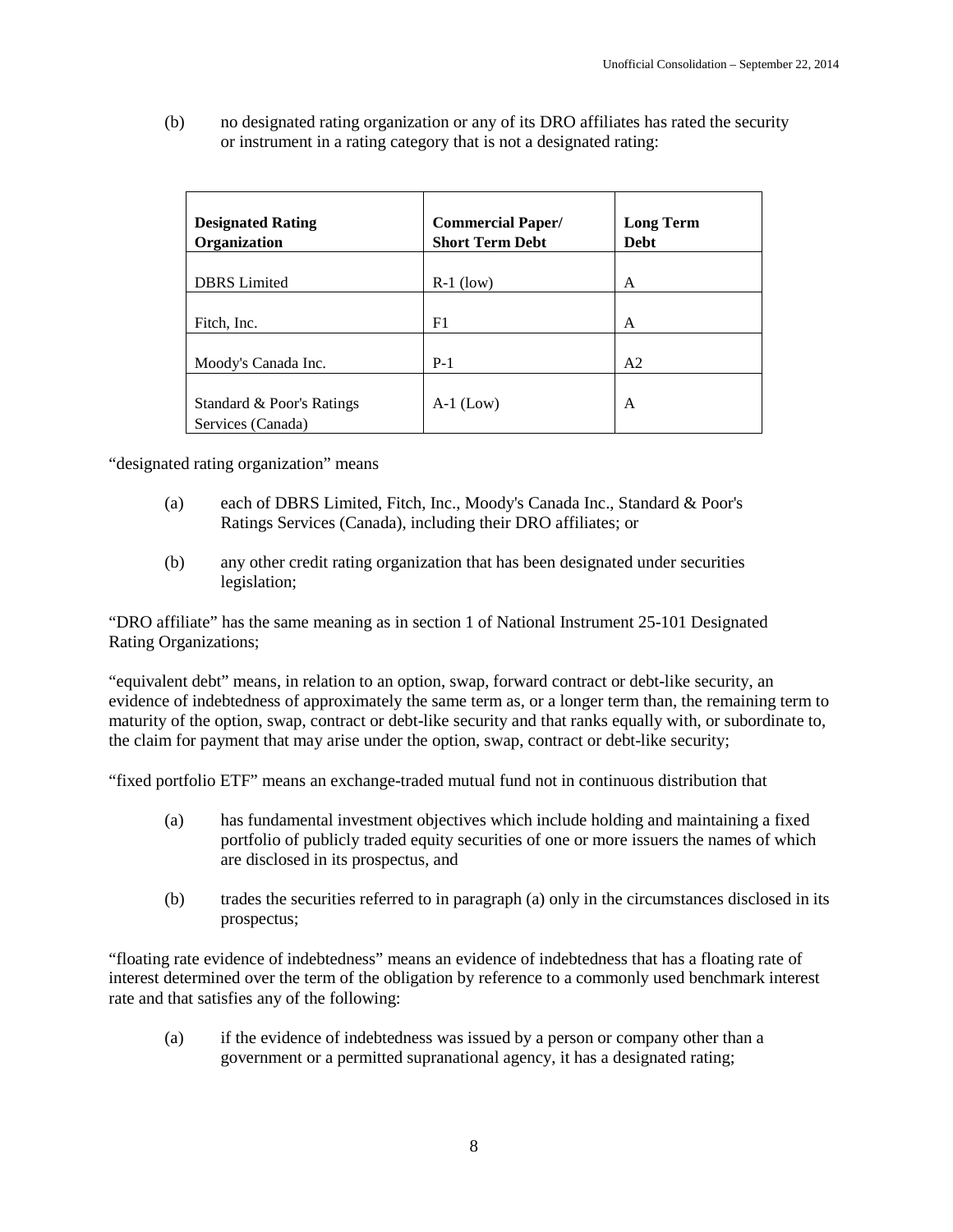- (b) the evidence of indebtedness was issued, or is fully and unconditionally guaranteed as to principal and interest, by any of the following:
	- (i) the government of Canada or the government of a jurisdiction of Canada;
	- (ii) the government of the United States of America, the government of one of the states of the United States of America, the government of another sovereign state or a permitted supranational agency, if, in each case, the evidence of indebtedness has a designated rating;

"forward contract" means an agreement, not entered into with, or traded on, a stock exchange or futures exchange or cleared by a clearing corporation, to do one or more of the following on terms or at a price established by or determinable by reference to the agreement and at or by a time in the future established by or determinable by reference to the agreement:

- 1. Make or take delivery of the underlying interest of the agreement.
- 2. Settle in cash instead of delivery;

"fundamental investment objectives" means the investment objectives of an investment fund that define both the fundamental nature of the investment fund and the fundamental investment features of the investment fund that distinguish it from other investment funds;

"futures exchange" means an association or organization operated to provide the facilities necessary for the trading of standardized futures;

"government security" means an evidence of indebtedness issued, or fully and unconditionally guaranteed as to principal and interest, by any of the government of Canada, the government of a jurisdiction or the government of the United States of America;

"guaranteed mortgage" means a mortgage fully and unconditionally guaranteed, or insured, by the government of Canada, by the government of a jurisdiction or by an agency of any of those governments or by a corporation approved by the Office of the Superintendent of Financial Institutions to offer its services to the public in Canada as an insurer of mortgages;

"hedging" means the entering into of a transaction, or a series of transactions, and the maintaining of the position or positions resulting from the transaction or series of transactions

- (a) if
	- (i) the intended effect of the transaction, or the intended cumulative effect of the series of transactions, is to offset or reduce a specific risk associated with all or a portion of an existing investment or position or group of investments or positions,
	- (ii) the transaction or series of transactions results in a high degree of negative correlation between changes in the value of the investment or position, or group of investments or positions, being hedged and changes in the value of the instrument or instruments with which the investment or position is hedged, and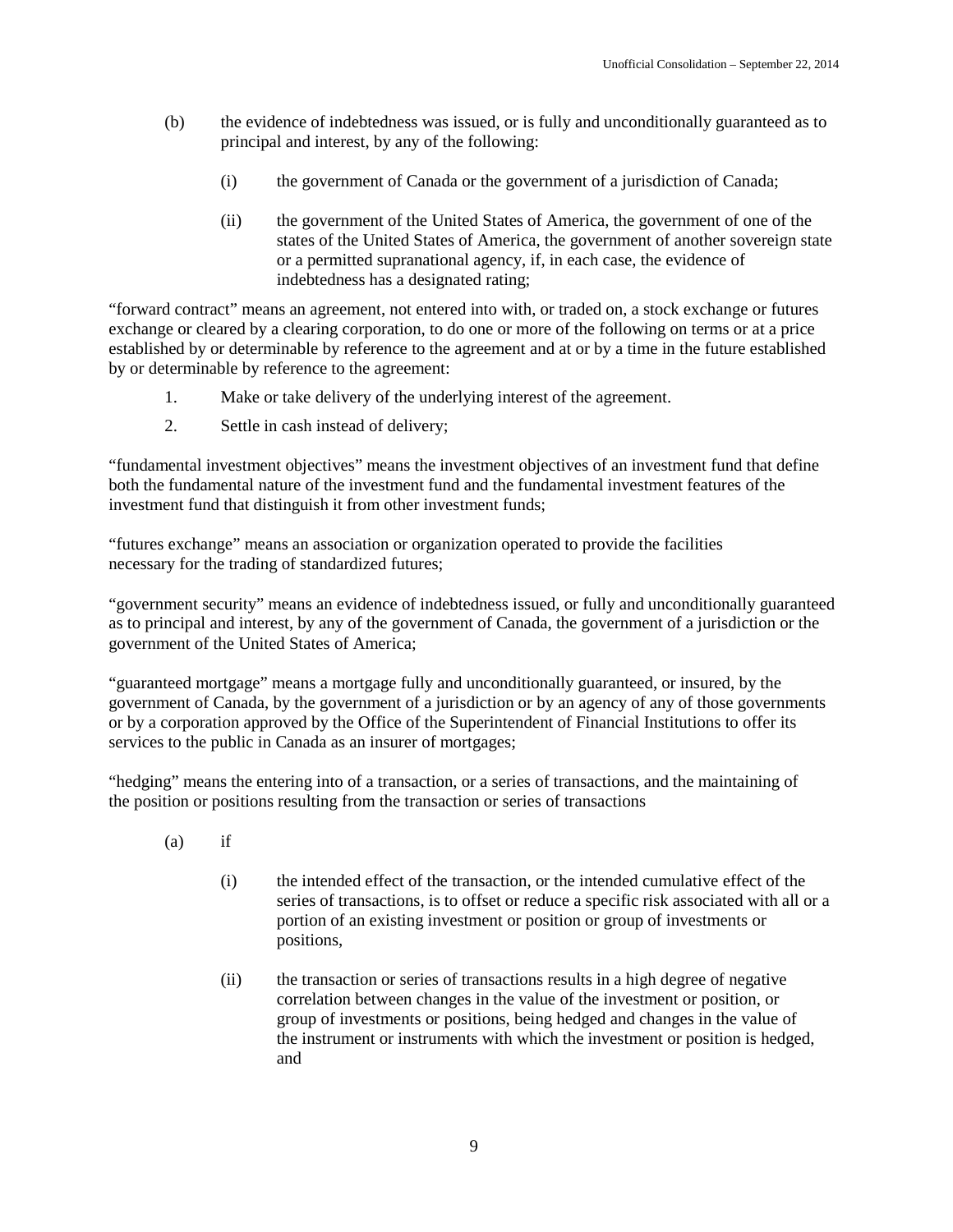- (iii) there are reasonable grounds to believe that the transaction or series of transactions no more than offset the effect of price changes in the investment or position, or group of investments or positions, being hedged, or
- (b) if the transaction, or series of transactions, is a currency cross hedge;

"IIROC" means the Investment Industry Regulatory Organization of Canada;

"illiquid asset" means

- (a) a portfolio asset that cannot be readily disposed of through market facilities on which public quotations in common use are widely available at an amount that at least approximates the amount at which the portfolio asset is valued in calculating the net asset value per security of the mutual fund, or
- (b) a restricted security held by a mutual fund, the resale of which is prohibited by a representation, undertaking or agreement by the mutual fund or by the predecessor in title of the mutual fund;

"independent review committee" means the independent review committee of the investment fund established under National Instrument 81-107 *Independent Review Committee for Investment Funds*;

"index mutual fund" means a mutual fund that has adopted fundamental investment objectives that require the mutual fund to

- (a) hold the securities that are included in a permitted index or permitted indices of the mutual fund in substantially the same proportion as those securities are reflected in that permitted index or those permitted indices, or
- (b) invest in a manner that causes the mutual fund to replicate the performance of that permitted index or those permitted indices;

"index participation unit" means a security traded on a stock exchange in Canada or the United States and issued by an issuer the only purpose of which is to

- (a) hold the securities that are included in a specified widely quoted market index in substantially the same proportion as those securities are reflected in that index, or
- (b) invest in a manner that causes the issuer to replicate the performance of that index;

"investment fund conflict of interest investment restrictions" means the provisions of securities legislation that are referred to in Appendix D;

"investment fund conflict of interest reporting requirements" means the provisions of securities legislation that are referred to in Appendix E;

"investor fees" means, in connection with the purchase, conversion, holding, transfer or redemption of securities of an investment fund, all fees, charges and expenses that are or may become payable by a securityholder of the investment fund to,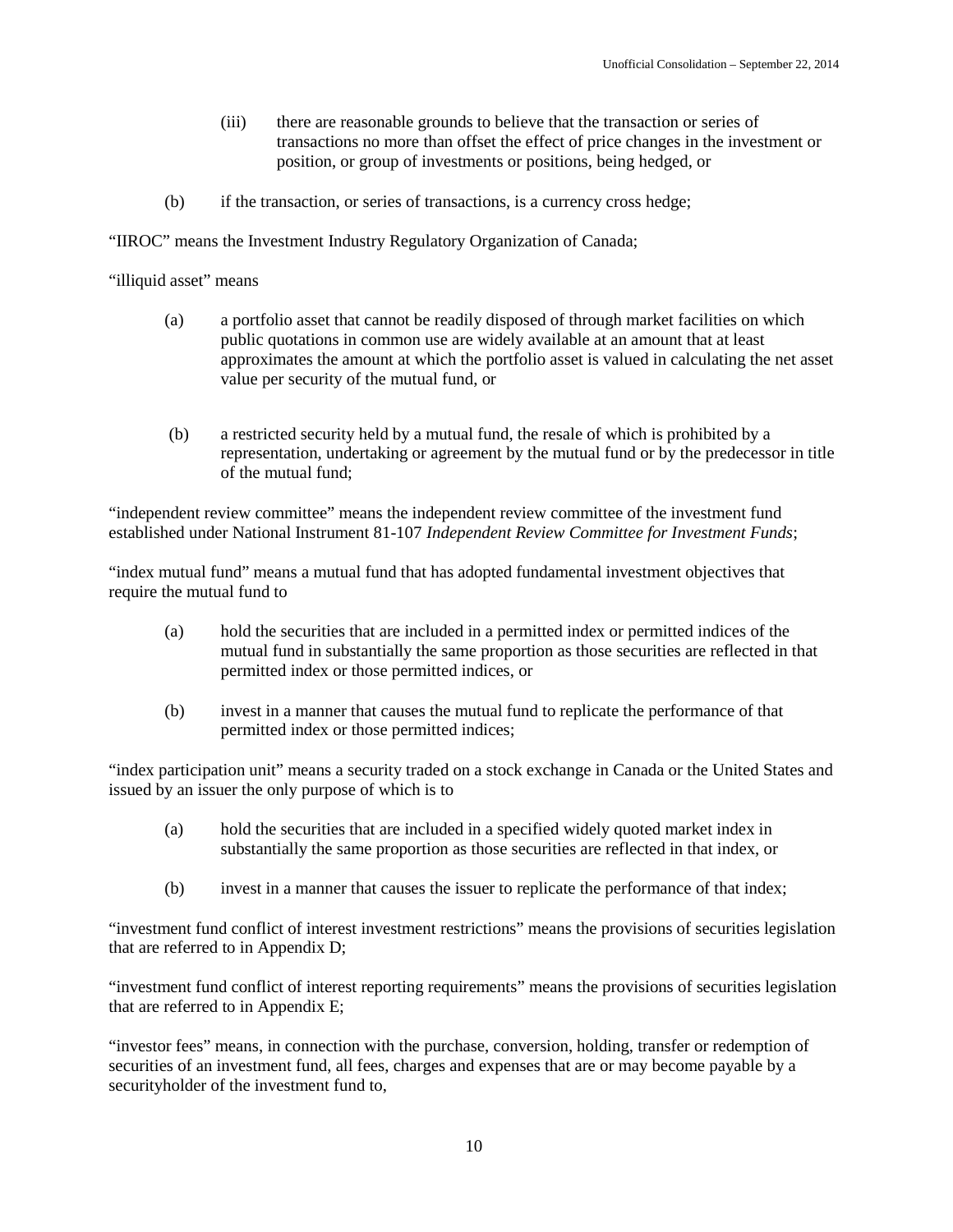- (a) in the case of a mutual fund, a member of the organization of the mutual fund other than a member of the organization acting solely as a participating dealer, and
- (b) in the case of a non-redeemable investment fund, the manager of the non-redeemable investment fund;

"Joint Regulatory Financial Questionnaire and Report" means the Joint Regulatory Financial Questionnaire and Report of various Canadian SROs on the date that this Instrument comes into force and every successor to the form that does not materially lessen the criteria for an entity to be recognized as an "acceptable clearing corporation";

"long position" means a position held by an investment fund that, for

- (a) an option, entitles the investment fund to elect to purchase, sell, receive or deliver the underlying interest or, instead, pay or receive cash,
- (b) a standardized future or forward contract, obliges the investment fund to accept delivery of the underlying interest or, instead, pay or receive cash,
- (c) a call option on futures, entitles the investment fund to elect to assume a long position in standardized futures,
- (d) a put option on futures, entitles the investment fund to elect to assume a short position in standardized futures, and
- (e) a swap, obliges the investment fund to accept delivery of the underlying interest or receive cash;

"management expense ratio" means the ratio, expressed as a percentage, of the expenses of an investment fund to its average net asset value, calculated in accordance with Part 15 of National Instrument 81-106 *Investment Fund Continuous Disclosure*;

"manager" means an investment fund manager;

"manager-prescribed number of units" means, in relation to an exchange-traded mutual fund that is in continuous distribution, the number of units determined by the manager from time to time for the purposes of subscription orders, exchanges, redemptions or for other purposes;

**"**material change**"** has the meaning ascribed to that term in National Instrument 81-106 *Investment Fund Continuous Disclosure*;

"member of the organization" has the meaning ascribed to that term in National Instrument 81-105 Mutual Fund Sales Practices;

"MFDA" means the Mutual Fund Dealers Association of Canada;

"money market fund" means a mutual fund that invests its assets in accordance with section 2.18;

"mortgage" includes a hypothec or security that creates a charge on real property in order to secure a debt;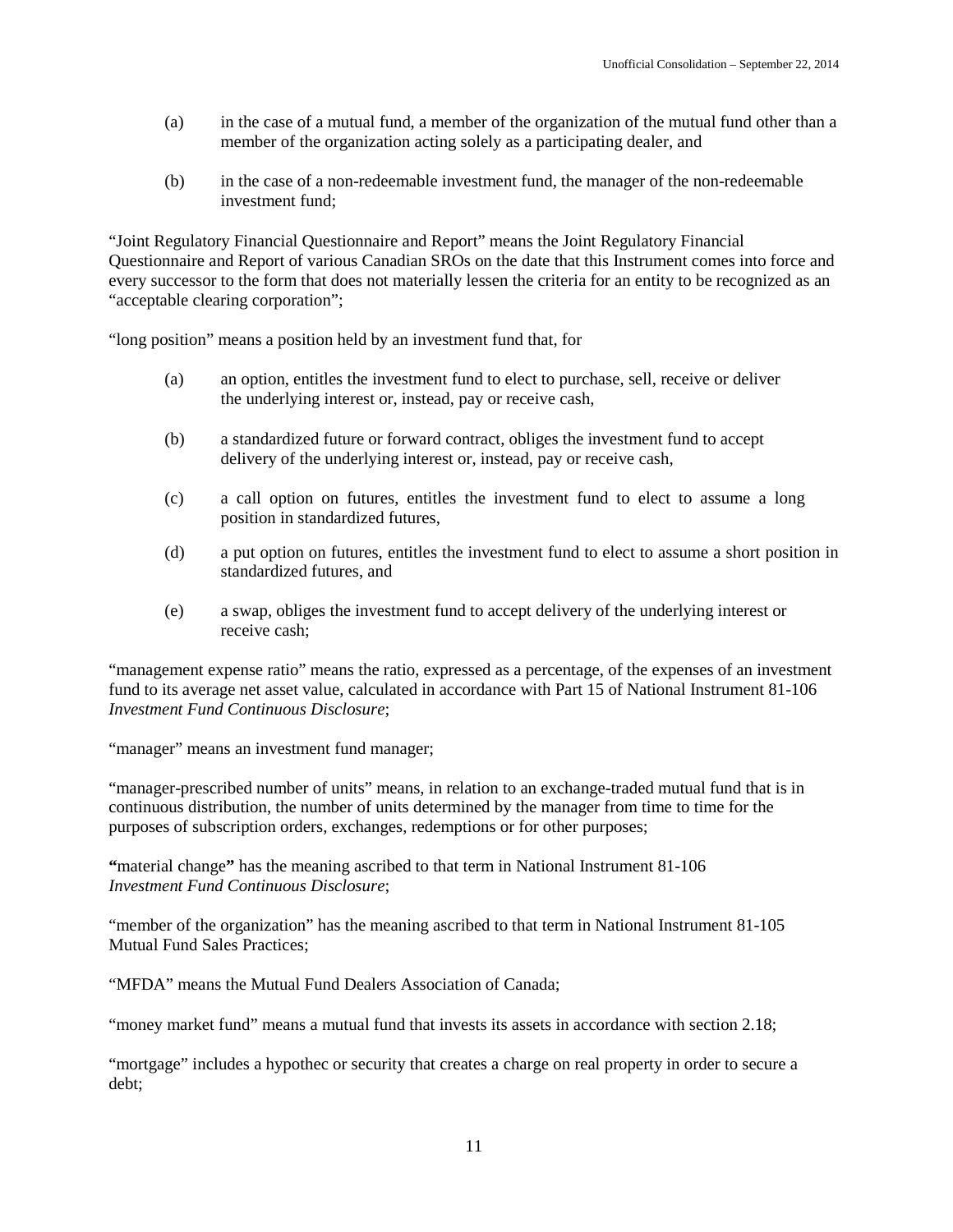"mutual fund conflict of interest investment restrictions" [Repealed]

"mutual fund conflict of interest reporting requirements" [Repealed]

"mutual fund rating entity" means an entity

- (a) that rates or ranks the performance of mutual funds or asset allocation services through an objective methodology that is
	- (i) based on quantitative performance measurements,
	- (ii) applied consistently to all mutual funds or asset allocation services rated or ranked by it, and
	- (iii) disclosed on the entity's website,
- (b) that is not a member of the organization of any mutual fund, and
- (c) whose services to assign a rating or ranking to any mutual fund or asset allocation service are not procured by the promoter, manager, portfolio adviser, principal distributor or participating dealer of any mutual fund or asset allocation service, or any of their affiliates;

"net asset value" means the value of the total assets of the investment fund less the value of the total liabilities, other than net assets attributable to securityholders, of the investment fund, as at a specific date, determined in accordance with Part 14 of National Instrument 81-*106 Investment Fund Continuous Disclosure*;

"NI 81-107" means National Instrument 81-107 *Independent Review Committee for Investment Funds*;

"non-resident sub-adviser" means a person or company providing portfolio management advice

- (a) whose principal place of business is outside of Canada,
- (b) that advises a portfolio adviser to an investment fund, and
- (c) that is not registered under securities legislation in the jurisdiction in which the portfolio adviser that it advises is located;

"option" means an agreement that provides the holder with the right, but not the obligation, to do one or more of the following on terms or at a price established by or determinable by reference to the agreement at or by a time established by the agreement:

- 1. Receive an amount of cash determinable by reference to a specified quantity of the underlying interest of the option.
- 2. Purchase a specified quantity of the underlying interest of the option.
- 3. Sell a specified quantity of the underlying interest of the option;

"option on futures" means an option the underlying interest of which is a standardized future;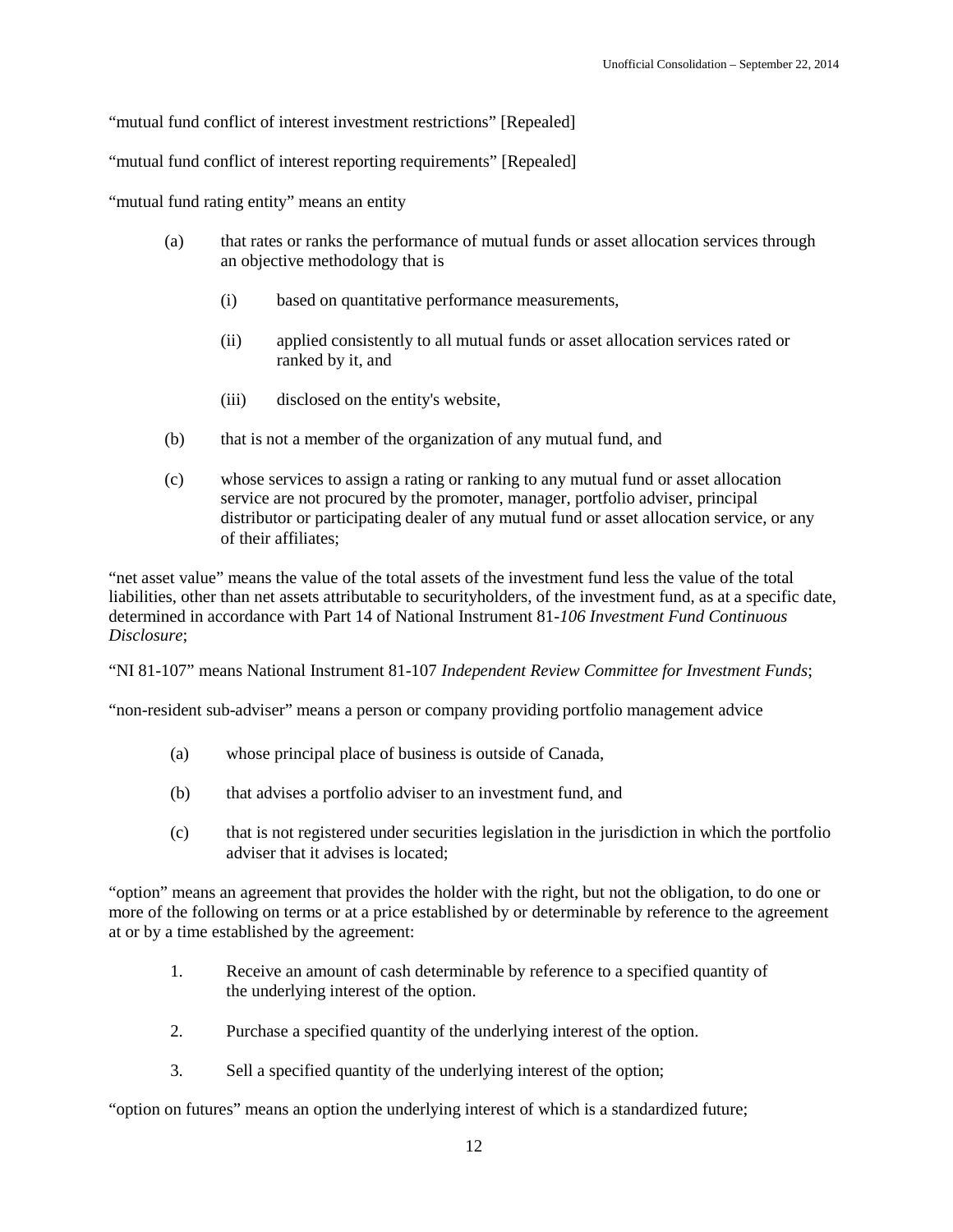"order receipt office" means, for a mutual fund

- (a) the principal office of the mutual fund,
- (b) the principal office of the principal distributor of the mutual fund, or
- (c) a location to which a purchase order or redemption order for securities of the mutual fund is required or permitted by the mutual fund to be delivered by participating dealers or the principal distributor of the mutual fund;

"overall rating or ranking" means a rating or ranking of a mutual fund or asset allocation service that is calculated from standard performance data for one or more performance measurement periods, which includes the longest period for which the mutual fund or asset allocation service is required under securities legislation to calculate standard performance data, other than the period since the inception of the mutual fund;

"participating dealer" means a dealer other than the principal distributor that distributes securities of a mutual fund;

"participating fund" means a mutual fund in which an asset allocation service permits investment;

"performance data" means a rating, ranking, quotation, discussion or analysis regarding an aspect of the investment performance of an investment fund, an asset allocation service, a security, an index or a benchmark;

"permitted gold certificate" means a certificate representing gold if the gold is

- (a) available for delivery in Canada, free of charge, to or to the order of the holder of the certificate,
- (b) of a minimum fineness of 995 parts per 1,000,
- (c) held in Canada,
- (d) in the form of either bars or wafers, and
- (e) if not purchased from a bank listed in Schedule I, II or III of the *Bank Act (Canada)*, fully insured against loss and bankruptcy by an insurance company licensed under the laws of Canada or a jurisdiction;

"permitted index" means, in relation to a mutual fund, a market index that is

- (a) both
	- (i) administered by an organization that is not affiliated with any of the mutual fund, its manager, its portfolio adviser or its principal distributor, and
	- (ii) available to persons or companies other than the mutual fund, or
- (b) widely recognized and used;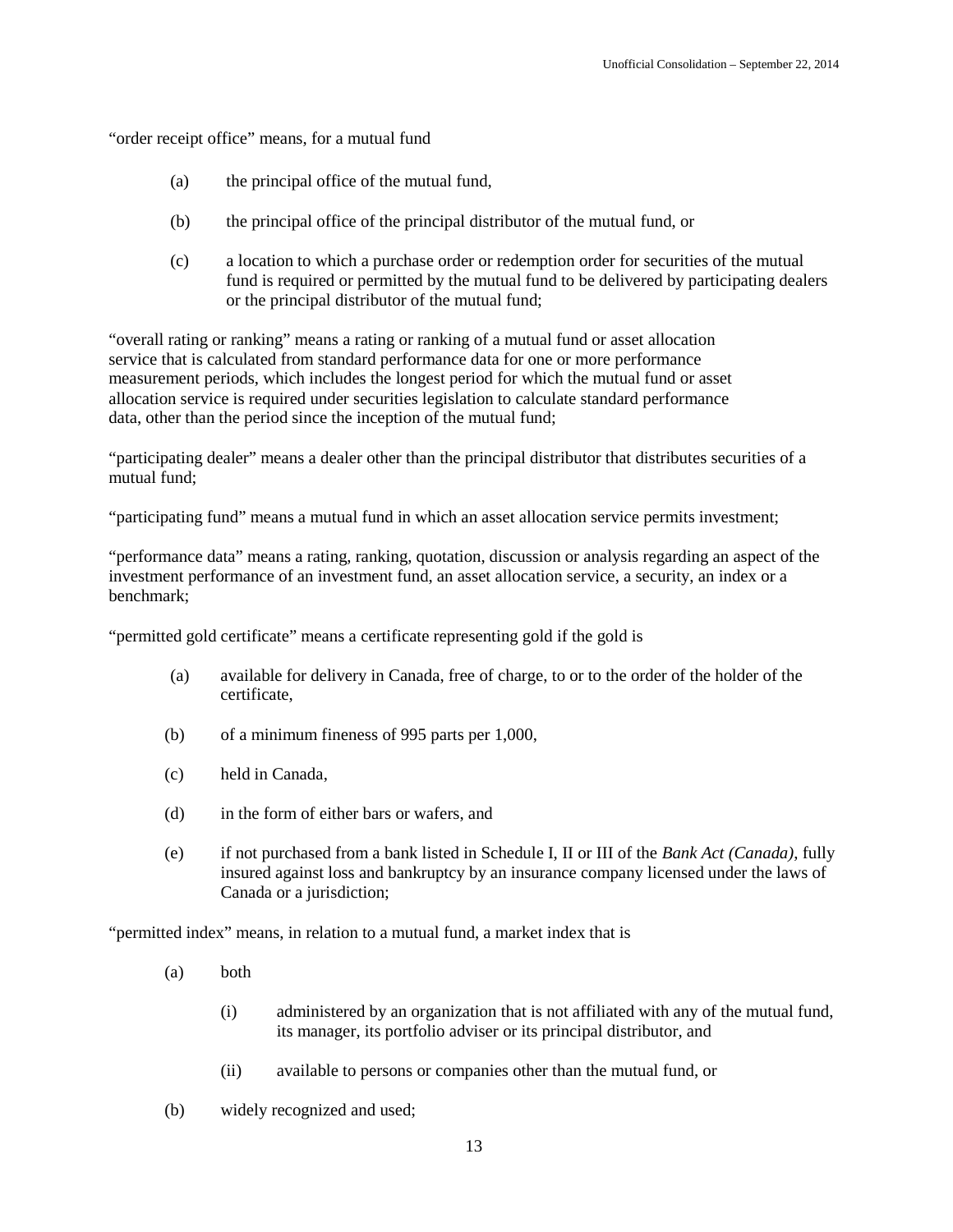"permitted supranational agency" means the African Development Bank, the Asian Development Bank, the Caribbean Development Bank, the European Bank for Reconstruction and Development, the European Investment Bank, the Inter-American Development Bank, the International Bank for Reconstruction and Development and the International Finance Corporation;

"physical commodity", means, in an original or processed state, an agricultural product, forest product, product of the sea, mineral, metal, hydrocarbon fuel product, precious stone or other gem;

"portfolio adviser" means a person or company that provides investment advice or portfolio management services under a contract with the investment fund or with the manager of the investment fund;

"portfolio asset" means an asset of an investment fund;

"pricing date" means, for the sale of a security of a mutual fund, the date on which the net asset value per security of the mutual fund is calculated for the purpose of determining the price at which that security is to be issued;

"principal distributor" means a person or company through whom securities of a mutual fund are distributed under an arrangement with the mutual fund or its manager that provides

- (a) an exclusive right to distribute the securities of the mutual fund in a particular area, or
- (b) a feature that gives or is intended to give the person or company a material competitive advantage over others in the distribution of the securities of the mutual fund;

"public quotation" includes, for the purposes of calculating the amount of illiquid assets held by a mutual fund, any quotation of a price for a fixed income security made through the inter-dealer bond market;

"purchase" means, in connection with an acquisition of a portfolio asset by an investment fund, an acquisition that is the result of a decision made and action taken by the investment fund;

"qualified security" means

- (a) an evidence of indebtedness that is issued, or fully and unconditionally guaranteed as to principal and interest, by
	- (i) the government of Canada or the government of a jurisdiction,
	- (ii) the government of the United States of America, the government of one of the states of the United States of America, the government of another sovereign state, or a permitted supranational agency, if, in each case, the evidence of indebtedness has a designated rating, or
	- (iii) a Canadian financial institution or a financial institution that is not incorporated or organized under the laws of Canada or of a jurisdiction if, in either case, evidences of indebtedness of that issuer or guarantor that are rated as short term debt by a designated rating organization or its DRO affiliate have a designated rating, or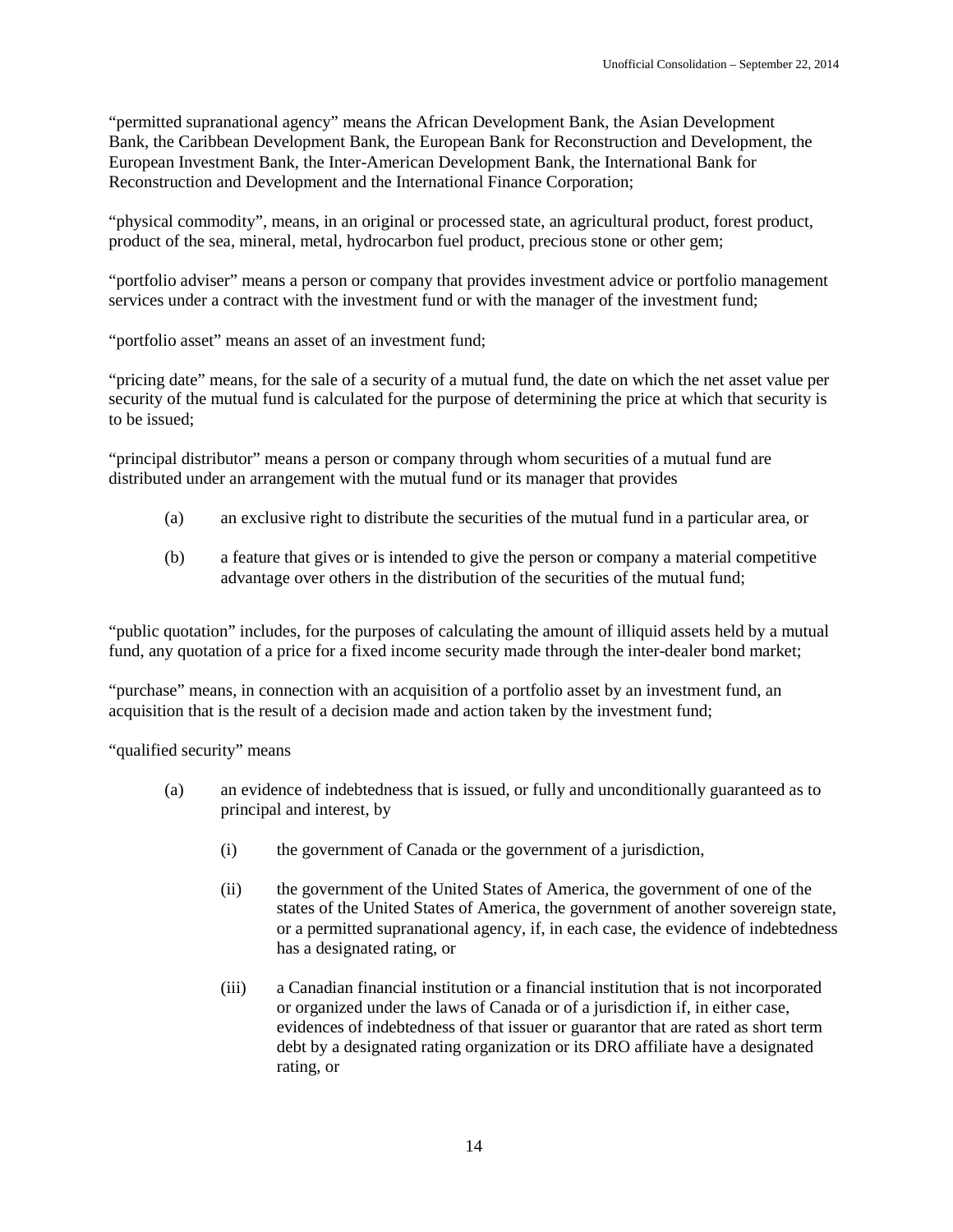(b) commercial paper that has a term to maturity of 365 days or less and a designated rating and that was issued by a person or company other than a government or permitted supranational agency;

"redemption payment date" [Repealed]

"report to securityholders" means a report that includes annual financial statements or interim financial reports, or an annual or interim management report of fund performance, and that is delivered to securityholders of an investment fund;

"restricted security" means a security, other than a specified derivative, the resale of which is restricted or limited by a representation, undertaking or agreement by the mutual fund or by the mutual fund's predecessor in title, or by law;

"sales communication" means a communication relating to, and by, an investment fund or asset allocation service, its promoter, manager, portfolio adviser, principal distributor, a participating dealer or a person or company providing services to any of them, that

- (a) is made
	- (i) to a securityholder of the investment fund or participant in the asset allocation service, or
	- (ii) to a person or company that is not a securityholder of the investment fund or participant in the asset allocation service, to induce the purchase of securities of the investment fund or the use of the asset allocation service, and
- (b) in the case of an investment fund, is not contained in any of the following documents of the investment fund:
	- 1. A prospectus or preliminary or pro forma prospectus.
	- 2. An annual information form or preliminary or pro forma annual information form.
	- 3. A fund facts document or preliminary or pro forma fund facts document.
	- 4. Financial statements, including the notes to the financial statements and the auditor's report on the financial statements.
	- 5. A trade confirmation.
	- 6. A statement of account.
	- 7. Annual or interim management report of fund performance;

"scholarship plan" has the meaning ascribed to that term in section 1.1 of National Instrument 81-106 *Investment Fund Continuous Disclosure*;

"short position" means a position held by an investment fund that, for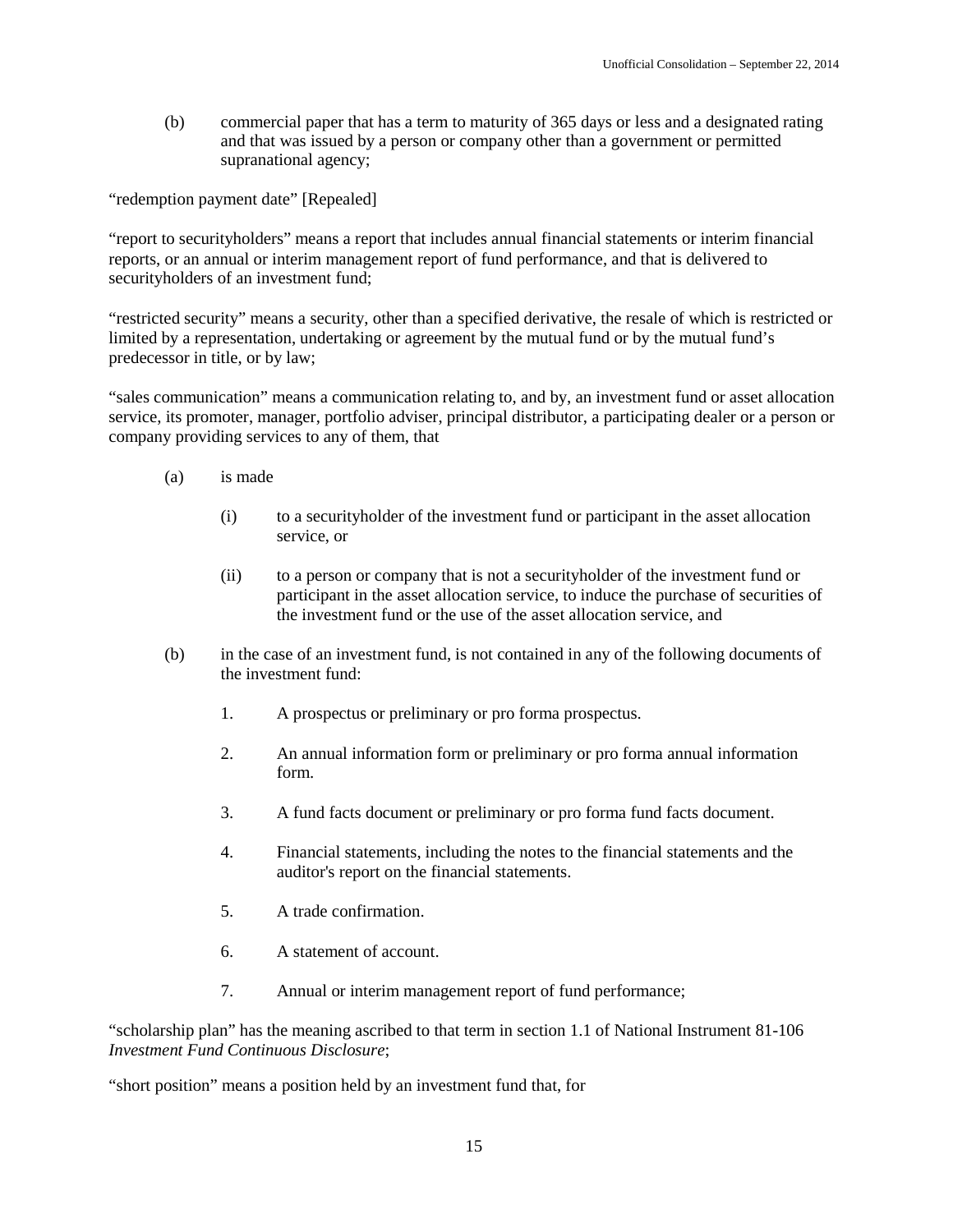- (a) an option, obliges the investment fund, at the election of another, to purchase, sell, receive or deliver the underlying interest, or, instead, pay or receive cash,
- (b) a standardized future or forward contract, obliges the investment fund, at the election of another, to deliver the underlying interest or, instead, pay or receive cash,
- (c) a call option on futures, obliges the investment fund, at the election of another, to assume a short position in standardized futures, and
- (d) a put option on futures, obliges the investment fund, at the election of another, to assume a long position in standardized futures;

"special warrant" means a security that, by its terms or the terms of an accompanying contractual obligation, entitles or requires the holder to acquire another security without payment of material additional consideration and obliges the issuer of the special warrant or the other security to undertake efforts to file a prospectus to qualify the distribution of the other security;

"specified asset-backed security" means a security that

- (a) is primarily serviced by the cash flows of a discrete pool of receivables or other financial assets, either fixed or revolving, that by their terms convert into cash within a finite time, and any rights or assets designed to assure the servicing or timely distribution of proceeds to securityholders, and
- (b) by its terms entitles an investor in that security to a return of the investment of that investor at or by a time established by or determinable by reference to an agreement, except as a result of losses incurred on, or the non-performance of, the financial assets;

"specified dealer" means a dealer other than a dealer whose activities as a dealer are restricted by the terms of its registration to one or both of

- (a) acting solely in respect of mutual fund securities;
- (b) acting solely in respect of transactions in which a person or company registered in the category of exempt market dealer in a jurisdiction is permitted to engage;

"specified derivative" means an instrument, agreement or security, the market price, value or payment obligations of which are derived from, referenced to or based on an underlying interest, other than

- (a) a conventional convertible security,
- (b) a specified asset-backed security,
- (c) an index participation unit,
- (d) a government or corporate strip bond,
- (e) a capital, equity dividend or income share of a subdivided equity or fixed income security,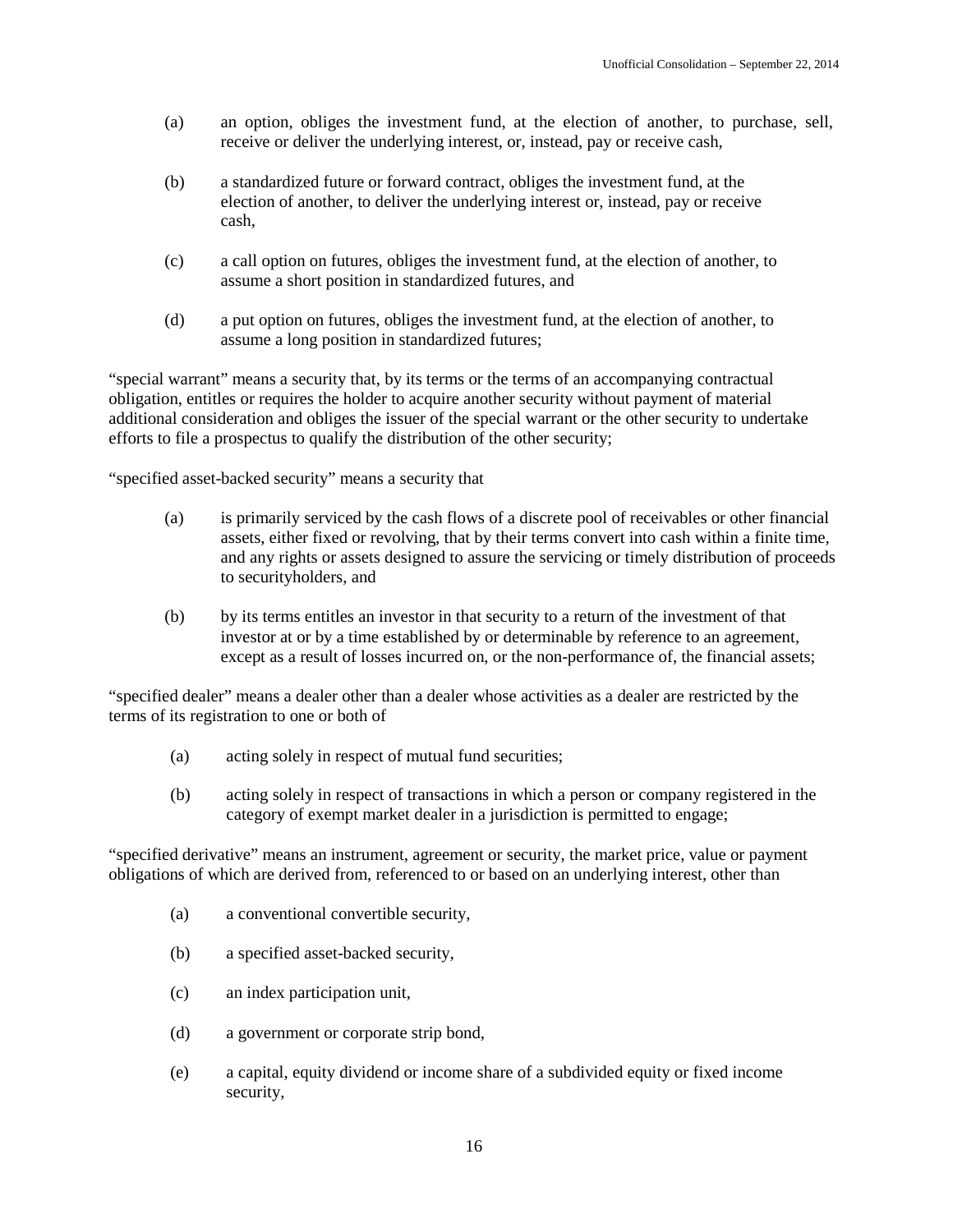- (f) a conventional warrant or right, or
- (g) a special warrant;

"standardized future" means an agreement traded on a futures exchange pursuant to standardized conditions contained in the by-laws, rules or regulations of the futures exchange, and cleared by a clearing corporation, to do one or more of the following at a price established by or determinable by reference to the agreement and at or by a time established by or determinable by reference to the agreement:

- 1. Make or take delivery of the underlying interest of the agreement.
- 2. Settle the obligation in cash instead of delivery of the underlying interest;

"sub-custodian" means, for an investment fund, an entity that has been appointed to hold portfolio assets of the investment fund in accordance with section 6.1 by either the custodian or a sub-custodian of the investment fund;

"swap" means an agreement that provides for

- (a) an exchange of principal amounts,
- (b) the obligation to make, and the right to receive, cash payments based upon the value, level or price, or on relative changes or movements of the value, level or price, of one or more underlying interests, which payments may be netted against each other, or
- (c) the right or obligation to make, and the right or obligation to receive, physical delivery of an underlying interest instead of the cash payments referred to in paragraph (b);

"synthetic cash" means a position that in aggregate provides the holder with the economic equivalent of the return on a banker's acceptance accepted by a bank listed in Schedule I of the *Bank Act* (Canada) and that consists of

- (a) a long position in a portfolio of shares and a short position in a standardized future of which the underlying interest consists of a stock index, if
	- (i) there is a high degree of positive correlation between changes in the value of the portfolio of shares and changes in the value of the stock index, and
	- (ii) the ratio between the value of the portfolio of shares and the standardized future is such that, for any change in the value of one, a change of similar magnitude occurs in the value of the other,
- (b) a long position in the evidences of indebtedness issued, or fully and unconditionally guaranteed as to principal and interest, by any of the government of Canada or the government of a jurisdiction and a short position in a standardized future of which the underlying interest consists of evidences of indebtedness of the same issuer and same term to maturity, if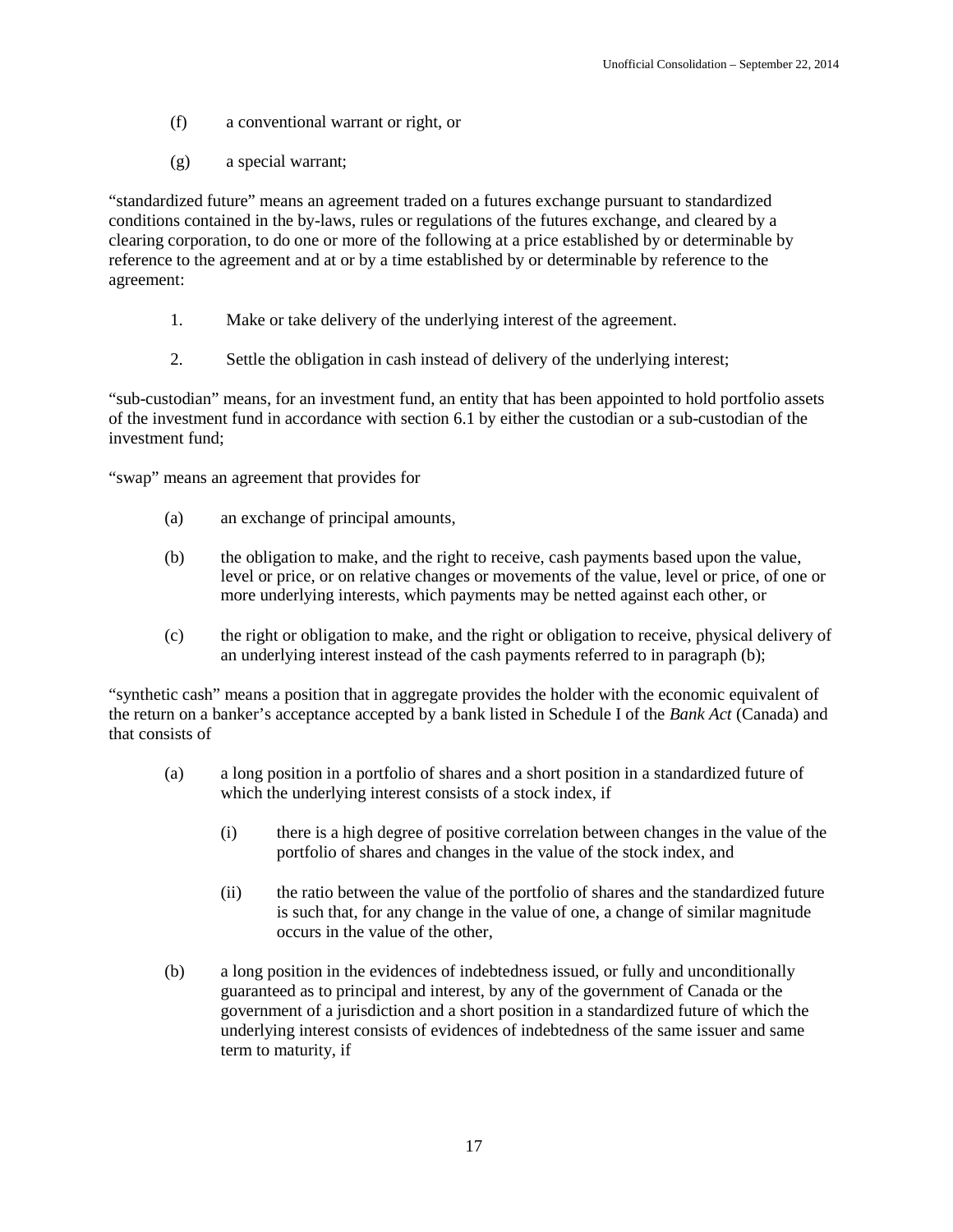- (i) there is a high degree of positive correlation between changes in the value of the portfolio of evidences of indebtedness and changes in the value of the standardized future, and
- (ii) the ratio between the value of the evidences of indebtedness and the standardized future is such that, for any change in the value of one, a change of similar magnitude occurs in the value of the other; or
- (c) a long position in securities of an issuer and a short position in a standardized future of which the underlying interest is securities of that issuer, if the ratio between the value of the securities of that issuer and the position in the standardized future is such that, for any change in the value of one, a change of similar magnitude occurs in the value of the other;

"underlying interest" means, for a specified derivative, the security, commodity, financial instrument, currency, interest rate, foreign exchange rate, economic indicator, index, basket, agreement, benchmark or any other reference, interest or variable, and, if applicable, the relationship between any of the foregoing, from, to or on which the market price, value or payment obligation of the specified derivative is derived, referenced or based; and

"underlying market exposure" means, for a position of an investment fund in an option, the quantity of the underlying interest of the option position multiplied by the market value of one unit of the underlying interest, multiplied, in turn, by the delta of the option,

- (a) a standardized future or forward contract, the quantity of the underlying interest of the position multiplied by the current market value of one unit of the underlying interest; or
- (b) a swap, the underlying market exposure, as calculated under paragraph (b), for the long position of the investment fund in the swap.

**1.2 Application** – (1) This Instrument applies only to

- (a) a mutual fund that offers or has offered securities under a prospectus for so long as the mutual fund remains a reporting issuer,
- (a.1) a non-redeemable investment fund that is a reporting issuer, and
- (b) a person or company in respect of activities pertaining to an investment fund referred to in paragraphs (a) and (a.1) or pertaining to the filing of a prospectus to which subsection 3.1(1) applies.
- (2) Despite subsection (1), this Instrument does not apply to a scholarship plan.
- (3) Despite subsection (1), in Québec, in respect of investment funds organized under an Act to establish the *Fonds de solidarité des travailleurs du Québec* (*F.T.Q.*) (chapter F-3.2.1), an Act to establish *Fondaction, le Fonds de développement de la Confédération des syndicats nationaux pour la coopération et l'emploi* (chapter F-3.1.2), or an Act constituting *Capital régional et coopératif Desjardins* (chapter C-6.1), the following requirements apply:
	- (a) sections 2.12 to 2.17;
	- (b) Part 6;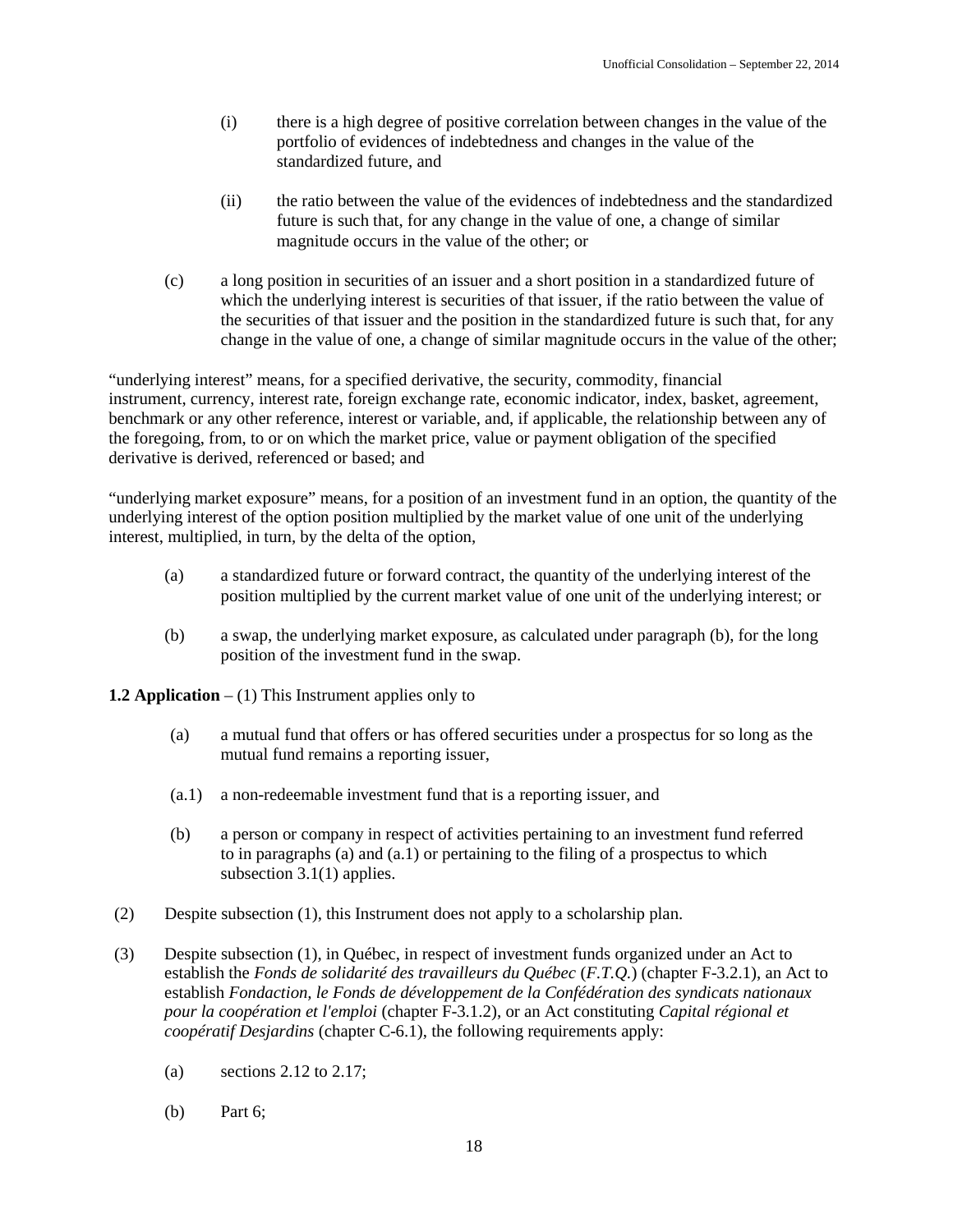- (c) Part 15, except for paragraph  $15.8(2)(b)$ ;
- (d) Part 19;
- (e) Part 20.
- (4) For greater certainty, in British Columbia, if a provision of this Instrument conflicts or is inconsistent with a provision of the *Employee Investment Act* (British Columbia) or the *Small Business Venture Capital Act* (British Columbia), the provision of the Employee Investment Act or the Small Business Venture Capital Act, as the case may be, prevails.

**1.3 Interpretation** – (1) Each section, part, class or series of a class of securities of an investment fund that is referable to a separate portfolio of assets is considered to be a separate investment fund for purposes of this Instrument.

- (2) An investment fund that renews or extends a securities lending, repurchase or reverse repurchase transaction is entering into a securities lending, repurchase or reverse repurchase agreement for the purposes of section 2.12, 2.13 or 2.14.
- (3) [Repealed]

# **PART 2 INVESTMENTS**

**2.1 Concentration Restriction** – (1) A mutual fund must not purchase a security of an issuer, enter into a specified derivatives transaction or purchase index participation units if, immediately after the transaction, more than 10 percent of its net asset value would be invested in securities of any issuer.

- (2) Subsection (1) does not apply to the purchase of any of the following:
	- (a) a government security;
	- (b) a security issued by a clearing corporation;
	- (c) a security issued by a mutual fund if the purchase is made in accordance with the requirements of section 2.5;
	- (d) an index participation unit that is a security of a mutual fund;
	- (e) an equity security if the purchase is made by a fixed portfolio ETF in accordance with its investment objectives.
- (3) In determining a mutual fund's compliance with the restrictions contained in this section, the mutual fund must, for each long position in a specified derivative that is held by the mutual fund for purposes other than hedging and for each index participation unit held by the mutual fund, consider that it holds directly the underlying interest of that specified derivative or its proportionate share of the securities held by the issuer of the index participation unit.
- (4) Despite subsection (3), the mutual fund must not include in the determination referred to in subsection (3) a security or instrument that is a component of, but that represents less than 10 percent of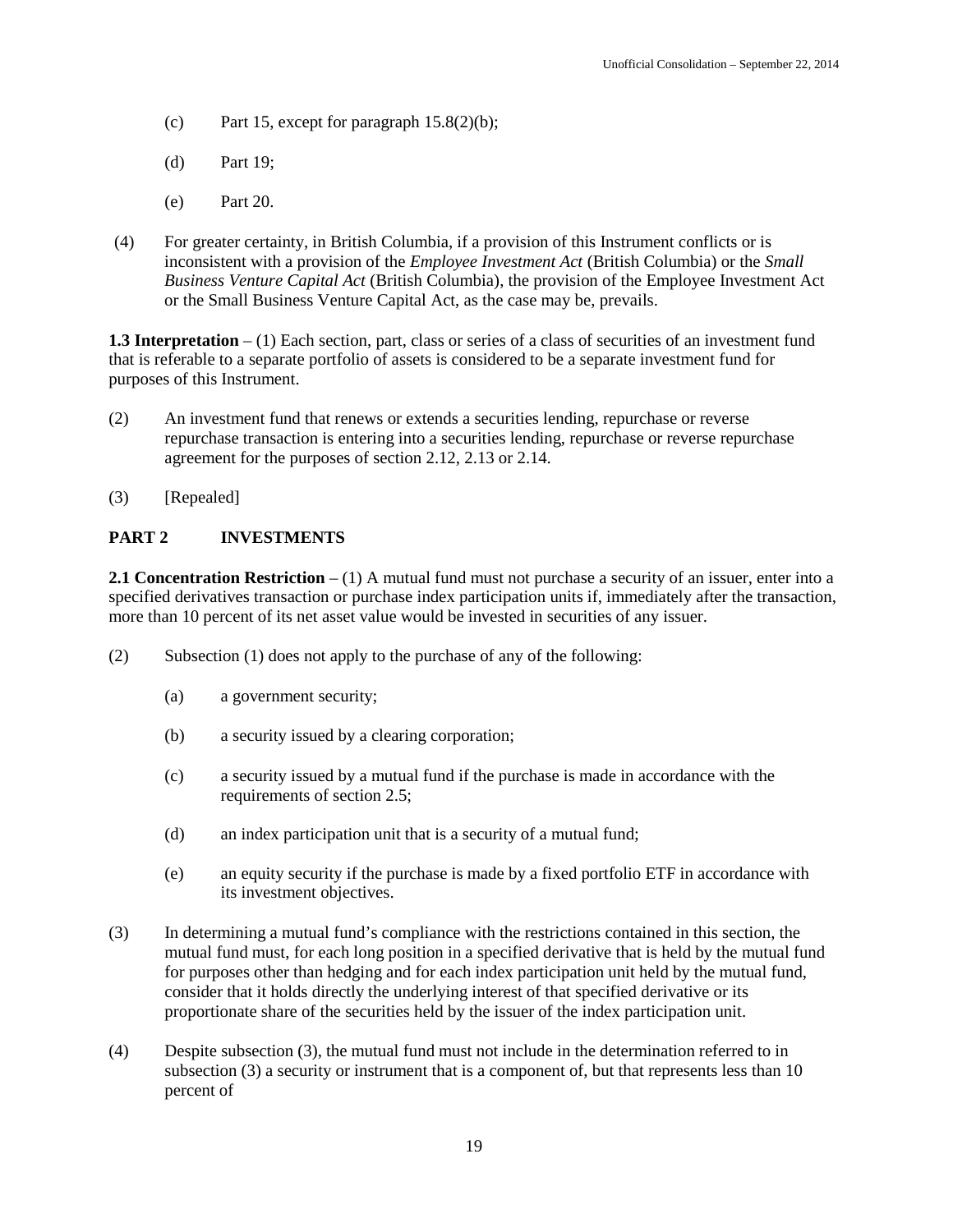- (a) a stock or bond index that is the underlying interest of a specified derivative; or
- (b) the securities held by the issuer of an index participation unit.
- (5) Despite subsection (1), an index mutual fund, the name of which includes the word "index", may, in order to satisfy its fundamental investment objectives, purchase a security, enter into a specified derivatives transaction or purchase index participation units if its prospectus contains the disclosure referred to in subsection (5) of Item 6 and subsection (5) of Item 9 of Part B of Form 81-101F1 *Contents of Simplified Prospectus*.
- **2.2 Control Restrictions** (1) An investment fund must not purchase a security of an issuer
	- (a) if, immediately after the purchase, the investment fund would hold securities representing more than 10% of
		- (i) the votes attaching to the outstanding voting securities of the issuer; or
		- (ii) the outstanding equity securities of the issuer; or
	- (b) for the purpose of exercising control over, or management of, the issuer.
- (1.1) Subsection (1) does not apply to the purchase of any of the following:
	- (a) a security issued by an investment fund if the purchase is made in accordance with section 2.5:
	- (b) an index participation unit that is a security of an investment fund.
- (2) If an investment fund acquires a security of an issuer other than as the result of a purchase, and the acquisition results in the investment fund exceeding the limits described in paragraph (1)(a), the investment fund must as quickly as is commercially reasonable, and in any event no later than 90 days after the acquisition, reduce its holdings of those securities so that it does not hold securities exceeding those limits.
- (3) In determining its compliance with the restrictions contained in this section, an investment fund must
	- (a) assume the conversion of special warrants held by it; and
	- (b) consider that it holds directly the underlying securities represented by any American depositary receipts held by it.

**Note:** If a non-redeemable investment fund filed a prospectus on or before September 22, 2014, section 2.2 does not apply to the non-redeemable investment fund until March 21, 2016.

#### **2.3 Restrictions Concerning Types of Investments** – (1) A mutual fund must not

- (a) purchase real property;
- (b) purchase a mortgage, other than a guaranteed mortgage;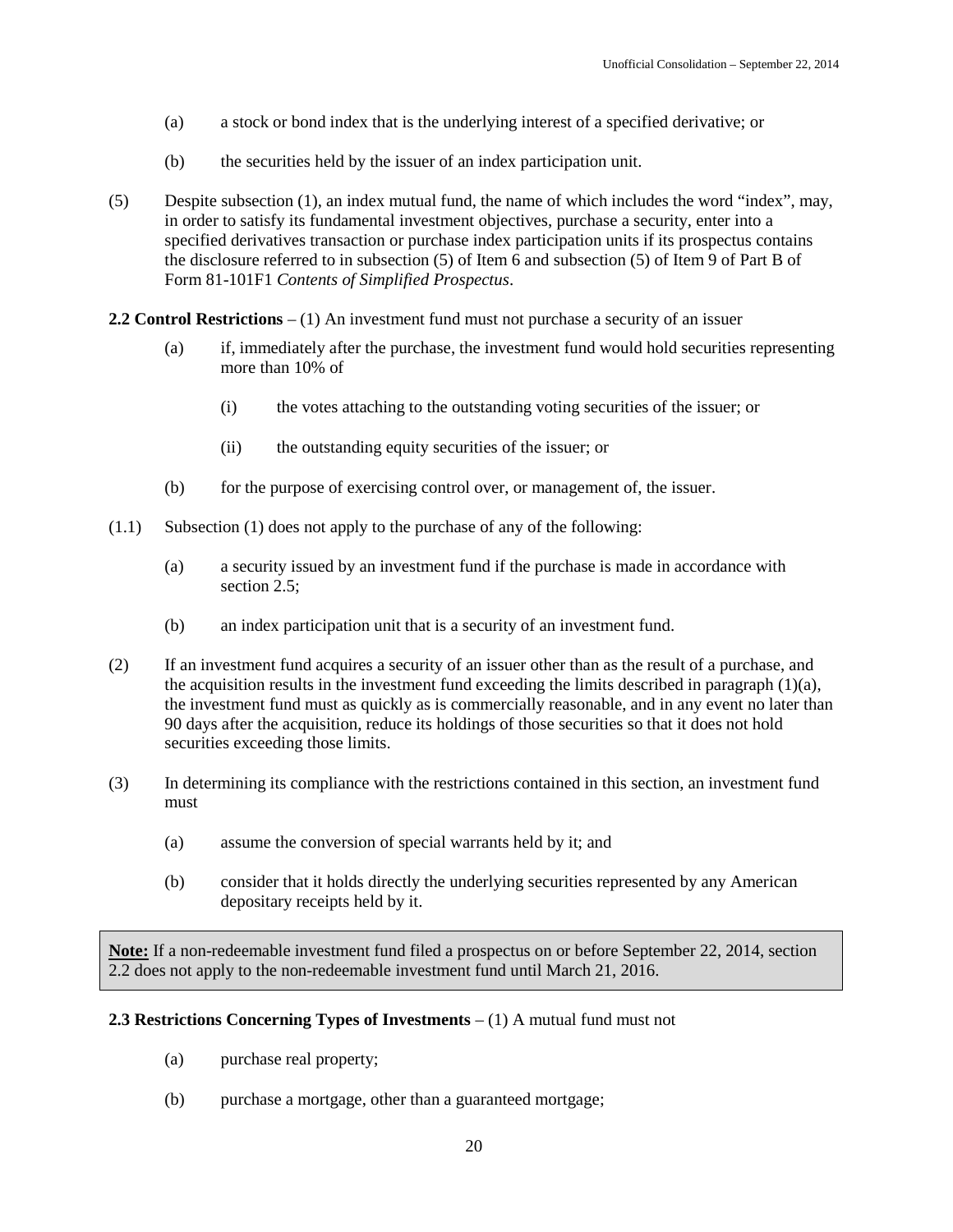- (c) purchase a guaranteed mortgage if, immediately after the purchase, more than 10 percent of its net asset value would be made up of guaranteed mortgages;
- (d) purchase a gold certificate, other than a permitted gold certificate;
- (e) purchase gold or a permitted gold certificate if, immediately after the purchase, more than 10 percent of its net asset value would be made up of gold and permitted gold certificates;
- (f) except to the extent permitted by paragraphs (d) and (e), purchase a physical commodity;
- (g) purchase, sell or use a specified derivative other than in compliance with sections 2.7 to 2.11;
- (h) purchase, sell or use a specified derivative the underlying interest of which is
	- (i) a physical commodity other than gold, or
	- (ii) a specified derivative of which the underlying interest is a physical commodity other than gold; or
- (i) purchase an interest in a loan syndication or loan participation if the purchase would require the mutual fund to assume any responsibilities in administering the loan in relation to the borrower.
- (2) A non-redeemable investment fund must not do any of the following:
	- (a) purchase real property;
	- (b) purchase a mortgage, other than a guaranteed mortgage;
	- (c) purchase an interest in a loan syndication, or loan participation, if the purchase would require the non-redeemable investment fund to assume any responsibilities in administering the loan in relation to the borrower.

**Note:** If a non-redeemable investment fund filed a prospectus on or before September 22, 2014, section 2.3 does not apply to the non-redeemable investment fund until March 21, 2016.

**2.4 Restrictions Concerning Illiquid Assets** – (1) A mutual fund must not purchase an illiquid asset if, immediately after the purchase, more than 10 percent of its net asset value would be made up of illiquid assets.

- (2) A mutual fund must not have invested, for a period of 90 days or more, more than 15 percent of its net asset value in illiquid assets.
- (3) If more than 15 percent of the net asset value of a mutual fund is made up of illiquid assets, the mutual fund must, as quickly as is commercially reasonable, take all necessary steps to reduce the percentage of its net asset value made up of illiquid assets to 15 percent or less.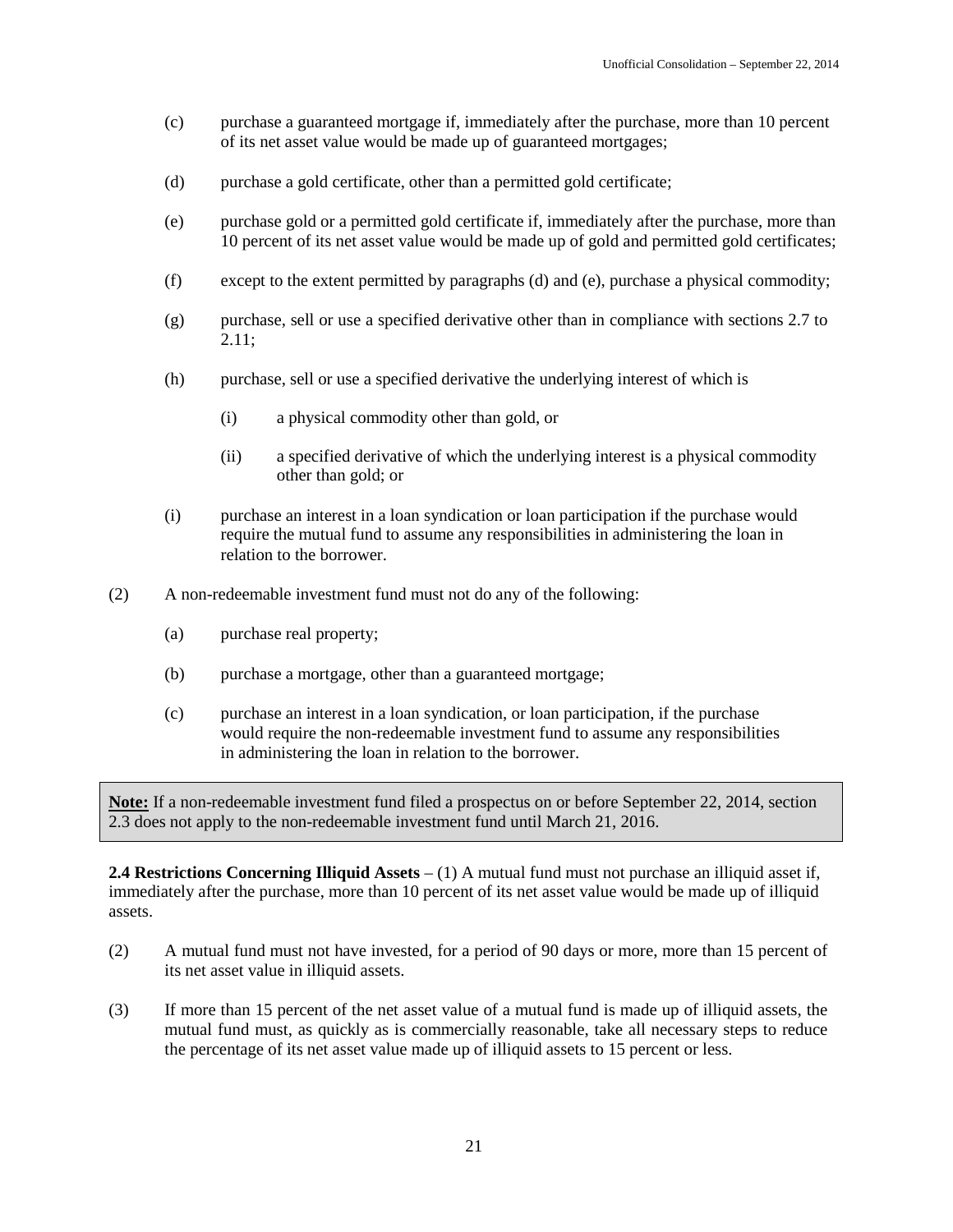**2.5 Investments in Other Investment Funds** – (1) For the purposes of this section, an investment fund is considered to be holding a security of another investment fund if

- (a) it holds securities issued by the other investment fund, or
- (b) it is maintaining a position in a specified derivative for which the underlying interest is a security of the other investment fund.
- (2) An investment fund must not purchase or hold a security of another investment fund unless,
	- (a) if the investment fund is a mutual fund, the other investment fund is a mutual fund that is subject to this Instrument and offers or has offered securities under a simplified prospectus in accordance with National Instrument 81-101 Mutual Fund Prospectus Disclosure,
	- (a.1) if the investment fund is a non-redeemable investment fund, one or both of the following apply:
		- (i) the other investment fund is subject to this Instrument;
		- (ii) the other investment fund complies with the provisions of this Instrument applicable to a non-redeemable investment fund,
	- (b) at the time of the purchase of that security, the other investment fund holds no more than 10% of its net asset value in securities of other investment funds,
	- (c) if the investment fund is a mutual fund, the investment fund and the other investment fund are reporting issuers in the local jurisdiction,
	- (c.1) if the investment fund is a non-redeemable investment fund, the other investment fund is a reporting issuer in a jurisdiction in which the investment fund is a reporting issuer,
	- (d) no management fees or incentive fees are payable by the investment fund that, to a reasonable person, would duplicate a fee payable by the other investment fund for the same service,
	- (e) no sales fees or redemption fees are payable by the investment fund in relation to its purchases or redemptions of the securities of the other investment fund if the other investment fund is managed by the manager or an affiliate or associate of the manager of the investment fund, and
	- (f) no sales fees or redemption fees are payable by the investment fund in relation to its purchases or redemptions of securities of the other investment fund that, to a reasonable person, would duplicate a fee payable by an investor in the investment fund.
- (3) Paragraphs  $(2)(a)$ ,  $(a.1)$ ,  $(c)$ , and  $(c.1)$  do not apply if the security
	- (a) is an index participation unit issued by an investment fund, or
	- (b) is issued by another investment fund established with the approval of the government of a foreign jurisdiction and the only means by which the foreign jurisdiction permits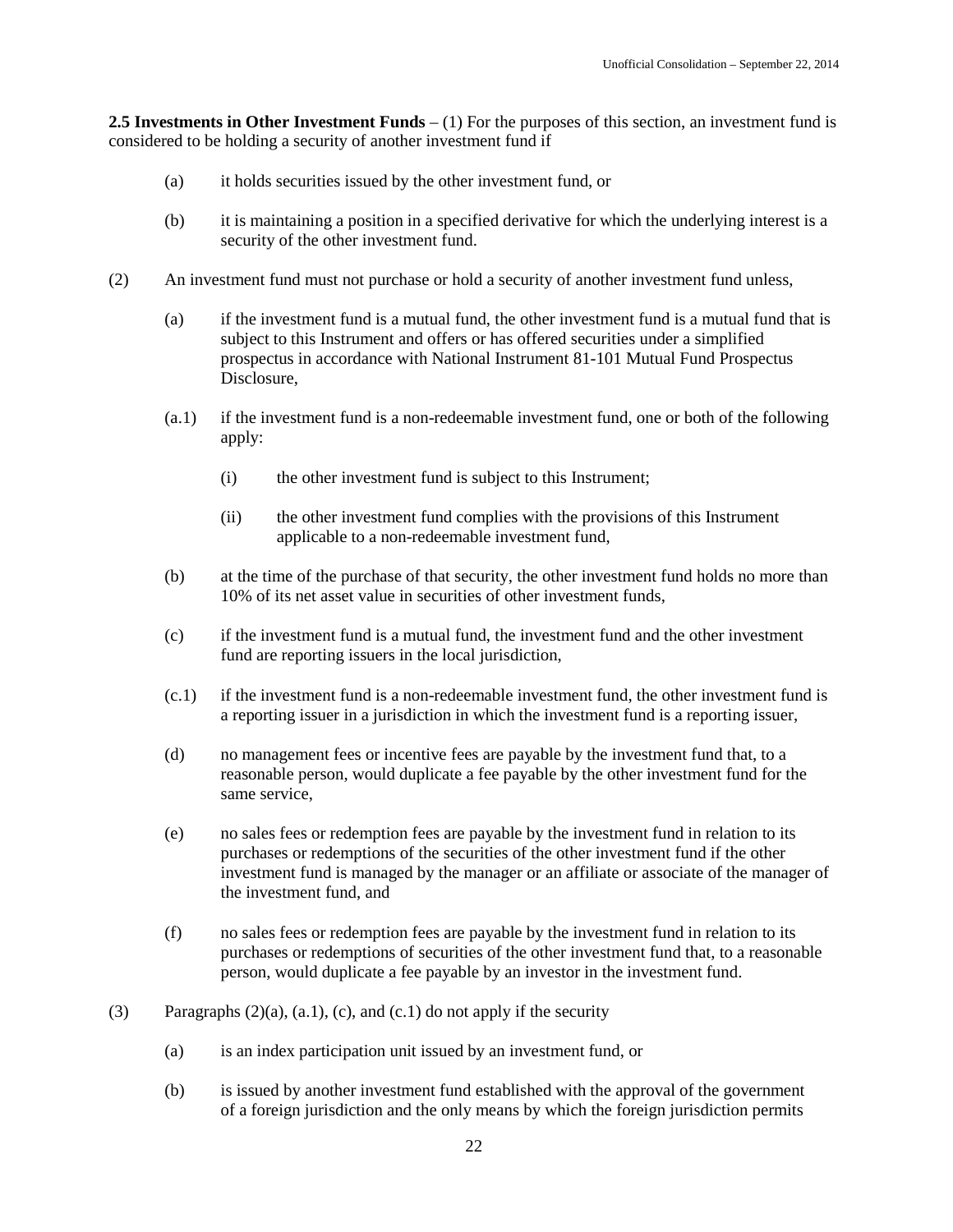investment in the securities of issuers of that foreign jurisdiction is through that type of investment fund.

- (4) Paragraph (2)(b) does not apply if the other investment fund
	- (a) is a clone fund, or
	- (b) in accordance with this section purchases or holds securities
		- (i) of a money market fund, or
		- (ii) that are index participation units issued by an investment fund.
- (5) Paragraphs (2)(e) and (f) do not apply to brokerage fees incurred for the purchase or sale of an index participation unit issued by an investment fund.
- (6) An investment fund that holds securities of another investment fund that is managed by the same manager or an affiliate or associate of the manager
	- (a) must not vote any of those securities, and
	- (b) may, if the manager so chooses, arrange for all of the securities it holds of the other investment fund to be voted by the beneficial holders of securities of the investment fund.
- (7) The investment fund conflict of interest investment restrictions and the investment fund conflict of interest reporting requirements do not apply to an investment fund which purchases or holds securities of another investment fund if the purchase or holding is made in accordance with this section.

**Note:** If a non-redeemable investment fund filed a prospectus on or before September 22, 2014, section 2.5 does not apply to the non-redeemable investment fund until March 21, 2016.

If a mutual fund filed a prospectus on or before September 22, 2014, until March 21, 2016, the mutual fund may comply with subsection 2.5(2) of National Instrument 81-102 *Mutual Funds* as it was in force on September 21, 2014. The text of subsection 2.5(2) as it was in force on September 21, 2014 follows:

2.5(2) A mutual fund shall not purchase or hold a security of another mutual fund unless,

(a) the other mutual fund is subject to this Instrument and offers or has offered securities under a simplified prospectus in accordance with National Instrument 81-101 *Mutual Fund Prospectus Disclosure*,

(b) at the time of the purchase of that security, the other mutual fund holds no more than 10% of its net asset value in securities of other mutual funds,

(c) the mutual fund and the other mutual fund are reporting issuers in the local jurisdiction,

(d) no management fees or incentive fees are payable by the mutual fund that, to a reasonable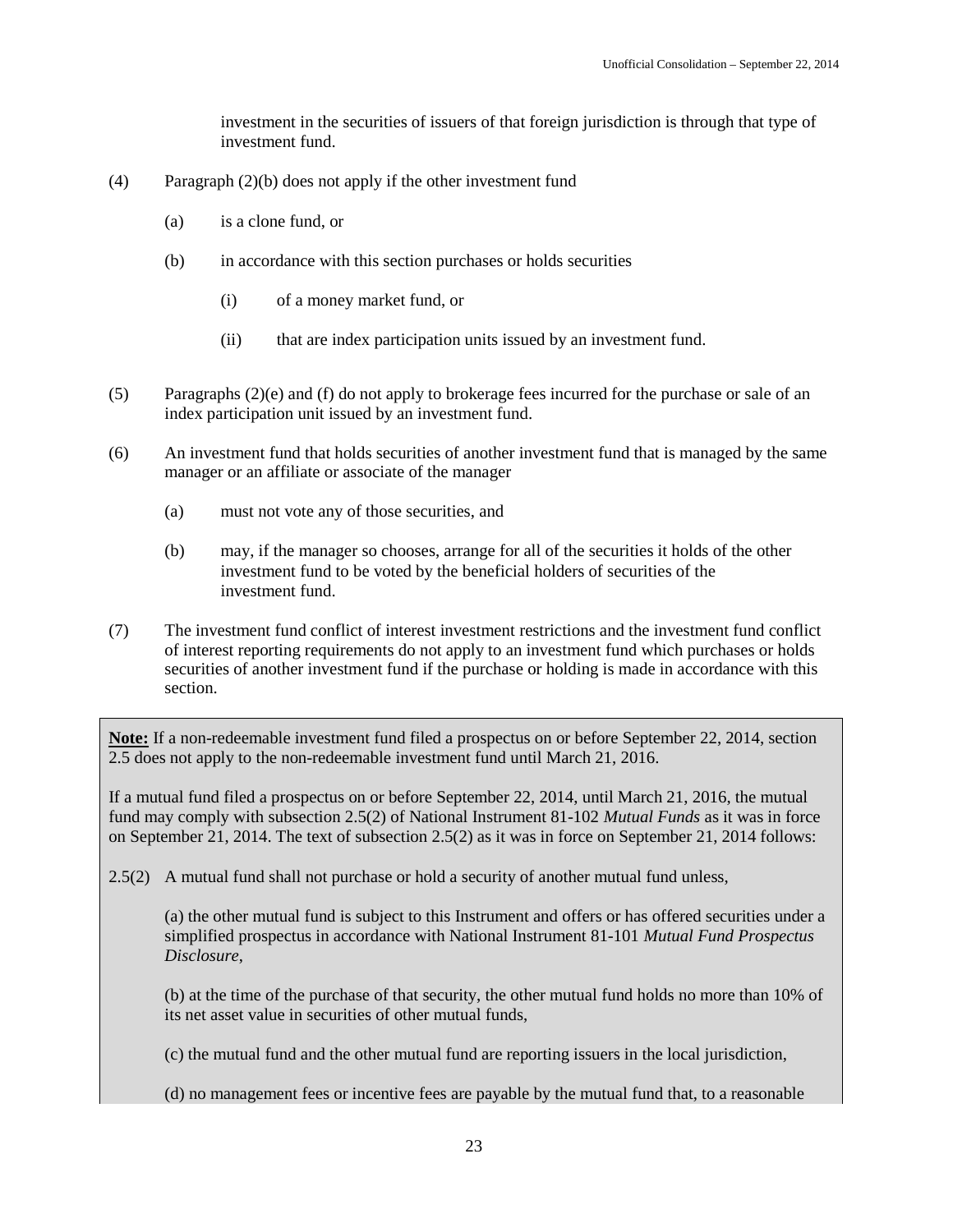person, would duplicate a fee payable by the other mutual fund for the same service,

(e) no sales fees or redemption fees are payable by the mutual fund in relation to its purchases or redemptions of the securities of the other mutual fund if the other mutual fund is managed by the manager or an affiliate or associate of the manager of the mutual fund, and

(f) no sales fees or redemption fees are payable by the mutual fund in relation to its purchases or redemptions of securities of the other mutual fund that, to a reasonable person, would duplicate a fee payable by an investor in the mutual fund.

## **2.6 Investment Practices** – An investment fund must not,

- (a) in the case of a mutual fund, borrow cash or provide a security interest over any of its portfolio assets unless
	- (i) the transaction is a temporary measure to accommodate requests for the redemption of securities of the mutual fund while the mutual fund effects an orderly liquidation of portfolio assets, or to permit the mutual fund to settle portfolio transactions and, after giving effect to all transactions undertaken under this subparagraph, the outstanding amount of all borrowings of the mutual fund does not exceed five percent of its net asset value at the time of the borrowing,
	- (ii) the security interest is required to enable the mutual fund to effect a specified derivative transaction or short sale of securities under this Instrument, is made in accordance with industry practice for that type of transaction and relates only to obligations arising under the particular specified derivatives transaction or short sale,
	- (iii) the security interest secures a claim for the fees and expenses of the custodian or a sub-custodian of the mutual fund for services rendered in that capacity as permitted by subsection 6.4(3), or
	- (iv) in the case of an exchange-traded mutual fund that is not in continuous distribution, the transaction is to finance the acquisition of its portfolio securities and the outstanding amount of all borrowings is repaid on the closing of its initial public offering;
- (b) in the case of a mutual fund, purchase securities on margin, unless permitted by section 2.7 or 2.8;
- (c) in the case of a mutual fund, sell securities short other than in compliance with section 2.6.1, unless permitted by section 2.7 or 2.8;
- (d) purchase a security, other than a specified derivative, that by its terms may require the investment fund to make a contribution in addition to the payment of the purchase price;
- (e) engage in the business of underwriting, or marketing to the public, securities of any other issuer;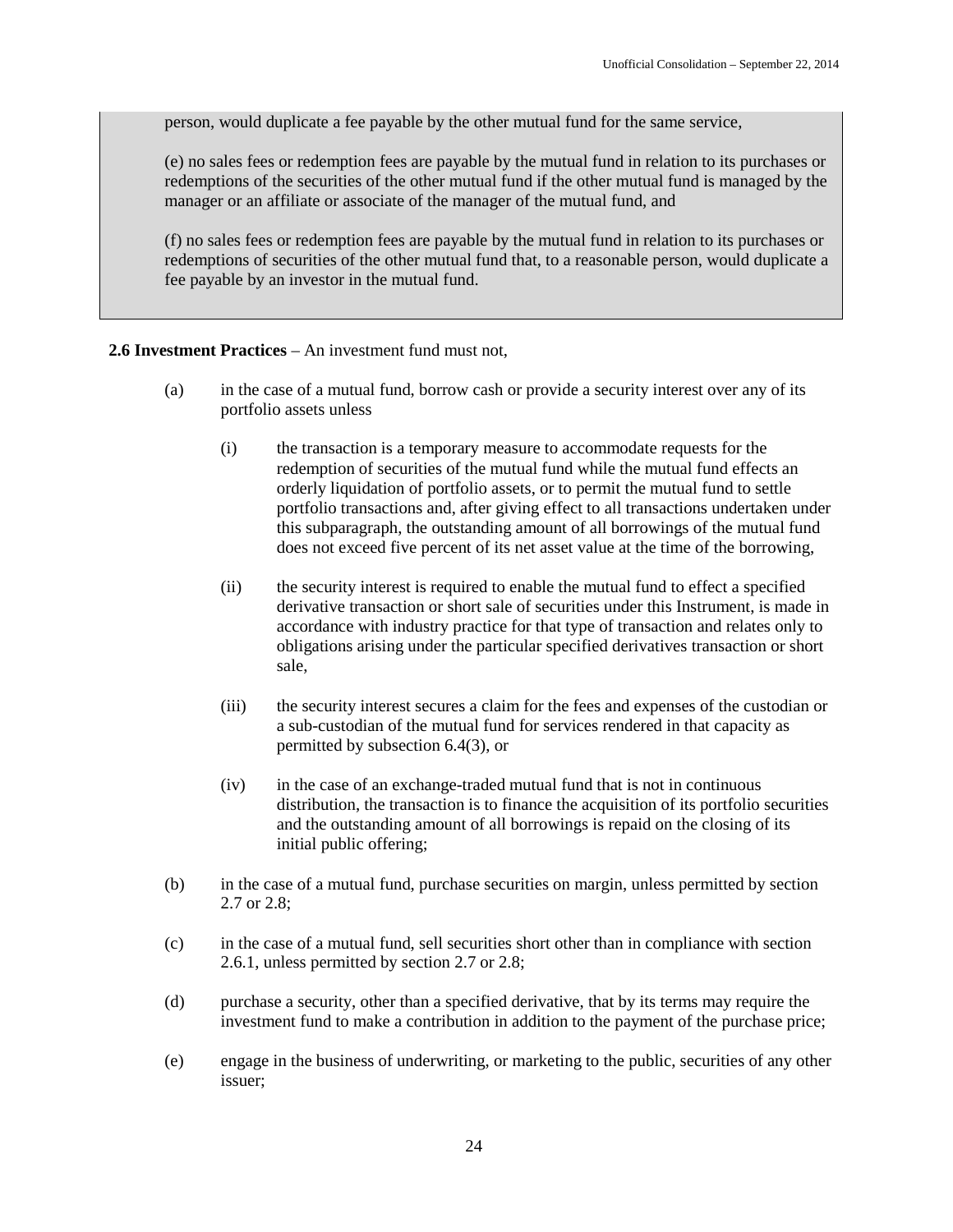- (f) lend cash or portfolio assets other than cash;
- (g) guarantee securities or obligations of a person or company; or
- (h) purchase securities other than through market facilities through which these securities are normally bought and sold unless the purchase price approximates the prevailing market price or the parties are at arm's length in connection with the transaction.

**2.6.1 Short Sales** – (1) A mutual fund may sell a security short if

- (a) the security sold short is sold for cash;
- (b) the security sold short is not any of the following:
	- (i) a security that the mutual fund is otherwise not permitted by securities legislation to purchase at the time of the short sale transaction;
	- (ii) an illiquid asset;
	- (iii) a security of an investment fund other than an index participation unit; and
- (c) at the time the mutual fund sells the security short
	- (i) the mutual fund has borrowed or arranged to borrow from a borrowing agent the security that is to be sold under the short sale;
	- (ii) the aggregate market value of all securities of the issuer of the securities sold short by the mutual fund does not exceed 5% of the net asset value of the mutual fund; and
	- (iii) the aggregate market value of all securities sold short by the mutual fund does not exceed 20% of the net asset value of the mutual fund.
- (2) A mutual fund that sells securities short must hold cash cover in an amount that, together with portfolio assets deposited with borrowing agents as security in connection with short sales of securities by the mutual fund, is at least 150% of the aggregate market value of all securities sold short by the mutual fund on a daily mark-to-market basis.
- (3) A mutual fund must not use the cash from a short sale to enter into a long position in a security, other than a security that qualifies as cash cover.

**2.7 Transactions in Specified Derivatives for Hedging and Non-hedging Purposes** – (1) A mutual fund must not purchase an option or a debt-like security or enter into a swap or a forward contract unless, at the time of the transaction, any of the following apply:

- (a) in the case of an option, the option is a clearing corporation option;
- (b) the option, debt-like security, swap or contract, has a designated rating;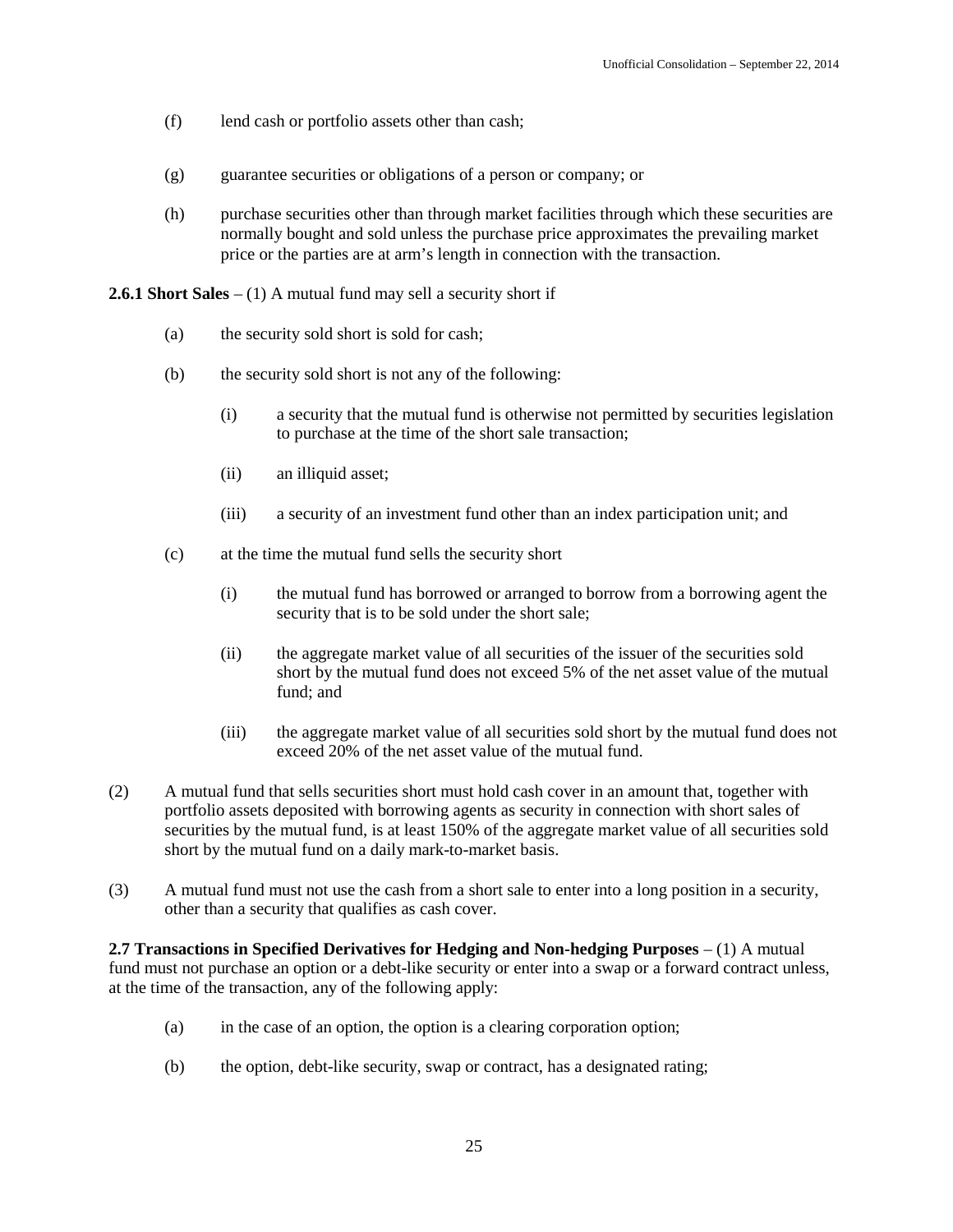- (c) the equivalent debt of the counterparty, or of a person or company that has fully and unconditionally guaranteed the obligations of the counterparty in respect of the option, debt-like security, swap or contract, has a designated rating.
- (2) If the credit rating of an option that is not a clearing corporation option, the credit rating of a debt-like security, swap or forward contract, or the credit rating of the equivalent debt of the writer or guarantor of the option, debt-like security, swap or contract, falls below the level of designated rating while the option, debt-like security, swap or contract is held by a mutual fund, the mutual fund must take the steps that are reasonably required to close out its position in the option, debt-like security, swap or contract in an orderly and timely fashion.
- (3) Despite any other provisions contained in this Part, a mutual fund may enter into a trade to close out all or part of a position in a specified derivative, in which case the cash cover held to cover the underlying market exposure of the part of the position that is closed out may be released.
- (4) The mark-to-market value of the exposure of a mutual fund under its specified derivatives positions with any one counterparty other than an acceptable clearing corporation or a clearing corporation that clears and settles transactions made on a futures exchange listed in Appendix A, calculated in accordance with subsection (5), must not exceed, for a period of 30 days or more, 10 percent of the net asset value of the mutual fund.
- (5) The mark-to-market value of specified derivatives positions of a mutual fund with any one counterparty must be, for the purposes of subsection (4),
	- (a) if the mutual fund has an agreement with the counterparty that provides for netting or the right of set-off, the net mark-to-market value of the specified derivatives positions of the mutual fund; and
	- (b) in all other cases, the aggregated mark-to-market value of the specified derivative positions of the mutual fund.

# **2.8 Transactions in Specified Derivatives for Purposes Other than Hedging** – (1) A mutual fund must not

- (a) purchase a debt-like security that has an options component or an option, unless, immediately after the purchase, not more than 10 percent of its net asset value would be made up of those instruments held for purposes other than hedging;
- (b) write a call option, or have outstanding a written call option, that is not an option on futures unless, as long as the position remains open, the mutual fund holds
	- (i) an equivalent quantity of the underlying interest of the option,
	- (ii) a right or obligation, exercisable at any time that the option is exercisable, to acquire an equivalent quantity of the underlying interest of the option, and cash cover that, together with margin on account for the position, is not less than the amount, if any, by which the strike price of the right or obligation to acquire the underlying interest exceeds the strike price of the option, or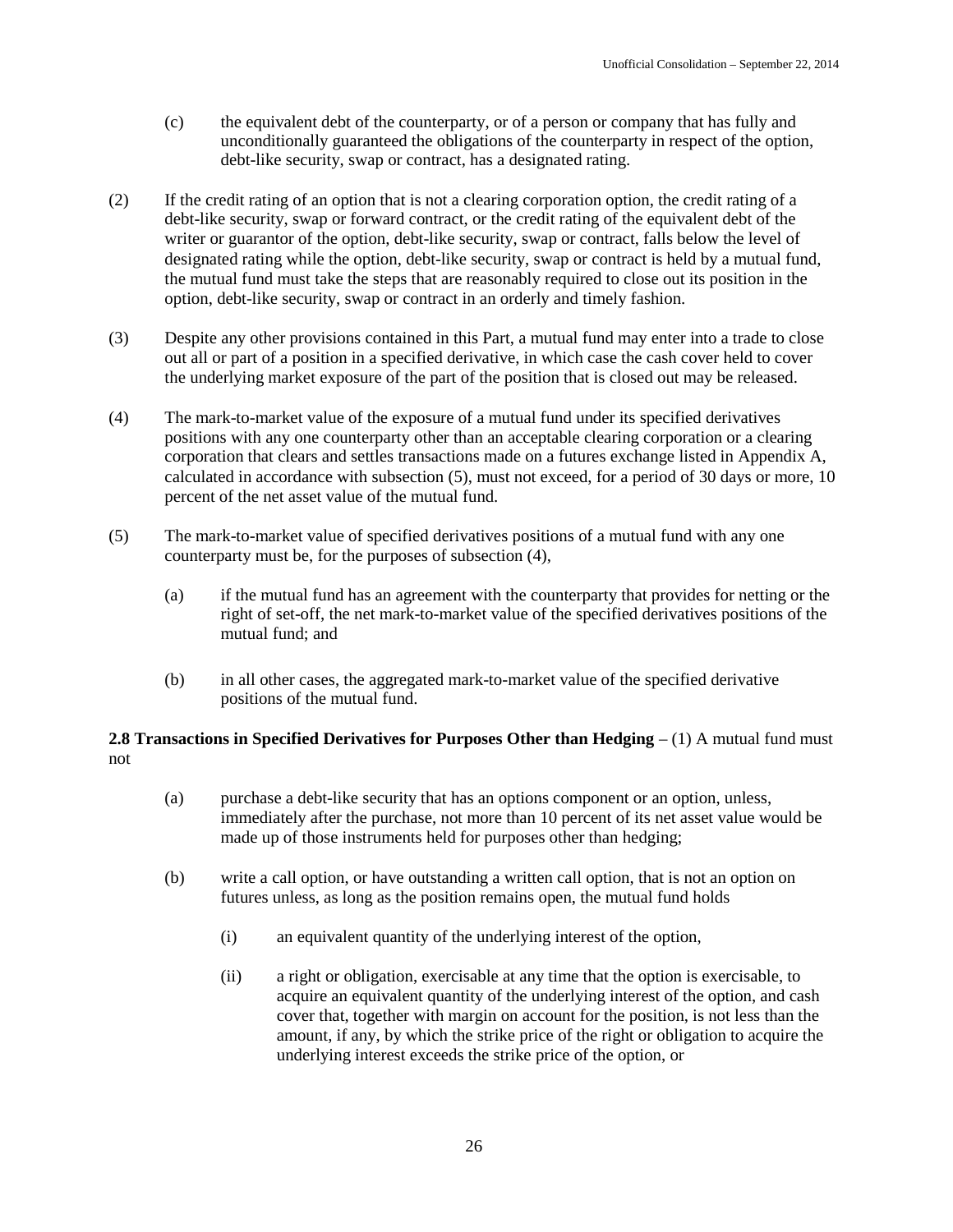- (iii) a combination of the positions referred to in subparagraphs (i) and (ii) that is sufficient, without recourse to other assets of the mutual fund, to enable the mutual fund to satisfy its obligations to deliver the underlying interest of the option;
- (c) write a put option, or have outstanding a written put option, that is not an option on futures, unless, as long as the position remains open, the mutual fund holds
	- (i) a right or obligation, exercisable at any time that the option is exercisable, to sell an equivalent quantity of the underlying interest of the option, and cash cover in an amount that, together with margin on account for the position, is not less than the amount, if any, by which the strike price of the option exceeds the strike price of the right or obligation to sell the underlying interest,
	- (ii) cash cover that, together with margin on account for the option position, is not less than the strike price of the option, or
	- (iii) a combination of the positions referred to in subparagraphs (i) and (ii) that is sufficient, without recourse to other assets of the mutual fund, to enable the mutual fund to acquire the underlying interest of the option;
- (d) open or maintain a long position in a debt-like security that has a component that is a long position in a forward contract, or in a standardized future or forward contract, unless the mutual fund holds cash cover in an amount that, together with margin on account for the specified derivative and the market value of the specified derivative, is not less than, on a daily mark-to-market basis, the underlying market exposure of the specified derivative;
- (e) open or maintain a short position in a standardized future or forward contract, unless the mutual fund holds
	- (i) an equivalent quantity of the underlying interest of the future or contract,
	- (ii) a right or obligation to acquire an equivalent quantity of the underlying interest of the future or contract and cash cover that together with margin on account for the position is not less than the amount, if any, by which the strike price of the right or obligation to acquire the underlying interest exceeds the forward price of the contract, or
	- (iii) a combination of the positions referred to in subparagraphs (i) and (ii) that is sufficient, without recourse to other assets of the mutual fund, to enable the mutual fund to deliver the underlying interest of the future or contract; or
- (f) enter into, or maintain, a swap position unless
	- (i) for periods when the mutual fund would be entitled to receive payments under the swap, the mutual fund holds cash cover in an amount that, together with margin on account for the swap and the market value of the swap, is not less than, on a daily mark-to-market basis, the underlying market exposure of the swap; and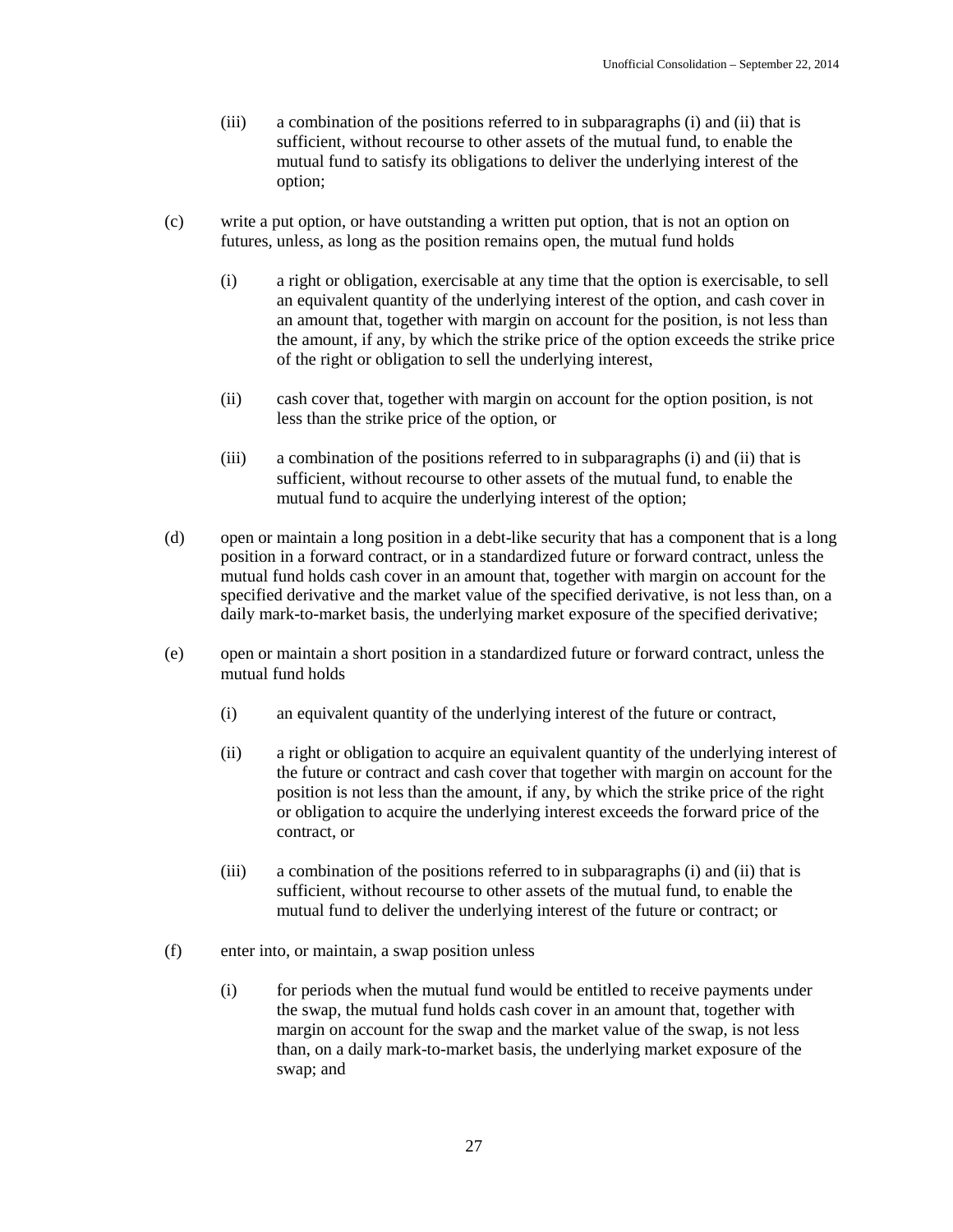- (ii) for periods when the mutual fund would be required to make payments under the swap, the mutual fund holds
	- (A) an equivalent quantity of the underlying interest of the swap,
	- (B) a right or obligation to acquire an equivalent quantity of the underlying interest of the swap and cash cover that, together with margin on account for the position, is not less than the aggregate amount of the obligations of the mutual fund under the swap, or
	- (C) a combination of the positions referred to in clauses (A) and (B) that is sufficient, without recourse to other assets of the mutual fund, to enable the mutual fund to satisfy its obligations under the swap.
- (2) A mutual fund must treat any synthetic cash position on any date as providing the cash cover equal to the notional principal value of a banker's acceptance then being accepted by a bank listed in Schedule I of the *Bank Act* (Canada) that would produce the same annualized return as the synthetic cash position is then producing.

**2.9 Transactions in Specified Derivatives for Hedging Purposes** – (1) Sections 2.1, 2.2, 2.4 and 2.8 do not apply to the use of specified derivatives by a mutual fund for hedging purposes.

(2) Section 2.2 does not apply to the use of specified derivatives by a non-redeemable investment fund for hedging purposes.

**2.10 Adviser Requirements** – (1) If a portfolio adviser of an investment fund receives advice from a nonresident sub-adviser concerning the use of options or standardized futures by the investment fund, the investment fund must not invest in or use options or standardized futures unless

- (a) the obligations and duties of the non-resident sub-adviser are set out in a written agreement with the portfolio adviser; and
- (b) the portfolio adviser contractually agrees with the investment fund to be responsible for any loss that arises out of the failure of the non-resident sub-adviser
	- (i) to exercise the powers and discharge the duties of its office honestly, in good faith and in the best interests of the investment fund, and
	- (ii) to exercise the degree of care, diligence and skill that a reasonably prudent person would exercise in the circumstances.
- (2) An investment fund must not relieve a portfolio adviser of the investment fund from liability for loss for which the portfolio adviser has assumed responsibility under paragraph (1)(b) that arises out of the failure of the relevant non-resident sub-adviser
	- (a) to exercise the powers and discharge the duties of its office honestly, in good faith and in the best interests of the investment fund, or
	- (b) to exercise the degree of care, diligence and skill that a reasonably prudent person would exercise in the circumstances.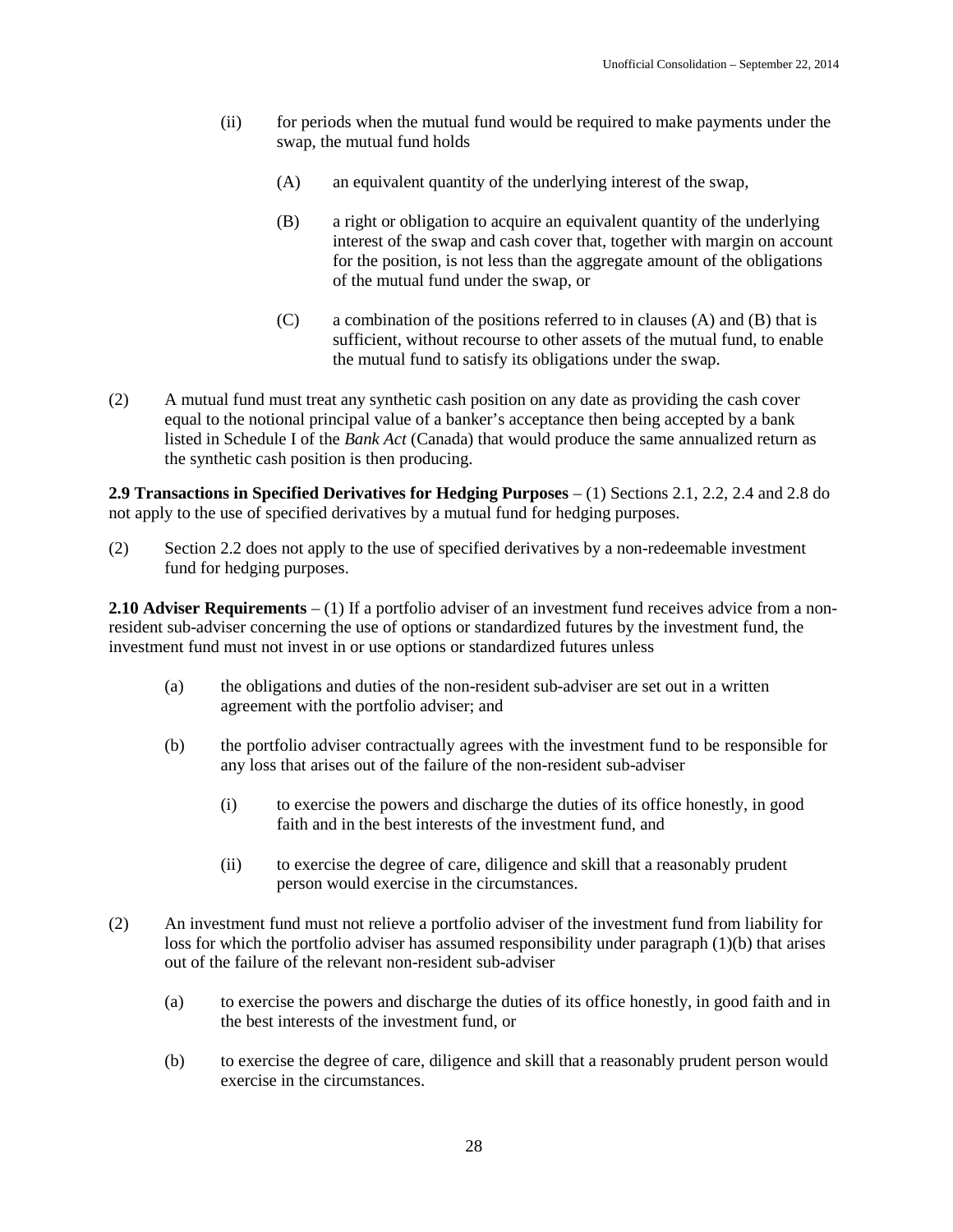- (3) Despite subsection 4.4(3), an investment fund may indemnify a portfolio adviser against legal fees, judgments and amounts paid in settlement, actually and reasonably incurred by that person or company in connection with services provided by a non-resident sub-adviser for which the portfolio adviser has assumed responsibility under paragraph (1)(b), only if
	- (a) those fees, judgments and amounts were not incurred as a result of a breach of the standard of care described in subsection (1) or (2); and
	- (b) the investment fund has reasonable grounds to believe that the action or inaction that caused the payment of the fees, judgments and amounts paid in settlement was in the best interests of the investment fund.
- (4) An investment fund must not incur the cost of any portion of liability insurance that insures a person or company for a liability except to the extent that the person or company may be indemnified for that liability under this section.

**2.11 Commencement of Use of Specified Derivatives and Short Selling by an Investment Fund** – (1) An investment fund that has not used specified derivatives must not begin using specified derivatives, and an investment fund that has not sold a security short in accordance with section 2.6.1 must not sell a security short, unless,

- (a) in the case of a mutual fund, other than an exchange-traded mutual fund that is not in continuous distribution, its prospectus contains the disclosure required for a mutual fund intending to engage in the activity;
- (a.1) in the case of an exchange-traded mutual fund that is not in continuous distribution or of a non-redeemable investment fund, the investment fund issues a news release that contains both of the following:
	- (i) the disclosure required in a prospectus for an exchange-traded mutual fund that is not in continuous distribution, or a non-redeemable investment fund, intending to engage in the activity;
	- (ii) the date on which the activity is intended to begin; and
- (b) the investment fund has provided to its securityholders, not less than 60 days before it begins the intended activity, written notice that discloses its intent to engage in the activity and the disclosure referred to in paragraph (a) or (a.1), as applicable.
- (2) A mutual fund, other than an exchange-traded mutual fund that is not in continuous distribution, is not required to provide the notice referred to in paragraph  $(1)(b)$  if each prospectus of the mutual fund since its inception has contained the disclosure referred to in paragraph  $(1)(a)$ .
- (3) Subsection (1) does not apply to an exchange-traded mutual fund that is not in continuous distribution, or to a non-redeemable investment fund, if each prospectus of the investment fund filed since its inception has contained the disclosure referred to in paragraph (1)(a.1).

**2.12 Securities Loans** – (1) Despite any other provision of this Instrument, an investment fund may enter into a securities lending transaction as lender if the following conditions are satisfied for the transaction:

1. The transaction is administered and supervised in the manner required by sections 2.15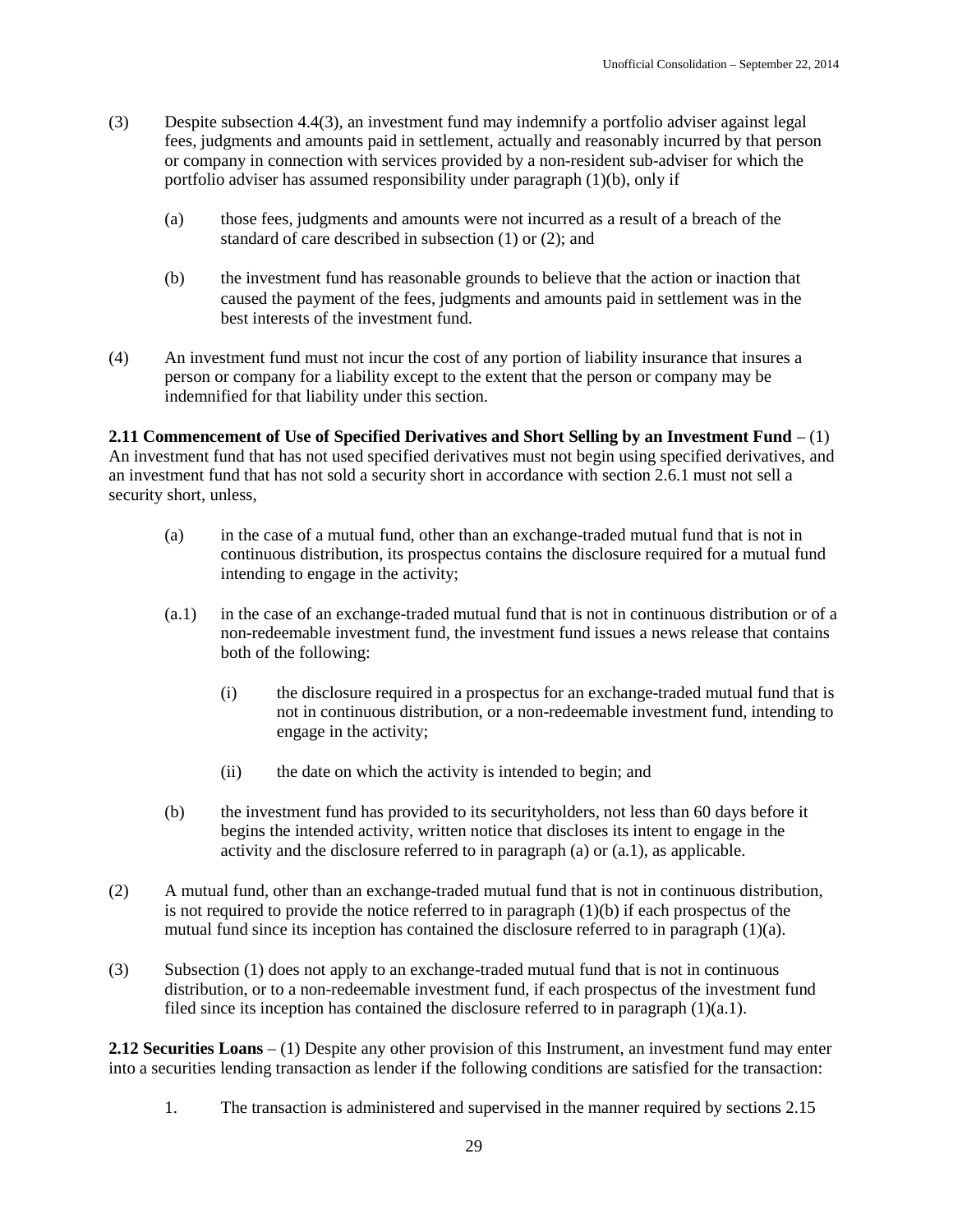and 2.16.

- 2. The transaction is made under a written agreement that implements the requirements of this section.
- 3. Securities are loaned by the investment fund in exchange for collateral.
- 4. The securities transferred, either by the investment fund or to the investment fund as collateral, as part of the transaction are immediately available for good delivery under applicable legislation.
- 5. The collateral to be delivered to the investment fund at the beginning of the transaction
	- (a) is received by the investment fund either before or at the same time as it delivers the loaned securities; and
	- (b) has a market value equal to at least 102 percent of the market value of the loaned securities.
- 6. The collateral to be delivered to the investment fund is one or more of
	- (a) cash;
	- (b) qualified securities;
	- (c) securities that are immediately convertible into, or exchangeable for, securities of the same issuer, class or type, and the same term, if applicable, as the securities that are being loaned by the investment fund, and in at least the same number as those loaned by the investment fund; or
	- (d) irrevocable letters of credit issued by a Canadian financial institution that is not the counterparty, or an affiliate of the counterparty, of the investment fund in the transaction, if evidences of indebtedness of the Canadian financial institution that are rated as short term debt by a designated rating organization or its DRO affiliate have a designated rating.
- 7. The collateral and loaned securities are marked to market on each business day, and the amount of collateral in the possession of the investment fund is adjusted on each business day to ensure that the market value of collateral maintained by the investment fund in connection with the transaction is at least 102 percent of the market value of the loaned securities.
- 8. If an event of default by a borrower occurs, the investment fund, in addition to any other remedy available under the agreement or applicable law, has the right under the agreement to retain and dispose of the collateral to the extent necessary to satisfy its claims under the agreement.
- 9. The borrower is required to pay promptly to the investment fund amounts equal to and as compensation for all dividends and interest paid, and all distributions made, on the loaned securities during the term of the transaction.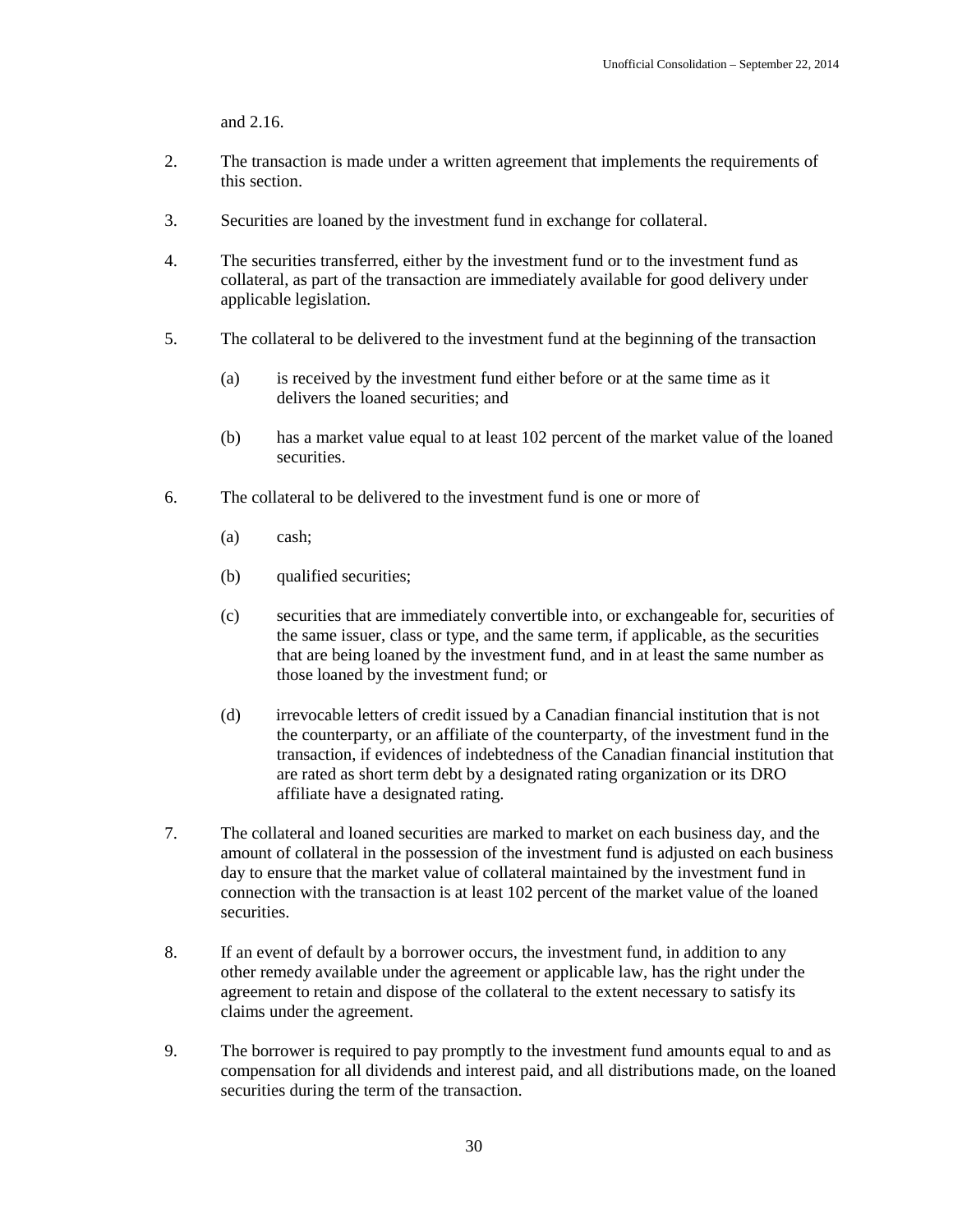- 10. The transaction is a "securities lending arrangement" under section 260 of the ITA.
- 11. The investment fund is entitled to terminate the transaction at any time and recall the loaned securities within the normal and customary settlement period for securities lending transactions in the market in which the securities are lent.
- 12. Immediately after the investment fund enters into the transaction, the aggregate market value of all securities loaned by the investment fund in securities lending transactions and not yet returned to it or sold by the investment fund in repurchase transactions under section 2.13 and not yet repurchased does not exceed 50% of the net asset value of the investment fund.
- (2) An investment fund may hold all cash delivered to it as the collateral in a securities lending transaction or may use the cash to purchase
	- (a) qualified securities having a remaining term to maturity no longer than 90 days;
	- (b) securities under a reverse repurchase agreement permitted by section 2.14; or
	- (c) a combination of the securities referred to in paragraphs (a) and (b).
- (3) An investment fund, during the term of a securities lending transaction, must hold all, and must not invest or dispose of any, non-cash collateral delivered to it as collateral in the transaction.

**Note:** If a non-redeemable investment fund filed a prospectus on or before September 22, 2014, section 2.12 does not apply to the non-redeemable investment fund until September 21, 2015.

**2.13 Repurchase Transactions** – (1) Despite any other provision of this Instrument, an investment fund may enter into a repurchase transaction if the following conditions are satisfied for the transaction:

- 1. The transaction is administered and supervised in the manner required by sections 2.15 and 2.16.
- 2. The transaction is made under a written agreement that implements the requirements of this section.
- 3. Securities are sold for cash by the investment fund, with the investment fund assuming an obligation to repurchase the securities for cash.
- 4. The securities transferred by the investment fund as part of the transaction are immediately available for good delivery under applicable legislation.
- 5. The cash to be delivered to the investment fund at the beginning of the transaction
	- (a) is received by the investment fund either before or at the same time as it delivers the sold securities; and
	- (b) is in an amount equal to at least 102 percent of the market value of the sold securities.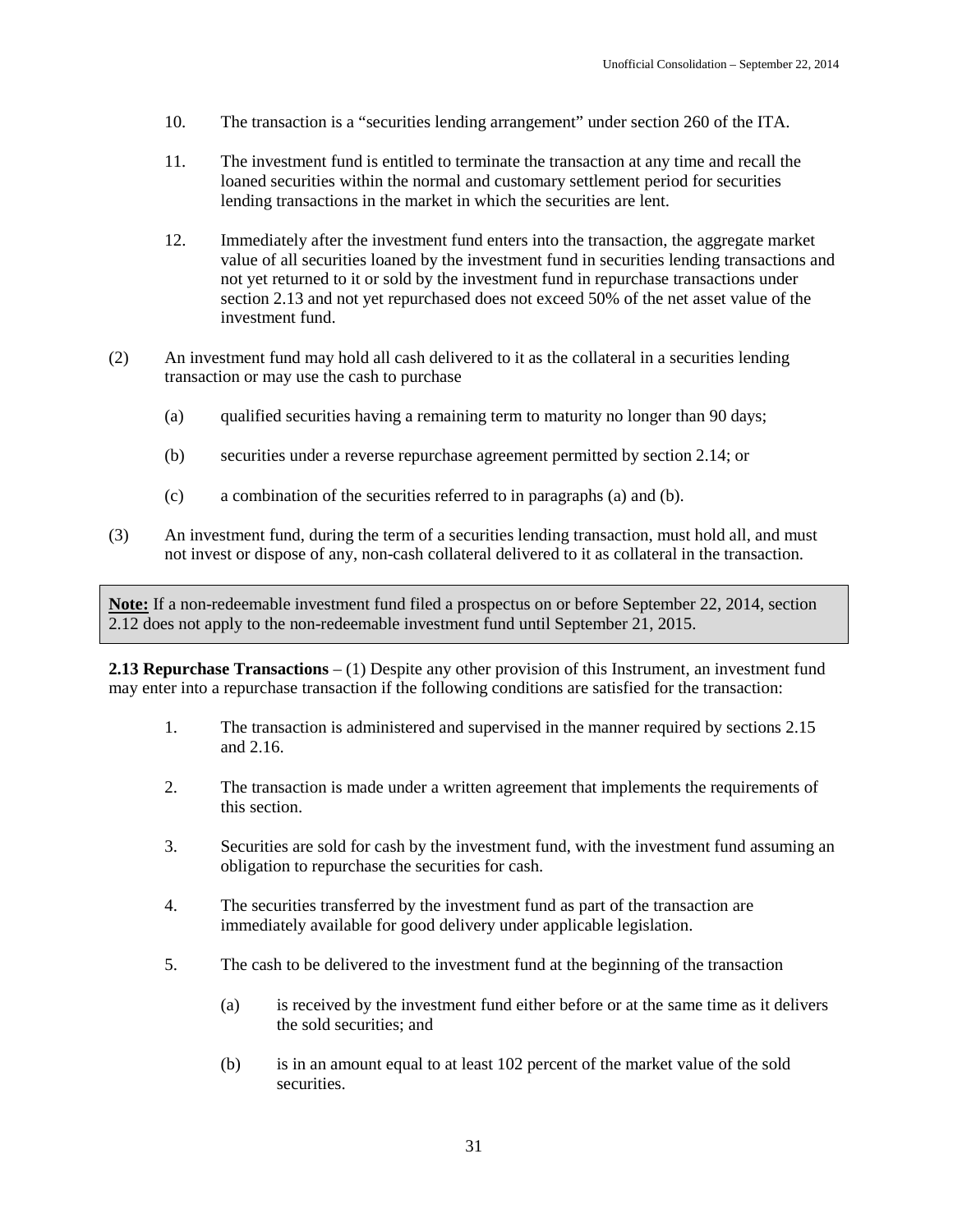- 6. The sold securities are marked to market on each business day, and the amount of sale proceeds in the possession of the investment fund is adjusted on each business day to ensure that the amount of cash maintained by the investment fund in connection with the transaction is at least 102 percent of the market value of the sold securities.
- 7. If an event of default by a purchaser occurs, the investment fund, in addition to any other remedy available under the agreement or applicable law, has the right under the agreement to retain or dispose of the sale proceeds delivered to it by the purchaser to the extent necessary to satisfy its claims under the agreement.
- 8. The purchaser of the securities is required to pay promptly to the investment fund amounts equal to and as compensation for all dividends and interest paid, and all distributions made, on the sold securities during the term of the transaction.
- 9. The transaction is a "securities lending arrangement" under section 260 of the ITA.
- 10. The term of the repurchase agreement, before any extension or renewal that requires the consent of both the investment fund and the purchaser, is not more than 30 days.
- 11. Immediately after the investment fund enters into the transaction, the aggregate market value of all securities loaned by the investment fund in securities lending transactions under section 2.12 and not yet returned to it or sold by the investment fund in repurchase transactions and not yet repurchased does not exceed 50% of the net asset value of the investment fund.
- (2) An investment fund may hold cash delivered to it as consideration for sold securities in a repurchase transaction or may use the cash to purchase
	- (a) qualified securities having a remaining term to maturity no longer than 30 days;
	- (b) securities under a reverse repurchase agreement permitted by section 2.14; or
	- (c) a combination of the securities referred to in paragraphs (a) and (b).

**Note:** If a non-redeemable investment fund filed a prospectus on or before September 22, 2014, section 2.13 does not apply to the non-redeemable investment fund until September 21, 2015.

**2.14 Reverse Repurchase Transactions** – (1) Despite any other provision of this Instrument, an investment fund may enter into a reverse repurchase transaction if the following conditions are satisfied for the transaction:

- 1. The transaction is administered and supervised in the manner required by sections 2.15 and 2.16.
- 2. The transaction is made under a written agreement that implements the requirements of this section.
- 3. Qualified securities are purchased for cash by the investment fund, with the investment fund assuming the obligation to resell them for cash.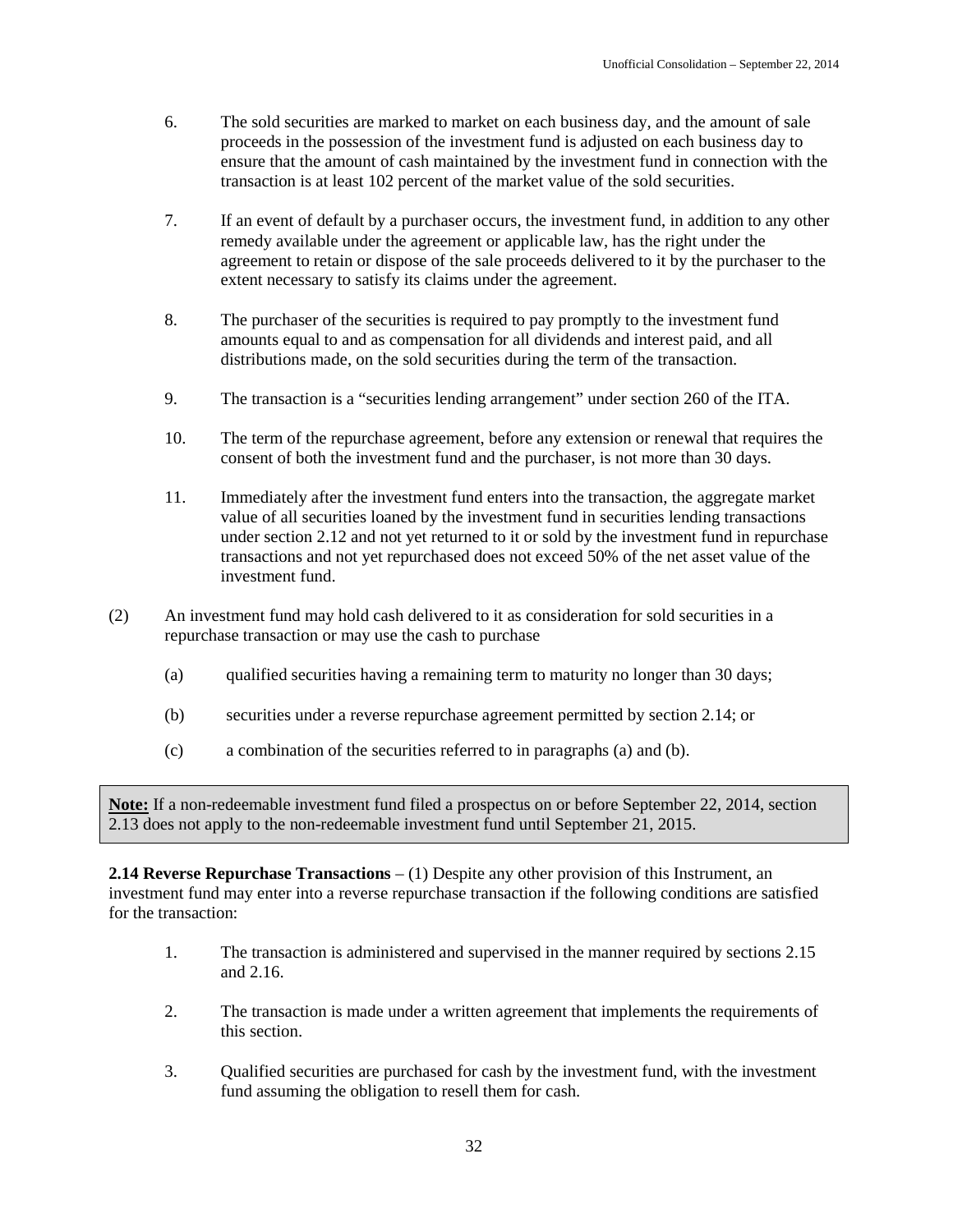- 4. The securities transferred as part of the transaction are immediately available for good delivery under applicable legislation.
- 5. The securities to be delivered to the investment fund at the beginning of the transaction
	- (a) are received by the investment fund either before or at the same time as it delivers the cash used by it to purchase those securities; and
	- (b) have a market value equal to at least 102 percent of the cash paid for the securities by the investment fund.
- 6. The purchased securities are marked to market on each business day, and either the amount of cash paid for the purchased securities or the amount of purchased securities in the possession of the seller or the investment fund is adjusted on each business day to ensure that the market value of purchased securities held by the investment fund in connection with the transaction is not less than 102 percent of the cash paid by the investment fund.
- 7. If an event of default by a seller occurs, the investment fund, in addition to any other remedy available in the agreement or applicable law, has the right under the agreement to retain or dispose of the purchased securities delivered to it by the seller to the extent necessary to satisfy its claims under the agreement.
- 8. The transaction is a "securities lending arrangement" under section 260 of the ITA.
- 9. The term of the reverse repurchase agreement, before any extension or renewal that requires the consent of both the seller and the investment fund, is not more than 30 days.

**Note:** If a non-redeemable investment fund filed a prospectus on or before September 22, 2014, section 2.14 does not apply to the non-redeemable investment fund until September 21, 2015.

**2.15 Agent for Securities Lending, Repurchase and Reverse Repurchase Transactions** – (1) The manager of an investment fund must appoint an agent or agents to act on behalf of the investment fund to administer the securities lending and repurchase transactions entered into by the investment fund.

- (2) The manager of an investment fund may appoint an agent or agents to act on behalf of the investment fund to administer the reverse repurchase transactions entered into by the investment fund.
- (3) The custodian or a sub-custodian of the investment fund must be the agent appointed under subsection  $(1)$  or  $(2)$ .
- (4) The manager of an investment fund must not authorize an agent to enter into a securities lending, repurchase or, if applicable, reverse repurchase transactions on behalf of the investment fund until the agent enters into a written agreement with the manager and the investment fund in which
	- (a) the investment fund and the manager provide instructions to the agent on the parameters to be followed in entering into the type of transactions to which the agreement pertains;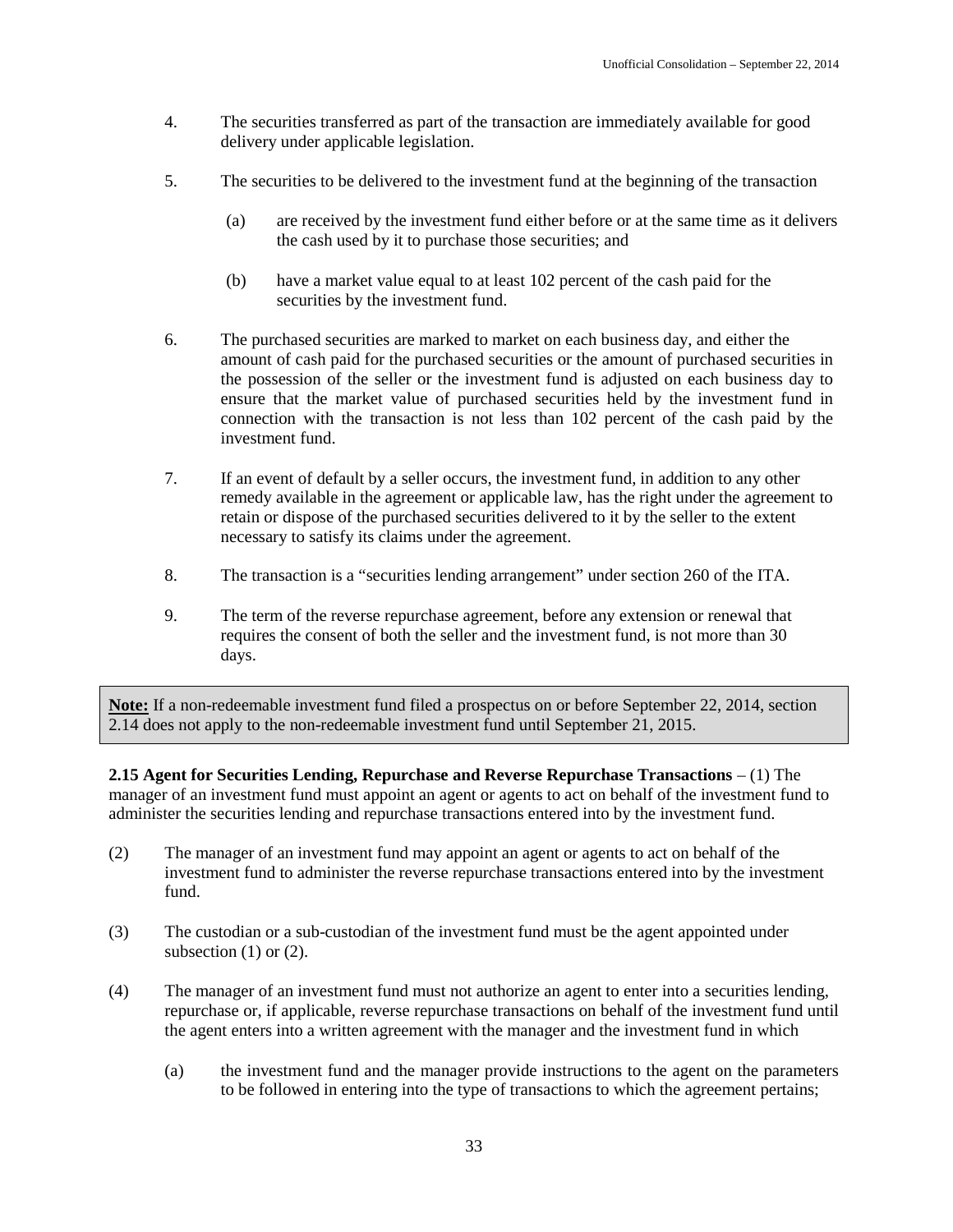- (b) the agent agrees to comply with this Instrument, accepts the standard of care referred to in subsection (5) and agrees to ensure that all transactions entered into by it on behalf of the investment fund will comply with this Instrument; and
- (c) the agent agrees to provide to the investment fund and the manager regular, comprehensive and timely reports summarizing the investment fund's securities lending, repurchase and reverse repurchase transactions, as applicable.
- (5) An agent appointed under this section, in administering the securities lending, repurchase and, if applicable, reverse repurchase transactions of the investment fund must exercise the degree of care, diligence and skill that a reasonably prudent person would exercise in the circumstances.

**Note:** If a non-redeemable investment fund filed a prospectus on or before September 22, 2014, section 2.15 does not apply to the non-redeemable investment fund until September 21, 2015.

**2.16 Controls and Records** – (1) An investment fund must not enter into transactions under sections 2.12, 2.13 or 2.14 unless,

- (a) for transactions to be entered into through an agent appointed under section 2.15, the manager has reasonable grounds to believe that the agent has established and maintains appropriate internal controls and procedures and records; and
- (b) for reverse repurchase transactions directly entered into by the investment fund without an agent, the manager has established and maintains appropriate internal controls, procedures and records.
- (2) The internal controls, procedures and records referred to in subsection (1) must include
	- (a) a list of approved borrowers, purchasers and sellers based on generally accepted creditworthiness standards;
	- (b) as applicable, transaction and credit limits for each counterparty; and
	- (c) collateral diversification standards.
- (3) The manager of an investment fund must, on a periodic basis not less frequently than annually,
	- (a) review the agreements with any agent appointed under section 2.15 to determine if the agreements are in compliance with this Instrument;
	- (b) review the internal controls described in subsection (2) to ensure their continued adequacy and appropriateness;
	- (c) make reasonable enquiries as to whether the agent is administering the securities lending, repurchase or reverse repurchase transactions of the investment fund in a competent and responsible manner, in conformity with the requirements of this Instrument and in conformity with the agreement between the agent, the manager and the investment fund entered into under subsection 2.15(4);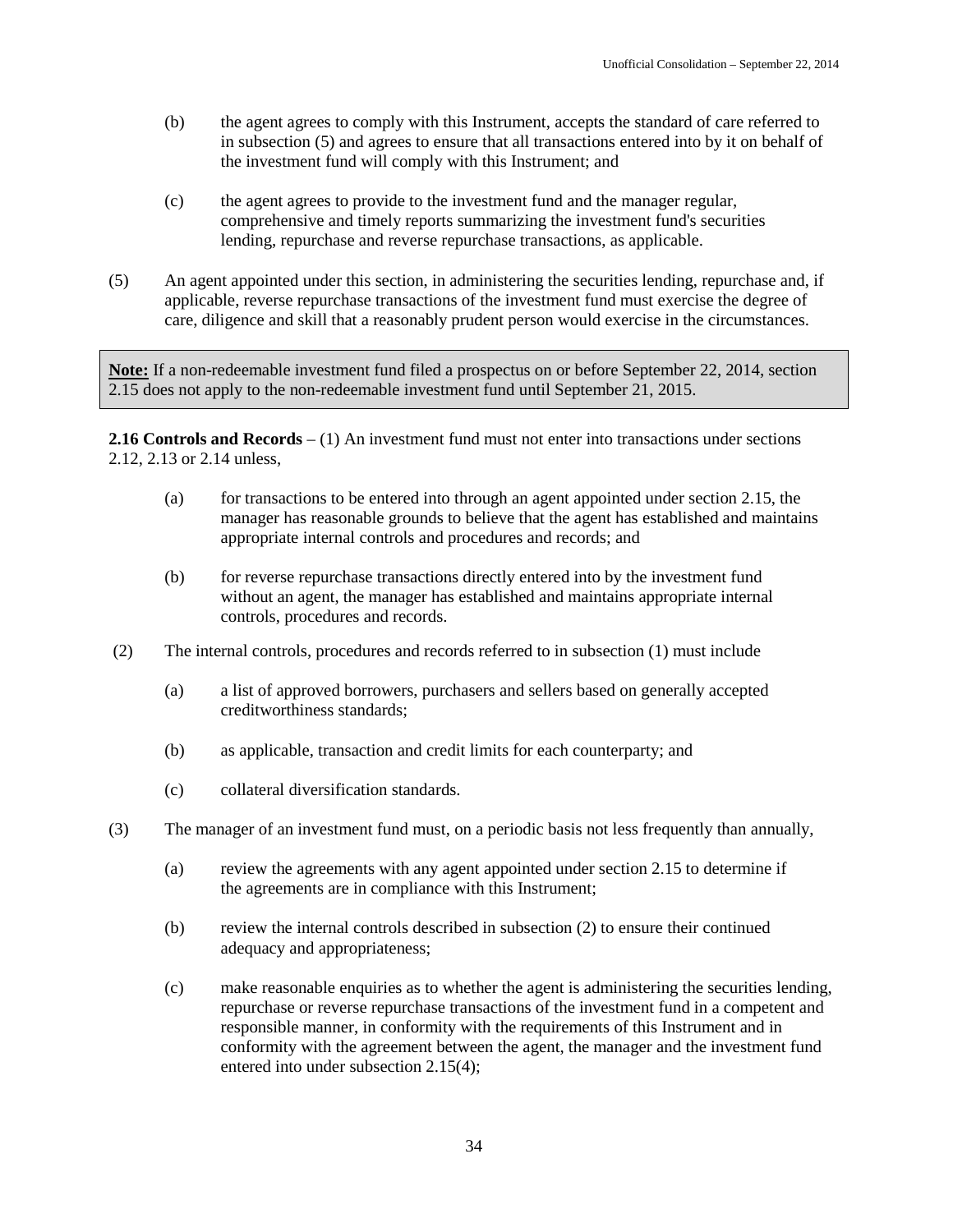- (d) review the terms of any agreement between the investment fund and an agent entered into under subsection 2.15(4) in order to determine if the instructions provided to the agent in connection with the securities lending, repurchase or reverse repurchase transactions of the investment fund continue to be appropriate; and
- (e) make or cause to be made any changes that may be necessary to ensure that
	- (i) the agreements with agents are in compliance with this Instrument,
	- (ii) the internal controls described in subsection (2) are adequate and appropriate,
	- (iii) the securities lending, repurchase or reverse repurchase transactions of the investment fund are administered in the manner described in paragraph (c), and
	- (iv) the terms of each agreement between the investment fund and an agent entered into under subsection 2.15(4) are appropriate.

**Note:** If a non-redeemable investment fund filed a prospectus on or before September 22, 2014, section 2.16 does not apply to the non-redeemable investment fund until September 21, 2015.

**2.17 Commencement of Securities Lending, Repurchase and Reverse Repurchase Transactions by an Investment Fund** – (1) An investment fund must not enter into securities lending, repurchase or reverse repurchase transactions unless,

- (a) in the case of a mutual fund, other than an exchange-traded mutual fund that is not in continuous distribution, its prospectus contains the disclosure required for mutual funds entering into those types of transactions;
- (b) in the case of an exchange-traded mutual fund that is not in continuous distribution or of a non-redeemable investment fund, the investment fund issues a news release that contains both of the following:
	- (i) the disclosure required in a prospectus for an exchange-traded mutual fund that is not in continuous distribution, or a non-redeemable investment fund, entering into those types of transactions;
	- (ii) the date on which the investment fund intends to begin entering into those types of transactions; and
- (c) the investment fund provides to its securityholders, at least 60 days before it begins entering into those types of transactions, written notice that discloses its intent to begin entering into those types of transactions and the disclosure referred to in paragraph (a) or (b), as applicable.
- (2) Paragraph (1)(c) does not apply to a mutual fund that has entered into reverse repurchase agreements as permitted by a decision of the securities regulatory authority or regulator.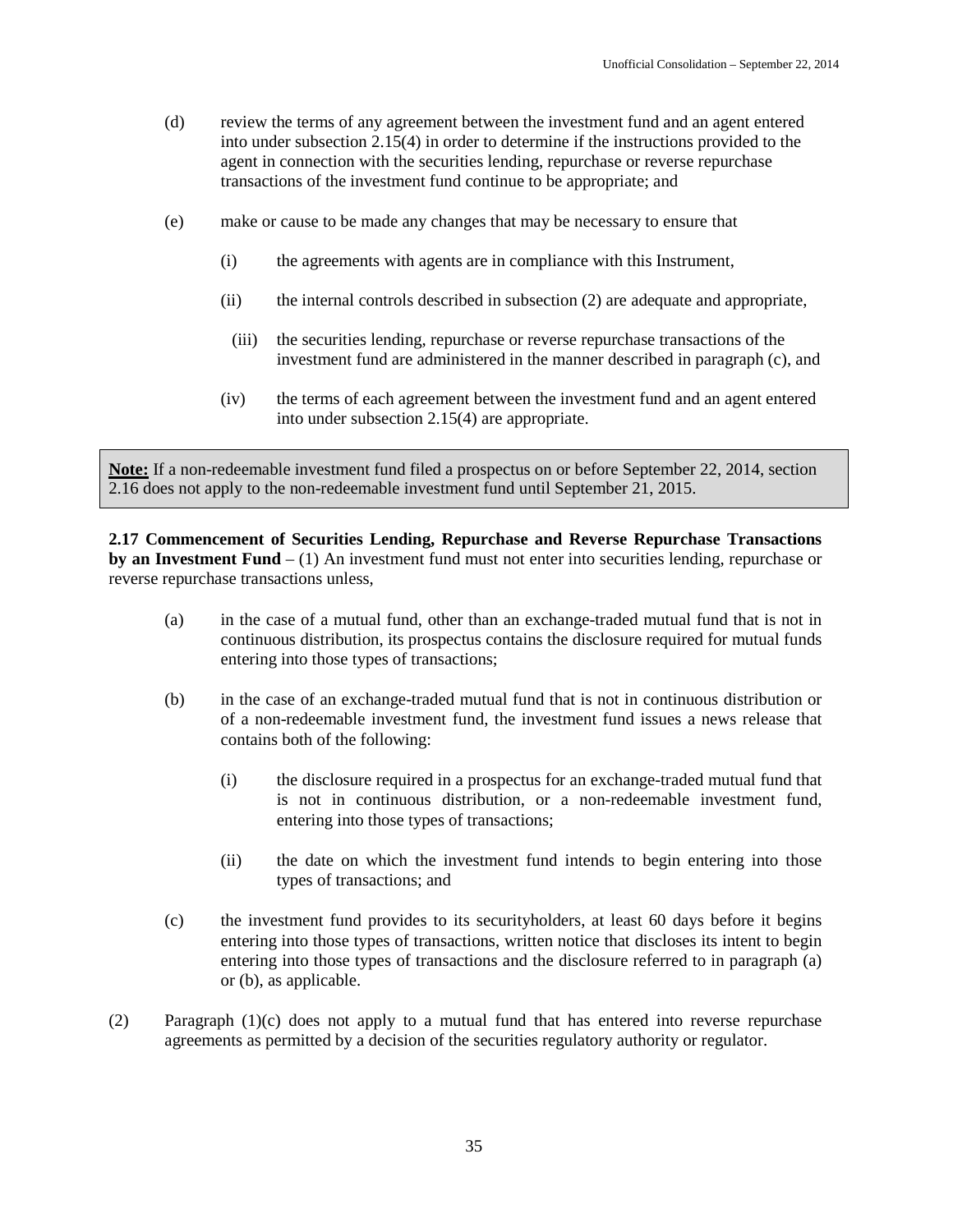- (3) Paragraph (1)(c) does not apply to a mutual fund, other than an exchange-traded mutual fund that is not in continuous distribution, if each prospectus of the mutual fund filed since its inception contains the disclosure referred to in paragraph (1)(a).
- (4) Subsection (1) does not apply to an exchange-traded mutual fund that is not in continuous distribution, or to a non-redeemable investment fund, if each prospectus of the investment fund filed since its inception contains the disclosure referred to in paragraph (1)(b).

**Note:** If a non-redeemable investment fund filed a prospectus on or before September 22, 2014, section 2.17 does not apply to the non-redeemable investment fund until September 21, 2015.

**2.18 Money Market Fund** – (1) A mutual fund must not describe itself as a "money market fund" in its prospectus, a continuous disclosure document or a sales communication unless

- (a) it has all of its assets invested in one or more of the following:
	- (i) cash,
	- (ii) cash equivalents,
	- (iii) an evidence of indebtedness that has a remaining term to maturity of 365 days or less and a designated rating,
	- (iv) a floating rate evidence of indebtedness if
		- (A) the floating interest rate of the indebtedness is reset no later than every 185 days, and
		- (B) the principal amount of the indebtedness will continue to have a market value of approximately par at the time of each change in the rate to be paid to the holders of the evidence of indebtedness, or
	- (v) securities issued by one or more money market funds,
- (b) it has a portfolio of assets, excluding a security described in subparagraph (a)(v), with a dollar-weighted average term to maturity not exceeding
	- (i) 180 days, and
	- (ii) 90 days when calculated on the basis that the term of a floating rate obligation is the period remaining to the date of the next rate setting,
- (c) not less than 95% of its assets invested in accordance with paragraph (a) are denominated in a currency in which the net asset value per security of the mutual fund is calculated, and
- (d) it has not less than
	- (i) 5% of its assets invested in cash or readily convertible into cash within one day, and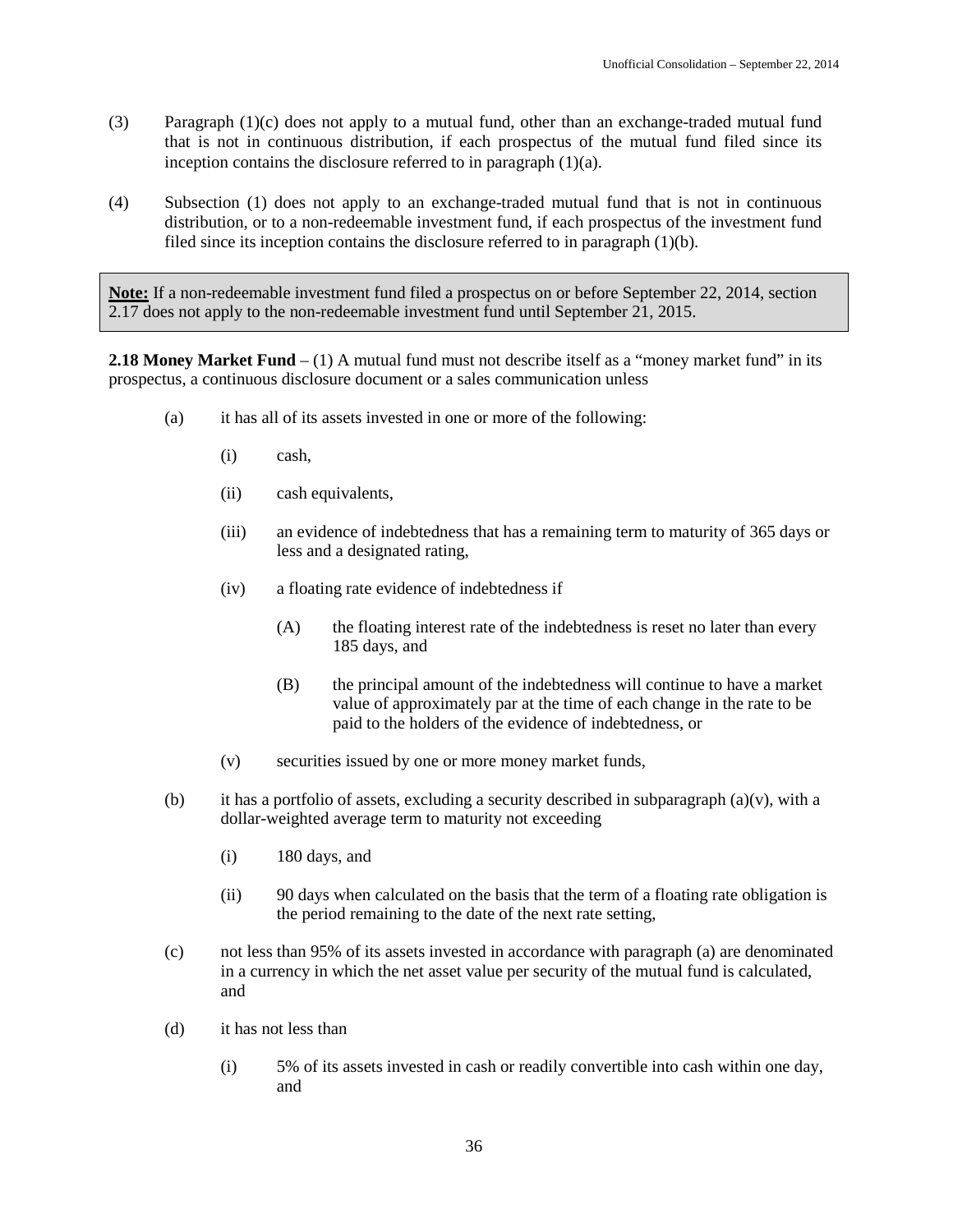- (ii) 15% of its assets invested in cash or readily convertible into cash within one week.
- (2) Despite any other provision of this Instrument, a mutual fund that describes itself as a "money market fund" must not use a specified derivative or sell securities short.
- (3) A non-redeemable investment fund must not describe itself as a "money market fund".

## **PART 3 NEW MUTUAL FUNDS**

**3.1 Initial Investment in a New Mutual Fund** – (1) A person or company must not file a prospectus for a newly established mutual fund unless

- (a) an investment of at least \$150,000 in securities of the mutual fund has been made, and those securities are beneficially owned, before the time of filing by
	- (i) the manager, a portfolio adviser, a promoter or a sponsor of the mutual fund,
	- (ii) the partners, directors, officers or securityholders of any of the manager, a portfolio adviser, a promoter or a sponsor of the mutual fund, or
	- (iii) a combination of the persons or companies referred to subparagraphs (i) and  $(ii)$ ; or
- (b) the prospectus of the mutual fund states that the mutual fund will not issue securities other than those referred to in paragraph (a) unless subscriptions aggregating not less than \$500,000 have been received by the mutual fund from investors other than the persons and companies referred to in paragraph (a) and accepted by the mutual fund.
- (2) A mutual fund must not redeem a security issued upon an investment in the mutual fund referred to in paragraph (1)(a) until \$500,000 has been received from persons or companies other than the persons and companies referred to in paragraph (1)(a).

**3.2 Prohibition Against Distribution** – If a prospectus of a mutual fund contains the disclosure described in paragraph  $3.1(1)(b)$ , the mutual fund must not distribute any securities unless the subscriptions described in that disclosure, together with payment for the securities subscribed for, have been received.

**3.3 Prohibition Against Reimbursement of Organization Costs –** (1) The costs of incorporation, formation or initial organization of a mutual fund, or of the preparation and filing of any of the preliminary prospectus, preliminary annual information form, preliminary fund facts document, initial prospectus, annual information form or fund facts document of the mutual fund must not be borne by the mutual fund or its securityholders.

(2) Subsection (1) does not apply to an exchange-traded mutual fund unless the fund is in continuous distribution.

### **PART 4 CONFLICTS OF INTEREST**

**4.1 Prohibited Investments** – (1) A dealer managed investment fund must not knowingly make an investment in a class of securities of an issuer during, or for 60 days after, the period in which the dealer manager of the investment fund, or an associate or affiliate of the dealer manager of the investment fund,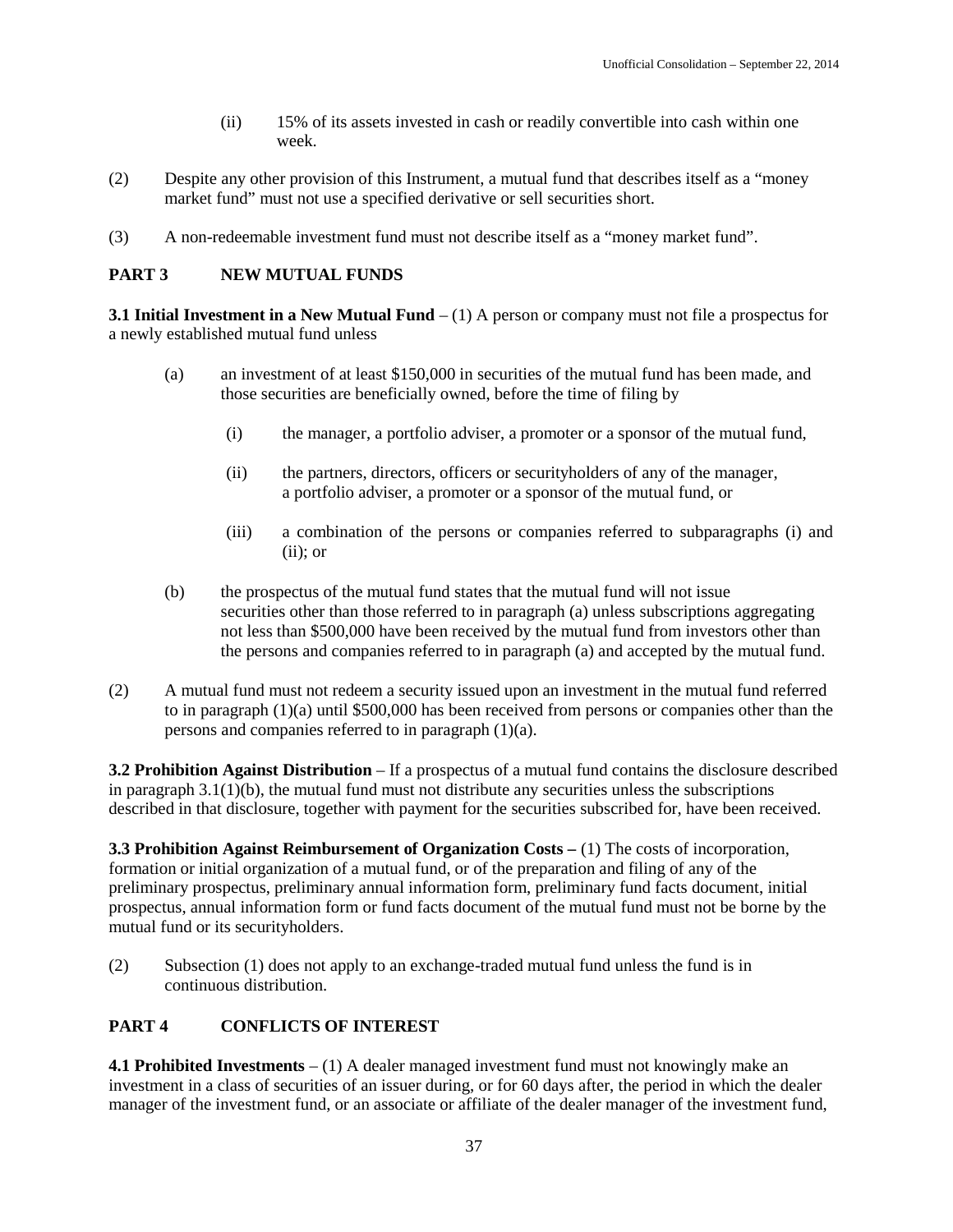acts as an underwriter in the distribution of securities of that class of securities, except as a member of the selling group distributing five percent or less of the securities underwritten.

- (2) A dealer managed investment fund must not knowingly make an investment in a class of securities of an issuer of which a partner, director, officer or employee of the dealer manager of the investment fund, or a partner, director, officer or employee of an affiliate or associate of the dealer manager, is a partner, director or officer, unless the partner, director, officer or employee
	- (a) does not participate in the formulation of investment decisions made on behalf of the dealer managed investment fund;
	- (b) does not have access before implementation to information concerning investment decisions made on behalf of the dealer managed investment fund; and
	- (c) does not influence, other than through research, statistical and other reports generally available to clients, the investment decisions made on behalf of the dealer managed investment fund.
- (3) Subsections (1) and (2) do not apply to an investment in a class of securities issued or fully and unconditionally guaranteed by the government of Canada or the government of a jurisdiction.
- (4) Subsection (1) does not apply to an investment in a class of securities of an issuer if, at the time of each investment
	- (a) the independent review committee of the dealer managed investment fund has approved the transaction under subsection 5.2(2) of NI 81-107;
	- (b) in a class of debt securities of an issuer other than a class of securities referred to in subsection (3), the security has been given, and continues to have, a designated rating by a designated rating organization or its DRO affiliate;
	- (c) in any other class of securities of an issuer,
		- (i) the distribution of the class of equity securities is made by prospectus filed with one or more securities regulatory authorities or regulators in Canada, and
		- (ii) during the 60 day period referred to in subsection (1) the investment is made on an exchange on which the class of equity securities of the issuer is listed and traded; and
	- (d) no later than the time the dealer managed investment fund files its annual financial statements, the manager of the dealer managed investment fund files the particulars of each investment made by the dealer managed investment fund during its most recently completed financial year.
- (4.1) In paragraph (4)(b), "designated rating" has the meaning ascribed to it in National Instrument 44- 101 – *Short Form Prospectus Distributions*.
- (5) The provisions of securities legislation that are referred to in Appendix C do not apply with respect to an investment in a class of securities of an issuer referred to in subsection (4) if the investment is made in accordance with that subsection.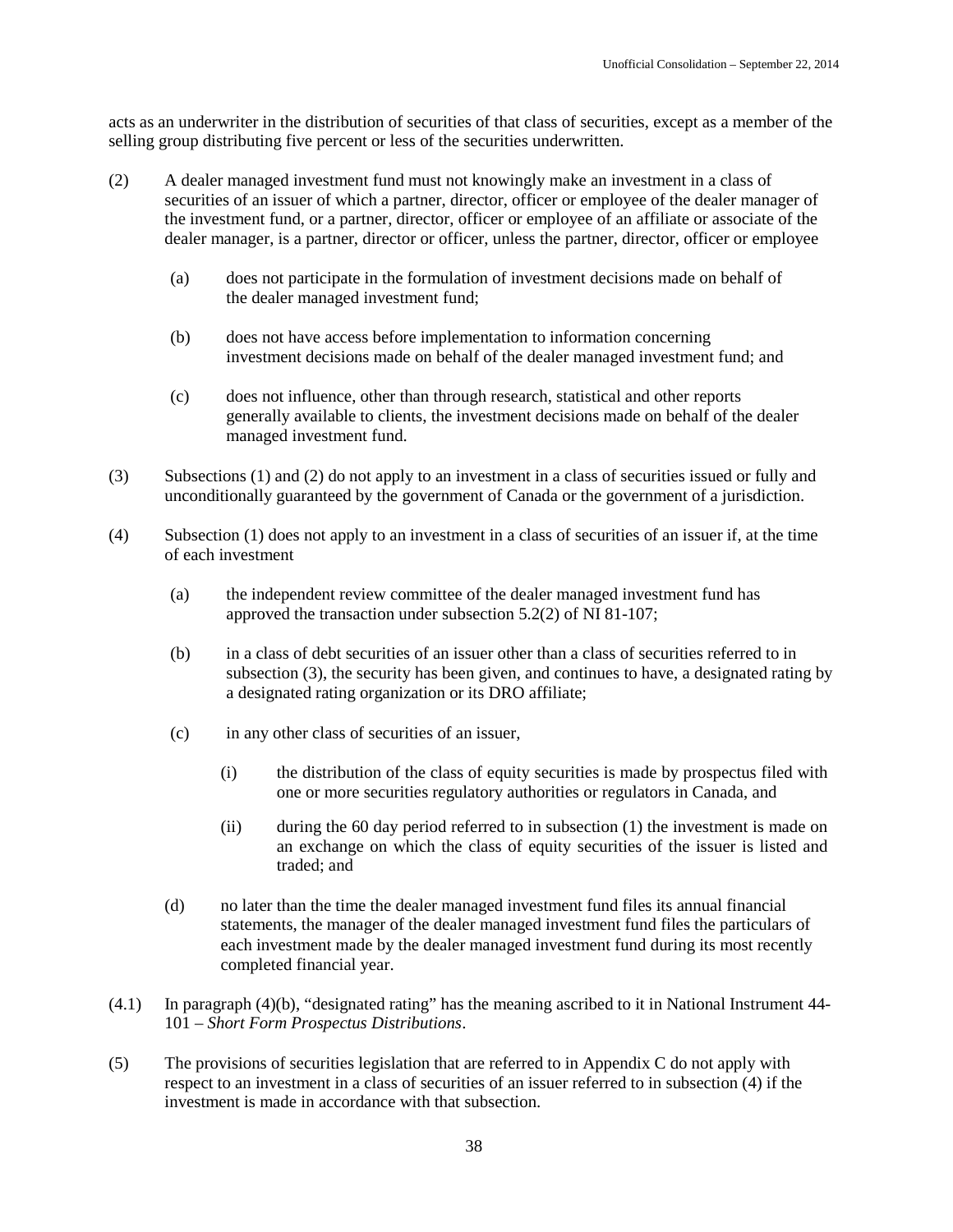**4.2 Self-Dealing** – (1) An investment fund must not purchase a security from, sell a security to, or enter into a securities lending, repurchase or reverse repurchase transaction under section 2.12, 2.13 or 2.14 with, any of the following persons or companies:

- 1. The manager, portfolio adviser or trustee of the investment fund.
- 2. A partner, director or officer of the investment fund or of the manager, portfolio adviser or trustee of the investment fund.
- 3. An associate or affiliate of a person or company referred to in paragraph 1 or 2.
- 4. A person or company, having fewer than 100 securityholders of record, of which a partner, director or officer of the investment fund or a partner, director or officer of the manager or portfolio adviser of the investment fund is a partner, director, officer or securityholder.
- (2) Subsection (1) applies in the case of a sale of a security to, or a purchase of a security from, an investment fund only if the person or company that would be selling to, or purchasing from, the investment fund would be doing so as principal.

**4.3 Exception** – (1) Section 4.2 does not apply to a purchase or sale of a security by an investment fund if the price payable for the security is:

- (a) not more than the ask price of the security as reported by any available public quotation in common use, in the case of a purchase by the investment fund; or
- (b) not less than the bid price of the security as reported by any available public quotation in common use, in the case of a sale by the investment fund.
- (2) Section 4.2 does not apply to a purchase or sale of a class of debt securities by an investment fund from, or to, another investment fund managed by the same manager or an affiliate of the manager, if, at the time of the transaction
	- (a) the investment fund is purchasing from, or selling to, another investment fund to which NI 81-107 applies;
	- (b) the independent review committee of the investment fund has approved the transaction under subsection 5.2(2) of NI 81-107; and
	- (c) the transaction complies with subsection  $6.1(2)$  of NI 81-107.

**4.4 Liability and Indemnification** – (1) An agreement or declaration of trust by which a person or company acts as manager of an investment fund must provide that the manager is responsible for any loss that arises out of the failure of the manager, or of any person or company retained by the manager or the investment fund to discharge any of the manager's responsibilities to the investment fund,

- (a) to exercise the powers and discharge the duties of its office honestly, in good faith and in the best interests of the investment fund, and
- (b) to exercise the degree of care, diligence and skill that a reasonably prudent person would exercise in the circumstances.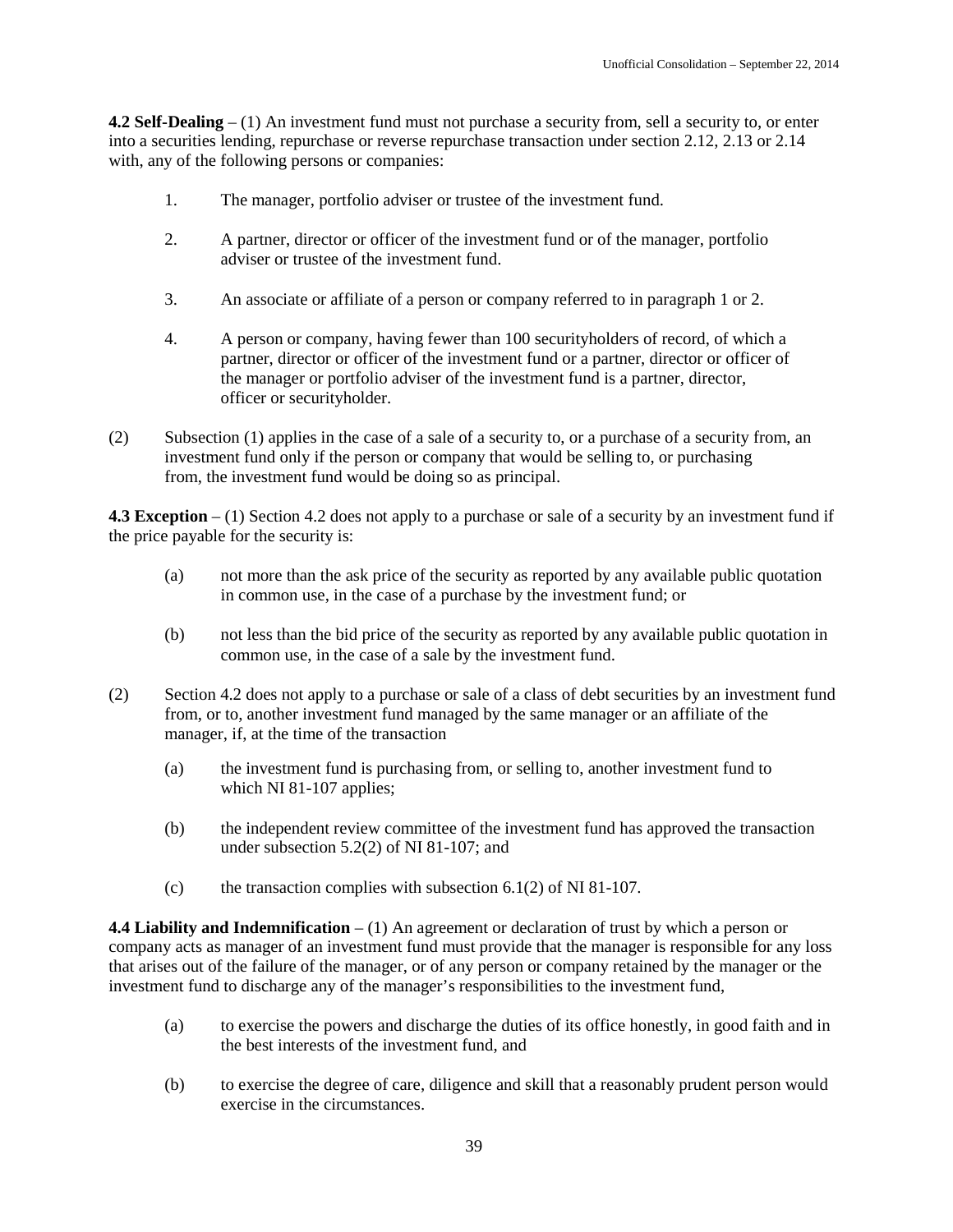- (2) An investment fund must not relieve the manager of the investment fund from liability for loss that arises out of the failure of the manager, or of any person retained by the manager or the investment fund to discharge any of the manager's responsibilities to the investment fund,
	- (a) to exercise the powers and discharge the duties of its office honestly, in good faith and in the best interests of the investment fund, or
	- (b) to exercise the degree of care, diligence and skill that a reasonably prudent person would exercise in the circumstances.
- (3) An investment fund may indemnify a person or company providing services to it against legal fees, judgments and amounts paid in settlement, actually and reasonably incurred by that person or company in connection with services provided by that person or company to the investment fund, if
	- (a) those fees, judgments and amounts were not incurred as a result of a breach of the standard of care described in subsection (1) or (2); and
	- (b) the investment fund has reasonable grounds to believe that the action or inaction that caused the payment of the fees, judgments and amounts paid in settlement was in the best interests of the investment fund.
- (4) An investment fund must not incur the cost of any portion of liability insurance that insures a person or company for a liability except to the extent that the person or company may be indemnified for that liability under this section.
- (5) This section does not apply to any losses to an investment fund or securityholder arising out of an action or inaction by any of the following:
	- (a) a director of the investment fund;
	- (b) a custodian or sub-custodian of the investment fund, except as set out in subsection (6).
- (6) This section applies to any losses to an investment fund or securityholder arising out of an action or inaction by a custodian or sub-custodian acting as agent of the investment fund in administering the securities lending, repurchase or reverse repurchase transactions of the investment fund.

#### **PART 5 FUNDAMENTAL CHANGES**

**5.1 Matters Requiring Securityholder Approval** – (1) The prior approval of the securityholders of an investment fund, given as provided in section 5.2, is required before the occurrence of each of the following:

- (a) the basis of the calculation of a fee or expense that is charged to the investment fund or directly to its securityholders by the investment fund or its manager in connection with the holding of securities of the investment fund is changed in a way that could result in an increase in charges to the investment fund or to its securityholders;
- (a.1) a fee or expense, to be charged to the investment fund or directly to its securityholders by the investment fund or its manager in connection with the holding of securities of the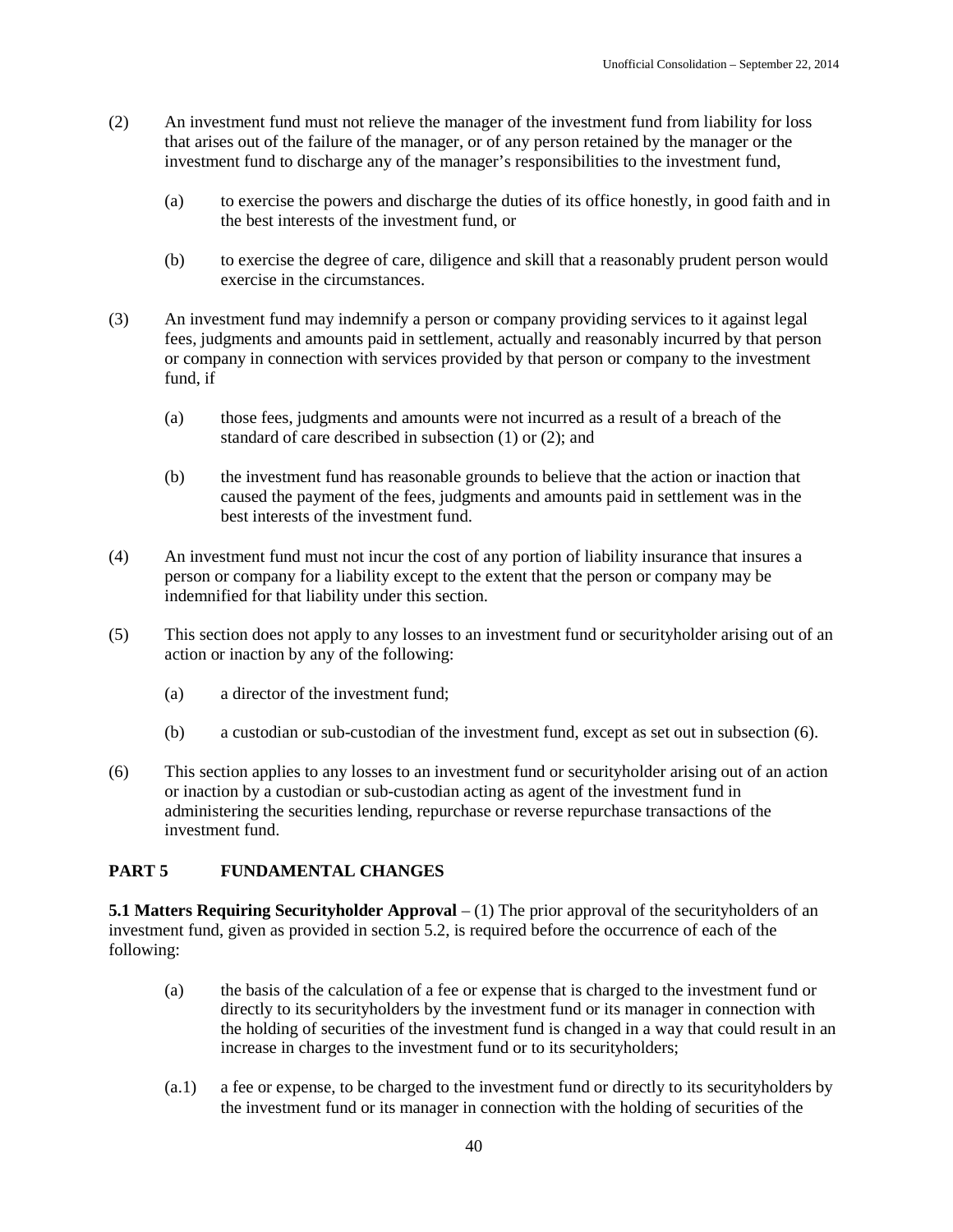investment fund that could result in an increase in charges to the investment fund or to its securityholders, is introduced;

- (b) the manager of the investment fund is changed, unless the new manager is an affiliate of the current manager;
- (c) the fundamental investment objectives of the investment fund are changed;
- (d) [Repealed]
- (e) the investment fund decreases the frequency of the calculation of its net asset value per security;
- (f) the investment fund undertakes a reorganization with, or transfers its assets to, another issuer, if
	- (i) the investment fund ceases to continue after the reorganization or transfer of assets, and
	- (ii) the transaction results in the securityholders of the investment fund becoming securityholders in the other issuer;
- (g) the investment fund undertakes a reorganization with, or acquires assets from, another issuer, if
	- (i) the investment fund continues after the reorganization or acquisition of assets,
	- (ii) the transaction results in the securityholders of the other issuer becoming securityholders in the investment fund, and
	- (iii) the transaction would be a material change to the investment fund;
- (h) the investment fund implements any of the following:
	- (i) in the case of a non-redeemable investment fund, a restructuring into a mutual fund;
	- (ii) in the case of a mutual fund, a restructuring into a non-redeemable investment fund;
	- (iii) a restructuring into an issuer that is not an investment fund.
- (2) An investment fund must not bear any of the costs or expenses associated with a restructuring referred to in paragraph (1)(h).

**5.2 Approval of Securityholders** – (1) Unless a greater majority is required by the constating documents of the investment fund, the laws applicable to the investment fund or an applicable agreement, the approval of the securityholders of the investment fund to a matter referred to in subsection 5.1(1) must be given by a resolution passed by at least a majority of the votes cast at a meeting of the securityholders of the investment fund duly called and held to consider the matter.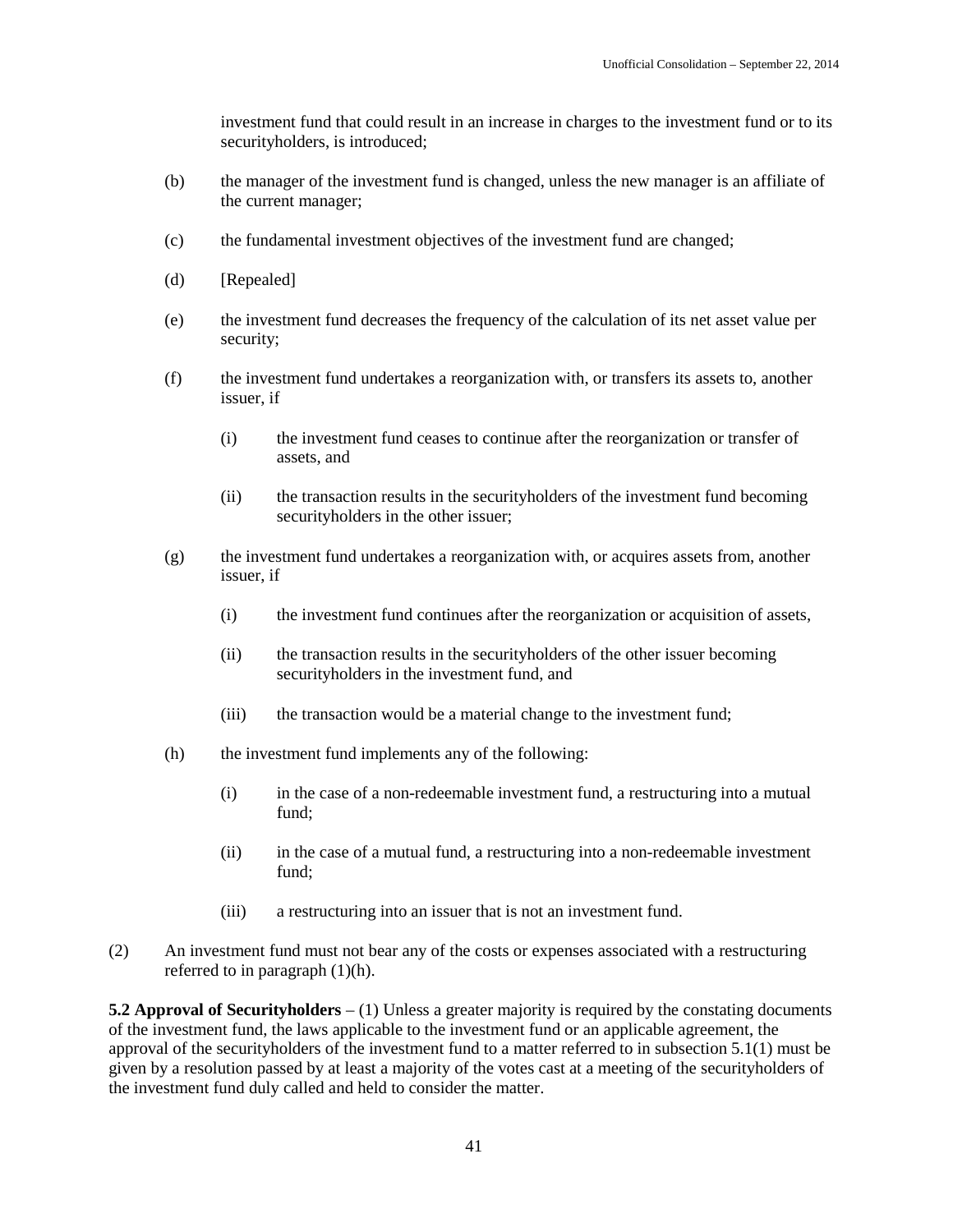- (2) Despite subsection (1), the holders of securities of a class or series of a class of securities of an investment fund must vote separately as a class or series of a class on a matter referred to in subsection 5.1(1) if that class or series of a class is affected by the action referred to in subsection 5.1(1) in a manner different from holders of securities of other classes or series of a class.
- (3) Despite subsection  $5.1(1)$  and subsections (1) and (2), if the constating documents of the investment fund so provide, the holders of securities of a class or series of a class of securities of an investment fund must not be entitled to vote on a matter referred to in subsection  $5.1(1)$  if they, as holders of the class or series of a class, are not affected by the action referred to in subsection  $5.1(1)$ .

**5.3 Circumstances in Which Approval of Securityholders Not Required** – (1) Despite subsection 5.1(1), the approval of securityholders of an investment fund is not required to be obtained for a change referred to in paragraphs  $5.1(1)(a)$  and  $(a.1)$ 

- (a) if
	- (i) the investment fund is at arm's length to the person or company charging the fee or expense to the investment fund referred to in paragraphs 5.1(1)(a) and (a.1),
	- (ii) the prospectus of the investment fund discloses that, although the approval of securityholders will not be obtained before making the changes, securityholders will be sent a written notice at least 60 days before the effective date of the change that is to be made that could result in an increase in charges to the investment fund, and
	- (iii) the notice referred to in subparagraph (ii) is actually sent at least 60 days before the effective date of the change; or
- (b) if, in the case of a mutual fund,
	- (i) the mutual fund is permitted by this Instrument to be described as a "no-load" fund,
	- (ii) the prospectus of the mutual fund discloses that securityholders will be sent a written notice at least 60 days before the effective date of a change that is to be made that could result in an increase in charges to the mutual fund, and
	- (iii) the notice referred to in subparagraph (ii) is actually sent at least 60 days before the effective date of the change.
- (2) Despite subsection 5.1(1), the approval of securityholders of an investment fund is not required to be obtained for a change referred to in paragraph  $5.1(1)(f)$  if either of the following paragraphs apply:
	- (a) all of the following apply: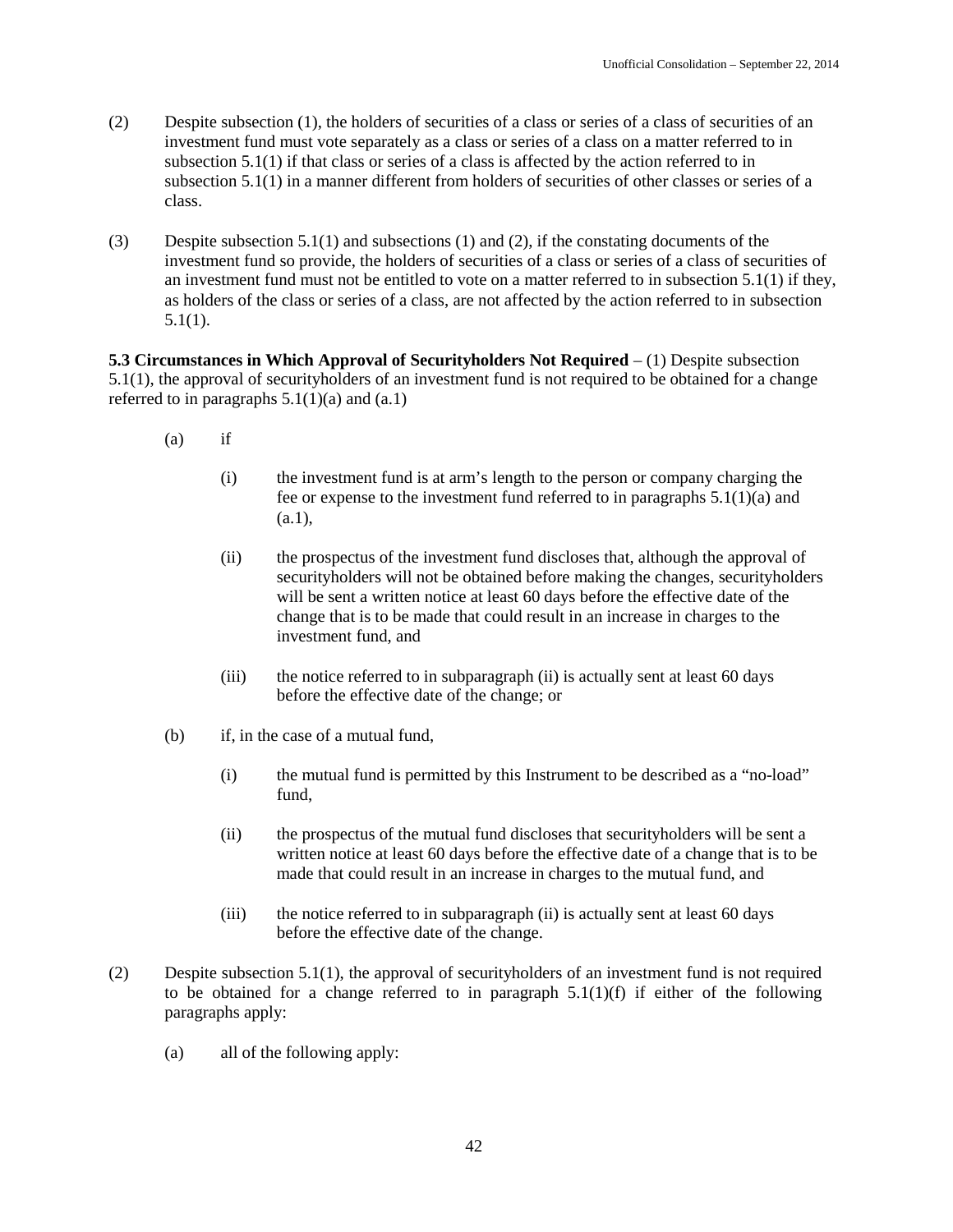- (i) the independent review committee of the investment fund has approved the change under subsection 5.2(2) of NI 81-107;
- (ii) the investment fund is being reorganized with, or its assets are being transferred to, another investment fund to which this Instrument and NI 81-107 apply and that is managed by the manager, or an affiliate of the manager, of the investment fund;
- (iii) the reorganization or transfer of assets of the investment fund complies with the criteria in paragraphs  $5.6(1)(a)$ , (b), (c), (d), (g), (h), (i), (j) and (k);
- (iv) the prospectus of the investment fund discloses that, although the approval of securityholders may not be obtained before making the change, securityholders will be sent a written notice at least 60 days before the effective date of the change;
- (v) the notice referred to in subparagraph (iv) to securityholders is sent at least 60 days before the effective date of the change;
- (b) all of the following apply:
	- (i) the investment fund is a non-redeemable investment fund that is being reorganized with, or its assets are being transferred to, a mutual fund that is
		- (A) a mutual fund to which this Instrument and NI 81-107 apply,
		- (B) managed by the manager, or an affiliate of the manager, of the investment fund,
		- (C) not in default of any requirement of securities legislation, and
		- (D) a reporting issuer in the local jurisdiction and the mutual fund has a current prospectus in the local jurisdiction;
	- (ii) the transaction is a tax-deferred transaction under subsection  $85(1)$  of the ITA;
	- (iii) the securities of the investment fund do not give securityholders of the investment fund the right to request that the investment fund redeem the securities;
	- (iv) since its inception, there has been no market through which securityholders of the investment fund could sell securities of the investment fund;
	- (v) every prospectus of the investment fund discloses that
		- (A) securityholders of the investment fund, other than the manager, promoter or an affiliate of the manager or promoter, will cease to be securityholders of the investment fund within 30 months following the completion of the initial public offering by the investment fund, and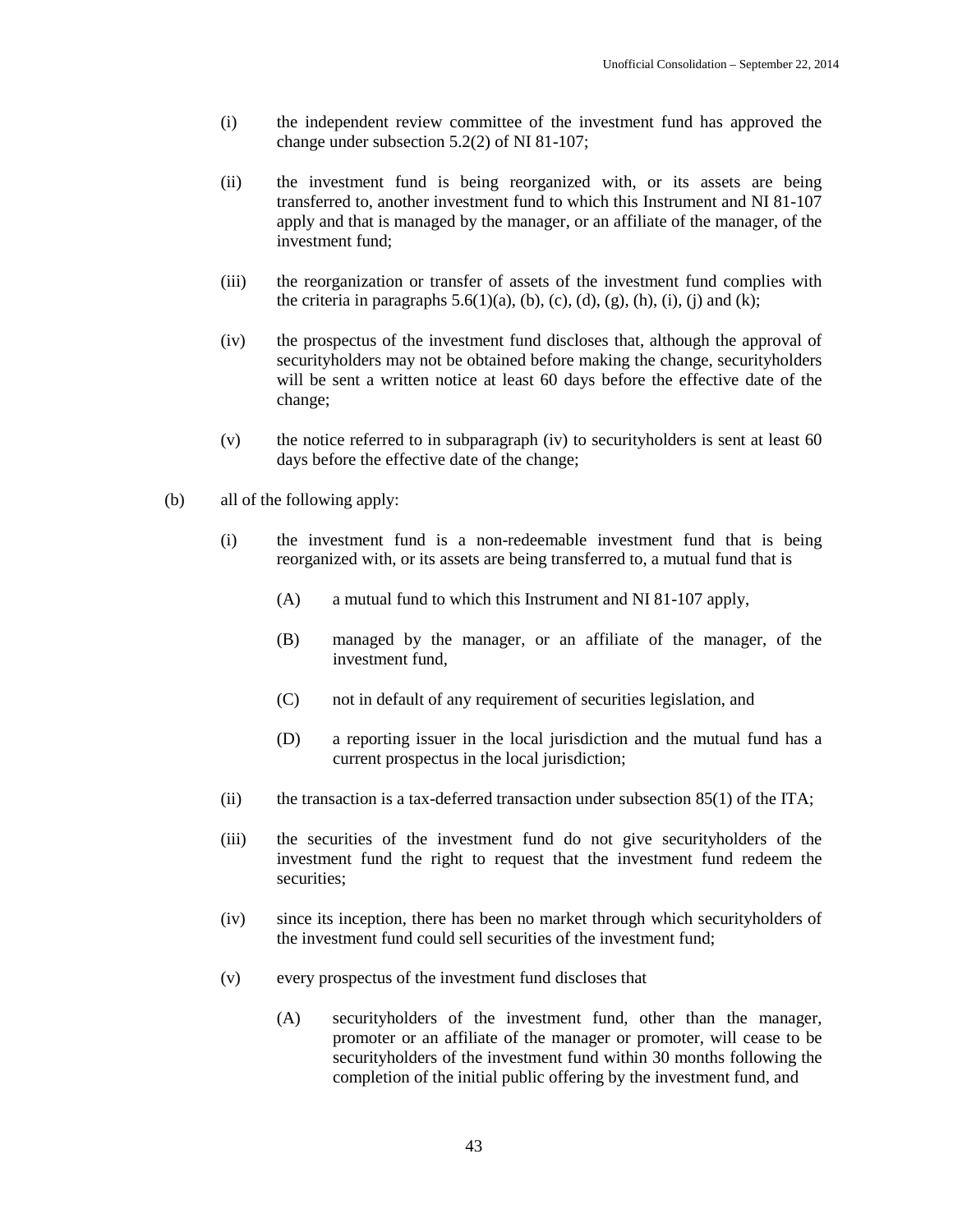- (B) the investment fund will, within 30 months following the completion of the initial public offering of the investment fund, undertake a reorganization with, or transfer its assets to, a mutual fund that is managed by the manager of the investment fund or by an affiliate of the manager of the investment fund;
- (vi) the mutual fund bears none of the costs and expenses associated with the transaction;
- (vii) the reorganization or transfer of assets of the investment fund complies with subparagraphs  $5.3(2)(a)(i)$ , (iv) and (v) and paragraphs  $5.6(1)(d)$  and (k).

**5.3.1 Change of Auditor of an Investment Fund** – The auditor of an investment fund must not be changed unless

- (a) the independent review committee of the investment fund has approved the change of auditor under subsection 5.2(2) of NI 81-107;
- (b) the prospectus of the investment fund discloses that, although the approval of securityholders will not be obtained before making the change, securityholders will be sent a written notice at least 60 days before the effective date of the change, and
- (c) the notice referred to in paragraph (b) to securityholders is sent 60 days before the effective date of the change.

**5.4 Formalities Concerning Meetings of Securityholders** – (1) A meeting of securityholders of an investment fund called to consider any matter referred to in subsection 5.1(1) must be called on written notice sent at least 21 days before the date of the meeting.

- (2) The notice referred to in subsection (1) must contain or be accompanied by a statement that includes
	- (a) a description of the change or transaction proposed to be made or entered into and, if the matter is one referred to in paragraphs  $5.1(1)(a)$  or (a.1), the effect that the change would have had on the management expense ratio of the investment fund had the change been in force throughout the investment fund's last completed financial year;
	- (b) the date of the proposed implementation of the change or transaction; and
	- (c) all other information and documents necessary to comply with the applicable proxy solicitation requirements of securities legislation for the meeting.

**5.5 Approval of Securities Regulatory Authority** – (1) The approval of the securities regulatory authority or regulator is required before

- (a) the manager of an investment fund is changed, unless the new manager is an affiliate of the current manager;
- (a.1) a change of control of the manager of an investment fund occurs;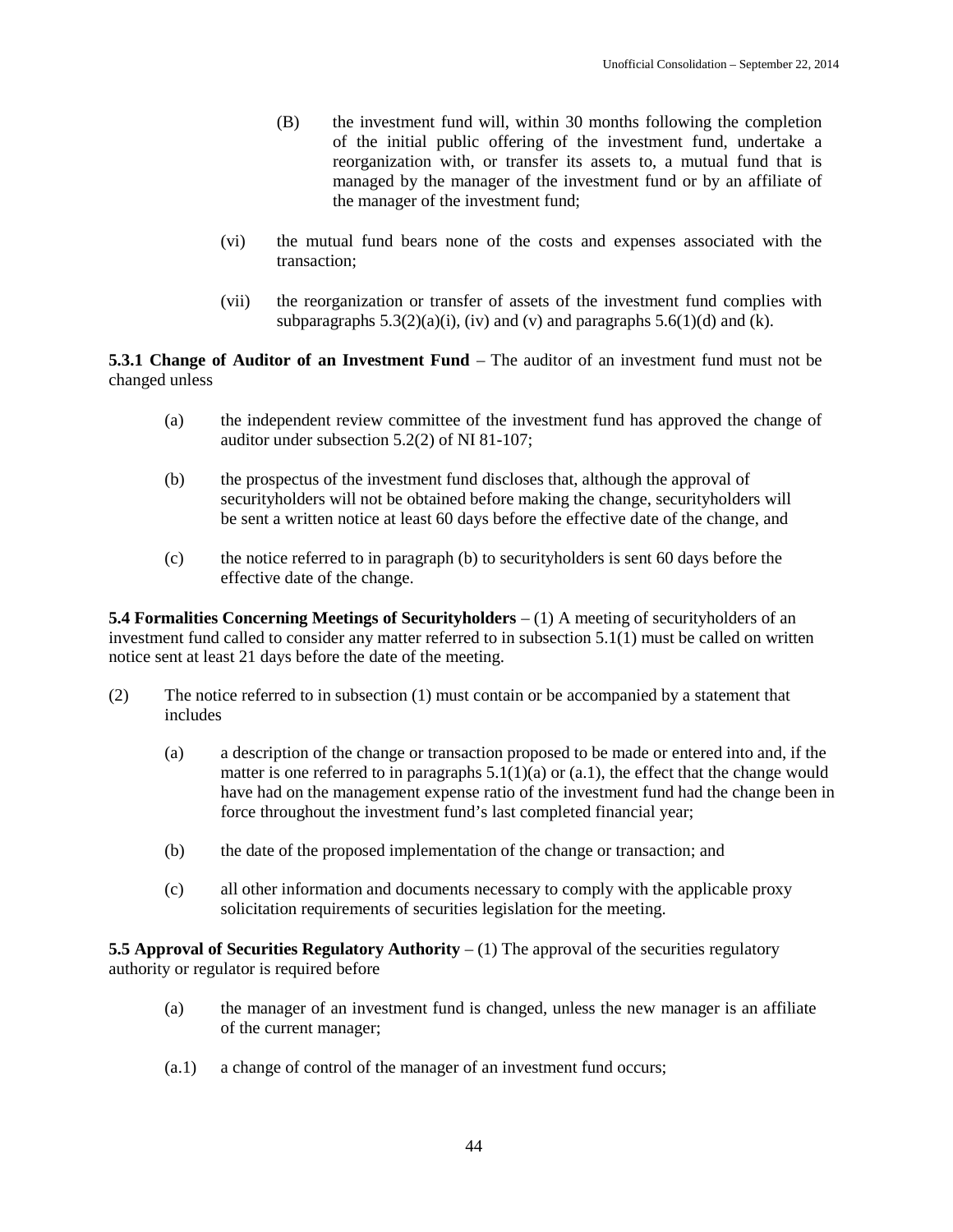- (b) a reorganization or transfer of assets of an investment fund is implemented, if the transaction will result in the securityholders of the investment fund becoming securityholders in another issuer;
- (c) a change of the custodian of an investment fund is implemented, if there has been or will be, in connection with the proposed change, a change of the type referred to in paragraph (a); or
- (d) an investment fund suspends, other than under section 10.6, the rights of securityholders to request that the investment fund redeem their securities.
- (2) [Repealed]
- (3) Despite subsection (1), in Ontario only the regulator may grant an approval referred to in subsection  $(1)$ .

**5.6 Pre-Approved Reorganizations and Transfers** – (1) Despite subsection 5.5(1), the approval of the securities regulatory authority or regulator is not required to implement a transaction referred to in paragraph 5.5(1)(b) if all of the following paragraphs apply:

- (a) the investment fund is being reorganized with, or its assets are being transferred to, another investment fund to which this Instrument applies and that
	- (i) is managed by the manager, or an affiliate of the manager, of the investment fund,
	- (ii) a reasonable person would consider to have substantially similar fundamental investment objectives, valuation procedures and fee structure as the investment fund,
	- (iii) is not in default of any requirement of securities legislation, and
	- (iv) is a reporting issuer in the local jurisdiction and, if it is a mutual fund, also has a current prospectus in the local jurisdiction;
- (b) the transaction is a "qualifying exchange" within the meaning of section 132.2 of the ITA or is a tax-deferred transaction under subsection  $85(1)$ ,  $85(1)$ ,  $86(1)$  or  $87(1)$  of the ITA;
- (c) the transaction contemplates the wind-up of the investment fund as soon as reasonably possible following the transaction;
- (d) the portfolio assets of the investment fund to be acquired by the other investment fund as part of the transaction
	- (i) may be acquired by the other investment fund in compliance with this Instrument, and
	- (ii) are acceptable to the portfolio adviser of the other investment fund and consistent with the other investment fund's fundamental investment objectives;
- (e) the transaction is approved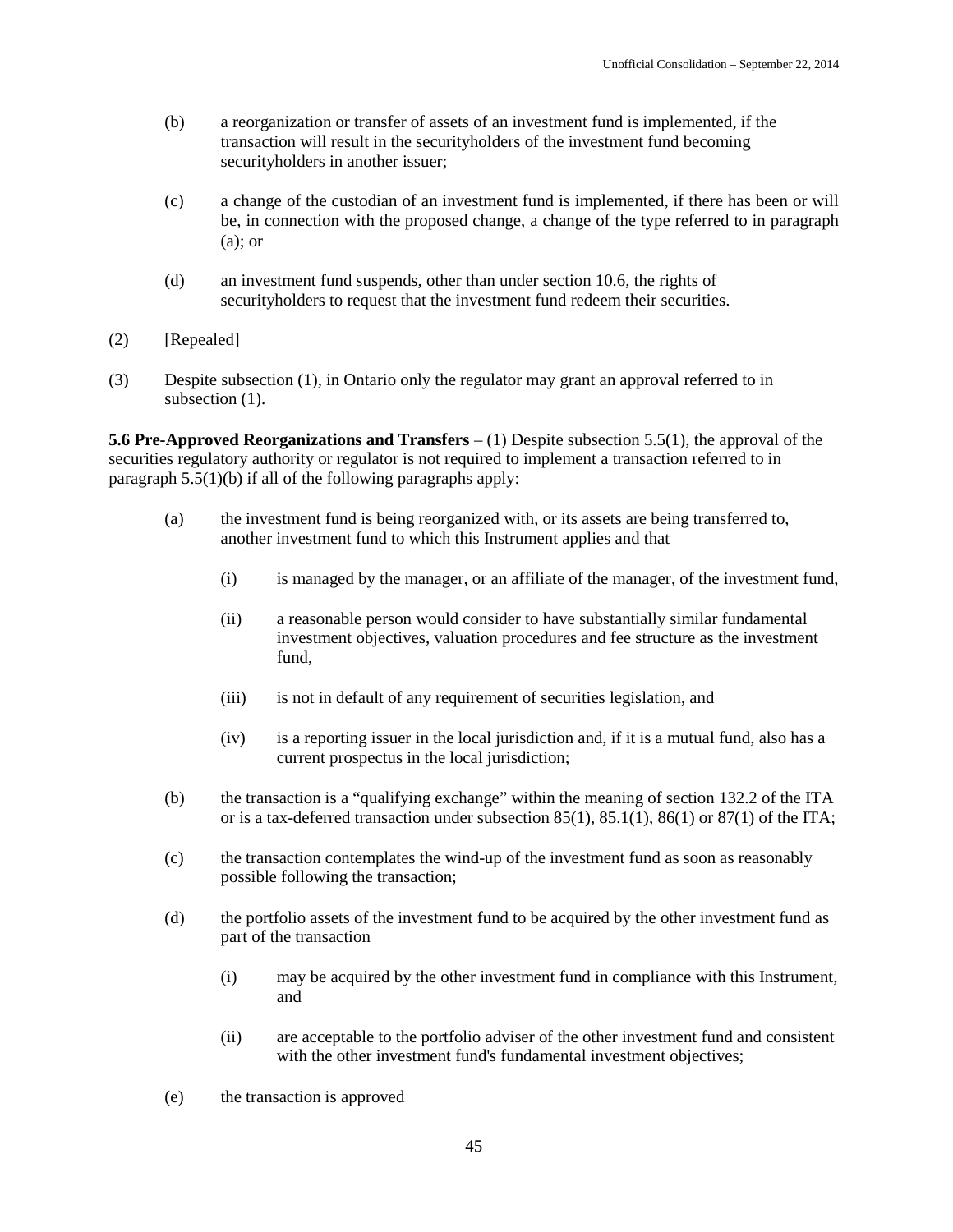- (i) by the securityholders of the investment fund in accordance with paragraph 5.1(1)(f), unless subsection 5.3(2) applies, and
- (ii) if required, by the securityholders of the other investment fund in accordance with paragraph  $5.1(1)(g)$ ;
- (f) the materials sent to securityholders of the investment fund in connection with the approval under paragraph 5.1(1)(f) include
	- (i) a circular that, in addition to other requirements prescribed by law, describes the proposed transaction, the investment fund into which the investment fund will be reorganized, the income tax considerations for the investment funds participating in the transaction and their securityholders, and, if the investment fund is a corporation and the transaction involves its shareholders becoming securityholders of an investment fund that is established as a trust, a description of the material differences between being a shareholder of a corporation and being a securityholder of a trust,
	- (ii) if the other investment fund is a mutual fund, the most recently filed fund facts document for the other investment fund, and
	- (iii) a statement that securityholders may, in respect of the reorganized investment fund,
		- (A) obtain all of the following documents at no cost by contacting the reorganized investment fund at an address or telephone number specified in the statement:
			- (I) if the reorganized investment fund is a mutual fund, the current prospectus;
			- (II) the most recently filed annual information form, if one has been filed;
			- (III) as applicable, the most recently filed fund facts document;
			- (IV) the most recently filed annual financial statements and interim financial reports;
			- (V) the most recently filed annual and interim management reports of fund performance, or
		- (B) access those documents at a website address specified in the statement;
- (g) the investment fund has complied with Part 11 of National Instrument 81-106 Investment Fund Continuous Disclosure in connection with the making of the decision to proceed with the transaction by the board of directors of the manager of the investment fund or of the investment fund;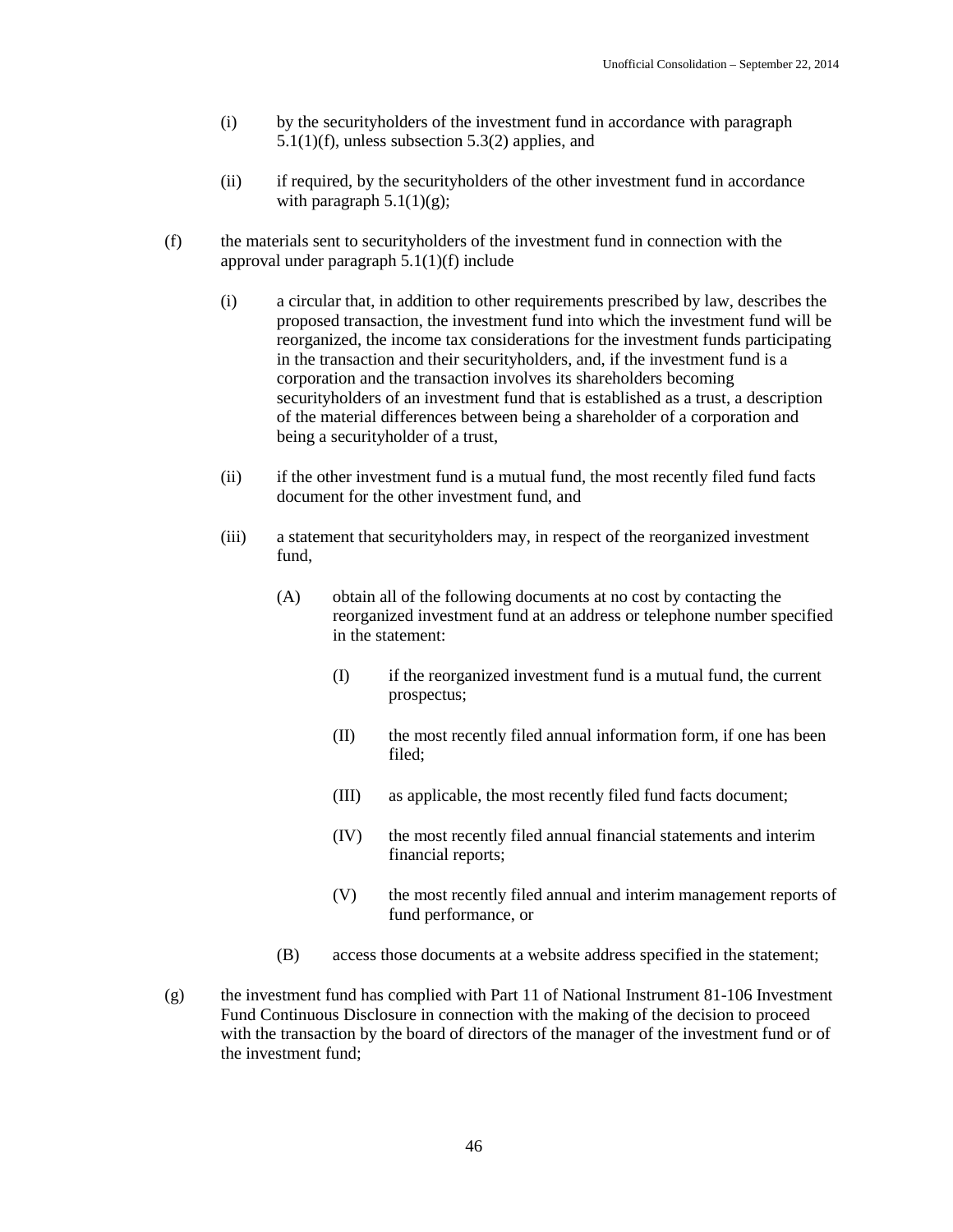- (h) the investment funds participating in the transaction bear none of the costs and expenses associated with the transaction;
- (i) if the investment fund is a mutual fund, securityholders of the investment fund continue to have the right to redeem securities of the investment fund up to the close of business on the business day immediately before the effective date of the transaction;
- (j) if the investment fund is a non-redeemable investment fund, all of the following apply:
	- (i) the investment fund issues and files a news release that discloses the transaction;
	- (ii) securityholders of the investment fund may redeem securities of the investment fund at a date that is after the date of the news release referred to in subparagraph (i) and before the effective date of the transaction;
	- (iii) the securities submitted for redemption in accordance with subparagraph (ii) are redeemed at a price equal to their net asset value per security on the redemption date;
- (k) the consideration offered to securityholders of the investment fund for the transaction has a value that is equal to the net asset value of the investment fund calculated on the date of the transaction.
- (1.1) Despite subsection 5.5(1), the approval of the securities regulatory authority or regulator is not required to implement a transaction referred to in paragraph  $5.5(1)(b)$  if all the conditions in paragraph 5.3(2)(b) are satisfied and the independent review committee of the mutual fund involved in the transaction has approved the transaction in accordance with subsection 5.2(2) of NI 81-107.
- (2) An investment fund that has continued after a transaction described in paragraph 5.5(1)(b) must, if the audit report accompanying its audited financial statements for its first completed financial year after the transaction contains a modified opinion in respect of the value of the portfolio assets acquired by the investment fund in the transaction, send a copy of those financial statements to each person or company that was a securityholder of an investment fund that was terminated as a result of the transaction and that is not a securityholder of the investment fund.
- **5.7 Applications** (1) An application for an approval required under section 5.5 must contain,
	- (a) if the application is required by paragraph  $5.5(1)(a)$  or  $(a.1)$ ,
		- (i) details of the proposed transaction,
		- (ii) details of the proposed new manager or the person or company proposing to acquire control of the manager,
		- (iii) as applicable, the names, residence addresses and birthdates of
			- (A) all proposed new partners, directors or officers of the manager,
			- (B) all partners, directors or officers of the person or company proposing to acquire control of the manager,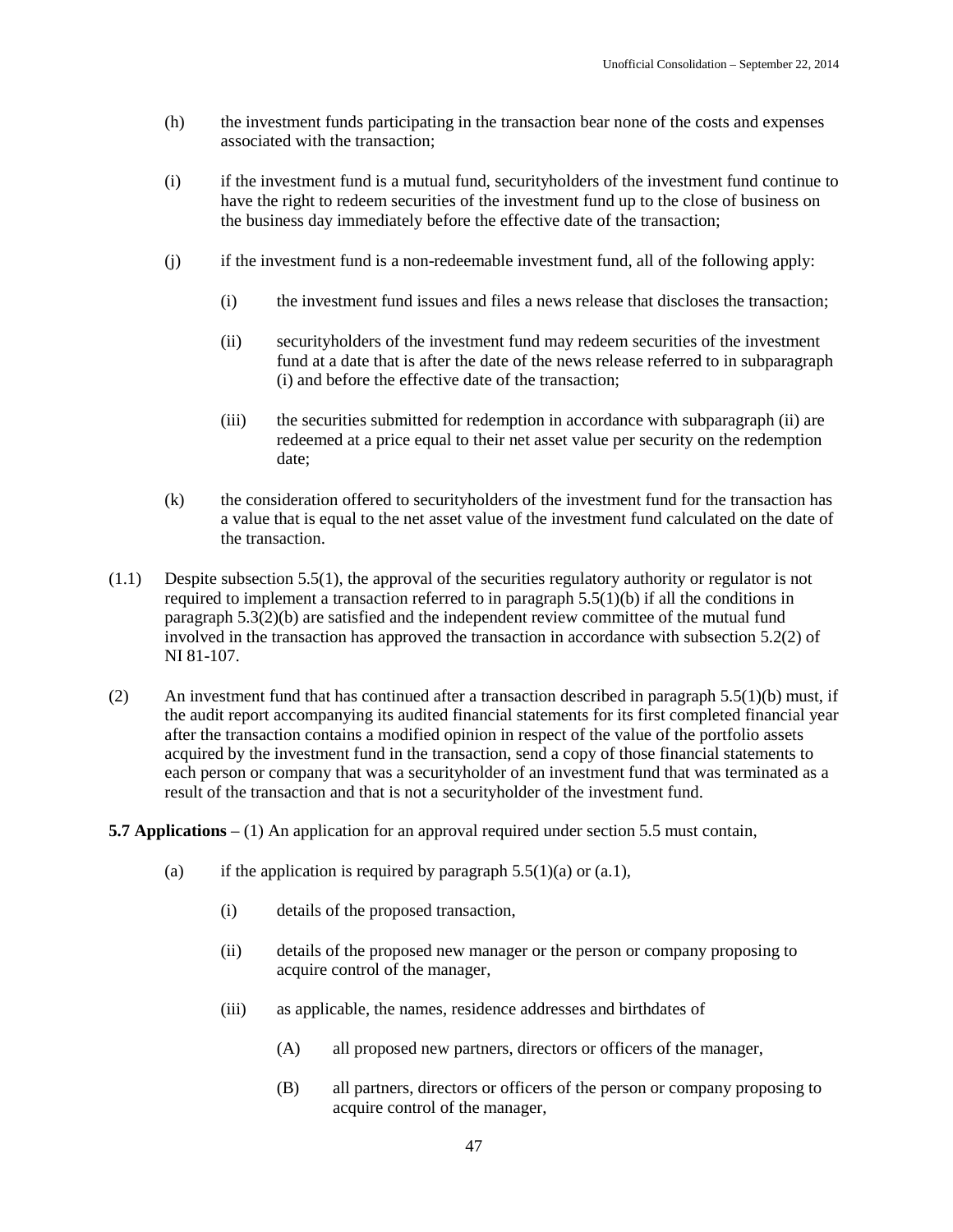- (C) any proposed new individual trustee of the investment fund, and
- (D) any new directors or officers of the investment fund,
- (iv) all information necessary to permit the securities regulatory authority or regulator to conduct security checks on the individuals referred to in subparagraph (iii),
- (v) sufficient information to establish the integrity and experience of the persons or companies referred to in subparagraphs (ii) and (iii), and
- (vi) details of how the proposed transaction will affect the management and administration of the investment fund;
- (b) if the application is required by paragraph  $5.5(1)(b)$ ,
	- (i) details of the proposed transaction,
	- (ii) details of the total annual returns of the investment fund and, if the other issuer is an investment fund, the other issuer for each of the previous five years,
	- (iii) a description of the differences between, as applicable, the fundamental investment objectives, investment strategies, valuation procedures and fee structure of the investment fund and the other issuer and any other material differences between the investment fund and the other issuer, and
	- (iv) a description of those elements of the proposed transaction that make section 5.6 inapplicable;
- (c) if the application is required by paragraph  $5.5(1)(c)$ , sufficient information to establish that the proposed custodial arrangements will be in compliance with Part 6;
- (d) if the application relates to a matter that would constitute a material change for the investment fund, a draft amendment to the prospectus and, if applicable, to the fund facts document of the investment fund reflecting the change; and
- (e) if the matter is one that requires the approval of securityholders, confirmation that the approval has been obtained or will be obtained before the change is implemented.
- (2) An investment fund that applies for an approval under paragraph  $5.5(1)(d)$  must
	- (a) make that application to the securities regulatory authority or regulator in the jurisdiction in which the head office or registered office of the investment fund is situated; and
	- (b) concurrently file a copy of the application so made with the securities regulatory authority or the regulator in the local jurisdiction if the head office or registered office of the investment fund is not situated in the local jurisdiction.
- (3) An investment fund that has complied with subsection (2) in the local jurisdiction may suspend the right of securityholders to request that the investment fund redeem their securities if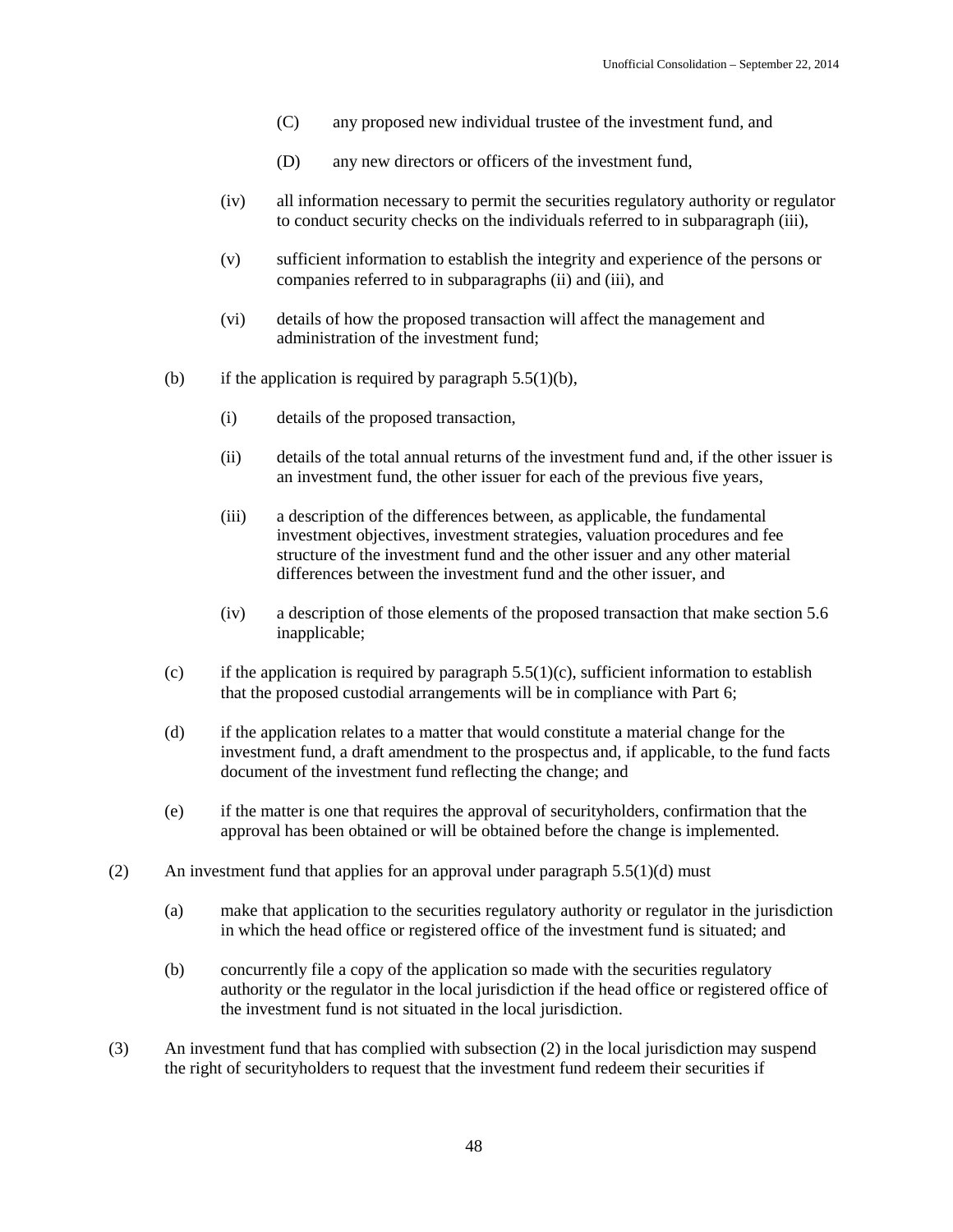- (a) the securities regulatory authority or regulator in the jurisdiction in which the head office or registered office of the investment fund is situated has granted approval to the application made under paragraph (2)(a); and
- (b) the securities regulatory authority or regulator in the local jurisdiction has not notified the investment fund, by the close of business on the business day immediately following the day on which the copy of the application referred to in paragraph (2)(b) was received, either that
	- (i) the securities regulatory authority or regulator has refused to grant approval to the application, or
	- (ii) this subsection may not be relied upon by the investment fund in the local jurisdiction.

**5.8 Matters Requiring Notice** – (1) A person or company must not continue to act as manager of an investment fund following a direct or indirect change of control of the person or company unless

- (a) notice of the change of control was given to all securityholders of the investment fund at least 60 days before the change; and
- (b) the notice referred to in paragraph (a) contains the information that would be required by law to be provided to securityholders if securityholder approval of the change were required to be obtained.
- (2) A mutual fund must not terminate unless notice of the termination is given to all securityholders of the mutual fund at least 60 days before termination.
- (3) The manager of a mutual fund that has terminated must give notice of the termination to the securities regulatory authority within 30 days of the termination.

**5.8.1 Termination of a Non-Redeemable Investment Fund** – (1) A non-redeemable investment fund must not terminate unless the investment fund first issues and files a news release that discloses the termination.

- (2) A non-redeemable investment fund must not terminate earlier than 15 days or later than 90 days after the filing of the news release under subsection (1).
- (3) Subsections (1) and (2) do not apply in respect of a transaction referred to in paragraph  $5.1(1)(f)$ .

**5.9 Relief from Certain Regulatory Requirements** – (1) The investment fund conflict of interest investment restrictions and the investment fund conflict of interest reporting requirements do not apply to a transaction referred to in paragraph 5.5(1)(b) if the approval of the securities regulatory authority or regulator has been given to the transaction.

(2) The investment fund conflict of interest investment restrictions and the investment fund conflict of interest reporting requirements do not apply to a transaction described in section 5.6.

# **5.10 [Repealed]**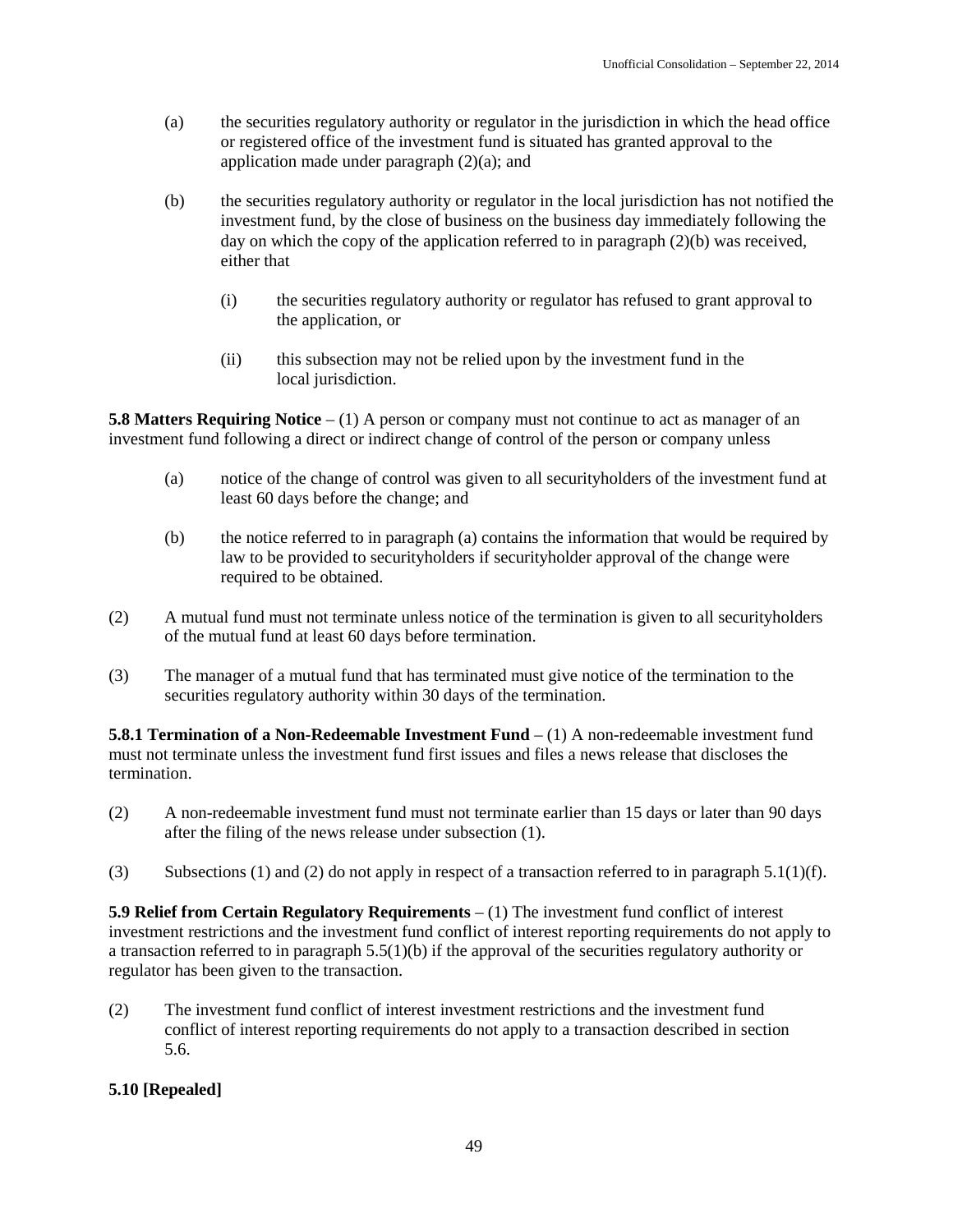# **PART 6 CUSTODIANSHIP OF PORTFOLIO ASSETS**

**6.1 General** – (1) Except as provided in sections 6.8, 6.8.1 and 6.9, all portfolio assets of an investment fund must be held under the custodianship of one custodian that satisfies the requirements of section 6.2.

- (2) Except as provided in subsection 6.5(3) and sections 6.8, 6.8.1 and 6.9, portfolio assets of an investment fund must be held
	- (a) in Canada by the custodian or a sub-custodian of the investment fund; or
	- (b) outside Canada by the custodian or a sub-custodian of the investment fund, if appropriate to facilitate portfolio transactions of the investment fund outside Canada.
- (3) The custodian or a sub-custodian of an investment fund may appoint one or more sub-custodians to hold portfolio assets of the investment fund, if
	- (a) in the case of an appointment by the custodian, the investment fund consents in writing to the appointment,
	- (a.1) in the case of an appointment by a sub-custodian, the investment fund and the custodian of the investment fund consent in writing to the appointment,
	- (b) the sub-custodian that is to be appointed is an entity described in section 6.2 or 6.3, as applicable,
	- (c) the arrangements under which a sub-custodian is appointed are such that the investment fund may enforce rights directly, or require the custodian or a sub-custodian to enforce rights on behalf of the investment fund, to the portfolio assets held by the appointed subcustodian, and
	- (d) the appointment is otherwise in compliance with this Instrument.
- (4) The written consent referred to in paragraphs (3)(a) and (a.1) may be in the form of a general consent, contained in the agreement governing the relationship between the investment fund and the custodian, or the custodian and the sub-custodian, to the appointment of entities that are part of an international network of sub-custodians within the organization of the appointed custodian or sub-custodian.
- (5) A custodian or sub-custodian must provide to the investment fund a list of all entities that are appointed sub-custodians under a general consent referred to in subsection (4).
- (6) Despite any other provisions of this Part, the manager of an investment fund must not act as custodian or sub-custodian of the investment fund.

**6.2 Entities Qualified to Act as Custodian or Sub-Custodian for Assets Held in Canada** – If portfolio assets are held in Canada by a custodian or sub-custodian, the custodian or sub-custodian must be one of the following:

1. a bank listed in Schedule I, II or III of the Bank Act (Canada);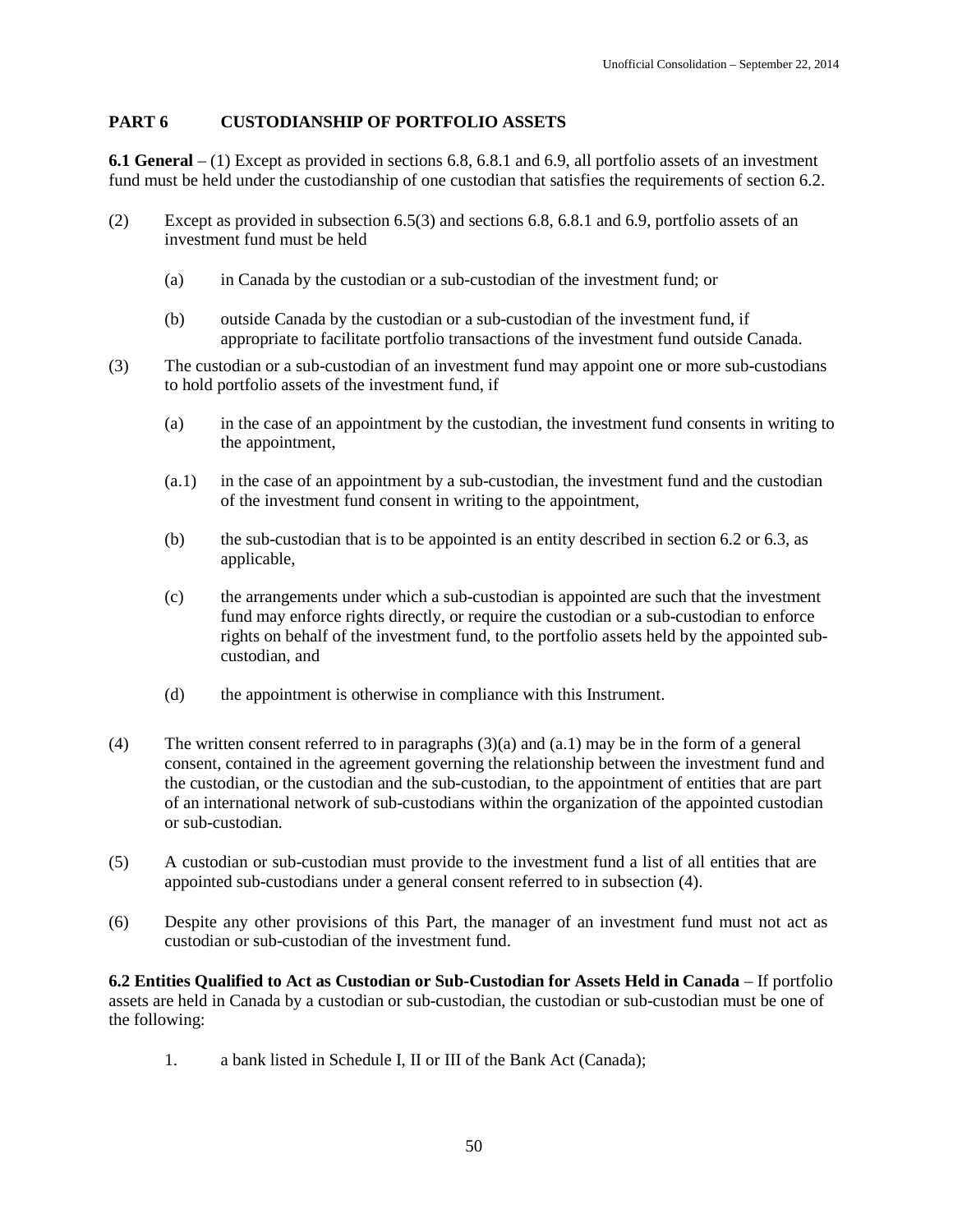- 2. a trust company that is incorporated under the laws of Canada or a jurisdiction and licensed or registered under the laws of Canada or a jurisdiction, and that has equity, as reported in its most recent audited financial statements, of not less than \$10,000,000;
- 3. a company that is incorporated under the laws of Canada or of a jurisdiction, and that is an affiliate of a bank or trust company referred to in paragraph 1 or 2, if either of the following applies:
	- (a) the company has equity, as reported in its most recent audited financial statements that have been made public, of not less than \$10,000,000;
	- (b) the bank or trust company has assumed responsibility for all of the custodial obligations of the company for that investment fund.

**6.3 Entities Qualified to Act as Sub-Custodian for Assets Held outside Canada** – If portfolio assets are held outside of Canada by a sub-custodian, the sub-custodian must be one of the following:

- 1. an entity referred to in section 6.2;
- 2. an entity that
	- (a) is incorporated or organized under the laws of a country, or a political subdivision of a country, other than Canada,
	- (b) is regulated as a banking institution or trust company by the government, or an agency of the government, of the country under the laws of which it is incorporated or organized, or a political subdivision of that country, and
	- (c) has equity, as reported in its most recent audited financial statements, of not less than the equivalent of \$100,000,000;
- 3. an affiliate of an entity referred to in paragraph 1 or 2 if either of the following applies:
	- (a) the affiliate has equity, as reported in its most recent audited financial statements that have been made public, of not less than the equivalent of \$100,000,000;
	- (b) the entity referred to in paragraph 1 or 2 has assumed responsibility for all of the custodial obligations of the affiliate for that investment fund.

**6.4 Contents of Custodian and Sub-Custodian Agreements** – (1) All custodian agreements and subcustodian agreements of an investment fund must provide for

- (a) the location of portfolio assets,
- (b) any appointment of a sub-custodian,
- (c) requirements concerning lists of sub-custodians,
- (d) the method of holding portfolio assets,
- (e) the standard of care and responsibility for loss, and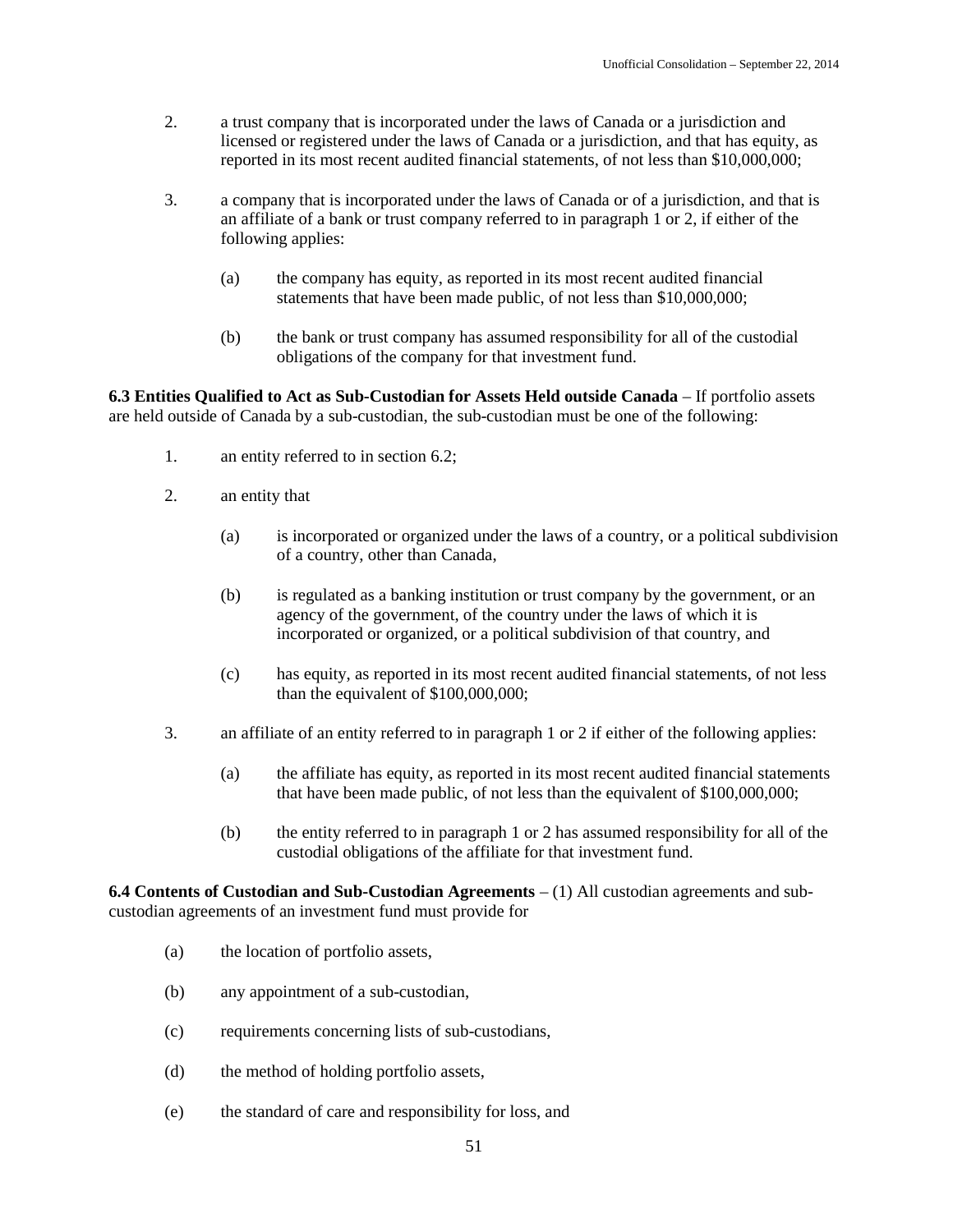- (f) requirements concerning review and compliance reports.
- (2) A sub-custodian agreement concerning the portfolio assets of an investment fund must provide for the safekeeping of portfolio assets on terms consistent with the custodian agreement of the investment fund.
- (2.1) An agreement referred to under subsections (1) and (2) must comply with the requirements of this Part.
- (3) A custodian agreement or sub-custodian agreement concerning the portfolio assets of an investment fund must not
	- (a) provide for the creation of any security interest on the portfolio assets of the investment fund except for a good faith claim for payment of the fees and expenses of the custodian or a sub-custodian for acting in that capacity or to secure the obligations of the investment fund to repay borrowings by the investment fund from the custodian or a sub-custodian for the purpose of settling portfolio transactions; or
	- (b) contain a provision that would require the payment of a fee to the custodian or a subcustodian for the transfer of the beneficial ownership of portfolio assets of the investment fund, other than for safekeeping and administrative services in connection with acting as custodian or sub-custodian.

**6.5 Holding of Portfolio Assets and Payment of Fees** – (1) Except as provided in subsections (2) and (3) and sections 6.8, 6.8.1 and 6.9, portfolio assets of an investment fund not registered in the name of the investment fund must be registered in the name of the custodian or a sub-custodian of the investment fund, or any of their respective nominees, with an account number or other designation in the records of the custodian sufficient to show that the beneficial ownership of the portfolio assets is vested in the investment fund.

- (2) The custodian or a sub-custodian of an investment fund, or an applicable nominee, must segregate portfolio assets issued in bearer form to show that the beneficial ownership of the property is vested in the investment fund.
- (3) The custodian or a sub-custodian of an investment fund may deposit portfolio assets of the investment fund with a depository, or a clearing agency, that operates a book-based system.
- (4) The custodian or a sub-custodian of an investment fund arranging for the deposit of portfolio assets of the investment fund with, and their delivery to, a depository, or clearing agency, that operates a book-based system must ensure that the records of any of the applicable participants in that book-based system or of the custodian contain an account number or other designation sufficient to show that the beneficial ownership of the portfolio assets is vested in the investment fund.
- (5) An investment fund must not pay a fee to the custodian or a sub-custodian of the investment fund for the transfer of beneficial ownership of portfolio assets of the investment fund other than for safekeeping and administrative services in connection with acting as custodian or sub-custodian.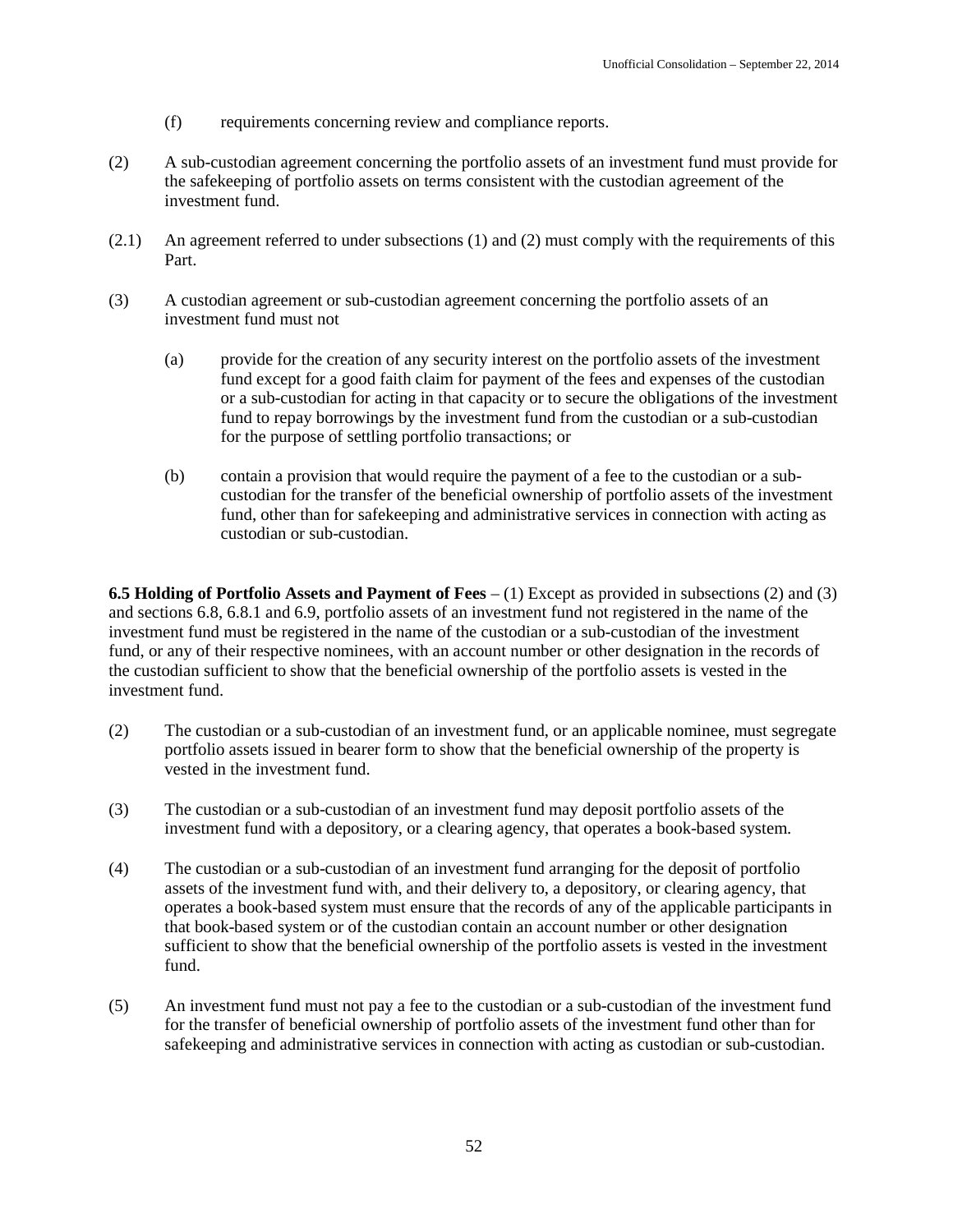**6.6 Standard of Care** – (1) The custodian and each sub-custodian of an investment fund, in carrying out their duties concerning the safekeeping of, and dealing with, the portfolio assets of the investment fund, must exercise

- (a) the degree of care, diligence and skill that a reasonably prudent person would exercise in the circumstances; or
- (b) at least the same degree of care as they exercise with respect to their own property of a similar kind, if this is a higher degree of care than the degree of care referred to in paragraph (a).
- (2) An investment fund must not relieve the custodian or a sub-custodian of the investment fund from liability to the investment fund or to a securityholder of the investment fund for loss that arises out of the failure of the custodian or sub-custodian to exercise the standard of care imposed by subsection  $(1)$ .
- (3) An investment fund may indemnify the custodian or a sub-custodian against legal fees, judgments and amounts paid in settlement, actually and reasonably incurred by that entity in connection with custodial or sub-custodial services provided by that entity to the investment fund, if those fees, judgments and amounts were not incurred as a result of a breach of the standard of care imposed by subsection (1).
- (4) An investment fund must not incur the cost of any portion of liability insurance that insures the custodian or a sub-custodian for a liability, except to the extent that the custodian or sub-custodian may be indemnified for that liability under this section.

**6.7 Review and Compliance Reports** – (1) The custodian of an investment fund must, on a periodic basis not less frequently than annually,

- (a) review the custodian agreement and all sub-custodian agreements of the investment fund to determine if those agreements are in compliance with this Part;
- (b) make reasonable enquiries as to whether each sub-custodian satisfies the applicable requirements of section 6.2 or 6.3; and
- (c) make or cause to be made any changes that may be necessary to ensure that
	- (i) the custodian and sub-custodian agreements are in compliance with this Part; and
	- (ii) all sub-custodians of the investment fund satisfy the applicable requirements of section 6.2 or6.3.
- (2) The custodian of an investment fund must, within 60 days after the end of each financial year of the investment fund, advise the investment fund in writing
	- (a) of the names and addresses of all sub-custodians of the investment fund;
	- (b) whether the custodian and sub-custodian agreements are in compliance with this Part; and
	- (c) whether, to the best of the knowledge and belief of the custodian, each sub-custodian satisfies section 6.2 or 6.3, as applicable.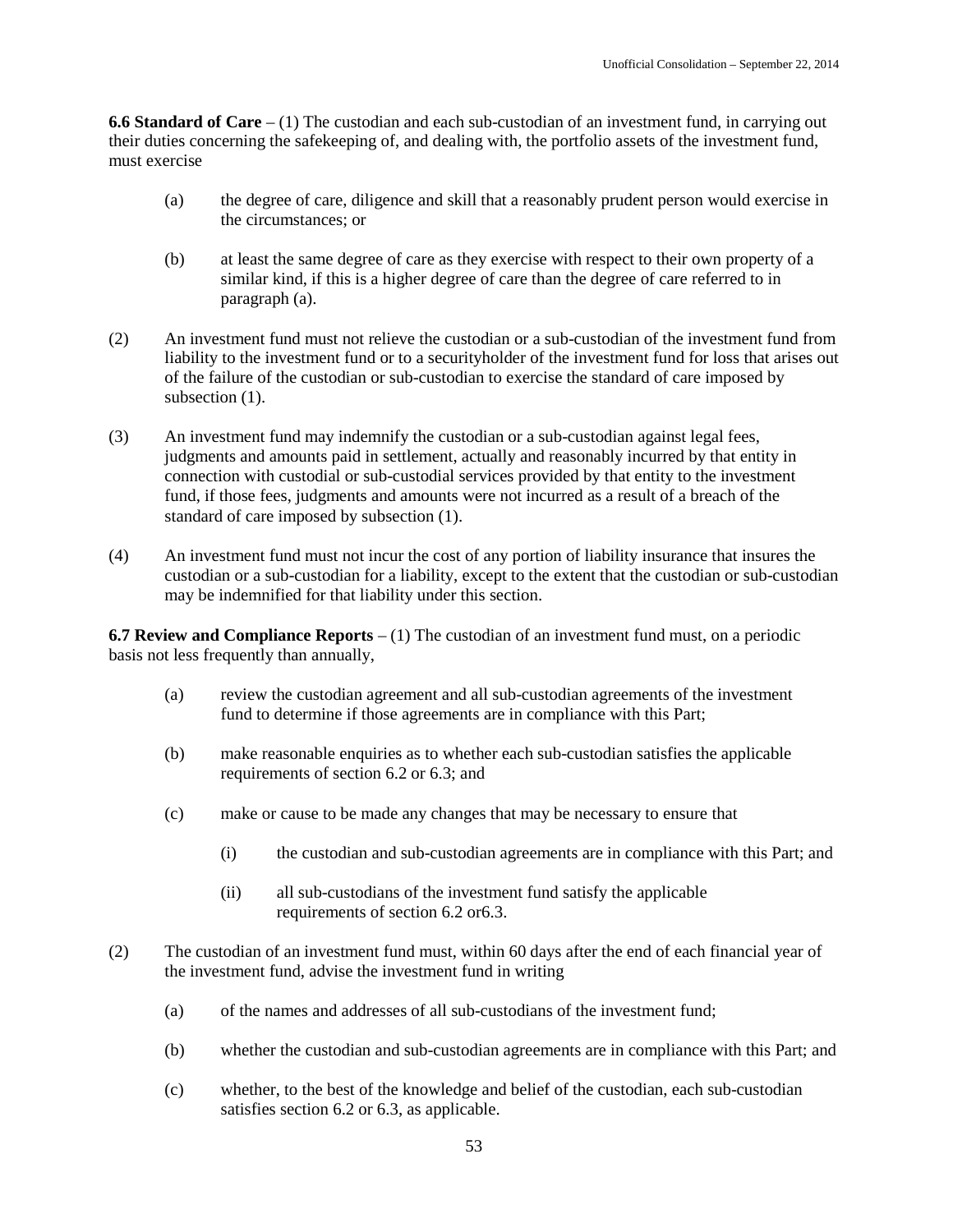(3) A copy of the report referred to in subsection (2) must be delivered by or on behalf of the investment fund to the securities regulatory authority within 30 days after the filing of the annual financial statements of the investment fund.

**6.8 Custodial Provisions relating to Derivatives and Securities Lending, Repurchase and Reverse Repurchase Agreements** – (1) An investment fund may deposit portfolio assets as margin for transactions in Canada involving clearing corporation options, options on futures or standardized futures with a dealer that is a member of an SRO that is a participating member of CIPF if the amount of margin deposited does not, when aggregated with the amount of margin already held by the dealer on behalf of the investment fund, exceed 10 percent of the net asset value of the investment fund as at the time of deposit.

- (2) An investment fund may deposit portfolio assets with a dealer as margin for transactions outside Canada involving clearing corporation options, options on futures or standardized futures if
	- (a) in the case of standardized futures and options on futures, the dealer is a member of a futures exchange or, in the case of clearing corporation options, is a member of a stock exchange, and, as a result in either case, is subject to a regulatory audit;
	- (b) the dealer has a net worth, determined from its most recent audited financial statements that have been made public, in excess of the equivalent of \$50 million; and
	- (c) the amount of margin deposited does not, when aggregated with the amount of margin already held by the dealer on behalf of the investment fund, exceed 10 percent of the net asset value of the investment fund as at the time of deposit.
- (3) An investment fund may deposit with its counterparty portfolio assets over which it has granted a security interest in connection with a particular specified derivatives transaction.
- (4) The agreement by which portfolio assets are deposited in accordance with subsection (1), (2) or (3) must require the person or company holding the portfolio assets to ensure that its records show that the investment fund is the beneficial owner of the portfolio assets.
- (5) An investment fund may deliver portfolio assets to a person or company in satisfaction of its obligations under a securities lending, repurchase or reverse purchase agreement that complies with this Instrument if the collateral, cash proceeds or purchased securities that are delivered to the investment fund in connection with the transaction are held under the custodianship of the custodian or a sub-custodian of the investment fund in compliance with this Part.

**6.8.1 Custodial Provisions relating to Short Sales** – (1) Except where the borrowing agent is the investment fund's custodian or sub-custodian, if an investment fund deposits portfolio assets with a borrowing agent as security in connection with a short sale of securities, the market value of portfolio assets deposited with the borrowing agent must not, when aggregated with the market value of portfolio assets already held by the borrowing agent as security for outstanding short sales of securities by the investment fund, exceed 10% of the net asset value of the investment fund at the time of deposit.

(2) An investment fund must not deposit portfolio assets as security in connection with a short sale of securities with a dealer in Canada unless the dealer is a registered dealer and is a member of IIROC.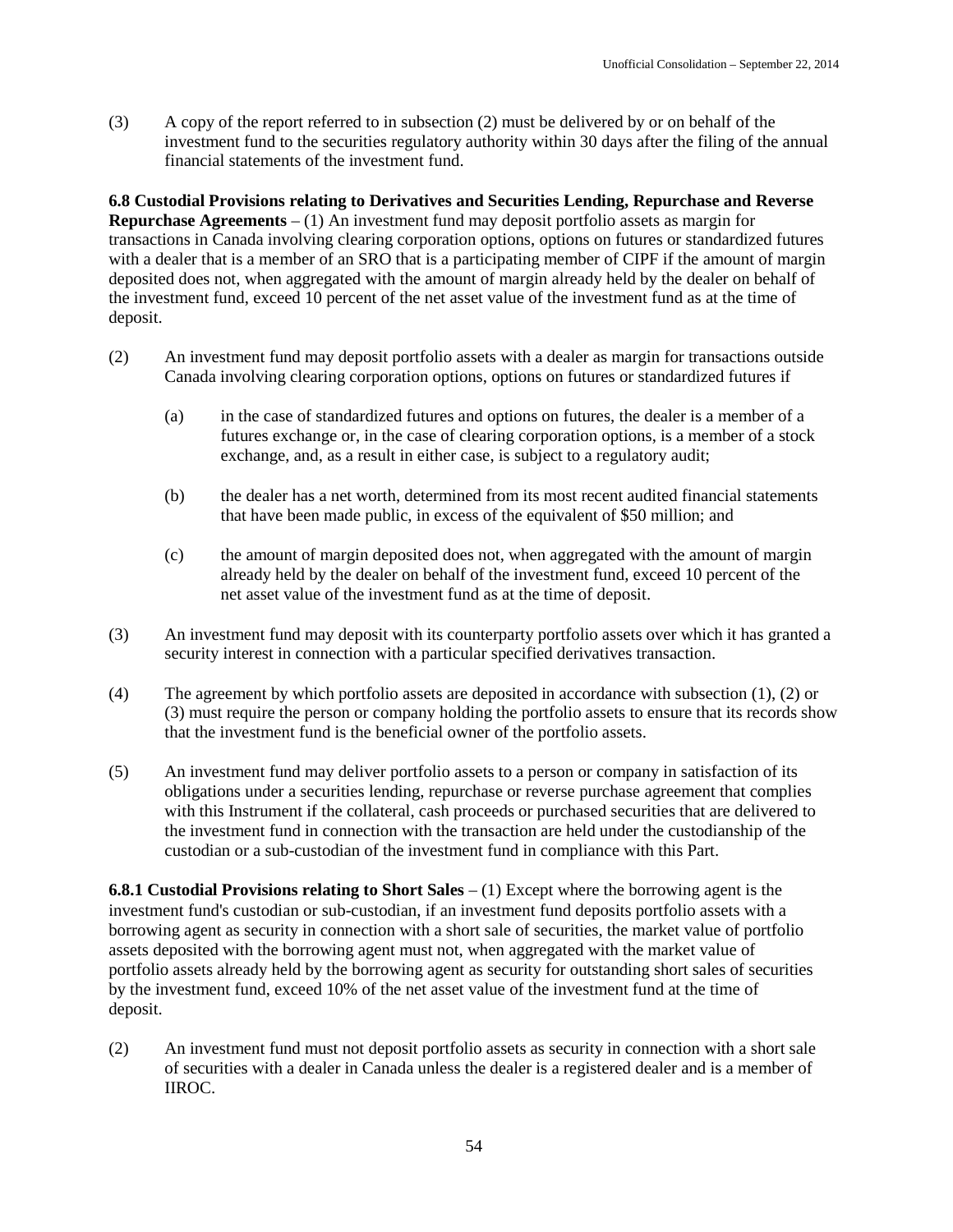- (3) An investment fund must not deposit portfolio assets as security in connection with a short sale of securities with a dealer outside of Canada unless that dealer
	- (a) is a member of a stock exchange and is subject to a regulatory audit; and
	- (b) has a net worth, determined from its most recent audited financial statements that have been made public, in excess of the equivalent of \$50 million.

**6.9 Separate Account for Paying Expenses –** An investment fund may deposit cash in Canada with an entity referred to in paragraph 1 or 2 of section 6.2 to facilitate the payment of regular operating expenses of the investment fund.

# **PART 7 INCENTIVE FEES**

**7.1 Incentive Fees -** A mutual fund must not pay, or enter into arrangements that would require it to pay, and securities of a mutual fund must not be sold on the basis that an investor would be required to pay, a fee that is determined by the performance of the mutual fund, unless

- (a) the fee is calculated with reference to a benchmark or index that
	- (i) reflects the market sectors in which the mutual fund invests according to its fundamental investment objectives,
	- (ii) is available to persons or companies other than the mutual fund and persons providing services to it, and
	- (iii) is a total return benchmark or index;
- (b) the payment of the fee is based upon a comparison of the cumulative total return of the mutual fund against the cumulative total percentage increase or decrease of the benchmark or index for the period that began immediately after the last period for which the performance fee was paid; and
- (c) the method of calculation of the fee and details of the composition of the benchmark or index are described in the prospectus of the mutual fund.

**7.2 Multiple Portfolio Advisers -** Section 7.1 applies to fees payable to a portfolio adviser of a mutual fund that has more than one portfolio adviser, if the fees are calculated on the basis of the performance of the portfolio assets under management by that portfolio adviser, as if those portfolio assets were a separate mutual fund.

# **PART 8 CONTRACTUAL PLANS**

**8.1 Contractual Plans** – A person or company must not sell securities of a mutual fund by way of a contractual plan unless

- (a) the contractual plan was established, and its terms described in a prospectus that was filed with the securities regulatory authority, before the date that this Instrument came into force;
- (b) there have been no changes made to the contractual plan or the rights of securityholders under the contractual plan since the date that this Instrument came into force; and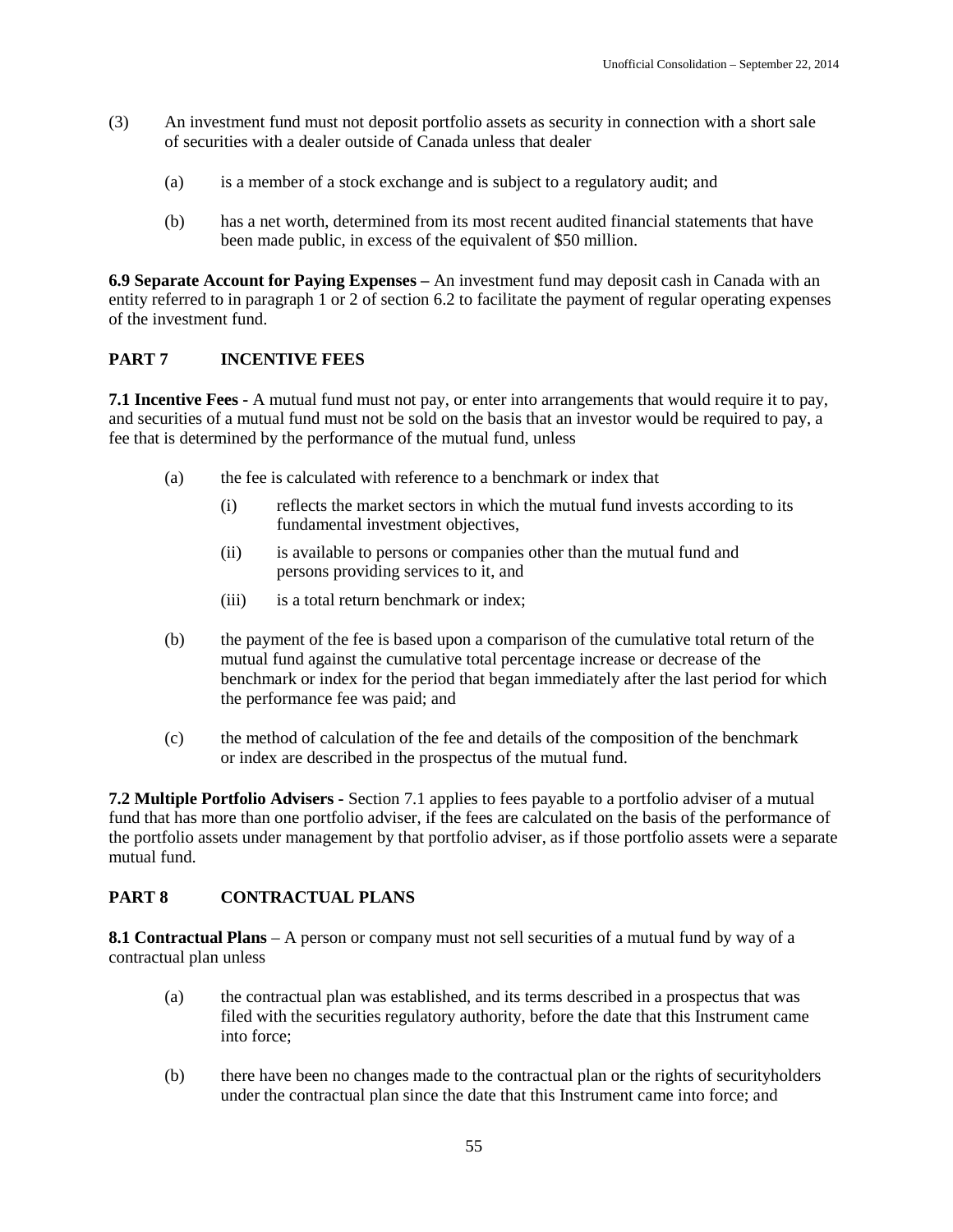(c) the contractual plan has continued to be operated in the same manner after the date that this Instrument came into force as it was on that date.

### **PART 9 SALE OF SECURITIES OF AN INVESTMENT FUND**

**9.0.1 Application** – This Part, other than subsection 9.3(2), does not apply to an exchange-traded mutual fund that is not in continuous distribution.

**9.1 Transmission and Receipt of Purchase Orders** – (0.1) This section does not apply to an exchangetraded mutual fund.

- (1) Each purchase order for securities of a mutual fund received by a participating dealer at a location that is not its principal office must, on the day the order is received, be sent by same day or next day courier, same day or next day priority post, telephone or electronic means, without charge to the person or company placing the order or to the mutual fund, to the principal office of the participating dealer or a person or company providing services to the participating dealer.
- (2) Each purchase order for securities of a mutual fund received by a participating dealer at its principal office, a person or company providing services to the participating dealer, or by the principal distributor of the mutual fund at a location that is not an order receipt office of the mutual fund must, on the day the order is received, be sent by same day or next day courier, same day or next day priority post, telephone or electronic means, without charge to the person or company placing the order or to the mutual fund, to an order receipt office of the mutual fund.
- (3) Despite subsections (1) and (2), a purchase order for securities of a mutual fund received at a location referred to in those subsections after normal business hours on a business day, or on a day that is not a business day, may be sent, in the manner and to the place required by those subsections, on the next business day.
- (4) A participating dealer, a principal distributor or a person or company providing services to the participating dealer or principal distributor, that sends purchase orders electronically may
	- (a) specify a time on a business day by which a purchase order must be received in order that it be sent electronically on that business day; and
	- (b) despite subsections (1) and (2), send electronically on the next business day a purchase order received after the time specified under paragraph (a).
- (5) A mutual fund is deemed to have received a purchase order for securities of the mutual fund when the order is received at an order receipt office of the mutual fund.
- (6) Despite subsection (5), a mutual fund may provide that a purchase order for securities of the mutual fund received at an order receipt office of the mutual fund after a specified time on a business day, or on a day that is not a business day, will be considered to be received by the mutual fund on the next business day following the day of actual receipt.
- (7) A principal distributor or participating dealer must ensure that a copy of each purchase order received in a jurisdiction is sent, by the time it is sent to the order receipt office of the mutual fund under subsection (2), to a person responsible for the supervision of trades made on behalf of clients for the principal distributor or participating dealer in the jurisdiction.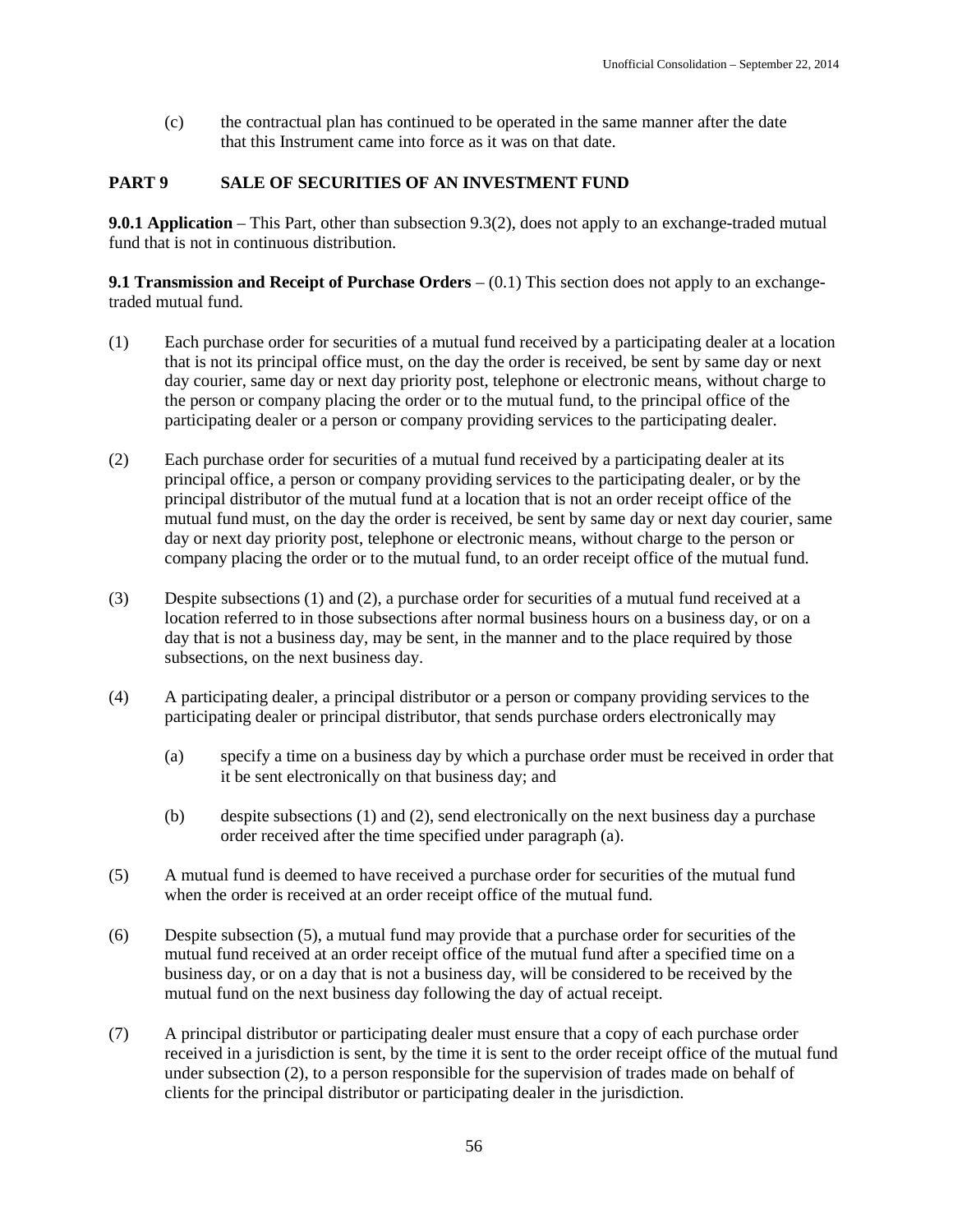**9.2 Acceptance of Purchase Orders** – A mutual fund may reject a purchase order for the purchase of securities of the mutual fund if

- (a) the rejection of the order is made no later than one business day after receipt by the mutual fund of the order;
- (b) on rejection of the order, all cash received with the order is refunded immediately; and
- (c) the prospectus of the mutual fund states that the right to reject a purchase order for securities of the mutual fund is reserved and reflects the requirements of paragraphs (a) and (b).

**9.3 Issue Price of Securities** – (1) The issue price of a security of a mutual fund to which a purchase order pertains must be the net asset value per security of that class, or series of a class, next determined after the receipt by the mutual fund of the order.

- (2) The issue price of a security of an exchange-traded mutual fund that is not in continuous distribution, or of a non-redeemable investment fund, must not,
	- (a) as far as reasonably practicable, be a price that causes dilution of the net asset value of other outstanding securities of the investment fund at the time the security is issued, and
	- (b) be a price that is less than the most recent net asset value per security of that class, or series of a class, calculated prior to the pricing of the offering.

**9.4 Delivery of Funds and Settlement** – (1) A principal distributor, a participating dealer, or a person or company providing services to the principal distributor or participating dealer must forward any cash or securities received for payment of the issue price of securities of a mutual fund to an order receipt office of the mutual fund so that the cash or securities arrive at the order receipt office as soon as practicable and in any event no later than the third business day after the pricing date.

- (2) Payment of the issue price of securities of a mutual fund must be made to the mutual fund on or before the third business day after the pricing date for the securities by using any or a combination of the following methods of payment:
	- (a) by paying cash in a currency in which the net asset value per security of the mutual fund is calculated;
	- (b) by making good delivery of securities if

(i) the mutual fund would at the time of payment be permitted to purchase those securities,

(ii) the securities are acceptable to the portfolio adviser of the mutual fund and consistent with the mutual fund's investment objectives, and

(iii) the value of the securities is at least equal to the issue price of the securities of the mutual fund for which they are payment, valued as if the securities were portfolio assets of the mutual fund.

(3) [Repealed]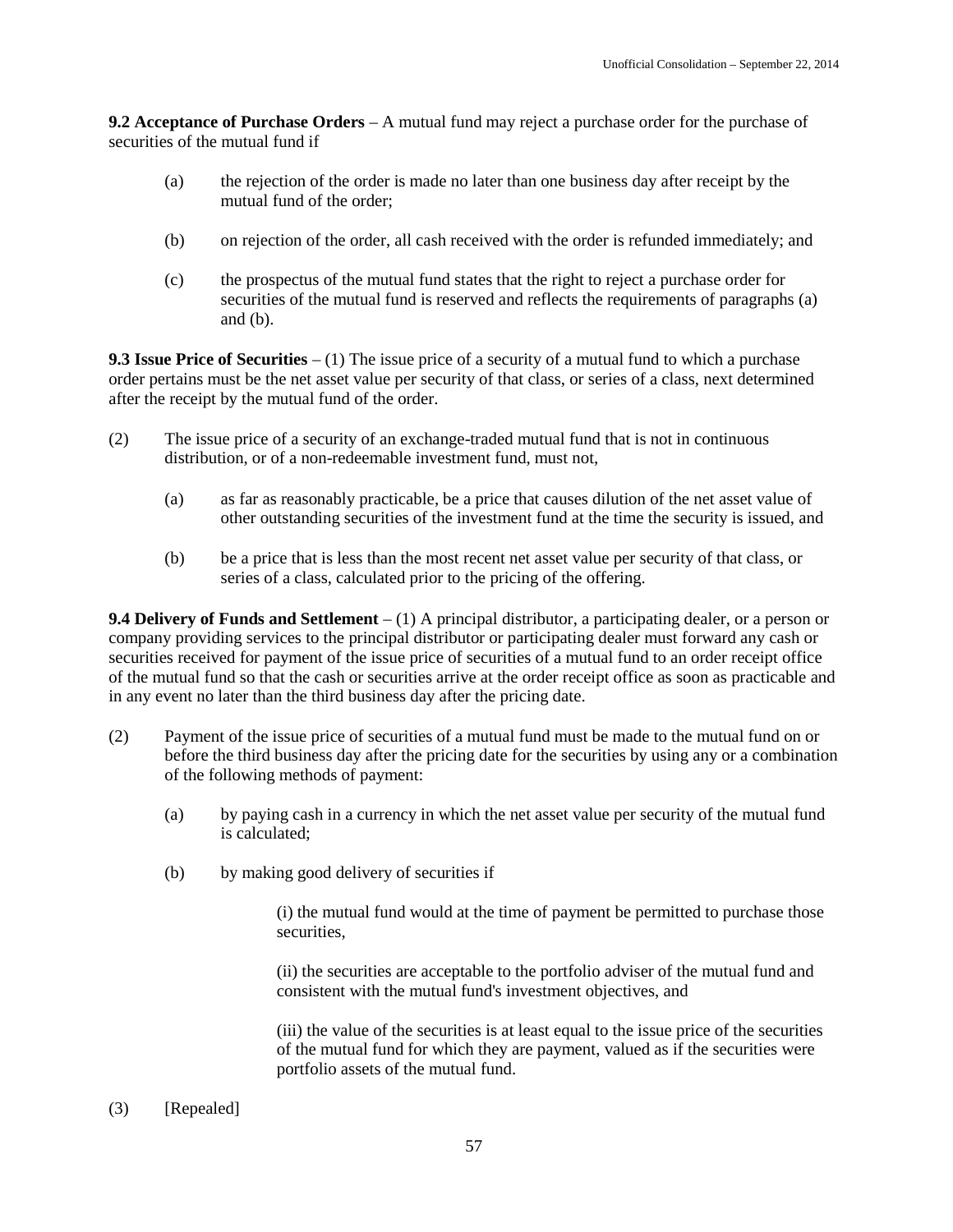- (4) If payment of the issue price of the securities of a mutual fund to which a purchase order pertains is not made on or before the third business day after the pricing date or if the mutual fund has been paid the issue price by a cheque or method of payment that is subsequently not honoured,
	- (a) the mutual fund must redeem the securities to which the purchase order pertains as if it had received an order for the redemption of the securities on the fourth business day after the pricing date or on the day on which the mutual fund first knows that the method of payment will not be honoured; and
	- (b) the amount of the redemption proceeds derived from the redemption must be applied to reduce the amount owing to the mutual fund on the purchase of the securities and any banking costs incurred by the mutual fund in connection with the dishonoured cheque.
- (5) If the amount of the redemption proceeds referred to in subsection (4) exceeds the aggregate of issue price of the securities and any banking costs incurred by the mutual fund in connection with the dishonoured cheque, the difference must belong to the mutual fund.
- (6) If the amount of the redemption proceeds referred to in subsection (4) is less than the issue price of the securities and any banking costs incurred by the mutual fund in connection with the dishonoured cheque,
	- (a) if the mutual fund has a principal distributor, the principal distributor must pay, immediately upon notification by the mutual fund, to the mutual fund the amount of the deficiency; or
	- (b) if the mutual fund does not have a principal distributor, the participating dealer that delivered the relevant purchase order to the mutual fund must pay immediately, upon notification by the mutual fund, to the mutual fund the amount of the deficiency.

#### **PART 9.1 WARRANTS AND SPECIFIED DERIVATIVES**

#### **9.1.1 Issuance of Warrants or Specified Derivatives** – An investment fund must not

- (a) issue a conventional warrant or right, or
- (b) enter into a position in a specified derivative the underlying interest of which is a security of the investment fund.

## **PART 10 REDEMPTION OF SECURITIES OF AN INVESTMENT FUND**

**10.1 Requirements for Redemptions** – (1) An investment fund must not pay redemption proceeds unless

- (a) if the security of the investment fund to be redeemed is represented by a certificate, the investment fund has received the certificate or appropriate indemnities in connection with a lost certificate; and
- (b) either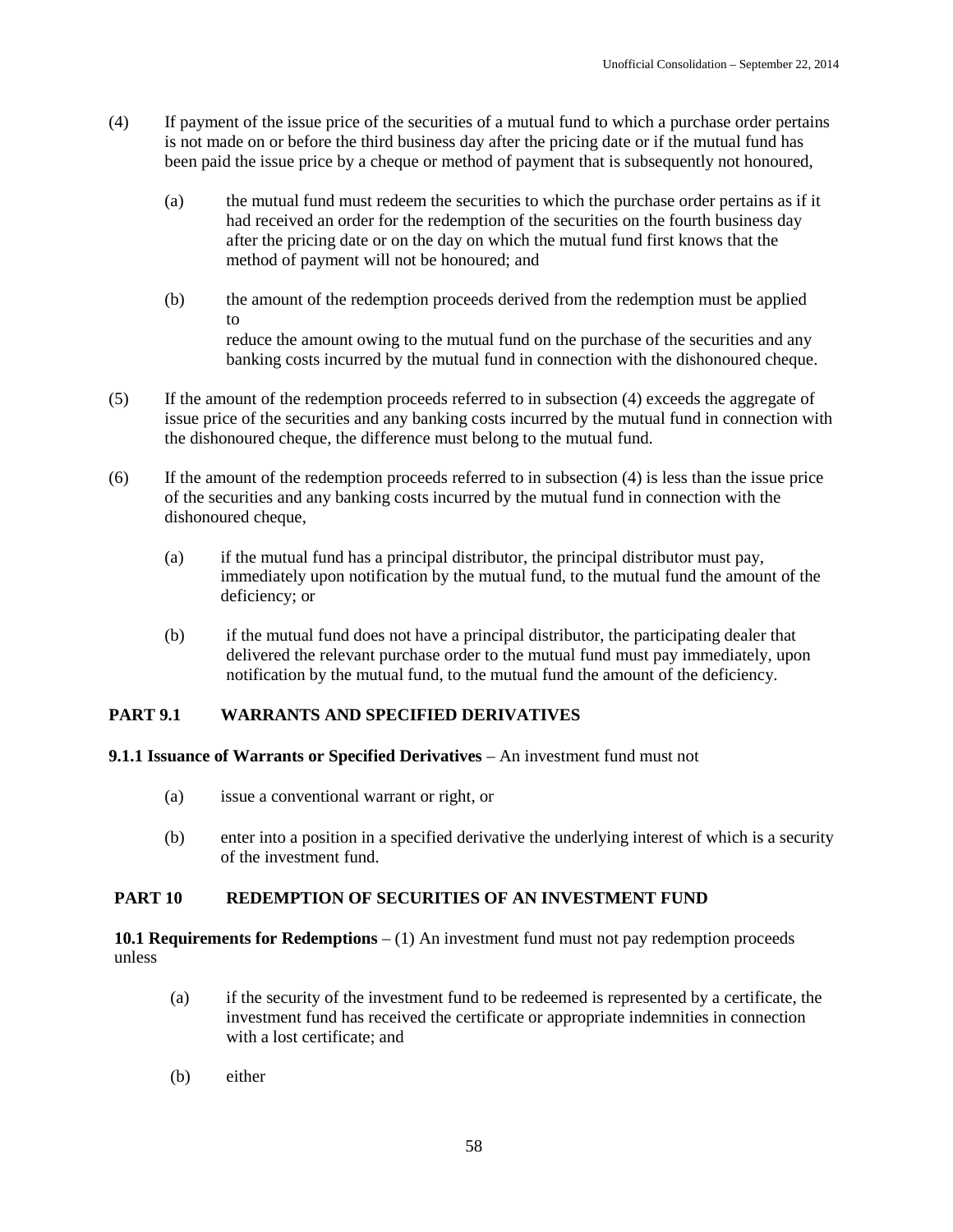- (i) the investment fund has received a written redemption order, duly completed and executed by or on behalf of the securityholder, or
- (ii) the investment fund permits the making of redemption orders by telephone or electronic means by, or on behalf of, a securityholder who has made prior arrangements with the investment fund in that regard and the relevant redemption order is made in compliance with those arrangements.
- (2) An investment fund may establish reasonable requirements applicable to securityholders who wish to have the investment fund redeem securities, not contrary to this Instrument, as to procedures to be followed and documents to be delivered by the following times:
	- (a) in the case of a mutual fund, other than an exchange-traded mutual fund that is not in continuous distribution, by the time of delivery of a redemption order to an order receipt office of the mutual fund;
	- (a.1) in the case of an exchange-traded mutual fund that is not in continuous distribution or of a non-redeemable investment fund, by the time of delivery of a redemption order;
	- (b) by the time of payment of redemption proceeds.
- (3) A manager of an investment fund must provide to securityholders of the investment fund at least annually a statement containing the following:
	- (a) a description of the requirements referred to in subsection (1);
	- (b) a description of the requirements established by the investment fund under subsection (2);
	- (c) a detailed reference to all documentation required for redemption of securities of the investment fund;
	- (d) detailed instructions on the manner in which documentation is to be delivered to participating dealers, the investment fund or a person or company providing services to the investment fund to which a redemption order may be made;
	- (e) a description of all other procedural or communication requirements;
	- (f) an explanation of the consequences of failing to meet timing requirements.
- (4) The statement referred to in subsection (3) is not required to be separately provided, in any year, if the requirements are described in any document that is sent to all securityholders in that year.

**Note:** Subsection 10.1(3) does not apply to non-redeemable investment funds until January 1, 2015.

**10.2 Transmission and Receipt of Redemption Orders** – (0.1) This section does not apply to an exchange-traded mutual fund.

(1) Each redemption order for securities of a mutual fund received by a participating dealer at a location that is not its principal office must, on the day the order is received, be sent by same day or next day courier, same day or next day priority post, telephone or electronic means, without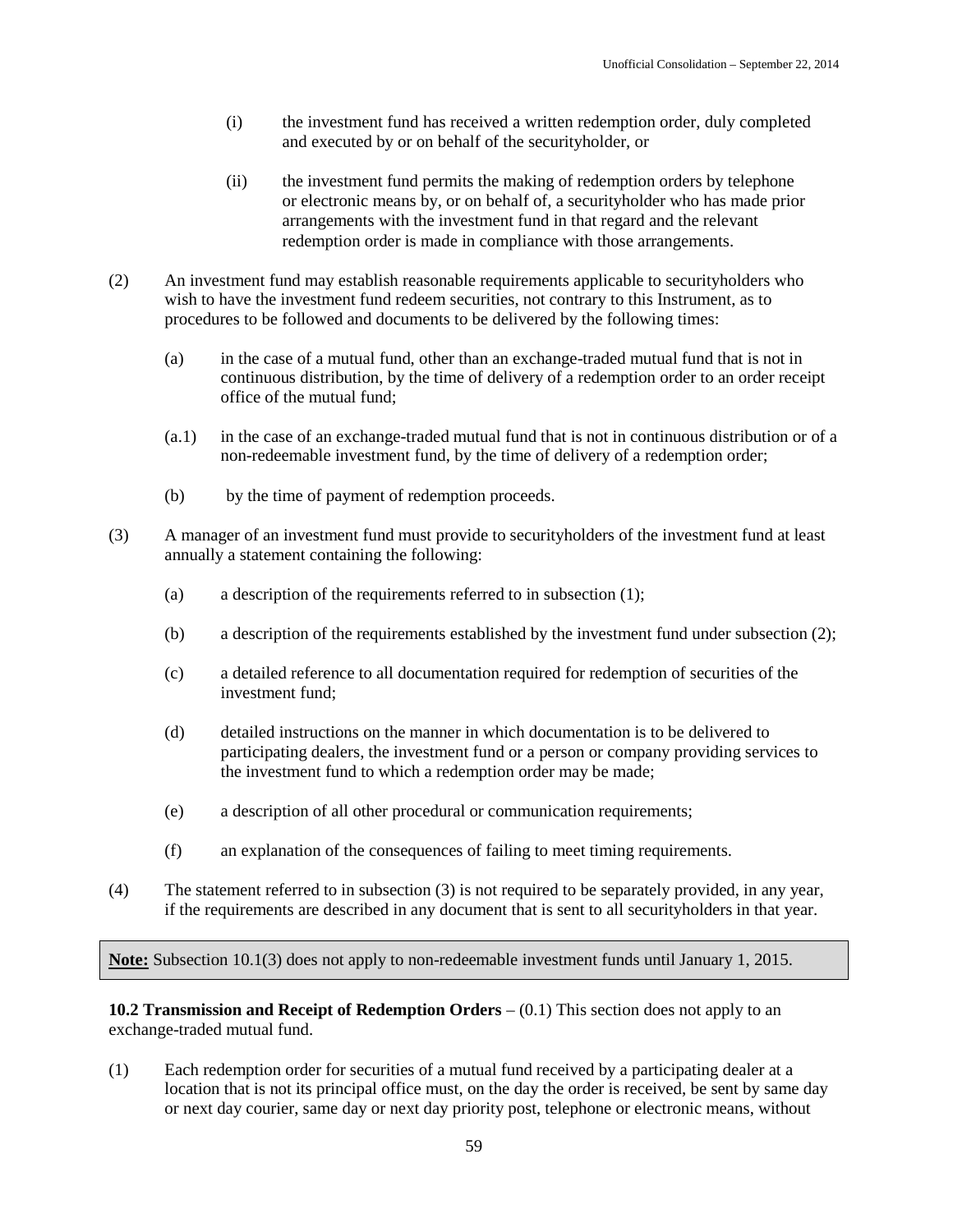charge to the relevant securityholder or to the mutual fund, to the principal office of the participating dealer or a person or company providing services to the participating dealer.

- (2) Each redemption order for securities of a mutual fund received by a participating dealer at its principal office, by the principal distributor of the mutual fund at a location that is not an order receipt office of the mutual fund, or a person or company providing services to the participating dealer or principal distributor must, on the day the order is received, be sent by same day or next day courier, same day or next day priority post, telephone or electronic means, without charge to the relevant securityholder or to the mutual fund, to an order receipt office of the mutual fund.
- (3) Despite subsections (1) and (2), a redemption order for securities of a mutual fund received at a location referred to in those subsections after normal business hours on a business day, or on a day that is not a business day, may be sent, in the manner and to the place required by those subsections, on the next business day.
- (4) A participating dealer, a principal distributor, or a person or company providing services to the participating dealer or principal distributor, that sends redemption orders electronically may
	- (a) specify a time on a business day by which a redemption order must be received in order that it be sent electronically on that business day; and
	- (b) despite subsections (1) and (2), send electronically on the next business day a redemption order received after the time specified under paragraph (a).
- (5) A mutual fund is deemed to have received a redemption order for securities of the mutual fund when the order is received at an order receipt office of the mutual fund or all requirements of the mutual fund established under paragraph 10.1(2)(a) have been satisfied, whichever is later.
- (6) If a mutual fund determines that its requirements established under paragraph  $10.1(2)(a)$  have not been satisfied, the mutual fund must notify the securityholder making the redemption order, by the close of business on the business day after the date of the delivery to the mutual fund of the incomplete redemption order, that its requirements established under paragraph  $10.1(2)(a)$  have not been satisfied and must specify procedures still to be followed or the documents still to be delivered by that securityholder.
- (7) Despite subsection (5), a mutual fund may provide that orders for the redemption of securities that are received at an order receipt office of the mutual fund after a specified time on a business day, or on a day that is not a business day, will be considered to be received by the mutual fund on the next business day following the day of actual receipt.

**10.3 Redemption Price of Securities** – (1) The redemption price of a security of a mutual fund to which a redemption order pertains must be the net asset value per security of that class, or series of a class, next determined after the receipt by the mutual fund of the order.

(2) Despite subsection (1), the redemption price of a security of an exchange-traded mutual fund that is not in continuous distribution may be a price that is less than the net asset value of the security and that is determined on a date specified in the exchange-traded mutual fund's prospectus or annual information form.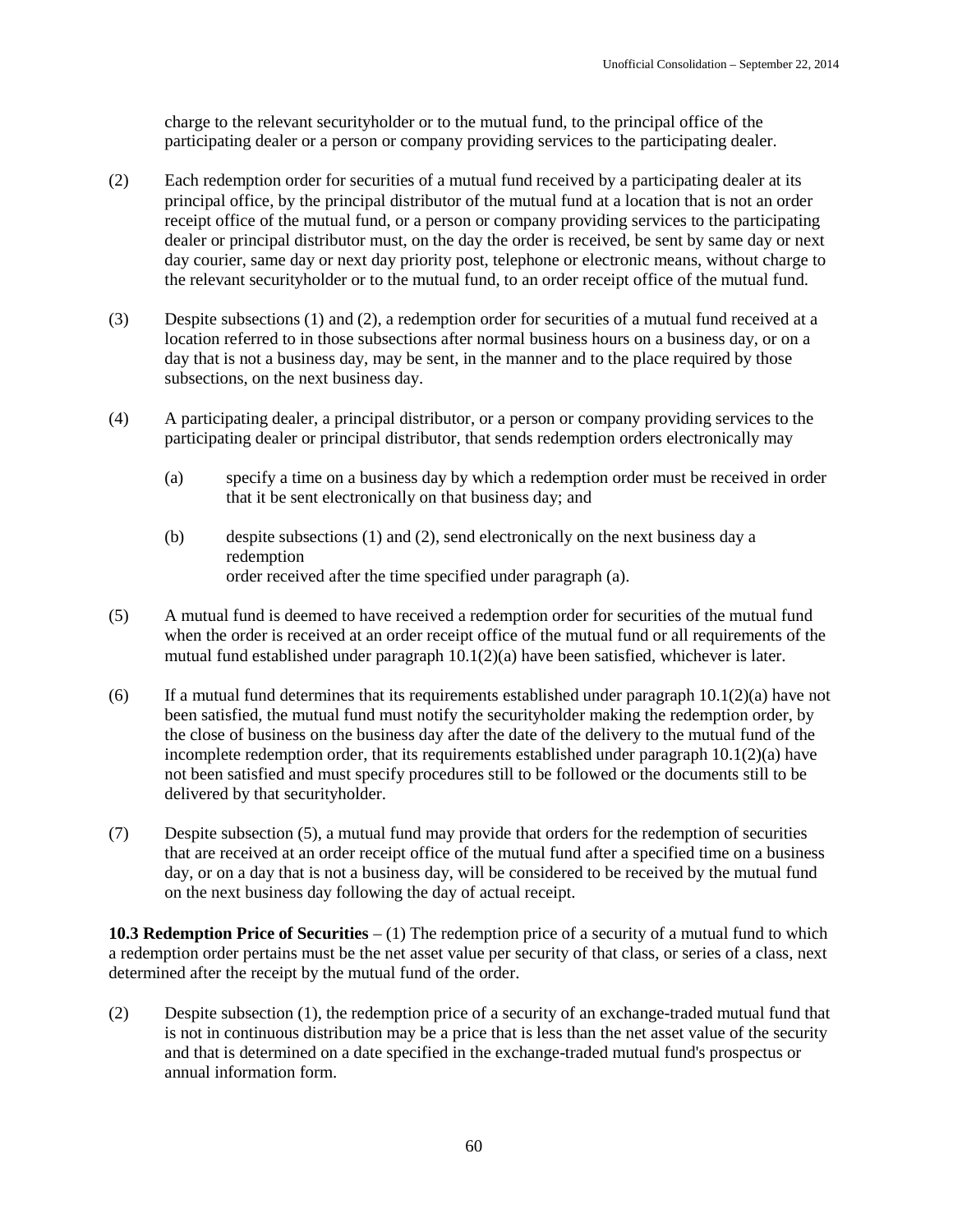- (3) Despite subsection (1), the redemption price of a security of an exchange-traded mutual fund that is in continuous distribution may, if a securityholder redeems fewer than the manager-prescribed number of units, be a price that is calculated by reference to the closing price of the security on the stock exchange on which the security is listed and posted for trading, next determined after the receipt by the exchange-traded mutual fund of the redemption order.
- (4) The redemption price of a security of a non-redeemable investment fund must not be a price that is more than the net asset value of the security determined on a redemption date specified in the prospectus or annual information form of the investment fund.

**10.4 Payment of Redemption Proceeds** – (1) Subject to subsection 10.1(1) and to compliance with any requirements established by the mutual fund under paragraph 10.1(2)(b), a mutual fund must pay the redemption proceeds for securities that are the subject of a redemption order

- (a) within three business days after the date of calculation of the net asset value per security used in establishing the redemption price; or
- (b) if payment of the redemption proceeds was not made at the time referred to in paragraph (a) because a requirement established under paragraph 10.1(2)(b) or a requirement of subsection 10.1(1) had not been satisfied, within three business days of
	- (i) the satisfaction of the relevant requirement, or
	- (ii) the decision by the mutual fund to waive the requirement, if the requirement was a requirement established under paragraph 10.1(2)(b).
- (1.1) Despite subsection (1), an exchange-traded mutual fund that is not in continuous distribution must pay the redemption proceeds for securities that are the subject of a redemption order no later than 15 business days after the valuation date on which the redemption price was established.
- (1.2) A non-redeemable investment fund must pay the redemption proceeds for securities that are the subject of a redemption order no later than 15 business days after the valuation date on which the redemption price was established.
- (2) The redemption proceeds for a redeemed security, less any applicable investor fees, must be paid to or to the order of the securityholder of the security.
- (3) An investment fund must pay the redemption proceeds for a redeemed security by using any or a combination of the following methods of payment:
	- (a) by paying cash in the currency in which the net asset value per security of the redeemed security was calculated;
	- (b) with the prior written consent of the securityholder for a redemption other than an exchange of a manager-prescribed number of units, by making good delivery to the securityholder of portfolio assets, the value of which is equal to the amount at which those portfolio assets were valued in calculating the net asset value per security used to establish the redemption price.
- (4) [Repealed]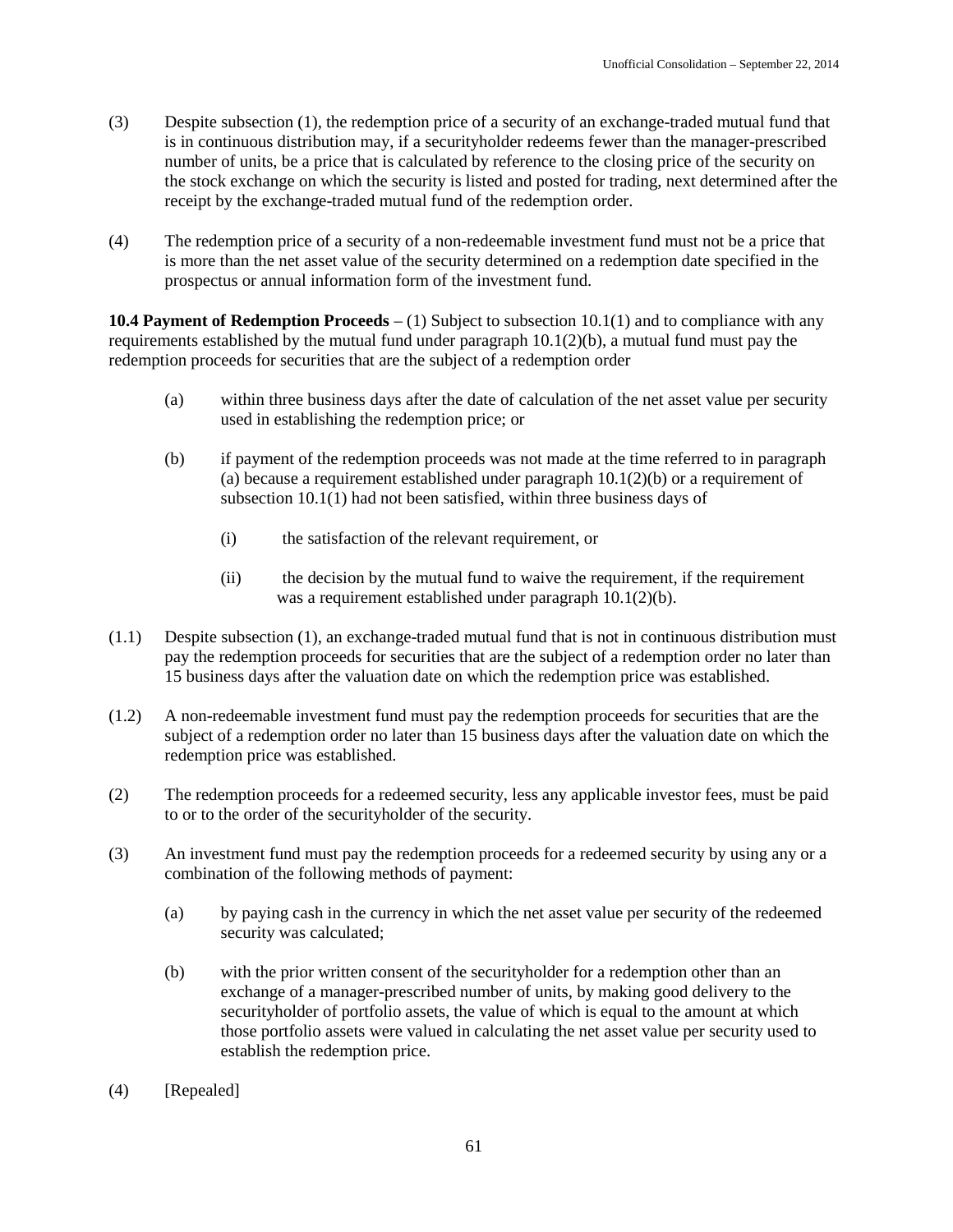- (5) If the redemption proceeds for a redeemed security are paid in currency, an investment fund is deemed to have made payment
	- (a) when the investment fund, its manager or principal distributor mails a cheque or transmits funds in the required amount to or to the order of the securityholder of the securities; or
	- (b) if the securityholder has requested that redemption proceeds be delivered in a currency other than that permitted in subsection (3), when the investment fund delivers the redemption proceeds to the manager or principal distributor of the investment fund for conversion into that currency and delivery forthwith to the securityholder.

**10.5 Failure to Complete Redemption Order** – (1) If a requirement of a mutual fund referred to in subsection 10.1(1) or established under paragraph  $10.1(2)(b)$  has not been satisfied on or before the close of business on the tenth business day after the date of the redemption of the relevant securities, and, in the case of a requirement established under paragraph  $10.1(2)(b)$ , the mutual fund does not waive satisfaction of the requirement, the mutual fund must

- (a) issue, to the person or company that immediately before the redemption held the securities that were redeemed, a number of securities equal to the number of securities that were redeemed, as if the mutual fund had received from the person or company on the tenth business day after the redemption, and accepted immediately before the close of business on the tenth business day after the redemption, an order for the purchase of that number of securities; and
- (b) apply the amount of the redemption proceeds to the payment of the issue price of the securities.
- (2) If the amount of the issue price of the securities referred to in subsection (1) is less than the redemption proceeds, the difference must belong to the mutual fund.
- (3) If the amount of the issue price of the securities referred to in subsection (1) exceeds the redemption proceeds
	- (a) if the mutual fund has a principal distributor, the principal distributor must pay immediately to the mutual fund the amount of the deficiency;
	- (b) if the mutual fund does not have a principal distributor, the participating dealer that delivered the relevant redemption order to the mutual fund must pay immediately to the mutual fund the amount of the deficiency; or
	- (c) if the mutual fund has no principal distributor and no dealer delivered the relevant redemption order to the mutual fund, the manager of the mutual fund must pay immediately to the mutual fund the amount of the deficiency.

**10.6 Suspension of Redemptions** – (1) An investment fund may suspend the right of securityholders to request that the investment fund redeem its securities for the whole or any part of a period during which either of the following occurs:

(a) normal trading is suspended on a stock exchange, options exchange or futures exchange within or outside Canada on which securities are listed and posted for trading, or on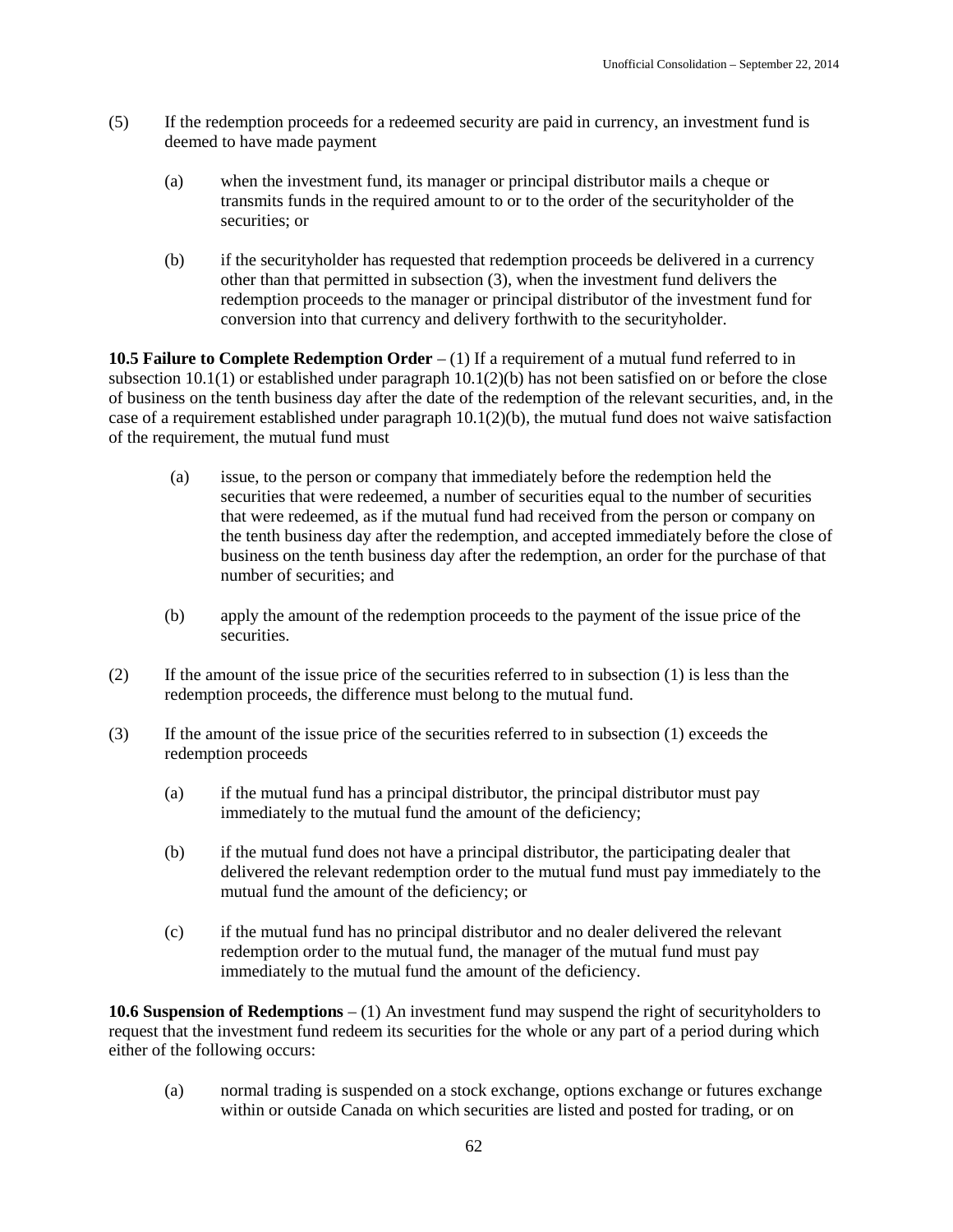which specified derivatives are traded, if those securities or specified derivatives represent more than 50% by value, or underlying market exposure, of the total assets of the investment fund without allowance for liabilities and if those securities or specified derivatives are not traded on any other exchange that represents a reasonably practical alternative for the investment fund;

- (b) in the case of a clone fund, the investment fund whose performance it tracks has suspended redemptions.
- (2) An investment fund that has an obligation to pay the redemption proceeds for securities that have been redeemed in accordance with subsection  $10.4(1)$ ,  $(1.1)$  or  $(1.2)$  may postpone payment during a period in which the right of securityholders to request redemption of their securities is suspended, whether that suspension was made under subsection (1) or pursuant to an approval of the securities regulatory authority or regulator.
- (3) An investment fund must not accept a purchase order for securities of the investment fund during a period in which it is exercising rights under subsection (1) or at a time in which it is relying on an approval of the securities regulatory authority or regulator contemplated by paragraph  $5.5(1)(d)$ .

# **PART 11 COMMINGLING OF CASH**

**11.1 Principal Distributors and Service Providers** – (1) Cash received by a principal distributor of a mutual fund, by a person or company providing services to the mutual fund or the principal distributor, or by a person or company providing services to a non-redeemable investment fund, for investment in, or on the redemption of, securities of the investment fund, or on the distribution of assets of the investment fund, until disbursed as permitted by subsection (3).

- (a) must be accounted for separately and be deposited in a trust account or trust accounts established and maintained in accordance with the requirements of section 11.3, and
- (b) may be commingled only with cash received by the principal distributor or service provider for the sale or on the redemption of other investment fund securities.
- (2) Except as permitted by subsection (3), the principal distributor, a person or company providing services to the mutual fund or principal distributor, or a person or company providing services to the non-redeemable investment fund, must not use any of the cash referred to in subsection (1) to finance its own or any other operations in any way.
- (3) The principal distributor or person or company providing services to an investment fund or principal distributor may withdraw cash from a trust account referred to in paragraph (1)(a) for any of the following purposes:
	- (a) remitting to the investment fund the amount or, if subsection (5) applies, the net amount, to be invested in the securities of the investment fund;
	- (b) remitting to the relevant persons or companies redemption or distribution proceeds being paid on behalf of the investment fund;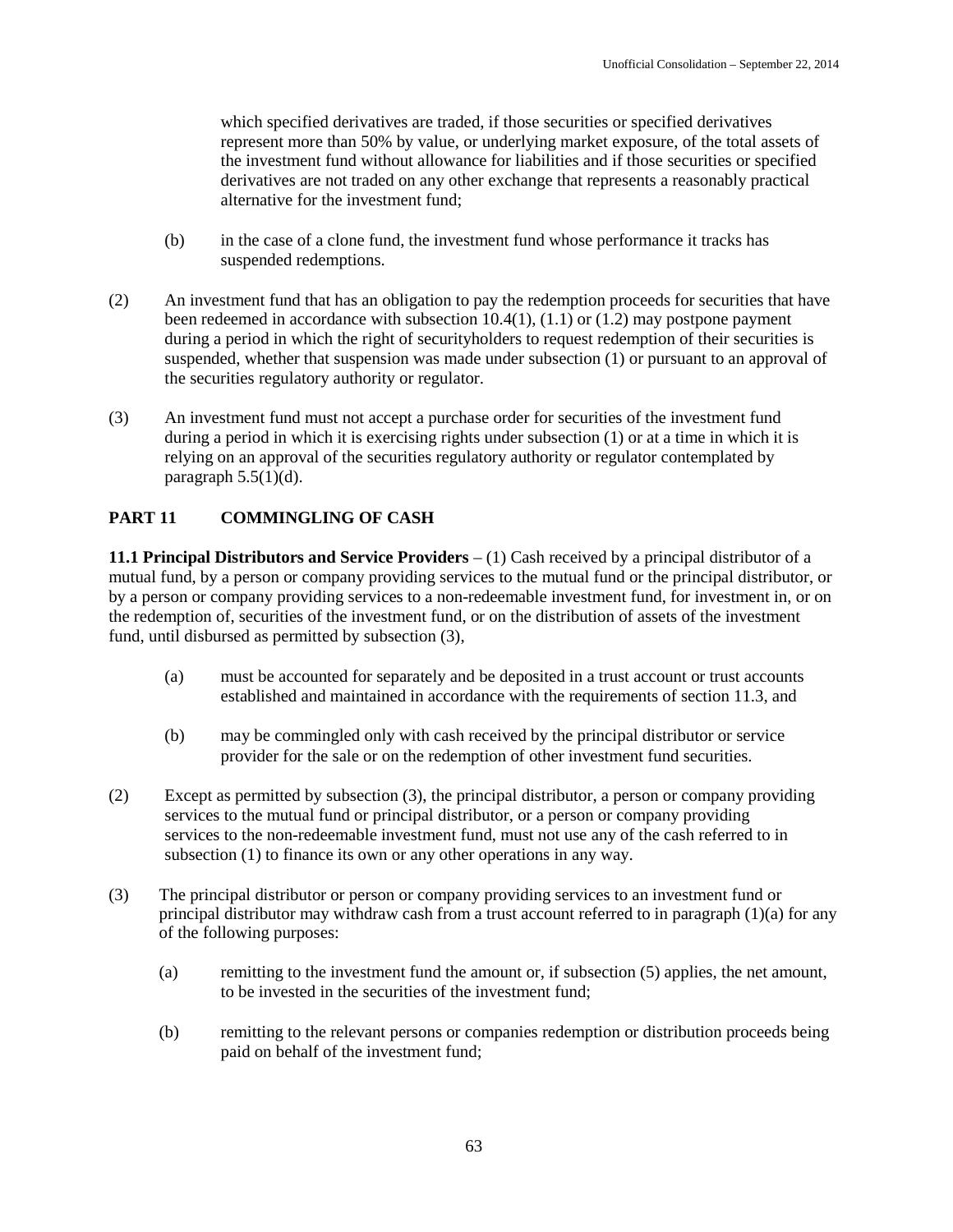- (c) paying fees, charges and expenses that are payable by an investor in connection with the purchase, conversion, holding, transfer or redemption of securities of the investment fund.
- (4) All interest earned on cash held in a trust account referred to in paragraph (1)(a) must be paid to securityholders or to each of the investment funds to which the trust account pertains, pro rata based on cash flow,
	- (a) no less frequently than monthly if the amount owing to an investment fund or to a securityholder is \$10 or more; and
	- (b) no less frequently than once a year.
- (5) When making payments to an investment fund, the principal distributor or service provider may offset the proceeds of redemption of securities of the investment fund or amounts held for distributions to be paid on behalf of the investment fund held in the trust account against amounts held in the trust account for investment in the investment fund.

**11.2 Participating Dealers** – (1) Cash received by a participating dealer, or by a person or company providing services to a participating dealer, for investment in, or on the redemption of, securities of a mutual fund, or on the distribution of assets of a mutual fund, until disbursed as permitted by subsection (3)

- (a) must be accounted for separately and must be deposited in a trust account or trust accounts established and maintained in accordance with section 11.3; and
- (b) may be commingled only with cash received by the participating dealer or service provider for the sale or on the redemption of other mutual fund securities.
- (2) Except as permitted by subsection (3), the participating dealer or person or company providing services to the participating dealer must not use any of the cash referred to in subsection (1) to finance its own or any other operations in any way.
- (3) A participating dealer or person or company providing services to the participating dealer may withdraw cash from a trust account referred to in paragraph (1)(a) for the purpose of
	- (a) remitting to the mutual fund or the principal distributor of the mutual fund the amount or, if subsection (5) applies, the net amount, to be invested in the securities of the mutual fund;
	- (b) remitting to the relevant persons or companies redemption or distribution proceeds being paid on behalf of the mutual fund; or
	- (c) paying fees, charges and expenses that are payable by an investor in connection with the purchase, conversion, holding, transfer or redemption of securities of the mutual fund.
- (4) All interest earned on cash held in a trust account referred to in paragraph (1)(a) must be paid to securityholders or to each of the mutual funds to which the trust account pertains, pro rata based on cash flow,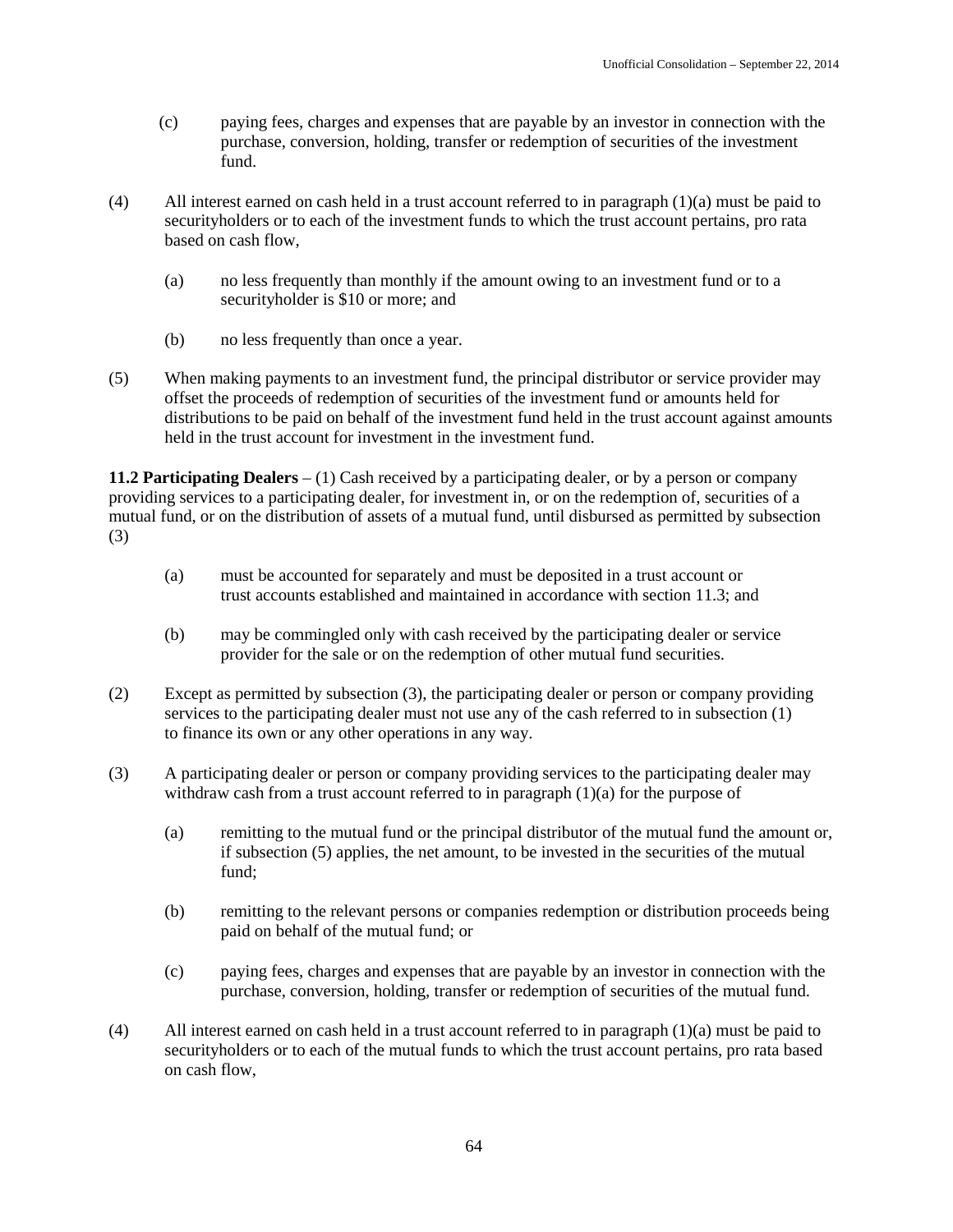- (a) no less frequently than monthly if the amount owing to a mutual fund or to a securityholder is \$10 or more; and
- (b) no less frequently than once a year.
- (5) When making payments to a mutual fund, a participating dealer or service provider may offset the proceeds of redemption of securities of the mutual fund and amounts held for distributions to be paid on behalf of a mutual fund held in the trust account against amounts held in the trust account for investment in the mutual fund.
- (6) A participating dealer or person providing services to the participating dealer must permit the mutual fund and the principal distributor, through their respective auditors or other designated representatives, to examine the books and records of the participating dealer to verify the compliance with this section of the participating dealer or person providing services.

**11.3 Trust Accounts** – A principal distributor or participating dealer, a person or company providing services to the principal distributor or participating dealer, or a person or company providing services to an investment fund, that deposits cash into a trust account in accordance with section 11.1 or 11.2 must

- (a) advise, in writing, the financial institution with which the account is opened at the time of the opening of the account and annually thereafter, that
	- (i) the account is established for the purpose of holding client funds in trust,
	- (ii) the account is to be labelled by the financial institution as a "trust account",
	- (iii) the account is not to be accessed by any person other than authorized representatives of the principal distributor or participating dealer, of a person or company providing services to the principal distributor or participating dealer, or of a person or company providing services to the investment fund, and
	- (iv) the cash in the trust account may not be used to cover shortfalls in any accounts of the principal distributor or participating dealer, of a person or company providing services to the principal distributor or participating dealer, or of a person or company providing services to the investment fund;
- (b) ensure that the trust account bears interest at rates equivalent to comparable accounts of the financial institution; and
- (c) ensure that any charges against the trust account are not paid or reimbursed out of the trust account.

**11.4 Exemption** – (1) Sections 11.1 and 11.2 do not apply to a member of IIROC.

- (1.1) Except in Québec, sections 11.1 and 11.2 do not apply to a member of the MFDA.
- (1.2) In Québec, sections 11.1 and 11.2 do not apply to a mutual fund dealer.
- (1.3) Section 11.1 does not apply to CDS Clearing and Depository Services Inc.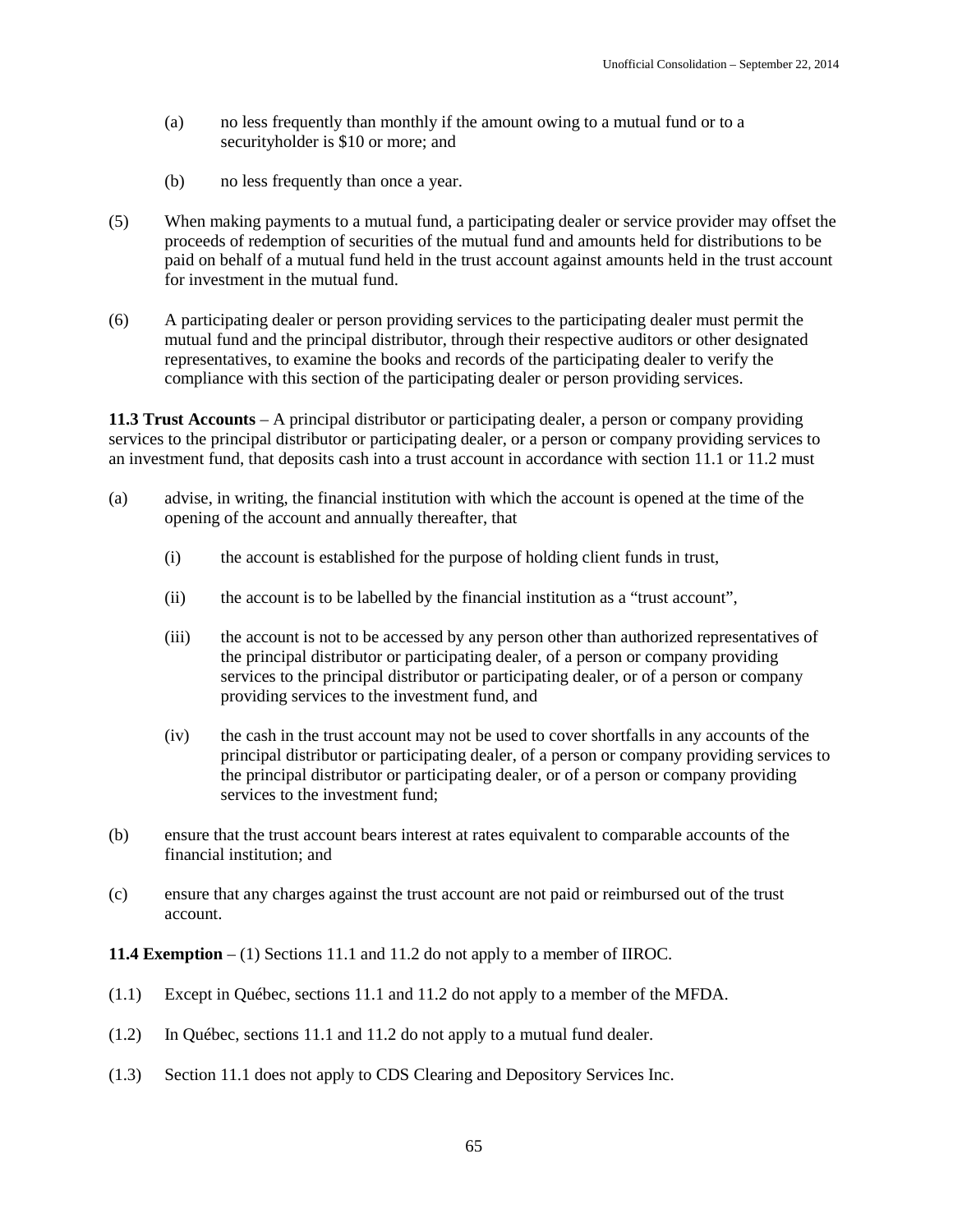(2) A participating dealer that is a member of an SRO referred to in subsection (1) or (1.1) or, in Québec, that is a mutual fund dealer, must permit the mutual fund and the principal distributor, through their respective auditors or other designated representatives, to examine the books and records of the participating dealer to verify the participating dealer's compliance with the requirements of its association or exchange, or the requirements applicable to the mutual fund dealer under the regulations in Québec, that relate to the commingling of cash.

**11.5 Right of Inspection** – The investment fund, its trustee, manager and principal distributor must ensure that all contractual arrangements made between any of them and any person or company providing services to the investment fund permit the representatives of the investment fund, its manager and trustee to examine the books and records of those persons or companies in order to monitor compliance with this Instrument.

#### **PART 12 COMPLIANCE REPORTS**

**12.1 Compliance Reports** – (1) A mutual fund, other than an exchange-traded mutual fund that is not in continuous distribution, that does not have a principal distributor must complete and file, within 140 days after the financial year end of the mutual fund

- (a) a report in the form contained in Appendix B-1 describing compliance by the mutual fund during that financial year with the applicable requirements of Parts 9, 10 and 11; and
- (b) a report by the auditor of the mutual fund, in the form contained in Appendix B-1, concerning the report referred to in paragraph (a).
- (2) The principal distributor of a mutual fund must complete and file, within 90 days after the financial year end of the principal distributor
	- (a) a report in the form contained in Appendix B-2 describing compliance by the principal distributor during that financial year with the applicable requirements of Parts 9, 10 and 11; and
	- (b) a report by the auditor of the principal distributor or by the auditor of the mutual fund, in the form contained in Appendix B-2, concerning the report referred to in paragraph (a).
- (3) Each participating dealer that distributes securities of a mutual fund in a financial year of the participating dealer must complete and file, within 90 days after the end of that financial year
	- (a) a report in the form contained in Appendix B-3 describing compliance by the participating dealer during that financial year with the applicable requirements of Parts 9, 10 and 11 in connection with its distribution of securities of all mutual funds in that financial year; and
	- (b) a report by the auditor of the participating dealer, in the form contained in Appendix B-3, concerning the report referred to in paragraph (a).
- (4) Subsections (2) and (3) do not apply to a member of IIROC.
- (4.1) Except in Québec, subsections (2) and (3) do not apply to a member of the MFDA.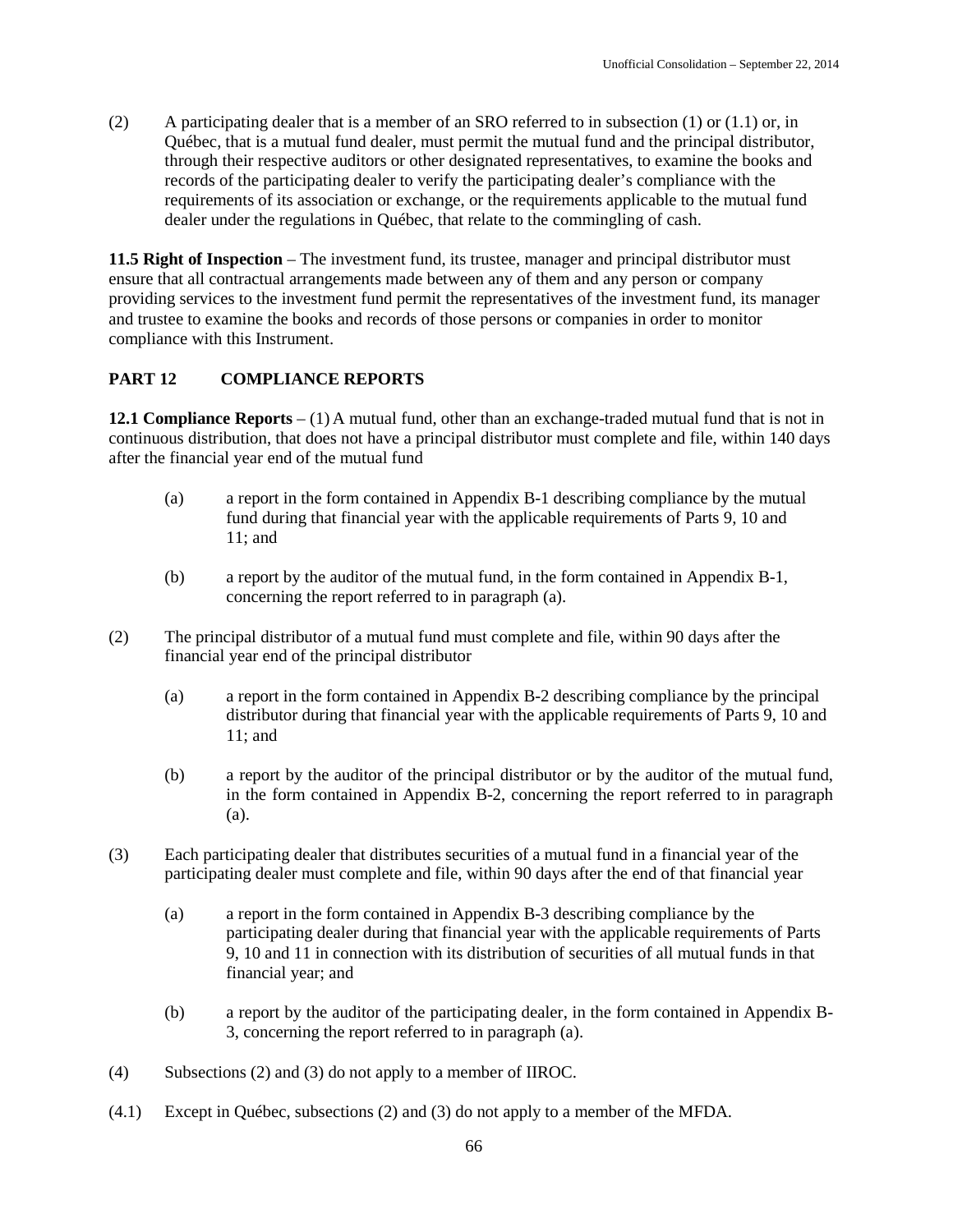(4.2) In Québec, subsections (2) and (3) do not apply to a mutual fund dealer.

#### **PART 13 [Repealed]**

## **PART 14 RECORD DATE**

**14.0.1 Application** – This Part does not apply to an exchange-traded mutual fund.

**14.1 Record Date** – The record date for determining the right of securityholders of a mutual fund to receive a dividend or distribution by the mutual fund must be one of

- (a) the day on which the net asset value per security is determined for the purpose of calculating the amount of the payment of the dividend or distribution;
- (b) the last day on which the net asset value per security of the mutual fund was calculated before the day referred to in paragraph (a); or
- (c) if the day referred to in paragraph (b) is not a business day, the last day on which the net asset value per security of the mutual fund was calculated before the day referred to in paragraph (b).

#### **PART 15 SALES COMMUNICATIONS AND PROHIBITED REPRESENTATIONS**

**15.1 Ability to Make Sales Communications -** Sales communications pertaining to an investment fund must be made by a person or company in accordance with this Part.

**15.2 Sales Communications - General Requirements** – (1) Despite any other provision of this Part, a sales communication must not

- (a) be untrue or misleading; or
- (b) include a statement that conflicts with information that is contained in the preliminary prospectus, the preliminary annual information form, the preliminary fund facts document, the prospectus, the annual information form or the fund facts document, as applicable,
	- (i) of an investment fund, or
	- (ii) in which an asset allocation service is described.
- (2) All performance data or disclosure specifically required by this Instrument and contained in a written sales communication must be at least as large as 10-point type.

**15.3 Prohibited Disclosure in Sales Communications** – (1) A sales communication must not compare the performance of an investment fund or asset allocation service with the performance or change of any benchmark or investment unless

(a) it includes all facts that, if disclosed, would be likely to alter materially the conclusions reasonably drawn or implied by the comparison;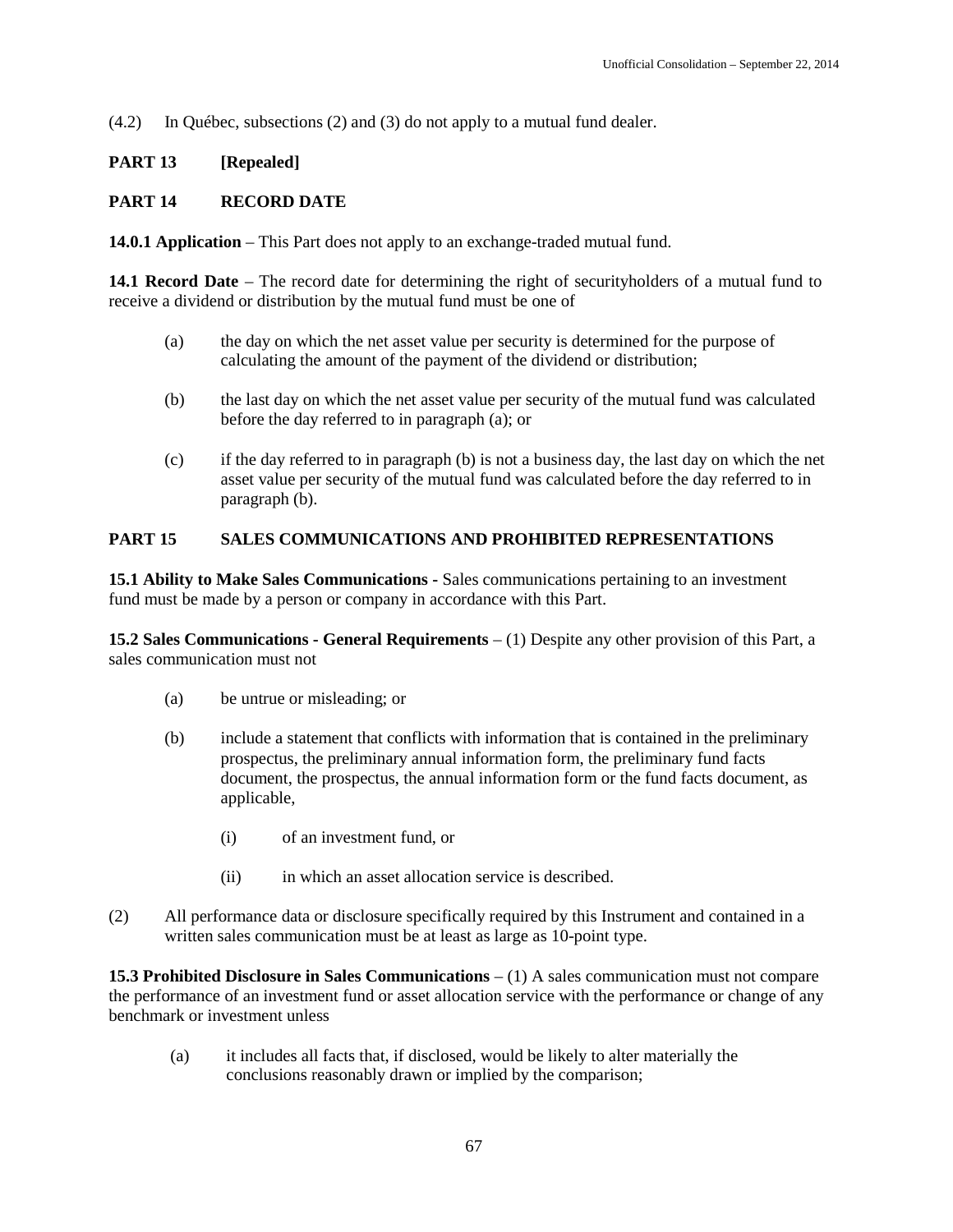- (b) it presents data for each subject of the comparison for the same period or periods;
- (c) it explains clearly any factors necessary to make the comparison fair and not misleading; and
- (d) in the case of a comparison with a benchmark
	- (i) the benchmark existed and was widely recognized and available during the period for which the comparison is made, or
	- (ii) the benchmark did not exist for all or part of the period, but a reconstruction or calculation of what the benchmark would have been during that period, calculated on a basis consistent with its current basis of calculation, is widely recognized and available.
- (2) A sales communication for a mutual fund or asset allocation service that is prohibited by paragraph 15.6(1)(a) from disclosing performance data must not provide performance data for any benchmark or investment other than a mutual fund or asset allocation service under common management with the mutual fund or asset allocation service to which the sales communication pertains.
- (2.1) A sales communication for a non-redeemable investment fund that is restricted by paragraph 15.6(1)(a) from disclosing performance data must not provide performance data for any benchmark or investment, other than a non-redeemable investment fund under common management with the non-redeemable investment fund to which the sales communication pertains.
- (3) Despite subsection (2), a sales communication for an index mutual fund may provide performance data for the index on which the investments of the mutual fund are based if the index complies with the requirements for benchmarks contained in paragraph (1)(d).
- (4) A sales communication must not refer to a performance rating or ranking of a mutual fund or asset allocation service unless
	- (a) the rating or ranking is prepared by a mutual fund rating entity;
	- (b) standard performance data is provided for any mutual fund or asset allocation service for which a performance rating or ranking is given;
	- (c) the rating or ranking is provided for each period for which standard performance data is required to be given, except the period since the inception of the mutual fund;
	- (d) the rating or ranking is based on a published category of mutual funds that
		- (i) provides a reasonable basis for evaluating the performance of the mutual fund or asset allocation service, and
		- (ii) is not established or maintained by a member of the organization of the mutual fund or asset allocation service;
	- (e) the sales communication contains the following disclosure: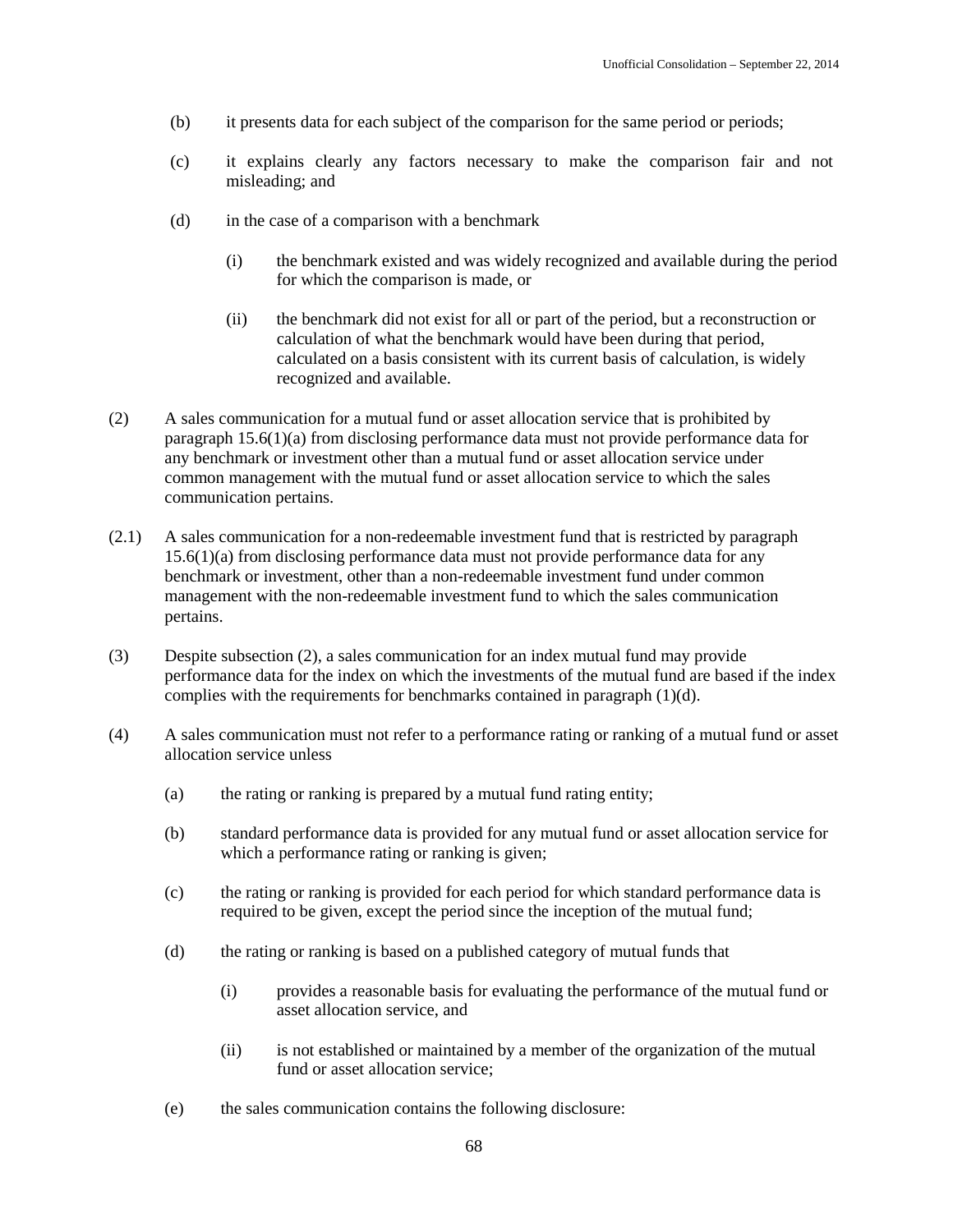- (i) the name of the category within which the mutual fund or asset allocation service is rated or ranked, including the name of the organization that maintains the category,
- (ii) the number of mutual funds in the applicable category for each period of standard performance data required under paragraph (c),
- (iii) the name of the mutual fund rating entity that provided the rating or ranking,
- (iv) the length of the period or the first day of the period on which the rating or ranking is based, and its ending date,
- (v) a statement that the rating or ranking is subject to change every month,
- (vi) the criteria on which the rating or ranking is based, and
- (vii) if the rating or ranking consists of a symbol rather than a number, the meaning of the symbol, and
- (f) the rating or ranking is to the same calendar month end that is
	- (i) not more than 45 days before the date of the appearance or use of the advertisement in which it is included, and
	- (ii) not more than three months before the date of first publication of any other sales communication in which it is included.
- $(4.1)$  Despite paragraph  $(4)(c)$ , a sales communication may refer to an overall rating or ranking of a mutual fund or asset allocation service in addition to each rating or ranking required under paragraph  $(4)(c)$  if the sales communication otherwise complies with the requirements of subsection  $(4)$ .
- (5) A sales communication must not refer to a credit rating of securities of an investment fund unless
	- (a) the rating is current and was prepared by a designated rating organization or its DRO affiliate;
	- (b) there has been no announcement by the designated rating organization or any of its DRO affiliates of which the investment fund or its manager is or ought to be aware that the credit rating of the securities may be down-graded; and
	- (c) no designated rating organization or any of its DRO affiliates is currently rating the securities at a lower level.
- (6) A sales communication must not refer to a mutual fund as, or imply that it is, a money fund, cash fund or money market fund unless, at the time the sales communication is used and for each period for which money market fund standard performance data is provided, the mutual fund is and was a money market fund under this Instrument.
- (7) A sales communication must not state or imply that a registered retirement savings plan,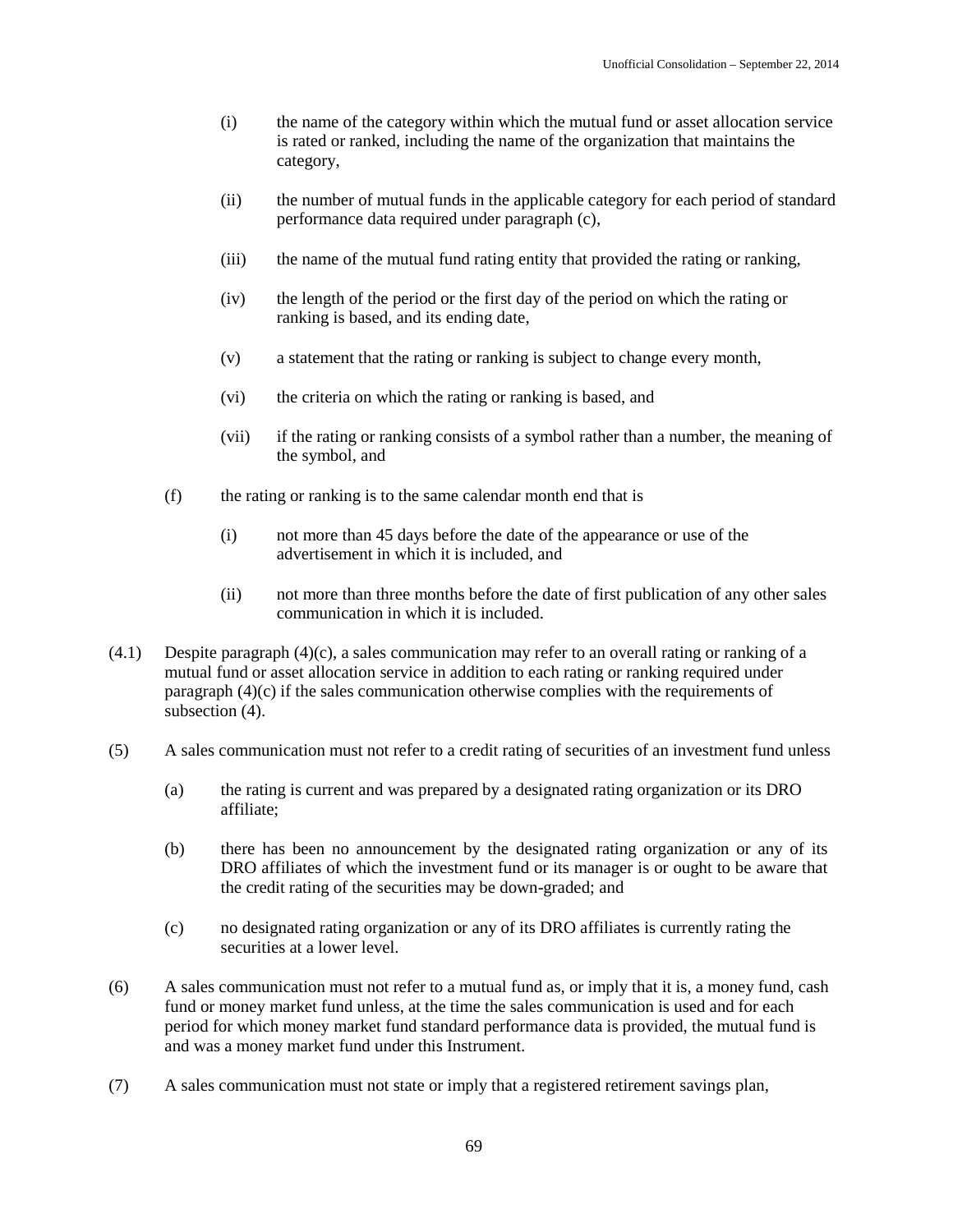registered retirement income fund or registered education savings plan in itself, rather than the investment fund to which the sales communication relates, is an investment.

**15.4 Required Disclosure and Warnings in Sales Communications** – (1) A written sales communication must

- (a) bear the name of the dealer that distributed the sales communication; and
- (b) if the sales communication is not an advertisement, contain the date of first publication of the sales communication.
- (2) A sales communication that includes a rate of return or a mathematical table illustrating the potential effect of a compound rate of return must contain a statement in substantially the following words:

"[The rate of return or mathematical table shown] is used only to illustrate the effects of the compound growth rate and is not intended to reflect future values of [the investment fund or asset allocation service] or returns on investment [in the investment fund or from the use of the asset allocation service].".

(3) A sales communication, other than a report to securityholders, of a mutual fund that is not a money market fund and that does not contain performance data must contain a warning in substantially the following words:

> "Commissions, trailing commissions, management fees and expenses all may be associated with mutual fund investments. Please read the prospectus before investing. Mutual funds are not guaranteed, their values change frequently and past performance may not be repeated.".

(3.1) A sales communication, other than a report to securityholders, of a non-redeemable investment fund that does not contain performance data must contain a warning in substantially the following words:

> [If the securities of the non-redeemable investment fund are listed or quoted on an exchange or other market, state the following:] "You will usually pay brokerage fees to your dealer if you purchase or sell [units or shares] of the investment fund on [state the exchange or other market on which the securities of the investment fund are listed or quoted]. If the [units or shares] are purchased or sold on [state the exchange or other market], investors may pay more than the current net asset value when buying [units or shares] of the investment fund and may receive less than the current net asset value when selling them."

[State the following in all cases:] "There are ongoing fees and expenses associated with owning [units or shares] of an investment fund. An investment fund must prepare disclosure documents that contain key information about the fund. You can find more detailed information about the fund in these documents. Investment funds are not guaranteed, their values change frequently and past performance may not be repeated.".

(4) A sales communication, other than a report to securityholders, of a money market fund that does not contain performance data must contain a warning in substantially the following words: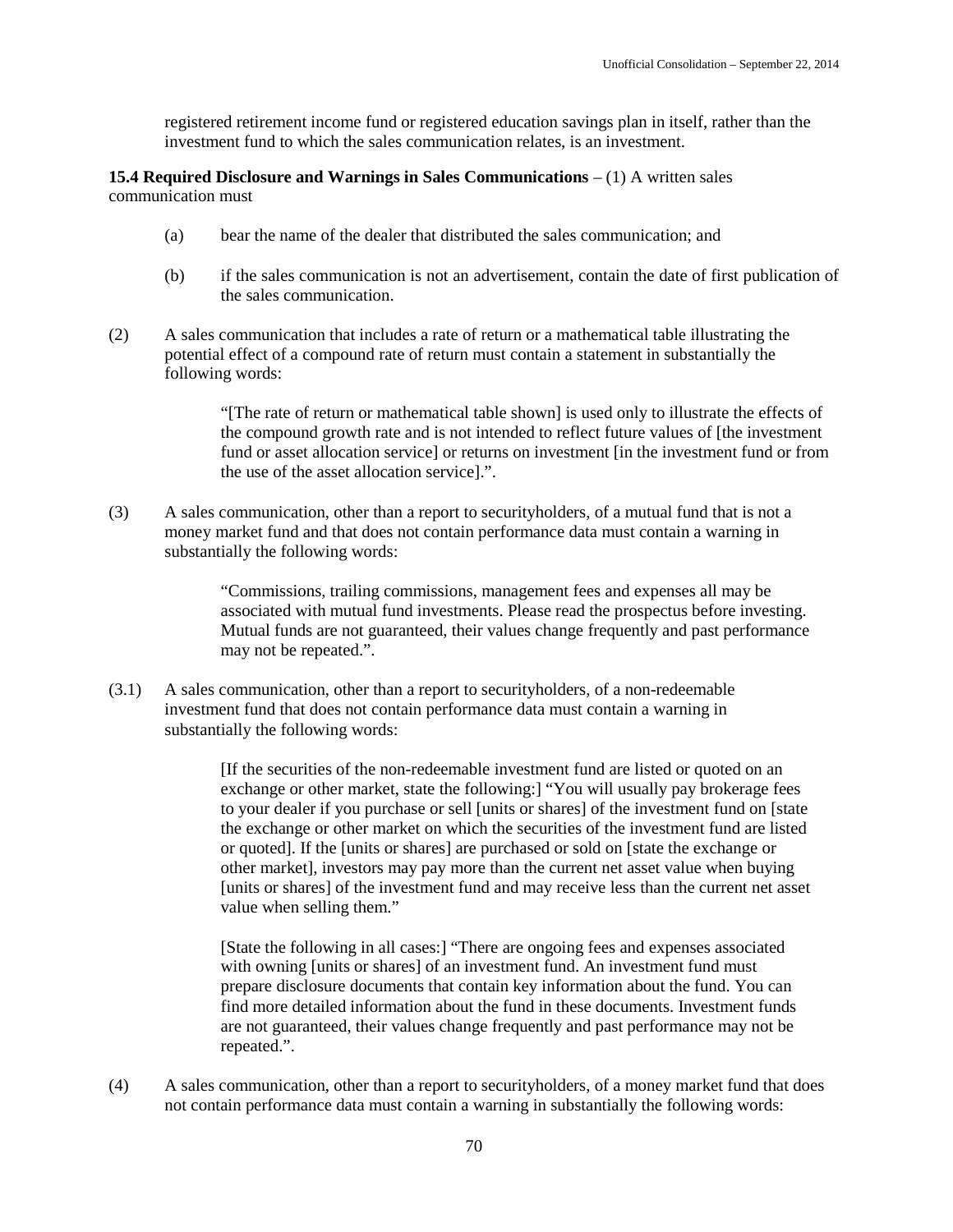"Commissions, trailing commissions, management fees and expenses all may be associated with mutual fund investments. Please read the prospectus before investing. Mutual fund securities are not covered by the Canada Deposit Insurance Corporation or by any other government deposit insurer. There can be no assurances that the fund will be able to maintain its net asset value per security at a constant amount or that the full amount of your investment in the fund will be returned to you. Past performance may not be repeated.".

(5) A sales communication for an asset allocation service that does not contain performance data must contain a warning in substantially the following words:

> "Commissions, trailing commissions, management fees and expenses all may be associated with mutual fund investments and the use of an asset allocation service. Please read the prospectus of the mutual funds in which investment may be made under the asset allocation service before investing. Mutual funds are not guaranteed, their values change frequently and past performance may not be repeated.".

(6) A sales communication, other than a report to securityholders, of a mutual fund that is not a money market fund and that contains performance data must contain a warning in substantially the following words:

> "Commissions, trailing commissions, management fees and expenses all may be associated with mutual fund investments. Please read the prospectus before investing. The indicated rate[s] of return is [are] the historical annual compounded total return[s] including changes in [share or unit] value and reinvestment of all [dividends or distributions] and does [do] not take into account sales, redemption, distribution or optional charges or income taxes payable by any securityholder that would have reduced returns. Mutual funds are not guaranteed, their values change frequently and past performance may not be repeated.".

(6.1) A sales communication, other than a report to securityholders, of a non-redeemable investment fund that contains performance data must contain a warning in substantially the following words:

> [If the securities of the non-redeemable investment fund are listed or quoted on an exchange or other market, state the following:] "You will usually pay brokerage fees to your dealer if you purchase or sell [units or shares] of the investment fund on [state the exchange or other market on which the securities of the investment fund are listed or quoted]. If the [units or shares] are purchased or sold on [state the exchange or other market], investors may pay more than the current net asset value when buying [units or shares] of the investment fund and may receive less than the current net asset value when selling them."

[State the following in all cases:] "There are ongoing fees and expenses associated with owning [units or shares] of an investment fund. An investment fund must prepare disclosure documents that contain key information about the fund. You can find more detailed information about the fund in these documents. The indicated rate[s] of return is [are] the historical annual compounded total return[s] including changes in [share or unit] value and reinvestment of all [dividends or distributions] and does [do] not take into account [state the following, as applicable:] [certain fees such as redemption fees or optional charges or] income taxes payable by any securityholder that would have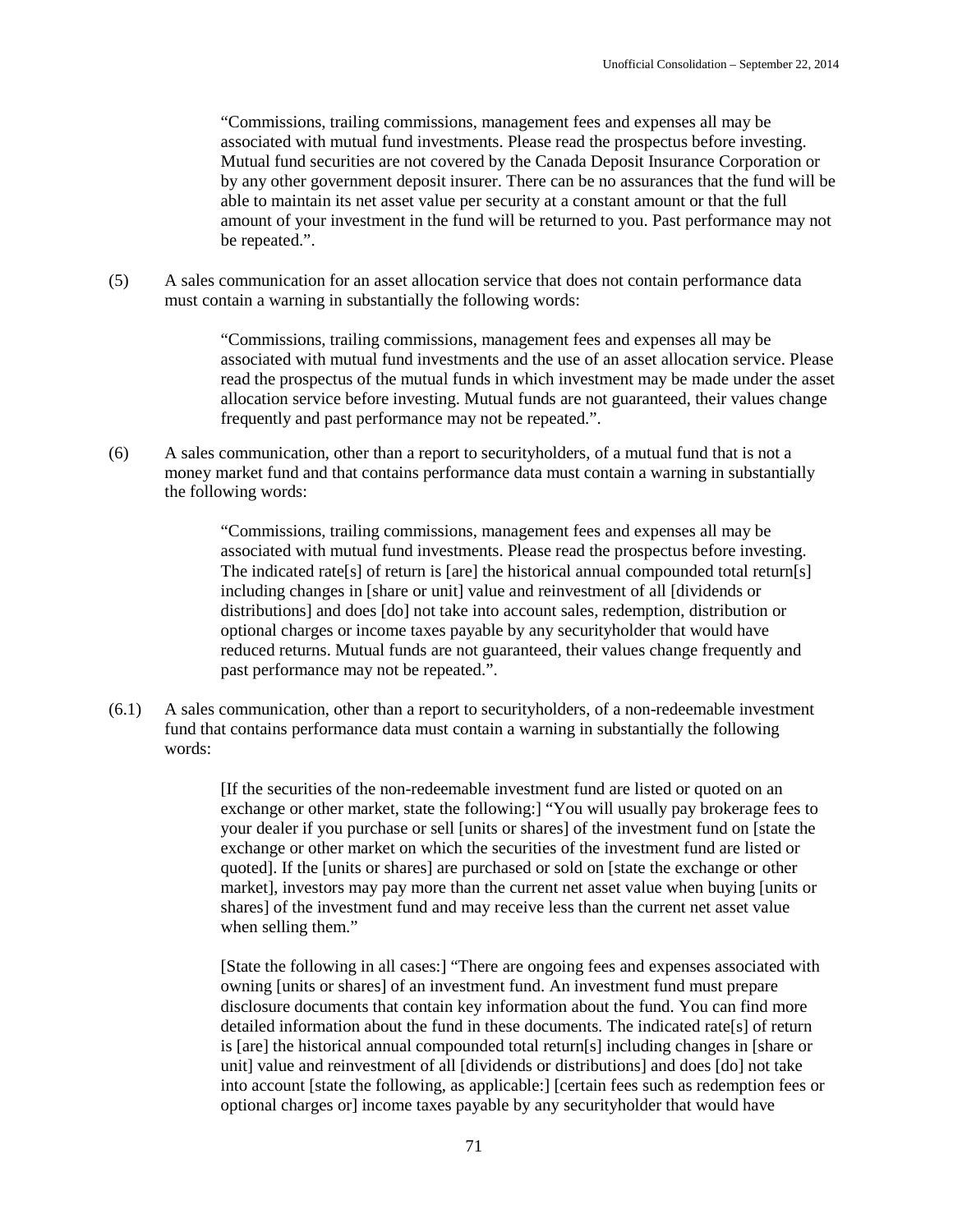reduced returns. Investment funds are not guaranteed, their values change frequently and past performance may not be repeated.".

- (7) A sales communication, other than a report to securityholders, of a money market fund that contains performance data must contain
	- (a) a warning in substantially the following words:

"Commissions, trailing commissions, management fees and expenses all may be associated with mutual fund investments. Please read the prospectus before investing. The performance data provided assumes reinvestment of distributions only and does not take into account sales, redemption, distribution or optional charges or income taxes payable by any securityholder that would have reduced returns. Mutual fund securities are not covered by the Canada Deposit Insurance Corporation or by any other government deposit insurer. There can be no assurances that the fund will be able to maintain its net asset value per security at a constant amount or that the full amount of your investment in the fund will be returned to you. Past performance may not be repeated."; and

(b) a statement in substantially the following words, immediately following the performance data:

> "This is an annualized historical yield based on the seven day period ended on [date] [annualized in the case of effective yield by compounding the seven day return] and does not represent an actual one year return.".

(8) A sales communication for an asset allocation service that contains performance data must contain a warning in substantially the following words:

> "Commissions, trailing commissions, management fees and expenses all may be associated with mutual fund investments and the use of an asset allocation service. Please read the prospectus of the mutual funds in which investment may be made under the asset allocation service before investing. The indicated rate[s] of return is [are] the historical annual compounded total return[s] assuming the investment strategy recommended by the asset allocation service is used and after deduction of the fees and charges in respect of the service. The return[s] is [are] based on the historical annual compounded total returns of the participating funds including changes in [share] [unit] value and reinvestment of all [dividends or distributions] and does [do] not take into account sales, redemption, distribution or optional charges or income taxes payable by any securityholder in respect of a participating fund that would have reduced returns. Mutual funds are not guaranteed, their values change frequently and past performance may not be repeated.".

(9) A sales communication distributed after the issue of a receipt for a preliminary prospectus of the mutual fund described in the sales communication but before the issue of a receipt for its prospectus must contain a warning in substantially the following words:

> "A preliminary prospectus relating to the fund has been filed with certain Canadian securities commissions or similar authorities. You cannot buy [units] [shares] of the fund until the relevant securities commissions or similar authorities issue receipts for the prospectus of the fund.".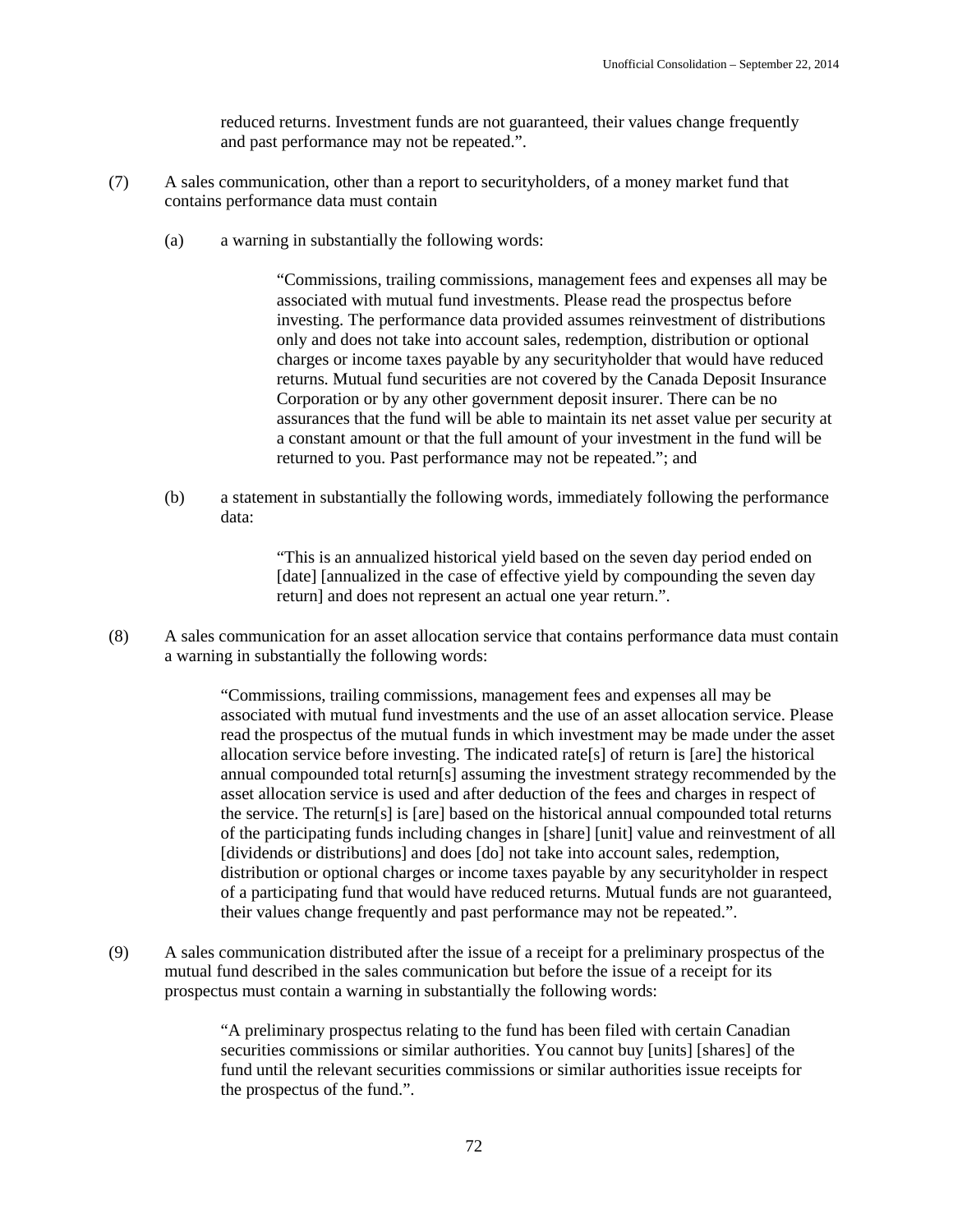- (10) A sales communication for an investment fund or asset allocation service that purports to arrange a guarantee or insurance in order to protect all or some of the principal amount of an investment in the investment fund or asset allocation service must
	- (a) identify the person or company providing the guarantee or insurance;
	- (b) provide the material terms of the guarantee or insurance, including the maturity date of the guarantee or insurance;
	- (c) if applicable, state that the guarantee or insurance does not apply to the amount of any redemptions before the maturity date of the guarantee or before the death of the securityholder and that redemptions before that date would be based on the net asset value per security of the investment fund at the time; and
	- (d) modify any other disclosure required by this section appropriately.
- (11) The warnings referred to in this section must be communicated in a manner that a reasonable person would consider clear and easily understood at the same time as, and through the medium by which, the related sales communication is communicated.

**15.5 Disclosure Regarding Distribution Fees** – (1) A person or company must not describe a mutual fund in a sales communication as a "no-load fund" or use words of like effect if on a purchase or redemption of securities of the mutual fund investor fees are payable by an investor or if any fees, charges or expenses are payable by an investor to a participating dealer of the mutual fund named in the sales communication, other than

- (a) fees and charges related to specific optional services;
- (b) for a mutual fund that is not a money market fund, redemption fees on the redemption of securities of the mutual fund that are redeemed within 90 days after the purchase of the securities, if the existence of the fees is disclosed in the sales communication, or in the prospectus of the mutual fund; or
- (c) costs that are payable only on the set-up or closing of a securityholder's account and that reflect the administrative costs of establishing or closing the account, if the existence of the costs is disclosed in the sales communication, or in the prospectus of the mutual fund.
- (2) If a sales communication describes a mutual fund as "no-load" or uses words to like effect, the sales communication must
	- (a) indicate the principal distributor or a participating dealer through which an investor may purchase the mutual fund on a no-load basis;
	- (b) disclose that management fees and operating expenses are paid by the mutual fund; and
	- (c) disclose the existence of any trailing commissions paid by a member of the organization of the mutual fund.
- (3) A sales communication containing a reference to the existence or absence of fees or charges,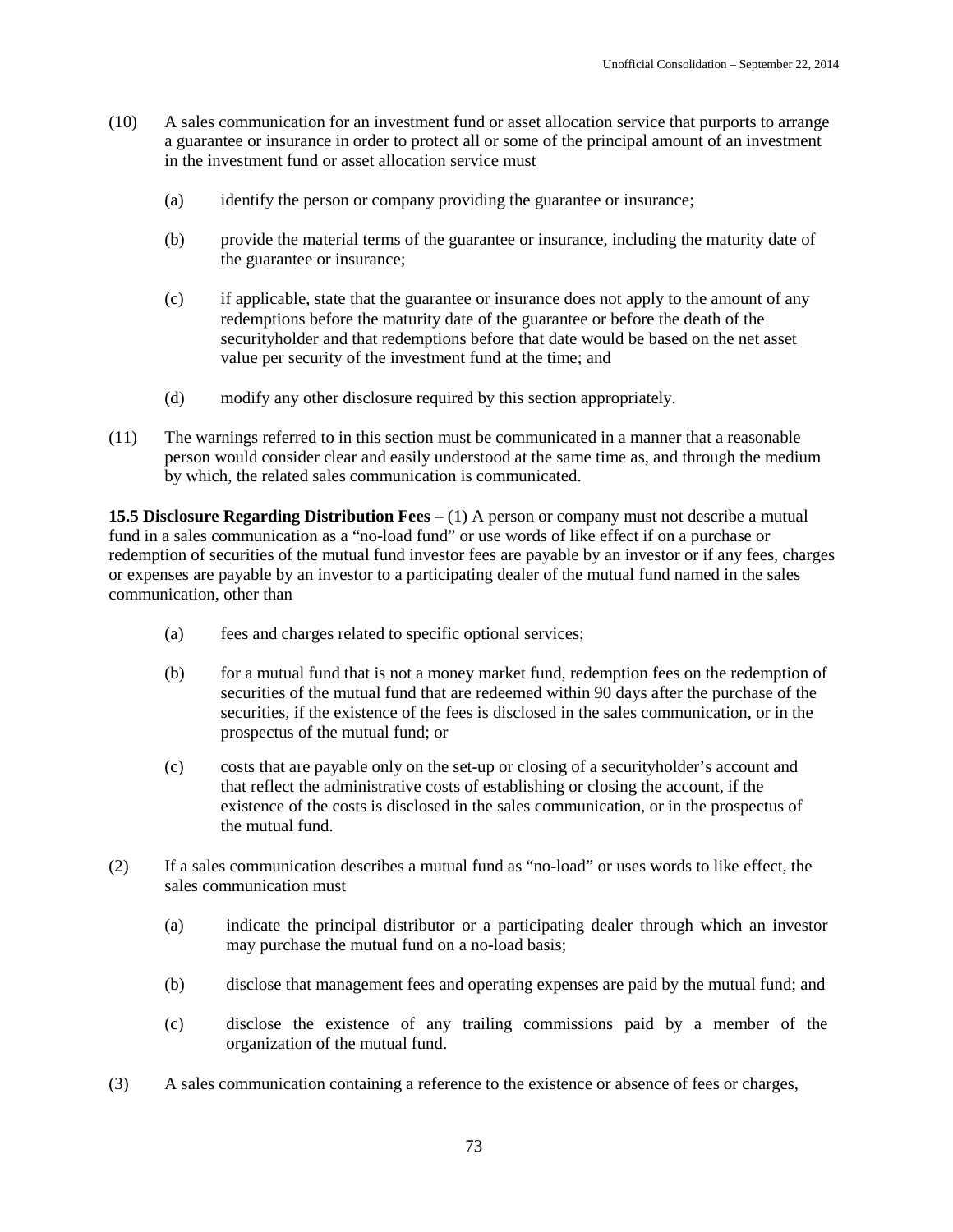other than the disclosure required by section 15.4 or a reference to the term "no-load", must disclose the types of fees and charges that exist.

(4) The rate of sales charges or commissions for the sale of securities of a mutual fund or the use of an asset allocation service must be expressed in a sales communication as a percentage of the amount paid by the purchaser and as a percentage of the net amount invested if a reference is made to sales charges or commissions.

**15.6 Performance Data - General Requirements** – (1) A sales communication pertaining to an investment fund or asset allocation service must not contain performance data of the investment fund or asset allocation service unless all of the following paragraphs apply:

- (a) one of the following subparagraphs applies:
	- (i) in the case of a mutual fund, either of the following applies:
		- (A) the mutual fund has distributed securities under a prospectus in a jurisdiction for a period of at least 12 consecutive months;
		- (B) the mutual fund previously existed as a non-redeemable investment fund and has been a reporting issuer in a jurisdiction for a period of at least 12 consecutive months;
	- (ii) in the case of a non-redeemable investment fund, the non-redeemable investment fund has been a reporting issuer in a jurisdiction for at least 12 consecutive months;
	- (iii) in the case of an asset allocation service, the asset allocation service has been operated for at least 12 consecutive months and has invested only in participating funds each of which has distributed securities under a prospectus in a jurisdiction for at least 12 consecutive months;
	- (iv) if the sales communication pertains to an investment fund or asset allocation service that does not satisfy subparagraph (i), (ii) or (iii), the sales communication is sent only to one of the following:
		- (A) securityholders of the investment fund or participants in the asset allocation service;
		- (B) securityholders of an investment fund or participants in an asset allocation service under common management with the investment fund or asset allocation service;
- (b) the sales communication includes standard performance data of the investment fund or asset allocation service and, in the case of a written sales communication, the standard performance data is presented in type size that is equal to or larger than that used to present the other performance data;
- (c) the performance data reflects or includes references to all elements of return;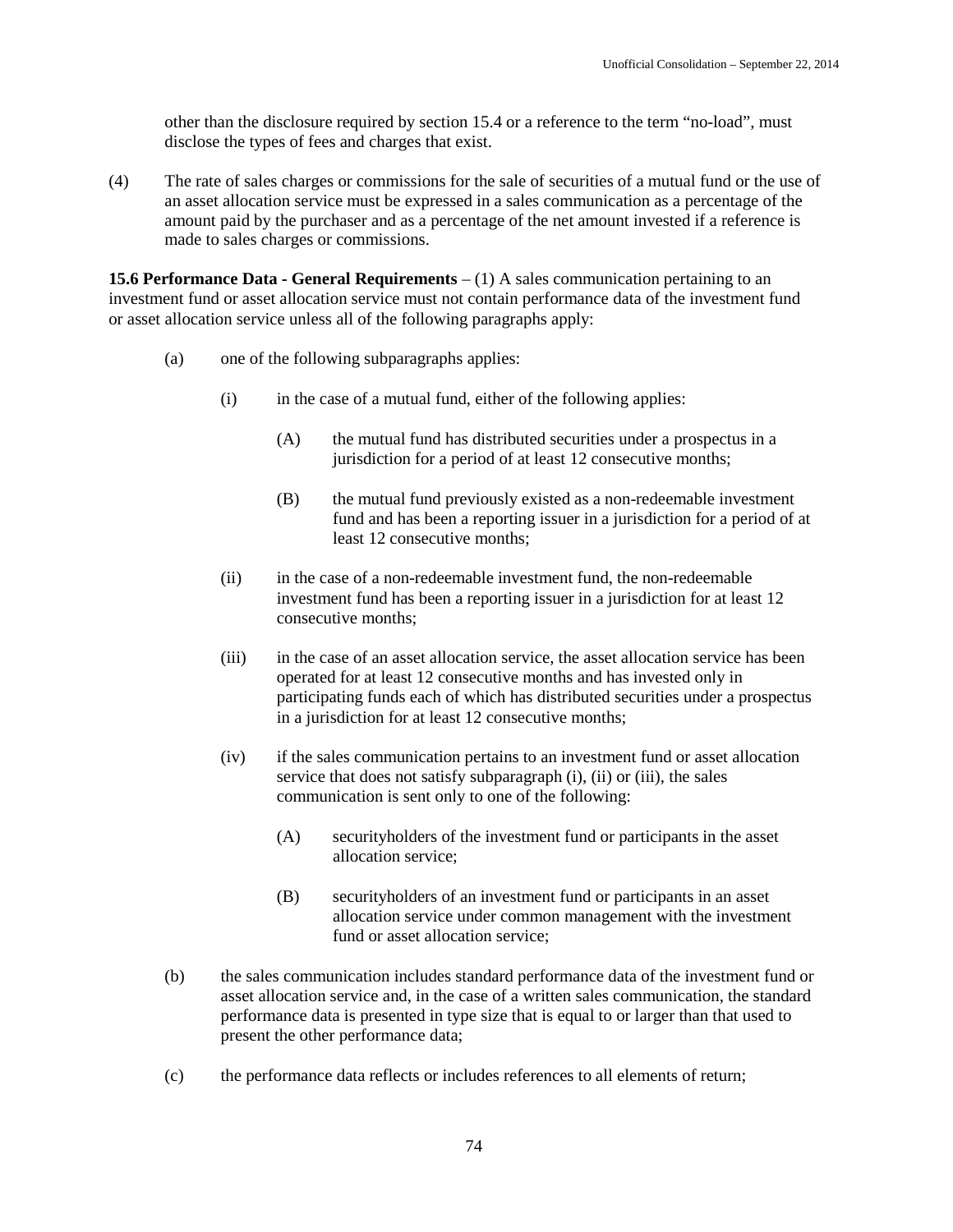- (d) except as permitted by subsection 15.3(3), the sales communication does not contain performance data for a period that is,
	- (i) in the case of a mutual fund, before the time when the mutual fund offered its securities under a prospectus;
	- (ii) in the case of a non-redeemable investment fund, before the non-redeemable investment fund was a reporting issuer;
	- (iii) in the case of an asset allocation service, before the asset allocation service commenced operation.
- (2) Despite subparagraph  $(1)(d)(i)$ , a sales communication pertaining to a mutual fund referred to in clause  $(1)(a)(i)(B)$  that contains performance data of the mutual fund must include performance data for the period that the fund existed as a non-redeemable investment fund and was a reporting issuer.

**15.7 Advertisements** – An advertisement for a mutual fund or asset allocation service must not compare the performance of the mutual fund or asset allocation service with any benchmark or investment other than

- (a) one or more mutual funds or asset allocation services that are under common management or administration with the mutual fund or asset allocation service to which the advertisement pertains;
- (b) one or more mutual funds or asset allocation services that have fundamental investment objectives that a reasonable person would consider similar to the mutual fund or asset allocation service to which the advertisement pertains; or
- (c) an index.

**15.7.1 Advertisements for Non-Redeemable Investment Funds** – An advertisement for a nonredeemable investment fund must not compare the performance of the non-redeemable investment fund with any benchmark or investment other than any of the following:

- (a) one or more non-redeemable investment funds that are under common management or administration with the non-redeemable investment fund to which the advertisement pertains;
- (b) one or more non-redeemable investment funds that have fundamental investment objectives that a reasonable person would consider similar to the non-redeemable investment fund to which the advertisement pertains;
- (c) an index.

**15.8 Performance Measurement Periods Covered by Performance Data** – (1) A sales communication, other than a report to securityholders, that relates to a money market fund may provide standard performance data only if

(a) the standard performance data has been calculated for the most recent seven day period for which it is practicable to calculate, taking into account publication deadlines; and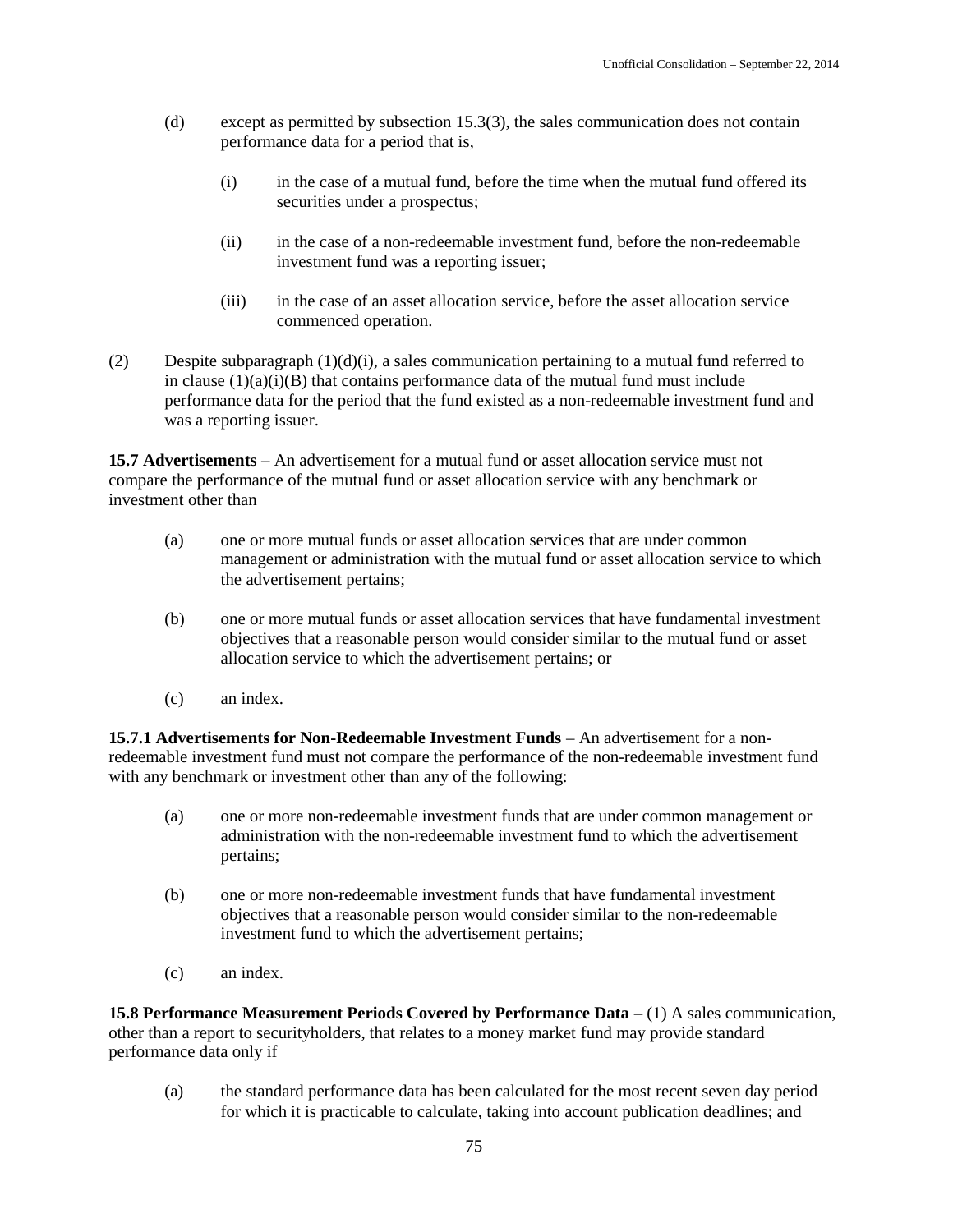- (b) the seven day period does not start more than 45 days before the date of the appearance, use or publication of the sales communication.
- (2) A sales communication, other than a report to securityholders, that relates to an asset allocation service, or to an investment fund other than a money market fund, must not provide standard performance data unless,
	- (a) to the extent applicable, the standard performance data has been calculated for 10, 5, 3 and one year periods,
	- (a.1) in the case of a mutual fund that has been offering securities by way of prospectus for more than one and less than 10 years, the standard performance data has been calculated for the period since the inception of the mutual fund,
	- (a.2) in the case of a non-redeemable investment fund that has been a reporting issuer for more than one and less than 10 years, the standard performance data has been calculated for the period since the inception of the non-redeemable investment fund, and
	- (b) the periods referred to in paragraphs  $(a)$ ,  $(a.1)$  and  $(a.2)$  end on the same calendar month end that is
		- (i) not more than 45 days before the date of the appearance or use of the advertisement in which it is included, and
		- (ii) not more than three months before the date of first publication of any other sales communication in which it is included.
- (3) A report to securityholders must not contain standard performance data unless,
	- (a) to the extent applicable, the standard performance data has been calculated for 10, 5, 3 and one year periods,
	- (a.1) in the case of a mutual fund that has been offering securities by way of prospectus for more than one and less than 10 years, the standard performance data has been calculated for the period since the inception of the mutual fund,
	- (a.2) in the case of a non-redeemable investment fund that has been a reporting issuer for more than one and less than 10 years, the standard performance data has been calculated for the period since the inception of the non-redeemable investment fund, and
	- (b) the periods referred to in paragraphs  $(a)$ ,  $(a.1)$  and  $(a.2)$  end on the day as of which the statement of financial position of the financial statements contained in the report to securityholders was prepared.
- (4) A sales communication must clearly identify the periods for which performance data is calculated.

**15.9 Changes affecting Performance Data** – (1) If, during or after a performance measurement period of performance data contained in a sales communication, there have been changes in the business, operations or affairs of the investment fund or asset allocation service to which the sales communication pertains that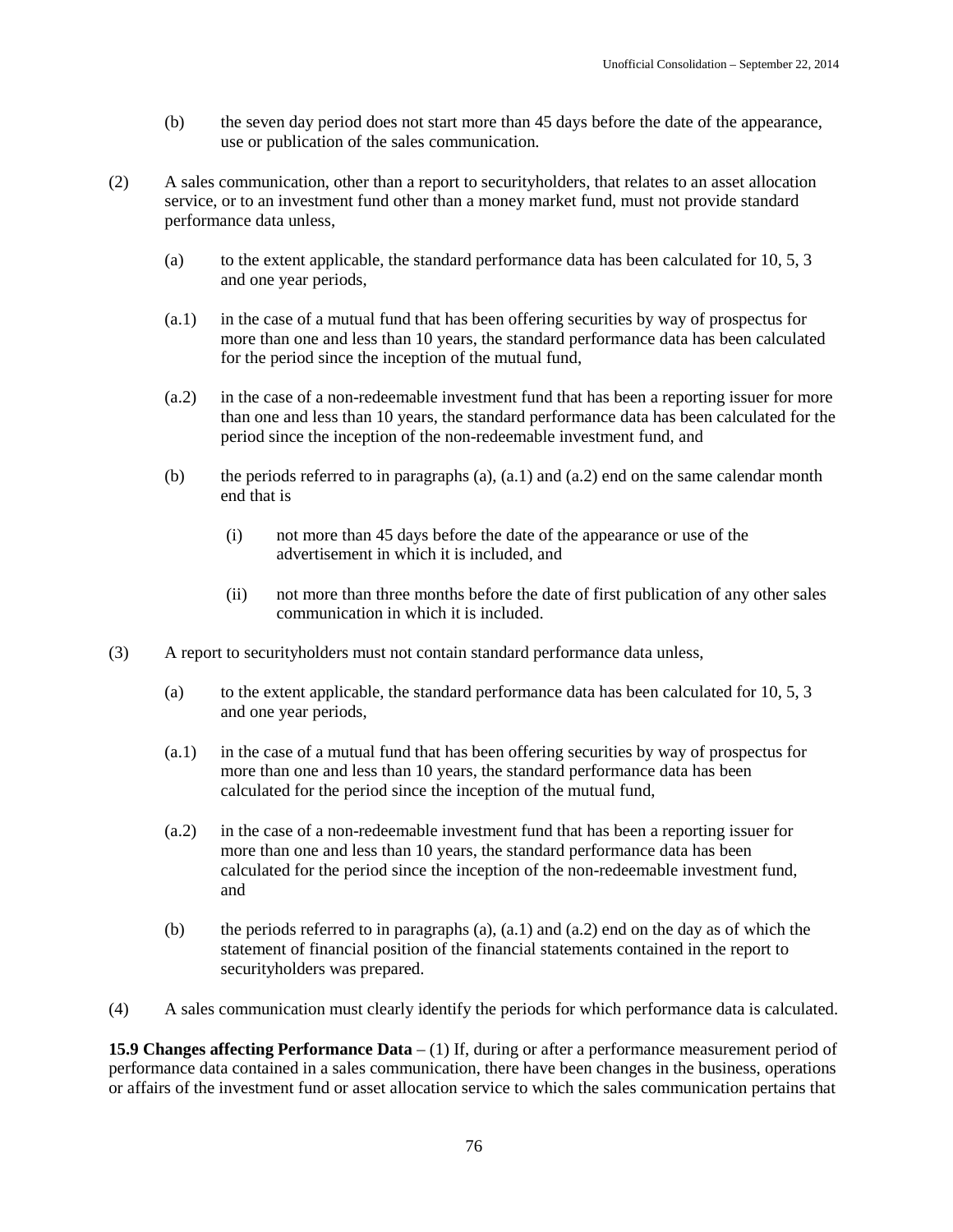could have materially affected the performance of the investment fund or asset allocation service, the sales communication must contain

- (a) summary disclosure of the changes, and of how those changes could have affected the performance had those changes been in effect throughout the performance measurement period; and
- (b) for a money market fund that during the performance measurement period did not pay or accrue the full amount of any fees and charges of the type described under paragraph 15.11(1)1, disclosure of the difference between the full amounts and the amounts actually charged, expressed as an annualized percentage on a basis comparable to current yield.
- (2) If an investment fund has, in the last 10 years, undertaken a reorganization with, or acquired assets from, another investment fund in a transaction that was a material change for the investment fund or would have been a material change for the investment fund had this Instrument been in force at the time of the transaction, then, in any sales communication of the investment fund,
	- (a) the investment fund must provide summary disclosure of the transaction;
	- (b) the investment fund may include its performance data covering any part of a period before the transaction only if it also includes the performance data for the other fund for the same periods;
	- (c) the investment fund must not include its performance data for any part of a period after the transaction unless
		- (i) 12 months have passed since the transaction, or
		- (ii) the investment fund includes in the sales communication the performance data for itself and the other investment fund referred to in paragraph (b); and
	- (d) the investment fund must not include any performance data for any period that is composed of both time before and after the transaction.

**15.10 Formula for Calculating Standard Performance Data** – (1) The standard performance data of an investment fund must be calculated in accordance with this Part.

(2) In this Part

"current yield" means the yield of a money market fund expressed as a percentage and determined by applying the following formula:

current yield = [seven day return x  $365/7$ ] x 100;

"effective yield" means the yield of a money market fund expressed as a percentage and determined by applying the following formula:

effective yield =  $[(\text{seven day return} + 1)^{365/7} - 1] \times 100;$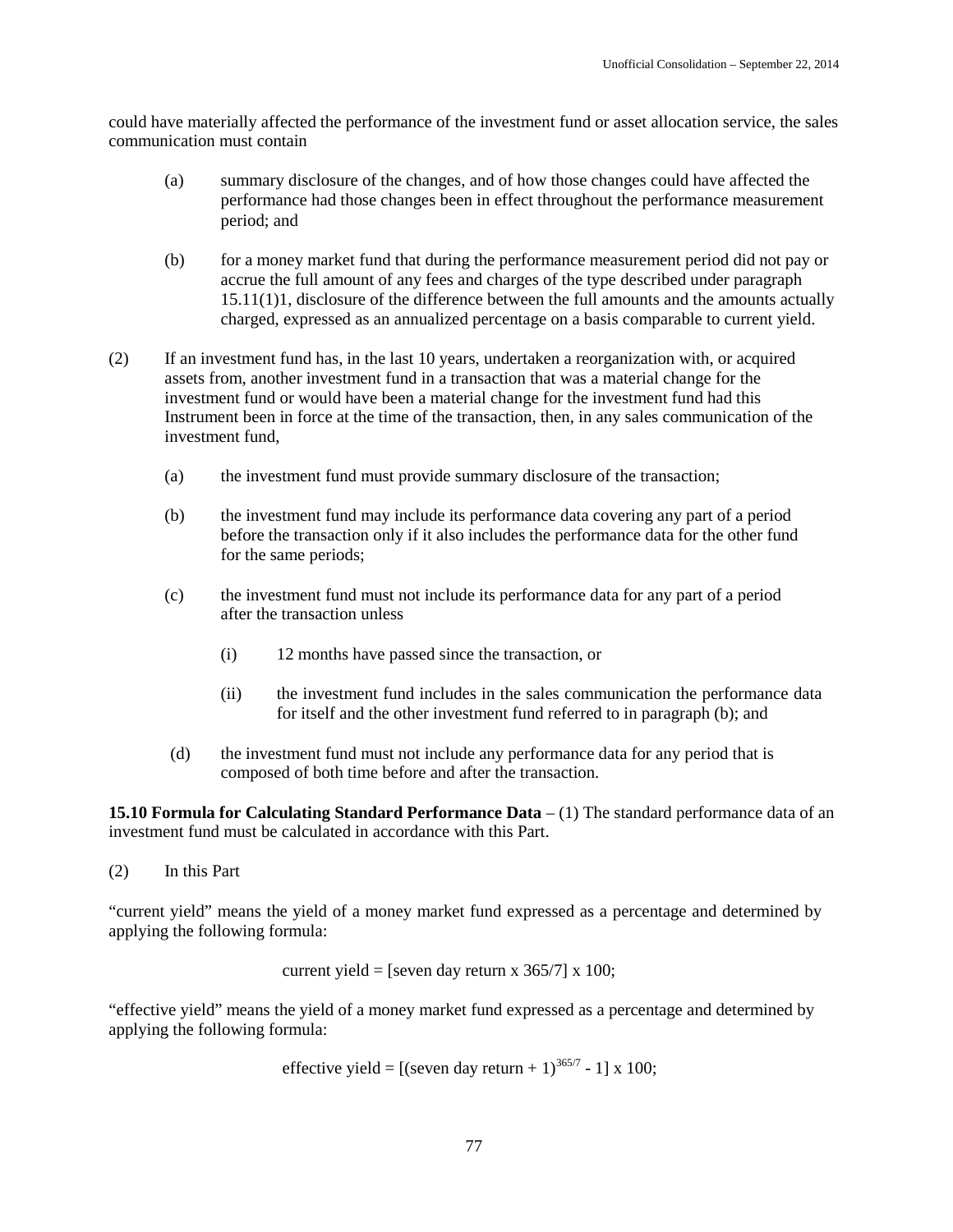"seven day return" means the income yield of an account of a securityholder in a money market fund that is calculated by

- (a) determining the net change, exclusive of new subscriptions other than from the reinvestment of distributions or proceeds of redemption of securities of the money market fund, in the value of the account,
- (b) subtracting all fees and charges of the type referred to in paragraph 15.11(1)3 for the seven day period, and
- (c) dividing the result by the value of the account at the beginning of the seven day period;

"standard performance data" means, as calculated in each case in accordance with this Part,

- (a) for a money market fund, either of the following:
	- (i) the current yield;
	- (ii) the current yield and effective yield, if the effective yield is reported in a type size that is at least equal to that of the current yield, and
- (b) for any investment fund other than a money market fund, the total return; and

"total return" means the annual compounded rate of return for an investment fund for a period that would equate the initial value to the redeemable value at the end of the period, expressed as a percentage, and determined by applying the following formula:

total return =  $[(redeemable value/initial value)^{(1/N)}-1] \times 100$ 

where  $N =$  the length of the performance measurement period in years, with a minimum value of 1.

- (3) If there are fees and charges of the type described in paragraph 15.11(1)1 relevant to the calculation of redeemable value and initial value of the securities of an investment fund, the redeemable value and initial value of securities of an investment fund must be the net asset value of one unit or share of the investment fund at the beginning or at the end of the performance measurement period, minus the amount of those fees and charges calculated by applying the assumptions referred to in that paragraph to a hypothetical securityholder account.
- (4) If there are no fees and charges of the type described in paragraph 15.11(1)1 relevant to a calculation of total return, the calculation of total return for an investment fund may assume a hypothetical investment of one security of the investment fund and be calculated as follows:
	- (a) "initial value" means the net asset value of one unit or share of an investment fund at the beginning of the performance measurement period; and
	- (b) "redeemable value"  $=$

R x  $(1 + D_1/P_1)$  x  $(1 + D_2/P_2)$  x  $(1 + D_3/P_3)$  . . . x  $(1 + D_n/P_n)$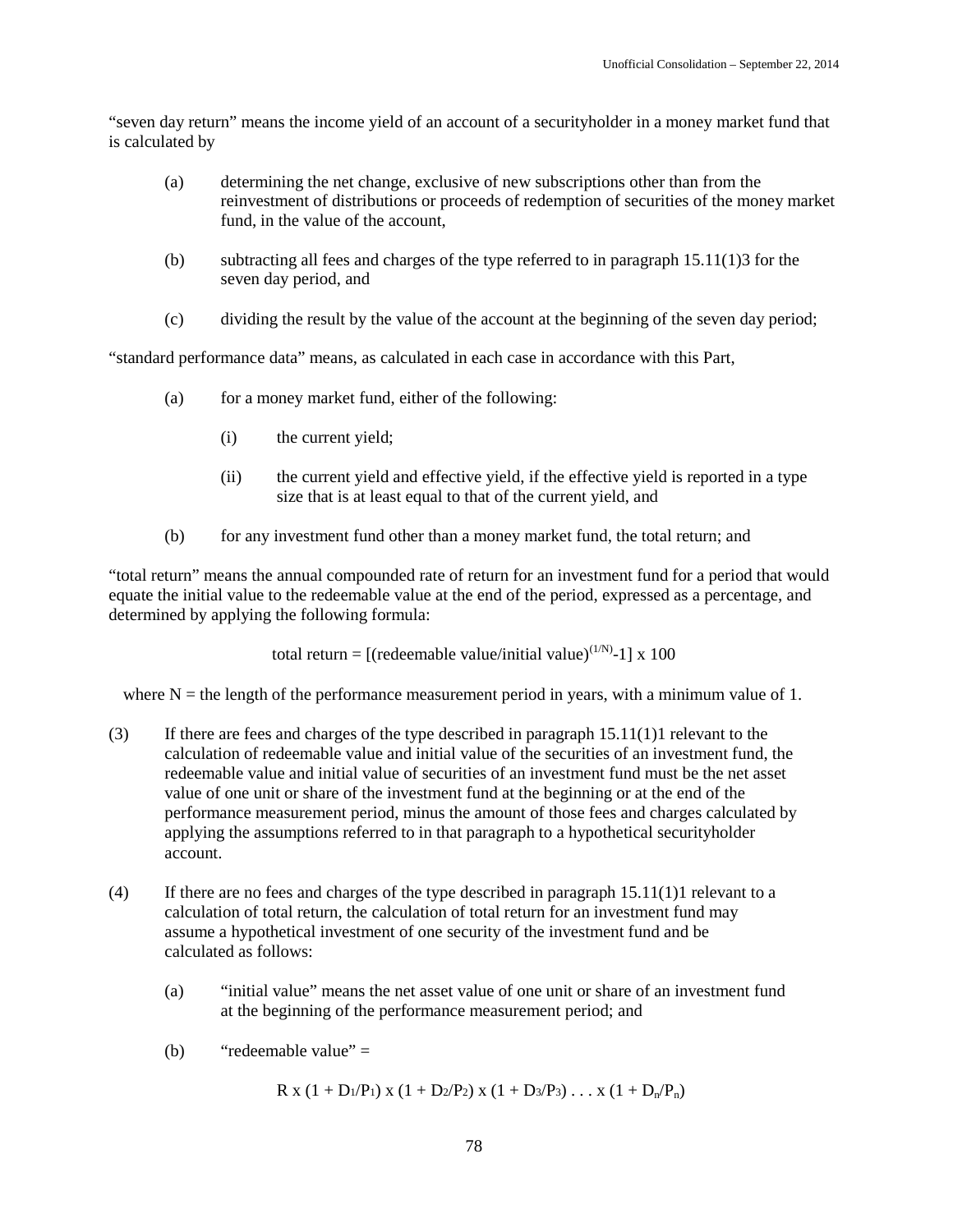where  $R =$  the net asset value of one unit or security of the investment fund at the end of the performance measurement period,

 $D =$  the dividend or distribution amount per security of the investment fund at the time of each distribution,

 $P =$  the dividend or distribution reinvestment price per security of the investment fund at the time of each distribution, and

 $n =$  the number of dividends or distributions during the performance measurement period.

- (5) Standard performance data of an asset allocation service must be based upon the standard performance data of its participating funds.
- (6) Performance data
	- (a) for an investment fund other than a money market fund must be calculated to the nearest one-tenth of one percent; and
	- (b) for a money market fund must be calculated to the nearest one-hundredth of one percent.

**15.11 Assumptions for Calculating Standard Performance Data** – (1) The following assumptions must be made in the calculation of standard performance data of an investment fund:

- 1. Recurring fees and charges that are payable by all securityholders
	- (a) are accrued or paid in proportion to the length of the performance measurement period;
	- (b) if structured in a manner that would result in the performance information being dependent on the size of an investment, are calculated on the basis of an investment equal to the greater of \$10,000 or the minimum amount that may be invested; and
	- (c) if fully negotiable, are calculated on the basis of the average fees paid by accounts of the size referred to in paragraph (b).
- 2. There are no fees and charges related to specific optional services.
- 3. All fees and charges payable by the investment fund are accrued or paid.
- 4. Dividends or distributions by the investment fund are reinvested in the investment fund at the net asset value per security of the investment fund on the reinvestment dates during the performance measurement period.
- 5. There are no non-recurring fees and charges that are payable by some or all securityholders and no recurring fees and charges that are payable by some but not all securityholders.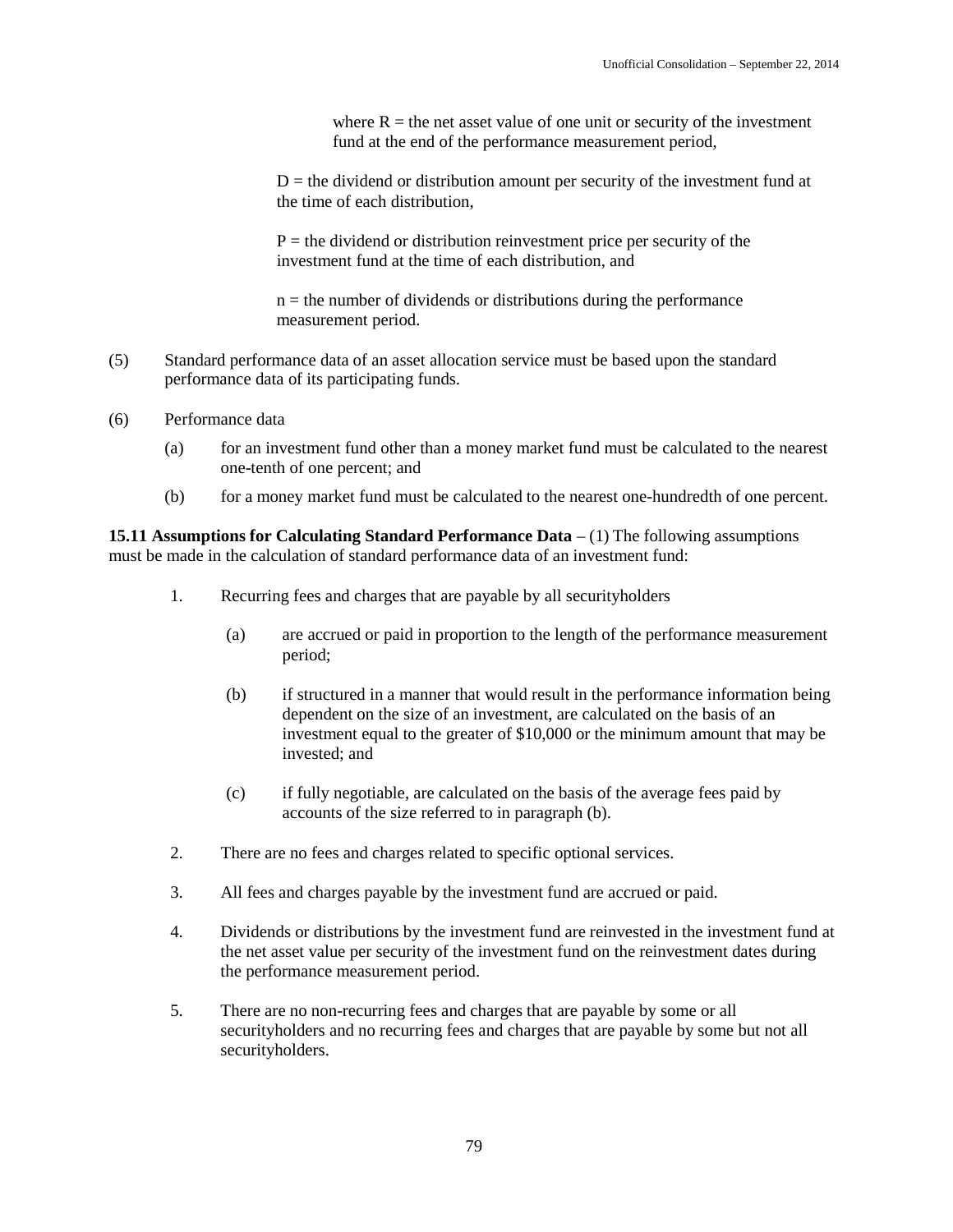- 6. In the case of a mutual fund, a complete redemption occurs at the end of the performance measurement period so that the ending redeemable value includes elements of return that have been accrued but not yet paid to securityholders.
- 7. In the case of a non-redeemable investment fund, a complete redemption occurs at the net asset value of one security at the end of the performance measurement period so that the ending redeemable value includes elements of return that have been accrued but not yet paid to securityholders.
- (2) The following assumptions must be made in the calculation of standard performance data of an asset allocation service:
	- 1. Fees and charges that are payable by participants in the asset allocation service
		- (a) are accrued or paid in proportion to the length of the performance measurement period;
		- (b) if structured in a manner that would result in the performance information being dependent on the size of an investment, are calculated on the basis of an investment equal to the greater of \$10,000 or the minimum amount that may be invested; and
		- (c) if fully negotiable, are calculated on the basis of the average fees paid by accounts of the size referred to in paragraph (b).
	- 2. There are no fees and charges related to specific optional services.
	- 3. The investment strategy recommended by the asset allocation service is utilized for the performance measurement period.
	- 4. Transfer fees are
		- (a) accrued or paid;
		- (b) if structured in a manner that would result in the performance information being dependent on the size of an investment, calculated on the basis of an account equal to the greater of \$10,000 or the minimum amount that may be invested; and
		- (c) if the fees and charges are fully negotiable, calculated on the basis of the average fees paid by an account of the size referred to in paragraph (b).
	- 5. A complete redemption occurs at the end of the performance measurement period so that the ending redeemable value includes elements of return that have been accrued but not yet paid to securityholders.
- (3) The calculation of standard performance data must be based on actual historical performance and the fees and charges payable by the investment fund and securityholders, or the asset allocation service and participants, in effect during the performance measurement period.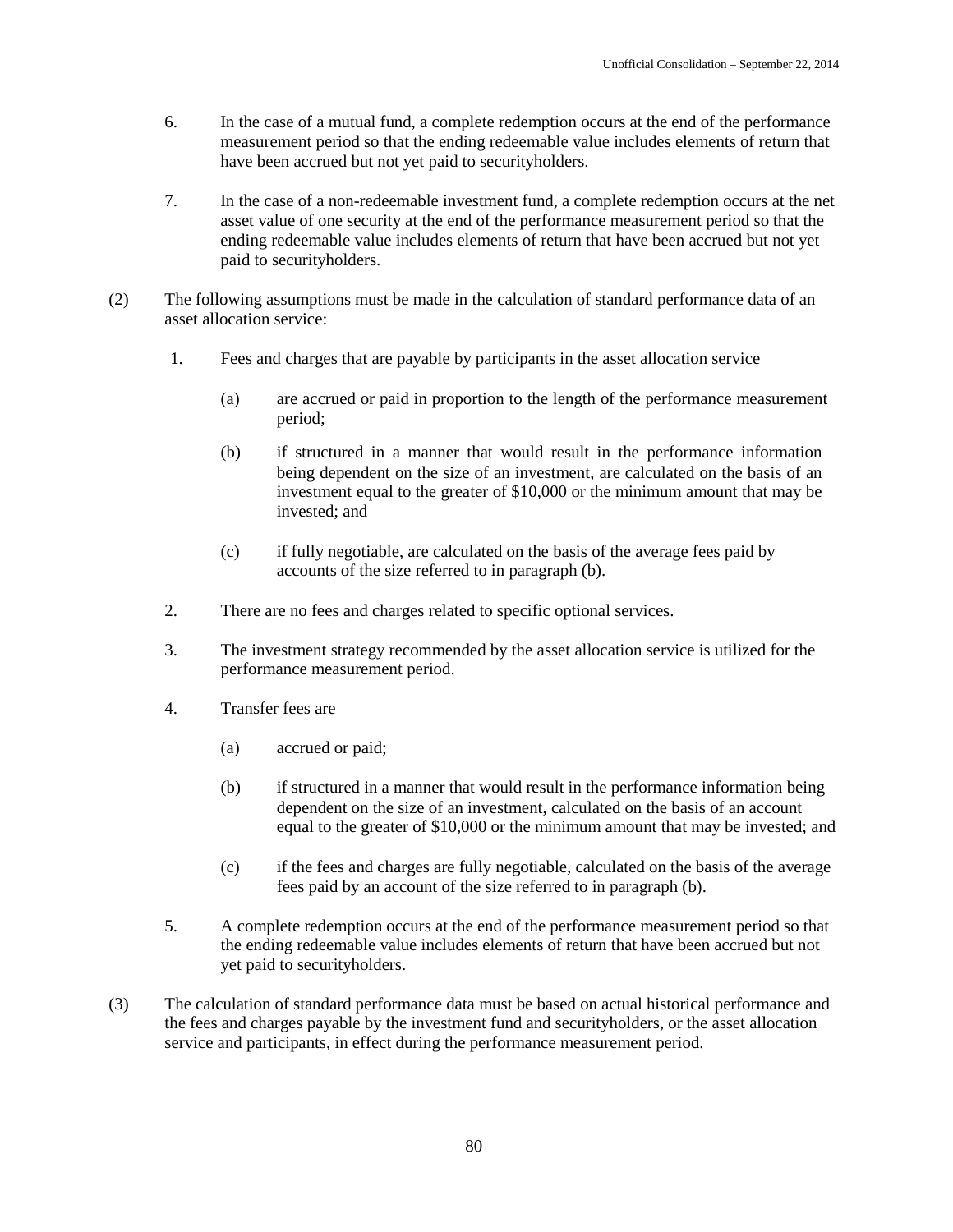**15.12 Sales Communications During the Waiting Period** – If a sales communication is used after the issue of a receipt for a preliminary prospectus of the mutual fund described in the sales communication but before the issue of a receipt for its prospectus, the sales communication must state only

- (a) whether the security represents a share in a corporation or an interest in a non-corporate entity;
- (b) the name of the mutual fund and its manager;
- (c) the fundamental investment objectives of the mutual fund;
- (d) without giving details, whether the security is or will be a qualified investment for a registered retirement savings plan, registered retirement income fund or registered education savings plan or qualifies or will qualify the holder for special tax treatment; and
- (e) any additional information permitted by securities legislation.

**15.13 Prohibited Representations** – (1) Securities issued by an unincorporated investment fund must be described by a term that is not and does not include the word "shares".

(2) A communication by an investment fund or asset allocation service, its promoter, manager, portfolio adviser, principal distributor, participating dealer or a person providing services to the investment fund or asset allocation service must not describe the investment fund as a commodity pool or as a vehicle for investors to participate in the speculative trading of, or leveraged investment in, derivatives, unless the investment fund is a commodity pool as defined in National Instrument 81-104 Commodity Pools.

**15.14 Sales Communication - Multi-Class Investment Funds** – A sales communication for an investment fund that distributes different classes or series of securities that are referable to the same portfolio must not contain performance data unless the sales communication complies with the following requirements:

- 1. The sales communication clearly specifies the class or series of security to which any performance data contained in the sales communication relates.
- 2. If the sales communication refers to more than one class or series of security and provides performance data for any one class or series, the sales communication must provide performance data for each class or series of security referred to in the sales communication and must clearly explain the reasons for different performance data among the classes or series.
- 3. A sales communication for a new class or series of security and an existing class or series of security must not contain performance data for the existing class or series unless the sales communication clearly explains any differences between the new class or series and the existing class or series that could affect performance.

**Note:** If a sales communication, other than an advertisement, pertaining to a non-redeemable investment fund was printed before September 22, 2014, the sales communication may be used until March 23, 2015.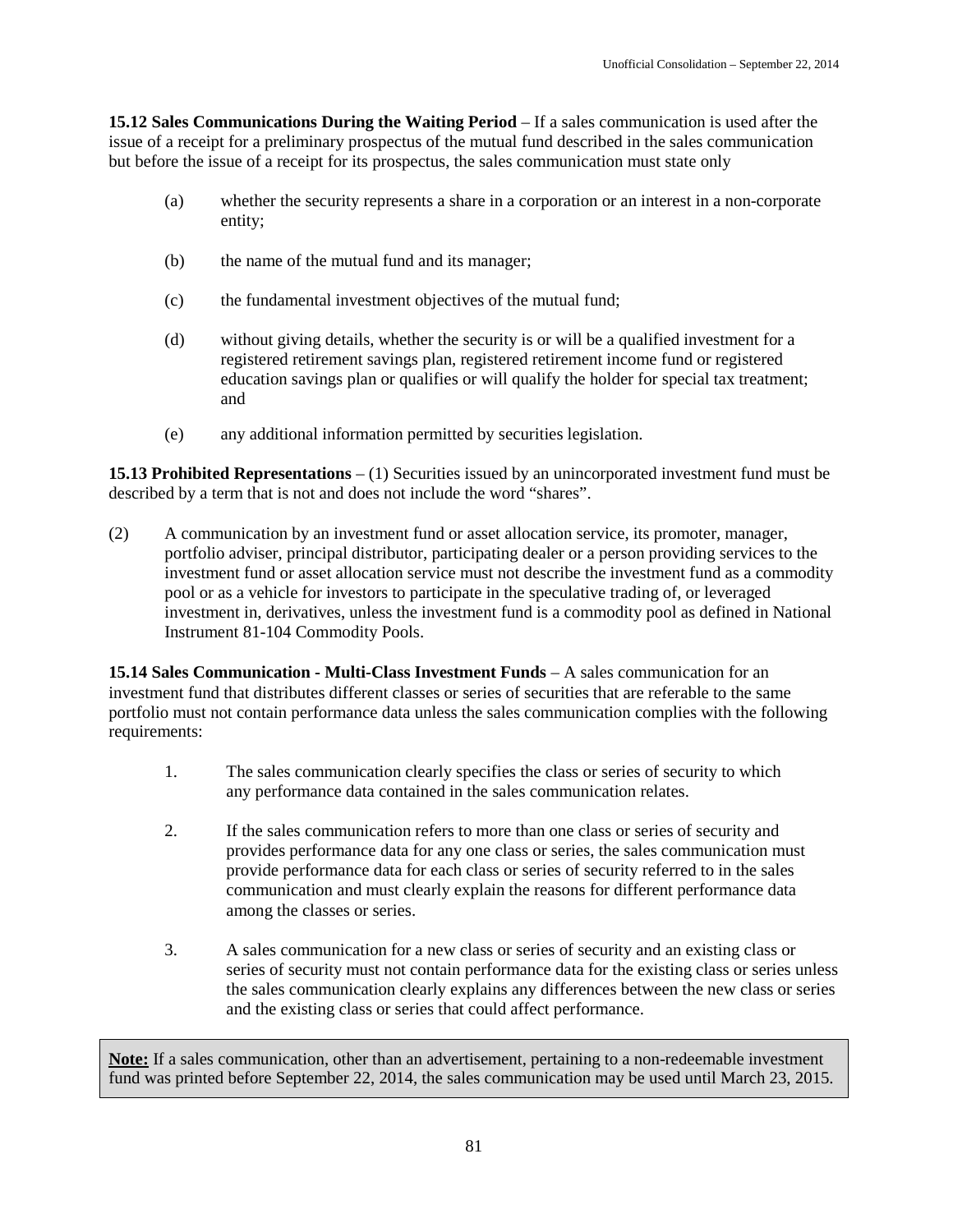**PART 16 [Repealed]**

**PART 17 [Repealed]**

### **PART 18 SECURITYHOLDER RECORDS**

**18.1 Maintenance of Records** – An investment fund that is not a corporation must maintain, or cause to be maintained, up to date records of

- (a) the names and latest known addresses of each securityholder of the investment fund;
- (b) the number and class or series of a class of securities held by each securityholder of the investment fund; and
- (c) the date and details of each issue and redemption of securities, and each distribution, of the investment fund.

**18.2 Availability of Records** – (1) An investment fund that is not a corporation must make, or cause to be made, the records referred to in section 18.1 available for inspection, free of charge, during normal business hours at its principal or head office by a securityholder or a representative of a securityholder, if the securityholder has agreed in writing that the information contained in the register will not be used by the securityholder for any purpose other than either of the following:

- (a) in the case of a mutual fund, attempting to influence the voting of securityholders of the mutual fund or a matter relating to the relationships among the mutual fund, the members of the organization of the mutual fund, and the securityholders, partners, directors and officers of those entities;
- (b) in the case of a non-redeemable investment fund, attempting to influence the voting of securityholders of the non-redeemable investment fund or a matter relating to the relationships among the non-redeemable investment fund, the manager and portfolio adviser of the non-redeemable investment fund and any of their affiliates, and the securityholders, partners, directors and officers of those entities.
- (2) An investment fund must, upon written request by a securityholder of the investment fund, provide, or cause to be provided, to the securityholder a copy of the records referred to in paragraphs 18.1(a) and (b) if the securityholder
	- (a) has agreed in writing that the information contained in the register will not be used by the securityholder for any purpose other than attempting to influence the voting of securityholders of the investment fund or a matter relating to the administration of the investment fund; and
	- (b) has paid a reasonable fee to the investment fund that does not exceed the reasonable costs to the investment fund of providing the copy of the register.

## **PART 19 EXEMPTIONS AND APPROVALS**

**19.1 Exemption** – (1) The regulator or securities regulatory authority may grant an exemption from this Instrument, in whole or in part, subject to such conditions or restrictions as may be imposed in the exemption.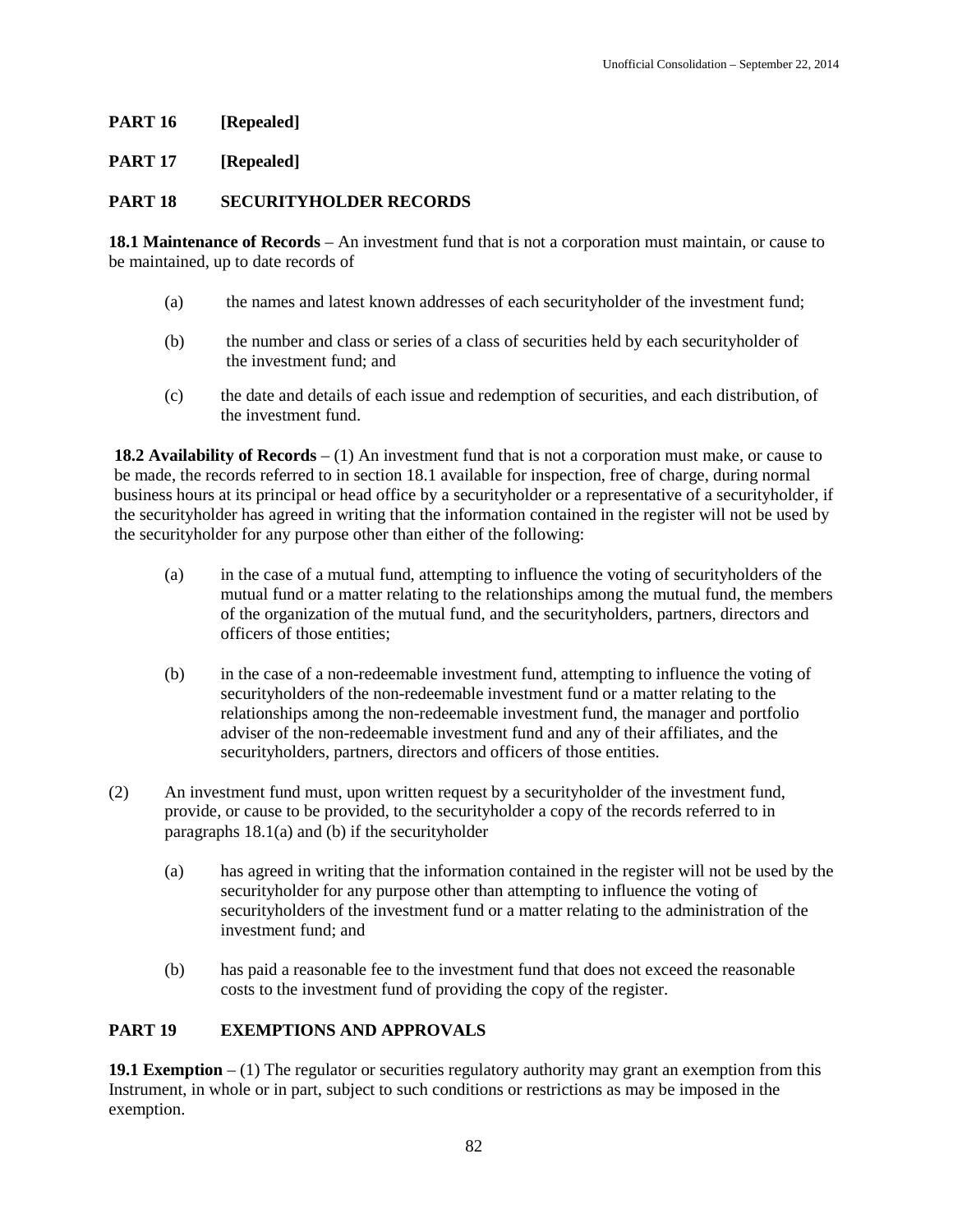(2) Despite subsection (1), in Ontario only the regulator may grant such an exemption.

**19.2 Exemption or Approval under Prior Policy** – (1) A mutual fund that has obtained, from the regulator or securities regulatory authority, an exemption or waiver from, or approval under, a provision of National Policy Statement No. 39 before this Instrument came into force is exempt from any substantially similar provision of this Instrument, if any, on the same conditions, if any, as are contained in the earlier exemption or approval, unless the regulator or securities regulatory authority has revoked that exemption or waiver under authority provided to it in securities legislation.

- (2) Despite Part 7, a mutual fund that has obtained, from the regulator or securities regulatory authority, approval under National Policy Statement No. 39 to pay incentive fees may continue to pay incentive fees on the terms of that approval if disclosure of the method of calculation of the fees and details of the composition of the benchmark or index used in calculating the fees are described in the prospectus of the mutual fund.
- (3) A mutual fund that intends to rely upon subsection (1) must, at the time of the first filing of its *pro forma* prospectus after this Instrument comes into force, send to the regulator a letter or memorandum containing
	- (a) a brief description of the nature of the exemption from, or approval under, National Policy Statement No. 39 previously obtained; and
	- (b) the provision in the Instrument that is substantially similar to the provision in National Policy Statement No. 39 from or under which the exemption or approval was previously obtained.

**19.3 Revocation of Exemptions** – (1) A mutual fund that has obtained an exemption or waiver from, or approval under, National Policy Statement No. 39 or this Instrument before December 31, 2003, that relates to a mutual fund investing in other mutual funds, may no longer rely on the exemption, waiver or approval as of December 31, 2004.

(2) In British Columbia, subsection (1) does not apply.

## **PART 20 TRANSITIONAL**

- **20.1 Effective Date -** This Instrument comes into force on February 1, 2000.
- **20.2 Sales Communications -** Sales communications, other than advertisements, that were printed before December 31, 1999 may be used until August 1, 2000, despite any requirements in this Instrument.
- **20.3 Reports to Securityholders -** This Instrument does not apply to reports to securityholders
	- (a) printed before February 1, 2000; or
	- (b) that include only financial statements that relate to financial periods that ended before February 1, 2000.

## **20.4 Mortgage Funds**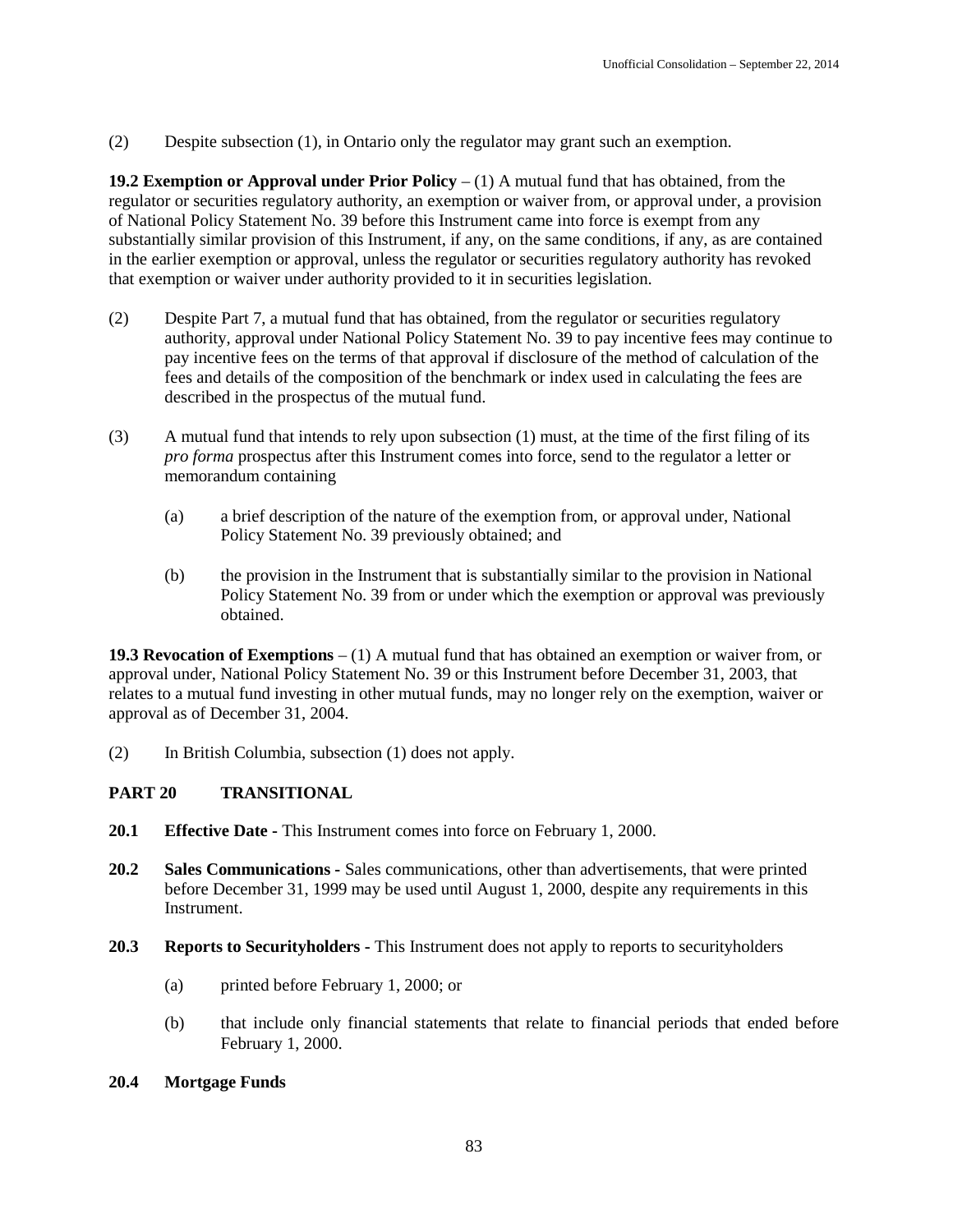- (1) Paragraphs 2.3(1)(b) and (c) do not apply to a mutual fund that has adopted fundamental investment objectives to permit it to invest in mortgages in accordance with National Policy Statement No. 29 if
	- (a) a National Instrument replacing National Policy Statement No. 29 has not come into force;
	- (b) the mutual fund was established, and has a prospectus for which a receipt was issued, before the date that this Instrument came into force; and
	- (c) the mutual fund complies with National Policy Statement No. 29.
- (2) If a non-redeemable investment fund has adopted fundamental investment objectives to permit it to invest in mortgages, paragraph 2.3(2)(b) does not apply to the non-redeemable investment fund, if the non-redeemable investment fund was established, and has a prospectus for which a receipt was issued, on or before September 22, 2014.

## **20.5 Delayed Coming into Force**

- (1) Despite section 20.1, subsection 4.4(1) does not come into force until August 1, 2000.
- (2) Despite section 20.1, the following provisions of this Instrument do not come into force until February 1, 2001:
	- 1. Subsection 2.4(2).
	- 2. Subsection 2.7(4).
	- 3. Subsection 6.4(1).
	- 4. Subsection 6.8(4).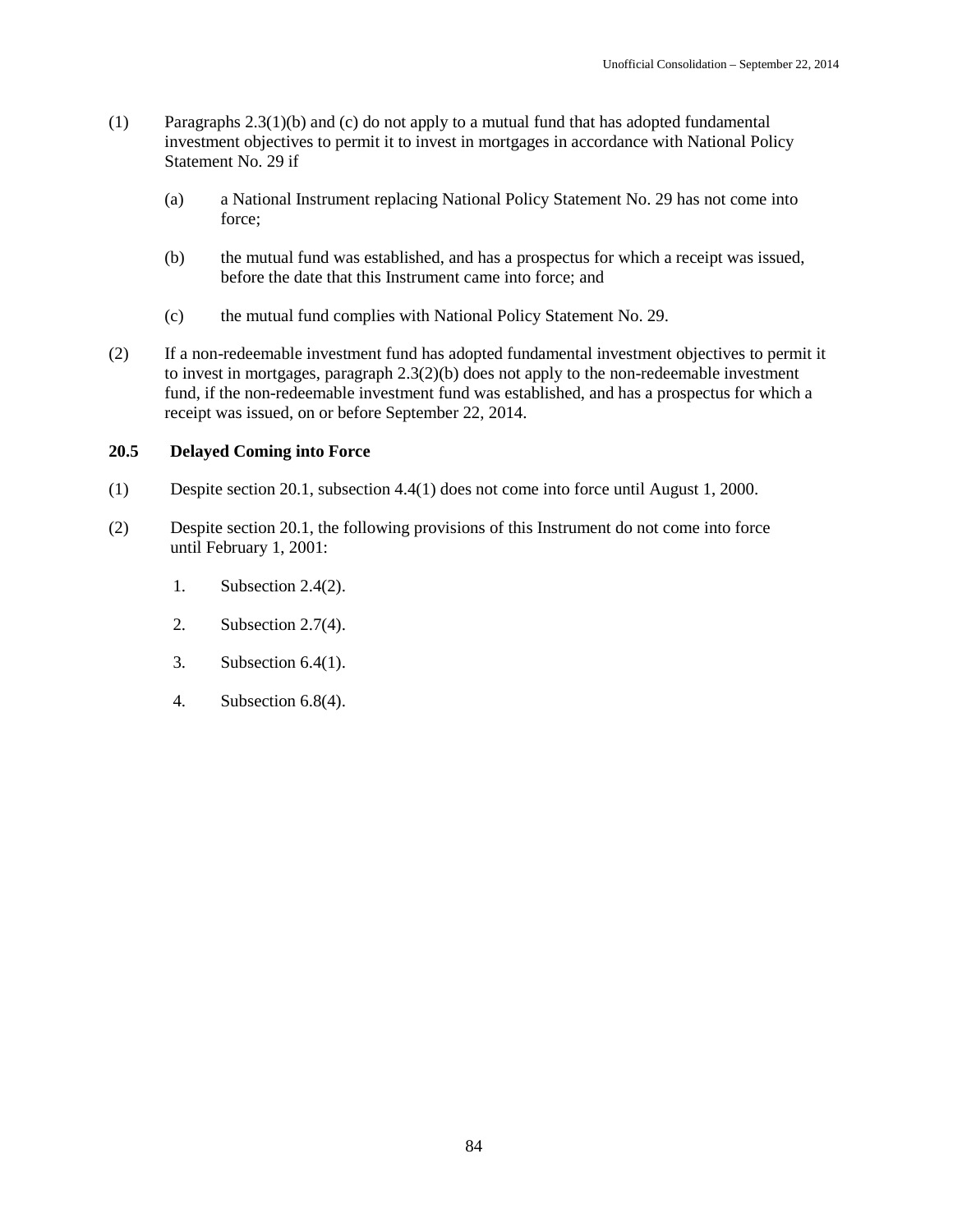## **National Instrument 81-102 Appendix A**

## **Futures Exchanges for the Purpose of Subsection 2.7(4) - Derivative Counterparty Exposure Limits**

#### **Futures Exchanges**

## **Australia**

Sydney Futures Exchange Australian Financial Futures Market

#### **Austria**

Osterreichische Termin-und Option Borse (OTOB - The Austrian Options and Futures Exchange)

#### **Belgium**

Belfox CV (Belgium Futures and Options Exchange)

#### **Brazil**

Bolsa Brasileira de Futuros Bolsa de Mercadorias & Futuros Bolsa de Valores de Rio de Janeiro

#### **Canada**

The Winnipeg Commodity Exchange The Toronto Futures Exchange The Montreal Exchange

#### **Denmark**

Kobenhavus Fondsbors (Copenhagen Stock Exchange) Garenti fonden for Dankse Optioner og Futures (Guarantee Fund for Danish Options and Futures) Futop (Copenhagen Stock Exchange)

### **Finland**

Helsinki Stock Exchange Oy Suomen Optiopörssi (Finnish Options Exchange) Suomen Optionmeklarit Oy (Finnish Options Market)

#### **France**

Marché à terme international de France S.A. (MATIF S.A.) Marché des option négociables à Paris (MUNCP)

#### **Germany**

DTB Deutsche Terminbörse GmbH **EUREX**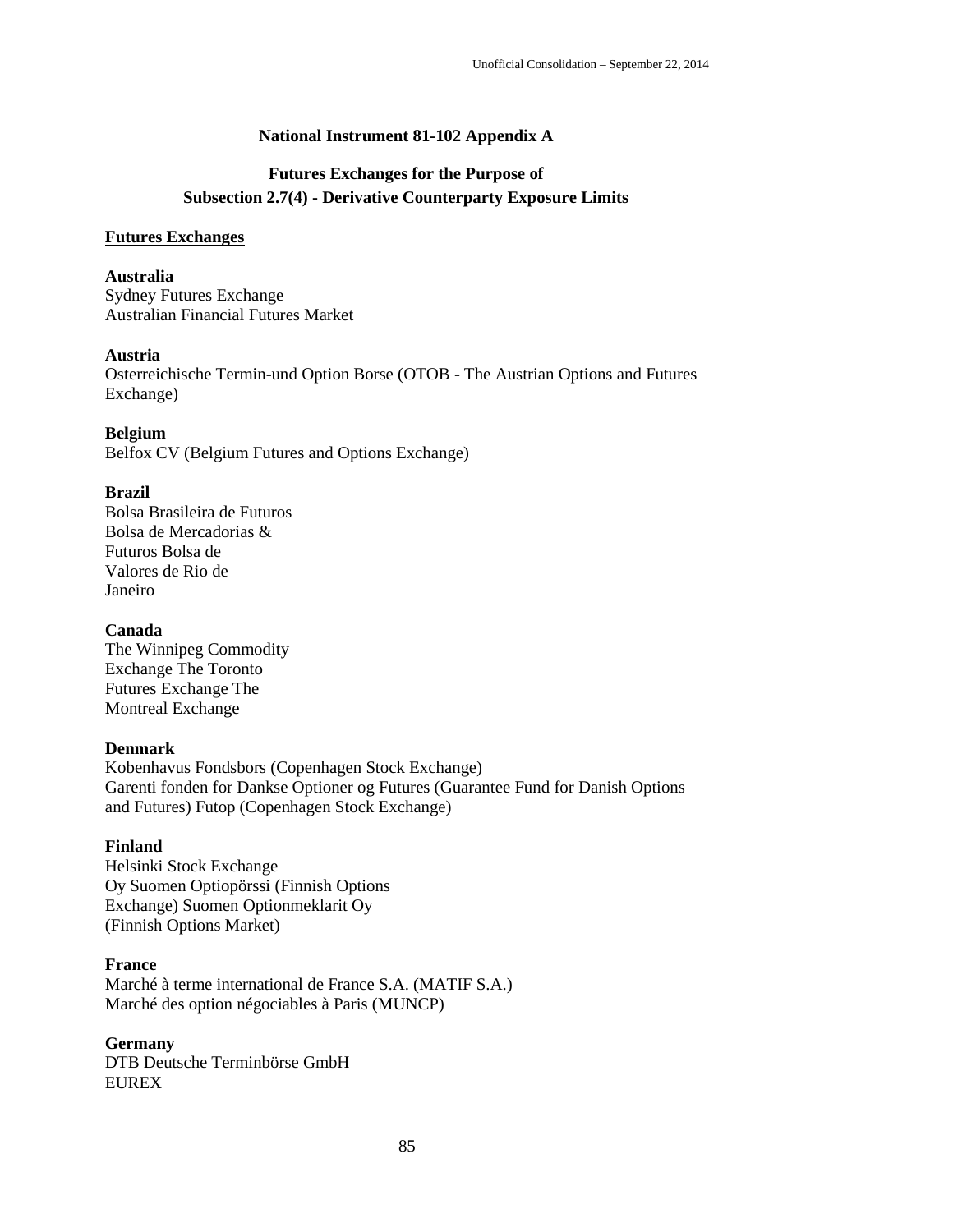## **Hong Kong**

Hong Kong Futures Exchange Limited

#### **Ireland**

Irish Futures and Options Exchange

**Italy** Milan Italiano Futures Exchange

#### **Japan**

Osaka Shoken Torihikisho (Osaka Securities Exchange) The Tokyo Commodity Exchange for Industry The Tokyo International Financial Futures Exchange Tokyo Grain Exchange Tokyo Stock Exchange

### **Netherlands**

AEX Options & Futures Exchange EOE-Optiebeurs (European Options Exchange) Financiele Termijnmarkt Amsterdam N.V.

**New Zealand** New Zealand Futures and Options Exchange

**Norway** Oslo Stock Exchange

**Philippines** Manila International Futures Exchange

**Portugal** Bosa de Derivatives de Porto

### **Singapore**

Singapore Commodity Exchange (SICOM) Singapore International Monetary Exchange Limited (SIMEX)

# **Spain**

Meff Renta Fija Meff Renta Variable

**Sweden** OM Stockholm Fondkommission AB

#### **Switzerland** EUREX

### **United Kingdom** International Petroleum Exchange (IPE) London International Financial Futures and Options Exchange (LIFFE) London Metal Exchange (LME) OM London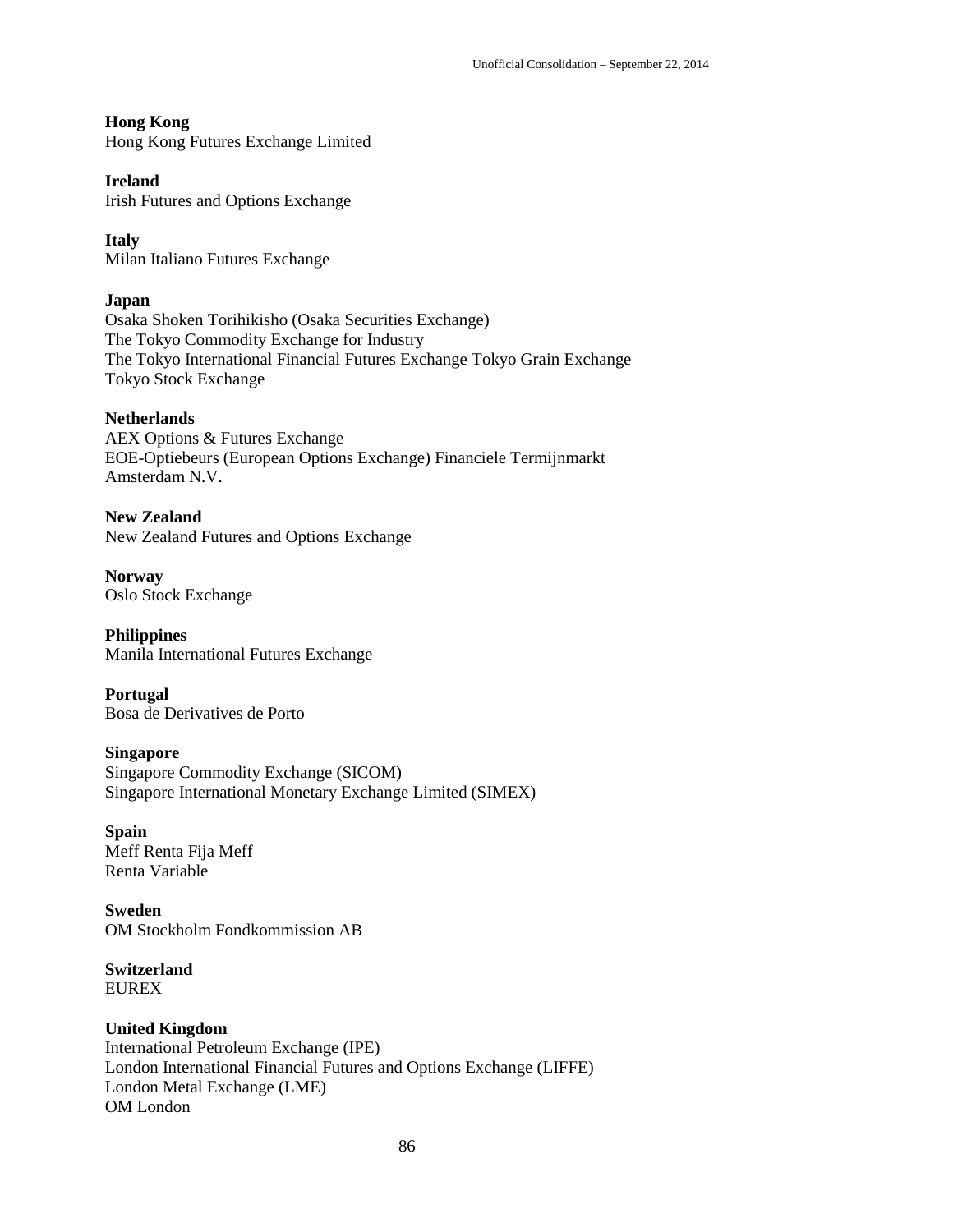### **United States**

Chicago Board of Options Exchange (CBOE) Chicago Board of Trade (CBOT) Chicago Mercantile Exchange (CME) Commodity Exchange, Inc. (COMEX) Financial Instrument Exchange (Finex) a division of the New York Cotton Exchange Board of Trade of Kansas City, Missouri, Inc. Mid-America Commodity Exchange Minneapolis Grain Exchange (MGE) New York Futures Exchange, Inc. (NYFE) New York Mercantile Exchange (NYMECX) New York Board of Trade (NYBOT) Pacific Stock Exchange Philadelphia Board of Trade (PBOT) Twin Cities Board of Trade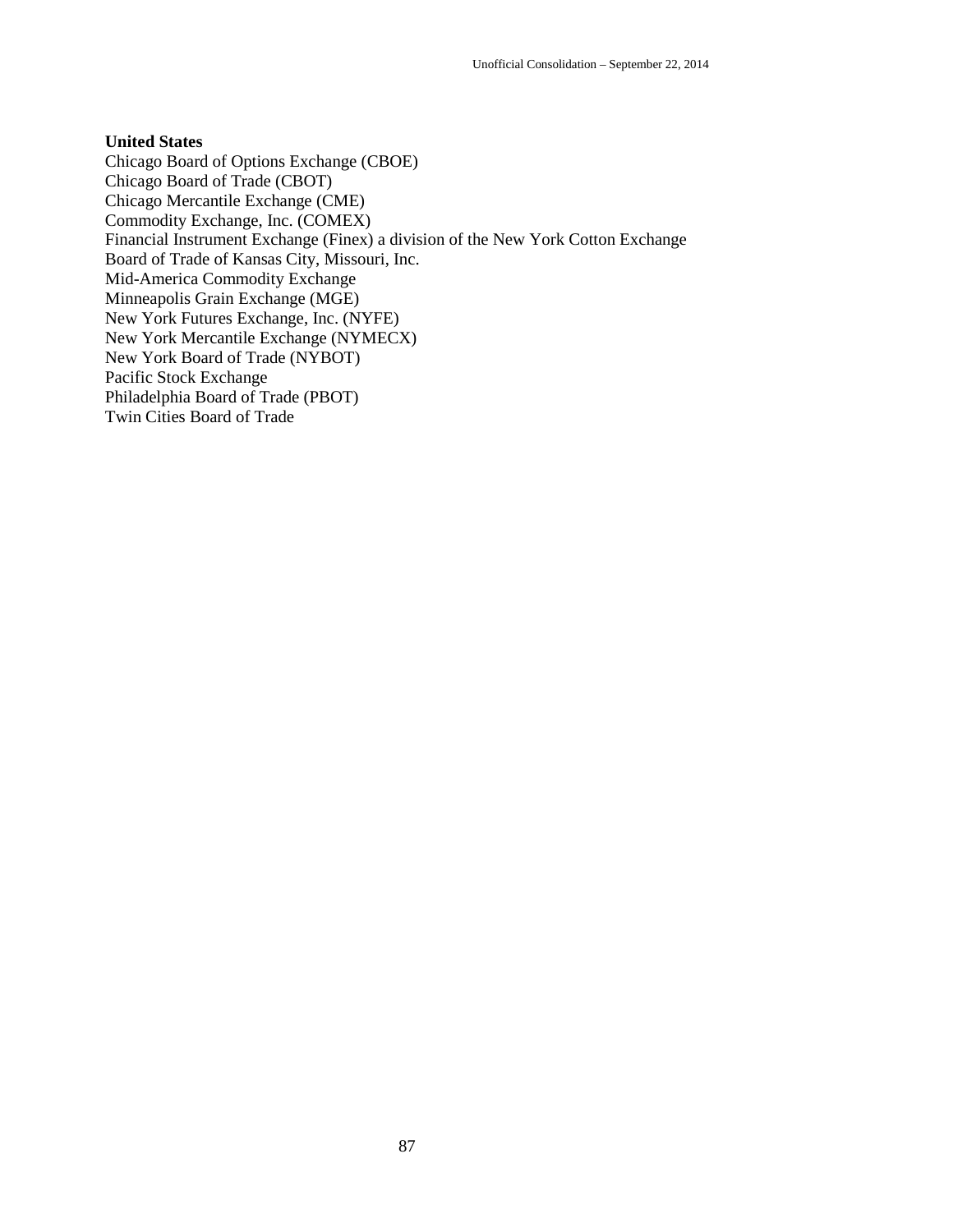## **Appendix B-1**

## **Compliance Report**

TO: [The appropriate securities regulatory authorities]

FROM: [Name of mutual fund]

RE: Compliance Report on National Instrument 81-102 For the year ended [insert date]

We hereby confirm that we have complied with the applicable requirements of Parts 9, 10 and 11 of National Instrument 81-102 for the year ended [insert date] [except as follows:] [list exceptions, if any].

[NAME of mutual fund]

……………………….Signature ……………………….Name and office of the person executing this report ………………………...Date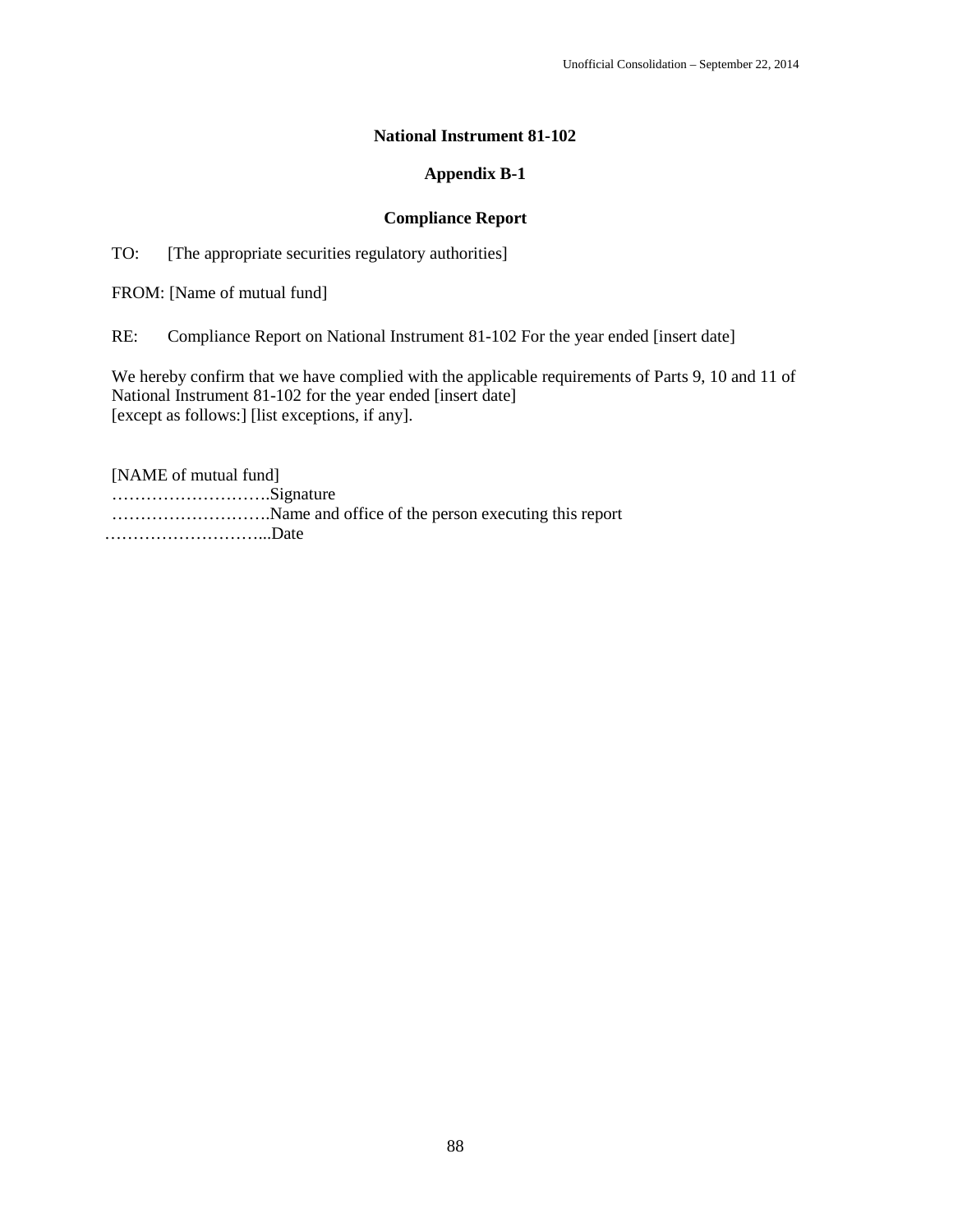## **Appendix B-1**

## **Audit Report**

TO: [The appropriate securities regulatory authorities]

RE: Compliance Report on National Instrument 81-102 For the year ended [insert date]

We have audited [name of mutual fund]'s report made under section 12.1 of National Instrument 81-102 regarding its compliance for the year ended [insert date] with the applicable requirements of Parts 9, 10 and 11 of that National Instrument. Compliance with these requirements is the responsibility of the management of [name of mutual fund] (the "Fund"). Our responsibility is to express an opinion on management's compliance report based on our audit.

We conducted our audit in accordance with standards for assurance engagements set out in the CICA Handbook – Assurance. Those standards require that we plan and perform an audit to obtain reasonable assurance as a basis for our opinion. Such an audit includes examining, on a test basis, evidence supporting the assertions in management's compliance report.

In our opinion, the Fund's statement of compliance for the year ended [insert date] complies, in all material respects, with the applicable requirements of Parts 9, 10 and 11 of National Instrument 81102.

This report is provided solely for the purpose of assisting the securities regulatory authority [ies] to which it is addressed in discharging its [their] responsibilities and should not be used for any other purpose.

**City** Date Chartered Accountants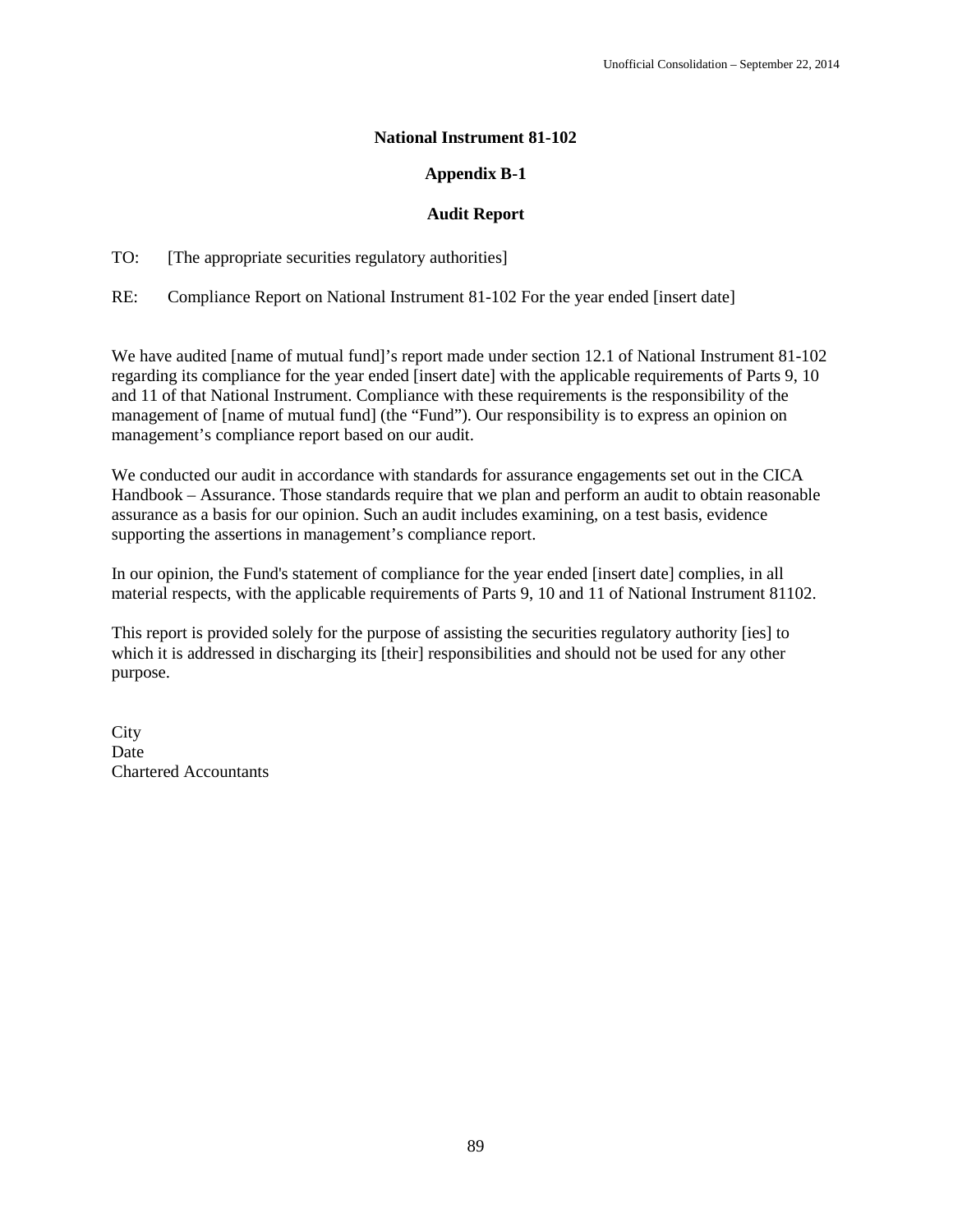## **Appendix B-2**

### **Compliance Report**

TO: [The appropriate securities regulatory authorities]

FROM: [Name of principal distributor] (the "Distributor")

RE: Compliance Report on National Instrument 81-102 For the year ended [insert date]

FOR: [Name(s) of the mutual fund (the "Fund[s]")]

We hereby confirm that we have complied with the applicable requirements of Parts 9, 10 and 11 of National Instrument 81-102 in respect of the Fund[s] for the year ended [insert date] [except as follows:] [list exceptions, if any].

[NAME of the Distributor]

……………………….Signature ……………………….Name and office of the person executing this report ……………………….Date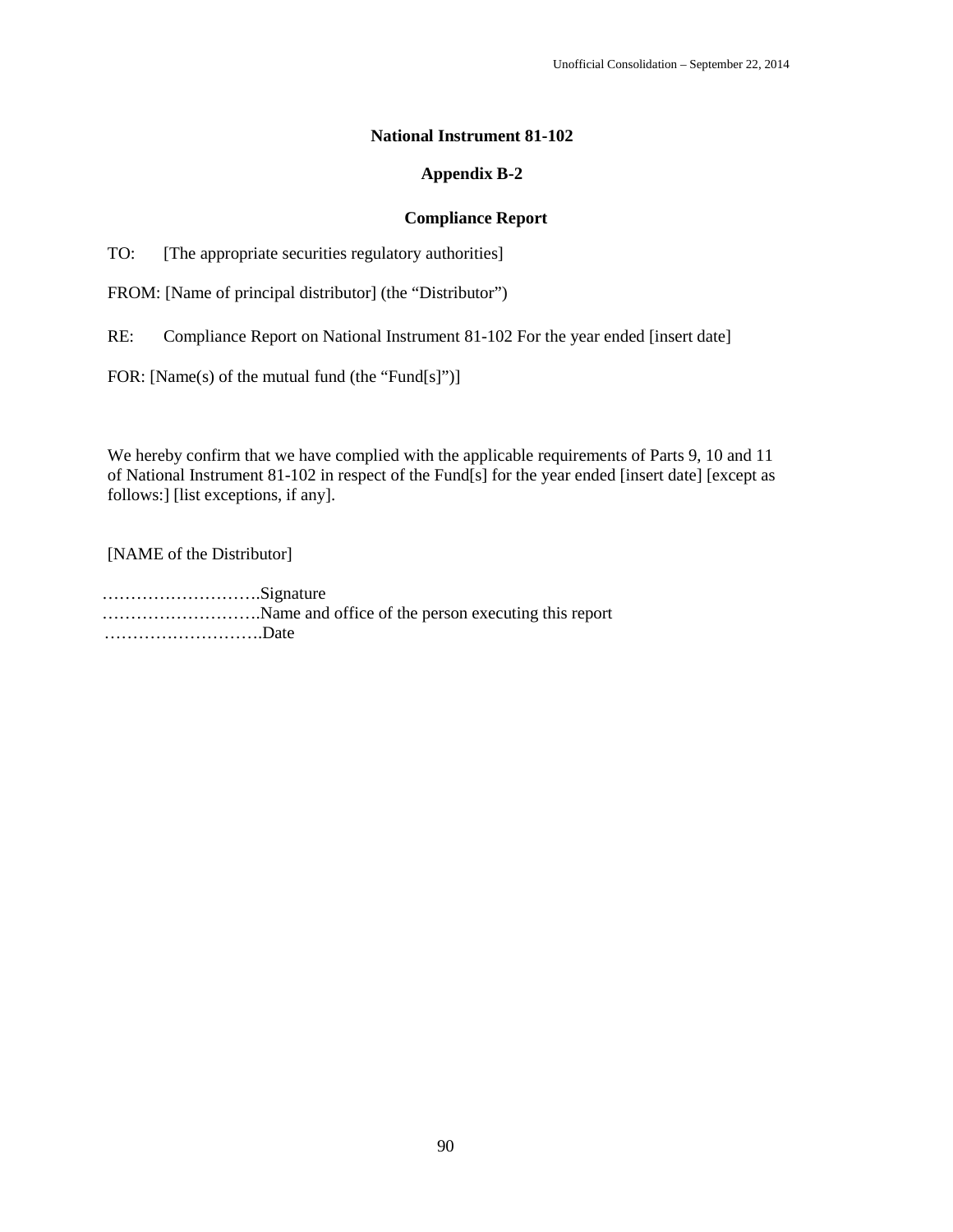### **Appendix B-2**

#### **Audit Report**

TO: [The appropriate securities regulatory authorities]

RE: Compliance Report on National Instrument 81-102 For the year ended [insert date]

We have audited [name of principal distributor]'s report made under section 12.1 of National Instrument 81-102 regarding its compliance for the year ended [insert date] with the applicable requirements of Parts 9, 10 and 11 of that National Instrument in respect of the [name of mutual funds] (the "Funds"). Compliance with these requirements is the responsibility of the management of [name of principal distributor] (the "Company"). Our responsibility is to express an opinion on management's compliance report based on our audit.

We conducted our audit in accordance with standards for assurance engagements set out in the CICA Handbook – Assurance. Those standards require that we plan and perform an audit to obtain reasonable assurance as a basis for our opinion. Such an audit includes examining, on a test basis, evidence supporting the assertions in management's compliance report.

In our opinion, the Company's statement of compliance for the year ended [insert date] complies, in all material respects, with the applicable requirements of Parts 9, 10 and 11 of National Instrument 81-102 in respect of the Funds.

This report is provided solely for the purpose of assisting the securities regulatory authority [ies] to which it is addressed in discharging its [their] responsibilities and should not be used for any other purpose.

**City** Date Chartered Accountants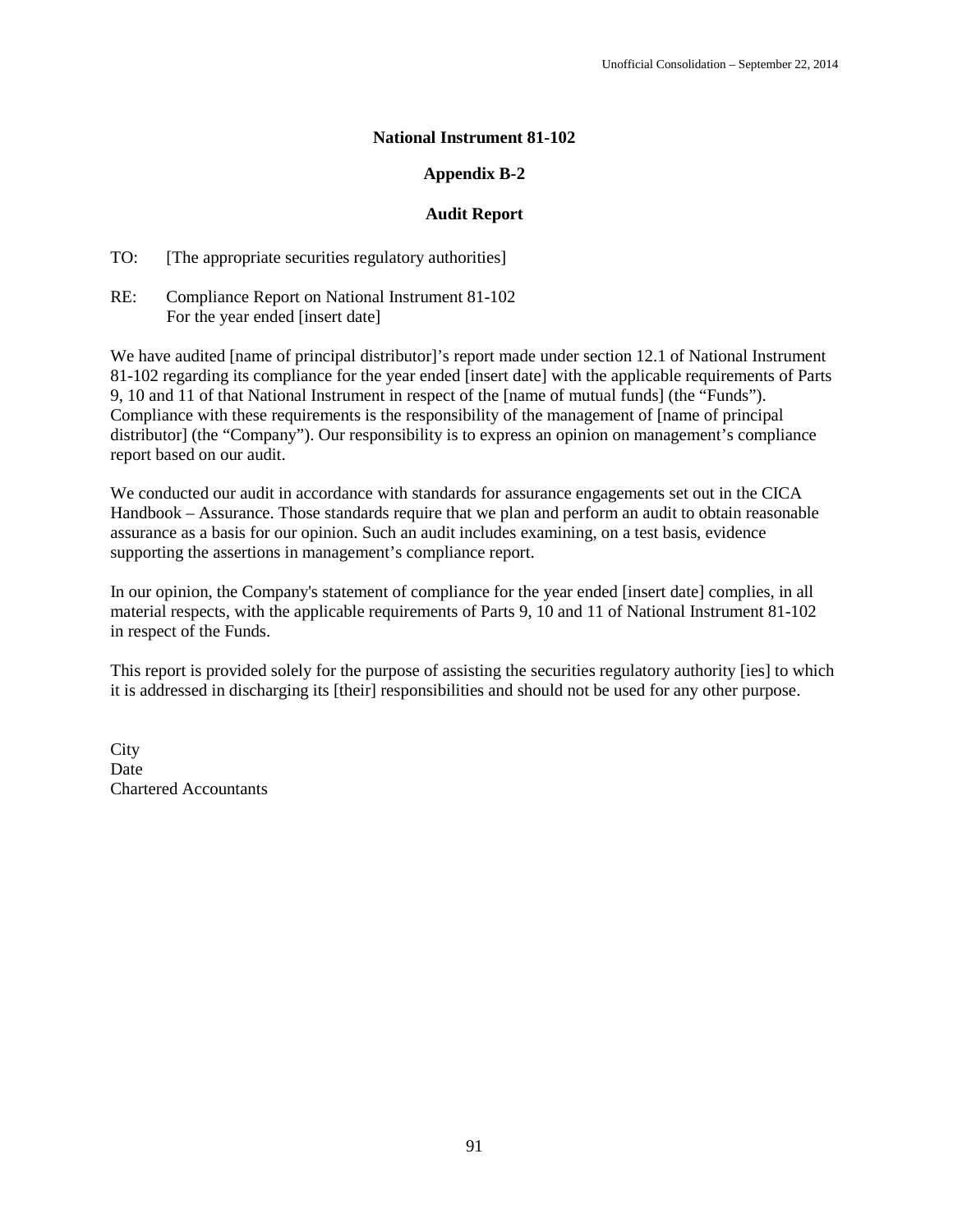## **Appendix B-3**

## **Compliance Report**

TO: [The appropriate securities regulatory authorities]

FROM: [Name of participating dealer] (the "Distributor")

RE: Compliance Report on National Instrument 81-102 For the year ended [insert date]

We hereby confirm that we have sold mutual fund securities to which National Instrument 81-102 is applicable. In connection with our activities in distributing these securities, we have complied with the applicable requirements of Parts 9, 10 and 11 of National Instrument 81-102 for the year ended [insert date] [except as follows:] [list exceptions, if any].

[NAME of the Distributor]

……………………….Signature ……………………….Name and office of the person executing this report ……………………….Date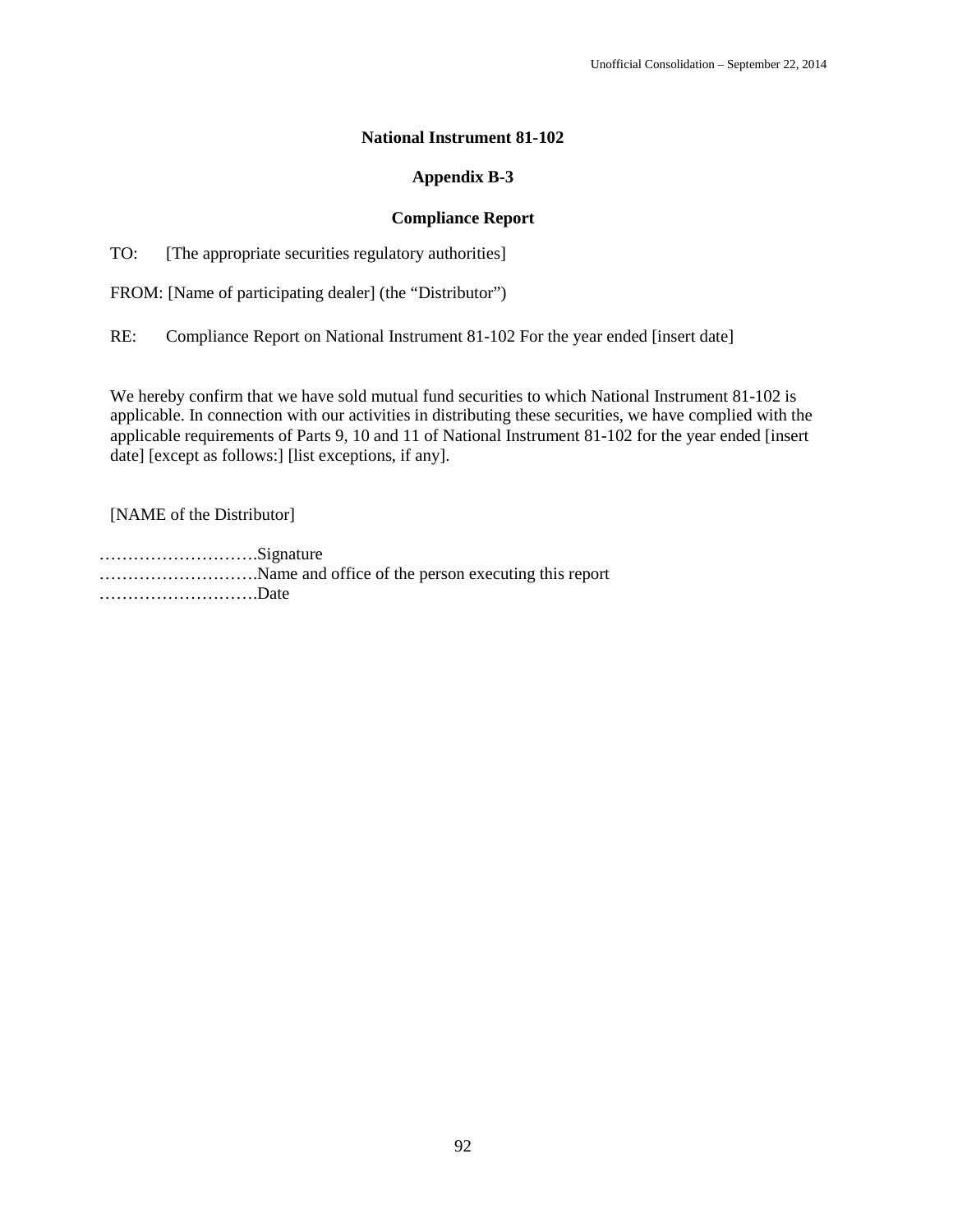### **Appendix B-3**

#### **Audit Report**

TO: [The appropriate securities regulatory authorities]

RE: Compliance Report on National Instrument 81-102 For the year ended [insert date]

We have audited [name of participating dealer]'s report made under section 12.1 of National Instrument 81-102 regarding its compliance for the year ended [insert date] with the applicable requirements of Parts 9, 10 and 11 of that National Instrument in respect of sales of mutual fund securities. Compliance with these requirements is the responsibility of the management of [name of participating dealer] (the "Company"). Our responsibility is to express an opinion on management's compliance report based on our audit.

We conducted our audit in accordance with standards for assurance engagements set out in the CICA Handbook – Assurance. Those standards require that we plan and perform an audit to obtain reasonable assurance as a basis for our opinion. Such an audit includes examining, on a test basis, evidence supporting the assertions in management's compliance report.

In our opinion, the Company's statement of compliance for the year ended [insert date] complies, in all material respects, with the applicable requirements of Parts 9, 10 and 11 of National Instrument 81-102 in respect of sales of mutual fund securities.

This report is provided solely for the purpose of assisting the securities regulatory authority [ies] to which it is addressed in discharging its [their] responsibilities and should not be used for any other purpose.

**City** Date Chartered Accountants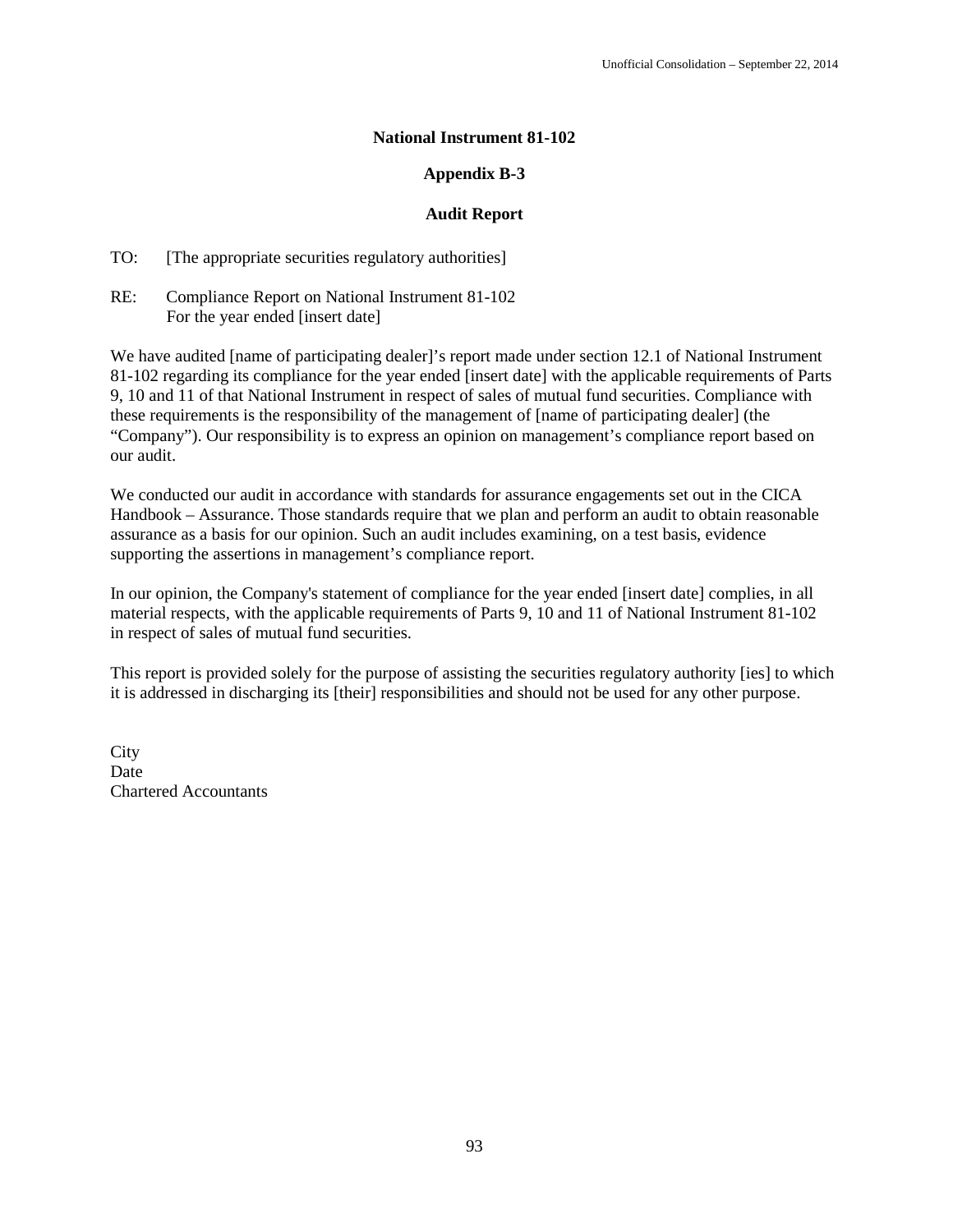# **Appendix C**

## **Provisions Contained in Securities Legislation for the Purpose of Subsection 4.1(5) – Prohibited Investments**

| <b>Jurisdiction</b>       | <b>Securities Legislation Reference</b>                                                                           |  |
|---------------------------|-------------------------------------------------------------------------------------------------------------------|--|
| All Jurisdictions         | s. 13.6 of National Instrument 31-103 Registration<br>Requirements, Exemptions and Ongoing Registrant Obligations |  |
| Newfoundland and Labrador | s. 191 of Reg 805/96                                                                                              |  |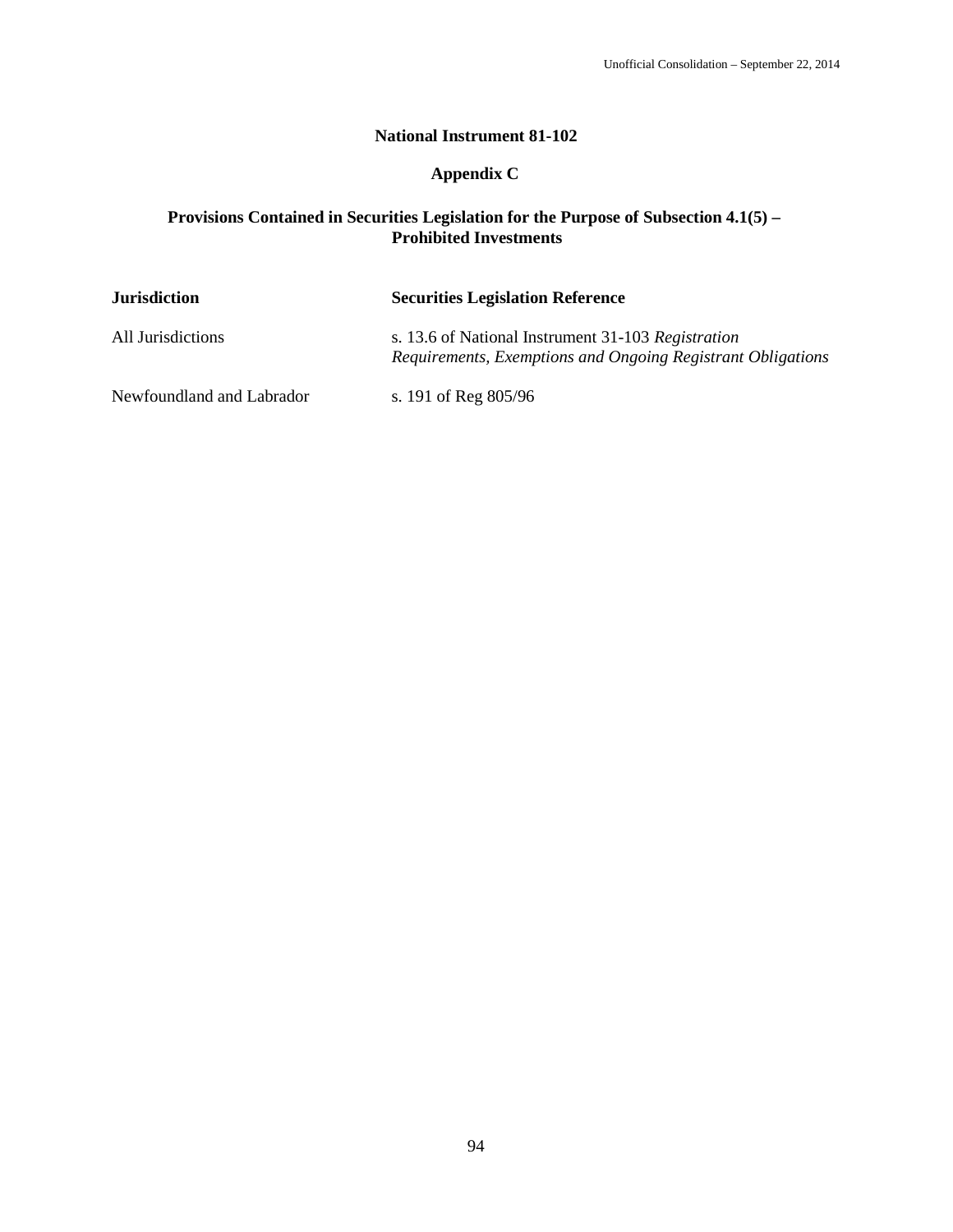| <b>Jurisdiction</b>       | <b>Securities Legislation Reference</b>                                                                                            |
|---------------------------|------------------------------------------------------------------------------------------------------------------------------------|
| All Jurisdictions         | ss. $13.5(2)(a)$ and (b) of National Instrument 31-103 Registration<br>Requirements, Exemptions and Ongoing Registrant Obligations |
| Alberta                   | ss. $185(2)$ and (3) of the <i>Securities Act</i> (Alberta)                                                                        |
| British Columbia          | s. $6(2)$ of BC Instrument 81-513 Self-Dealing                                                                                     |
| New Brunswick             | s. 137(2) of the <i>Securities Act</i> (New Brunswick)                                                                             |
| Newfoundland and Labrador | ss. 112(2), 112(3), 119(2)(a) and 119(2)(b) of the Securities Act<br>(Newfoundland and Labrador)                                   |
| Nova Scotia               | ss. 119(2) and (3) of the <i>Securities Act</i> (Nova Scotia)                                                                      |
| Ontario                   | ss. $111(2)$ and (3) of the <i>Securities Act</i> (Ontario)                                                                        |
| Saskatchewan              | ss. $120(2)$ and (3) of the <i>The Securities Act</i> , 1988 (Saskatchewan)                                                        |

### **Appendix D Investment Fund Conflict of Interest Investment Restrictions**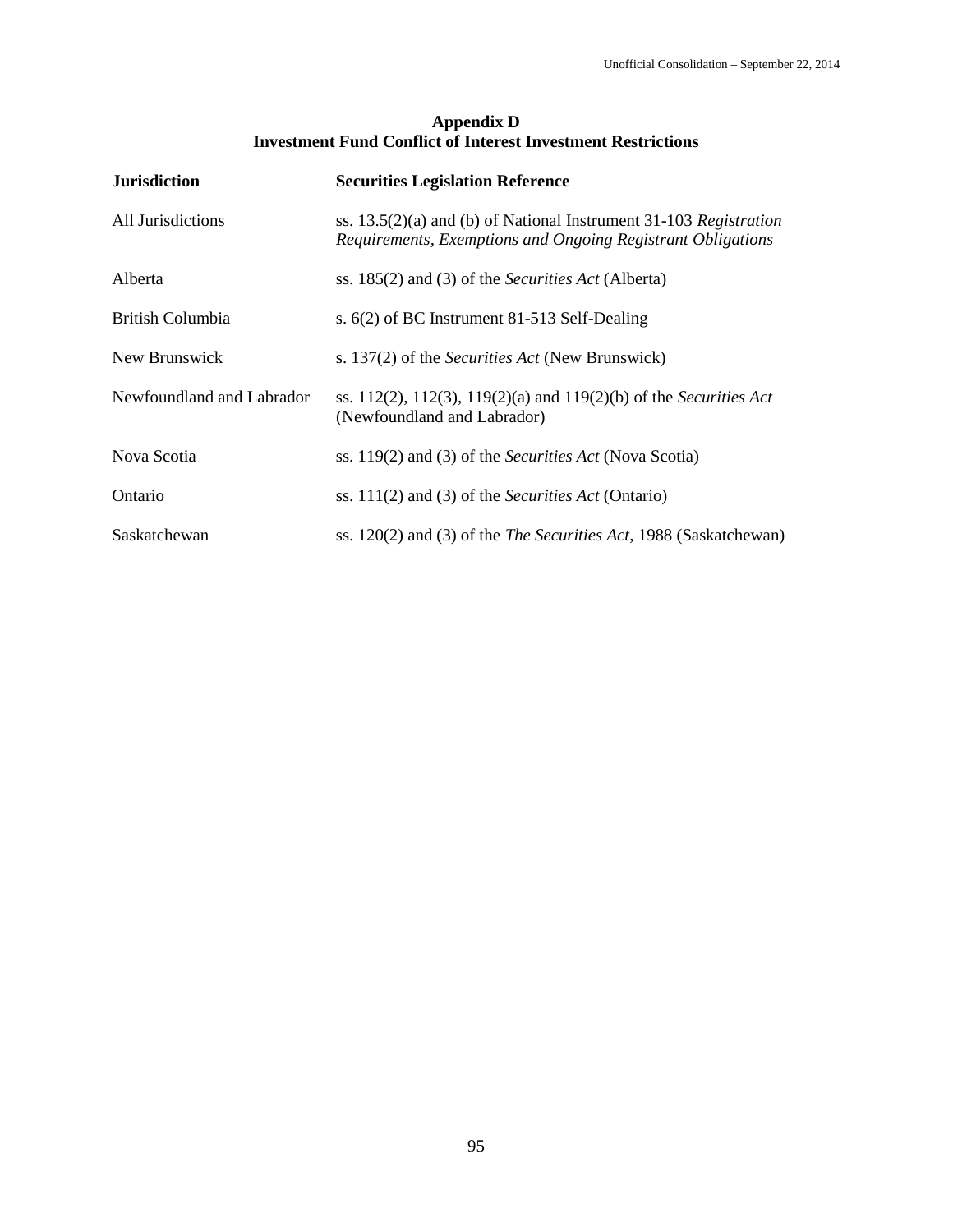### **Appendix E Investment Fund Conflict of Interest Reporting Requirements**

| <b>Jurisdiction</b>       | <b>Securities Legislation Reference</b>                                 |
|---------------------------|-------------------------------------------------------------------------|
| Alberta                   | s. 191(1)(a) of the <i>Securities Act</i> (Alberta)                     |
| British Columbia          | s. $9(a)$ of BC Instrument 81-513 Self-Dealing                          |
| New Brunswick             | s. $143(1)(a)$ of the <i>Securities Act</i> (New Brunswick)             |
| Newfoundland and Labrador | s. $118(1)(a)$ of the <i>Securities Act</i> (Newfoundland and Labrador) |
| Nova Scotia               | s. $125(1)(a)$ of the <i>Securities Act</i> (Nova Scotia)               |
| Ontario                   | s. 117(1)(a) of the <i>Securities Act</i> (Ontario)                     |
| Saskatchewan              | s. $126(1)(a)$ of the <i>The Securities Act</i> , 1988 (Saskatchewan).  |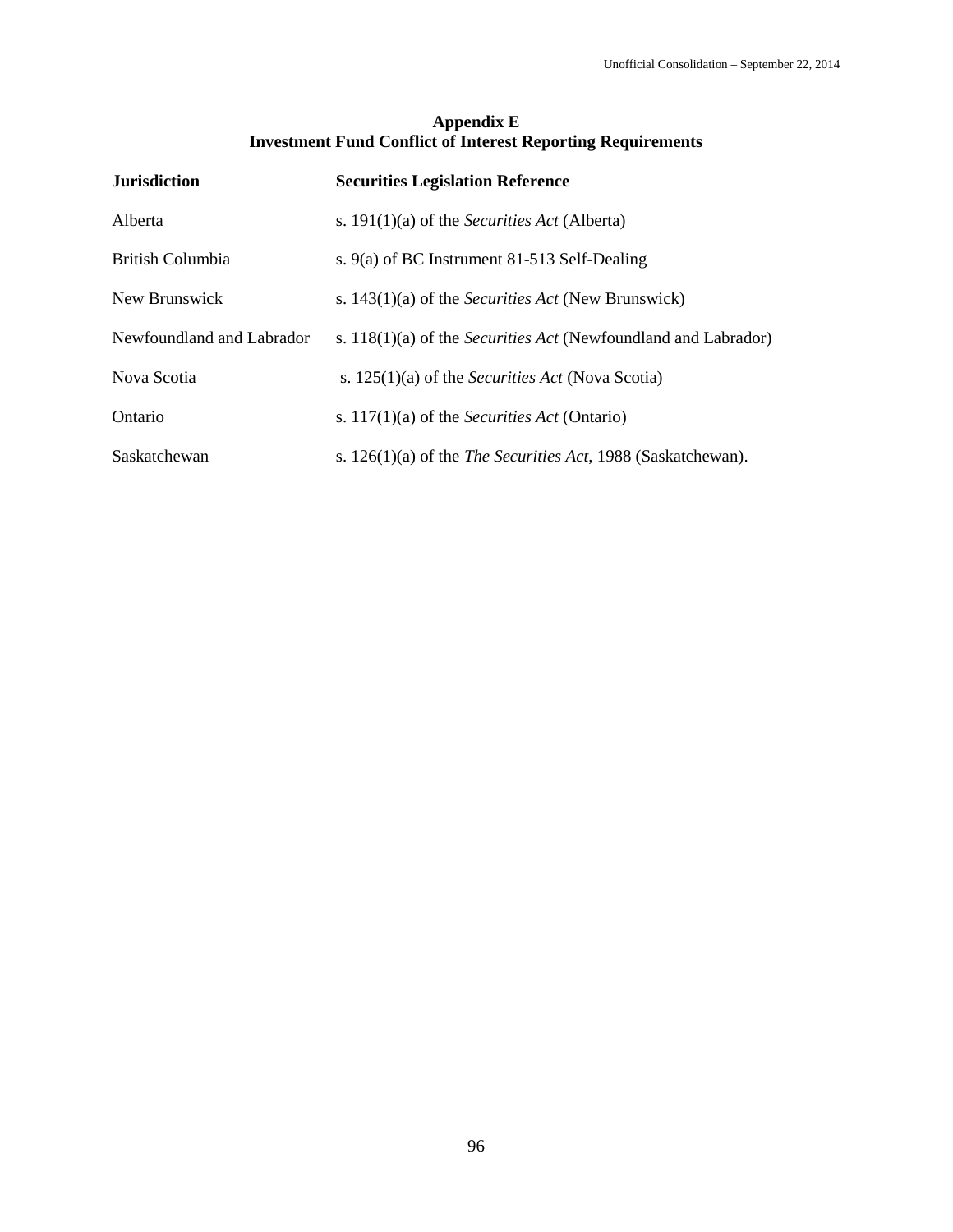## **Companion Policy 81-102CP to National Instrument 81-102** *Investment Funds*

# **Table of Contents**

| <b>PART</b>       | <b>TITLE</b>                                                                |
|-------------------|-----------------------------------------------------------------------------|
| PART 1            | <b>PURPOSE</b>                                                              |
| 1.1               | Purpose                                                                     |
| PART <sub>2</sub> | COMMENTS ON DEFINITIONS CONTAINED IN THE INSTRUMENT                         |
| 2.1               | "asset allocation service"                                                  |
| 2.2               | "cash equivalent"                                                           |
| 2.3               | "clearing corporation"                                                      |
| 2.4               | "debt-like security"                                                        |
| 2.4.1             | "designated rating" and "designated rating organization"                    |
| 2.5               | "fundamental investment objectives"                                         |
| 2.6               | "guaranteed mortgage"                                                       |
| 2.7               | "hedging"                                                                   |
| 2.8               | "illiquid asset"                                                            |
| 2.9               | "manager"                                                                   |
| 2.10              | "option"                                                                    |
| 2.11              | "performance data"                                                          |
| 2.12              | "public medium"                                                             |
| 2.13              | "purchase"                                                                  |
| 2.14              | "restricted security"                                                       |
| 2.15              | "sales communication"                                                       |
| 2.16              | "specified derivative"                                                      |
| 2.17              | "standardized future"                                                       |
| 2.18              | "swap"                                                                      |
| PART <sub>3</sub> | <b>INVESTMENTS</b>                                                          |
| 3.1               | Evidences of Indebtedness of Foreign Governments and Supranational Agencies |
| 3.2               | <b>Index Mutual Funds</b>                                                   |
| 3.2.1             | <b>Control Restrictions</b>                                                 |
| 3.3               | <b>Special Warrants</b>                                                     |
| 3.3.1             | <b>Illiquid Assets</b>                                                      |
| 3.4               | <b>Investment in Other Investment Funds</b>                                 |
| 3.5               | <b>Instalments of Purchase Price</b>                                        |
| 3.6               | Purchase of Evidences of Indebtedness                                       |
| 3.7               | Securities Lending, Repurchase and Reverse Repurchase Transactions          |
| 3.7.1             | Money Market Funds                                                          |
| 3.8               | Prohibited Investments                                                      |
| PART <sub>4</sub> | USE OF SPECIFIED DERIVATIVES                                                |
| 4.1               | <b>Exercising Options on Futures</b>                                        |
| 4.2               | <b>Registration Matters</b>                                                 |
| 4.3               | Leveraging                                                                  |
| 4.4               | Cash Cover                                                                  |
|                   |                                                                             |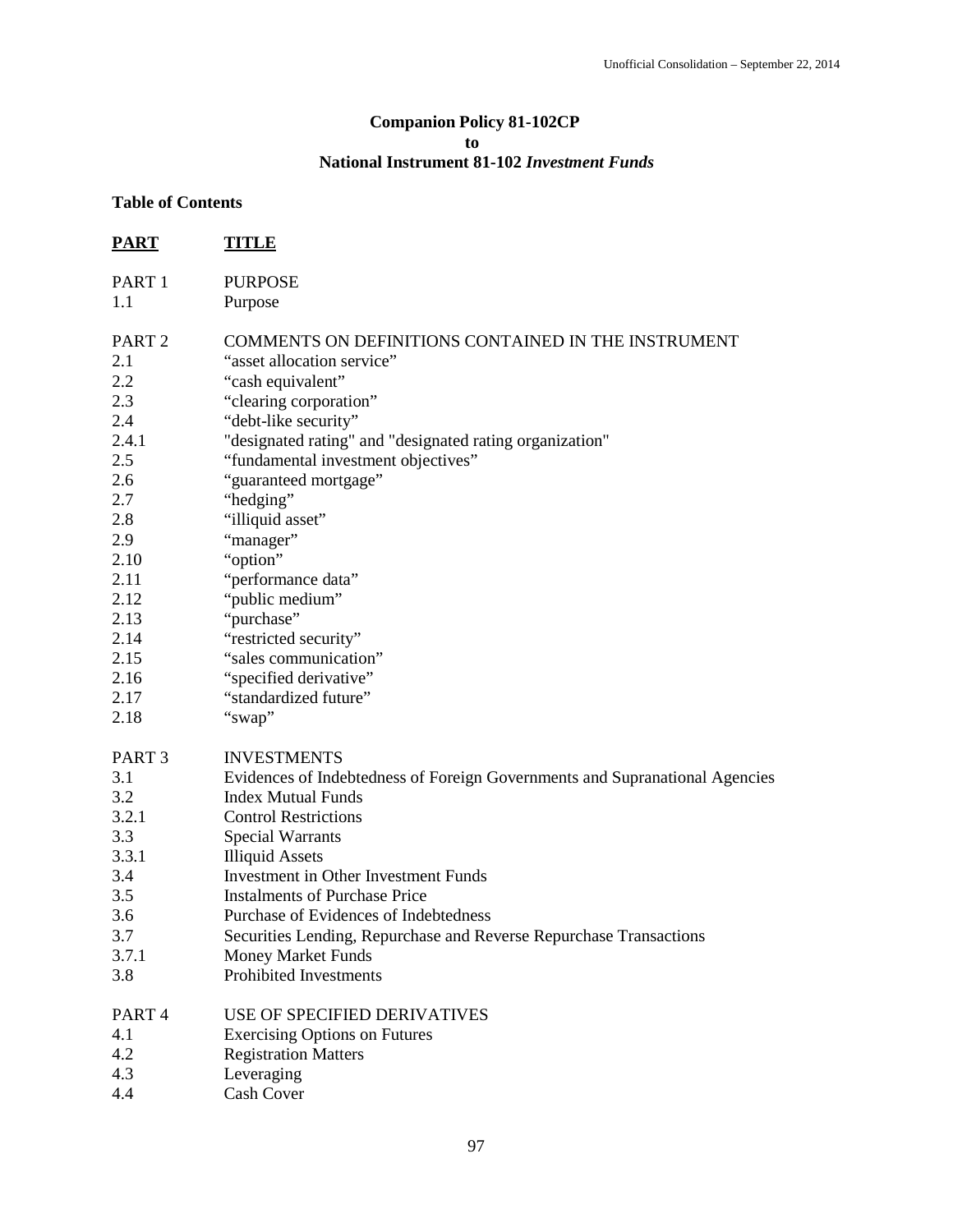| PART <sub>5</sub>  | <b>LIABILITY AND INDEMNIFICATION</b>                                              |
|--------------------|-----------------------------------------------------------------------------------|
| 5.1                | Liability and Indemnification                                                     |
| 5.2                | Securities Lending, Repurchase and Reverse Repurchase Transactions                |
| PART <sub>6</sub>  | <b>SECURITYHOLDER MATTERS</b>                                                     |
| 6.1                | Meetings of Securityholders                                                       |
| 6.2                | Limited Liability                                                                 |
|                    |                                                                                   |
| 6.3                | <b>Calculation of Fees</b>                                                        |
| 6.4                | <b>Fund Conversions</b>                                                           |
| PART <sub>7</sub>  | <b>CHANGES</b>                                                                    |
| 7.1                | Integrity and Competence of Investment Fund Management Groups                     |
| 7.2                | Mergers of Investment Funds                                                       |
| 7.3                | <b>Regulatory Approval for Reorganizations</b>                                    |
| 7.4                |                                                                                   |
|                    | [Deleted]                                                                         |
| 7.5                | Circumstances in Which Approval of Securityholders Not Required                   |
| 7.6                | Change of Auditor                                                                 |
| 7.7                | Connection to NI 81-107                                                           |
| 7.8                | Termination of an Investment Fund                                                 |
| PART <sub>8</sub>  | <b>CUSTODIANSHIP OF PORTFOLIO ASSETS</b>                                          |
| 8.1                | <b>Standard of Care</b>                                                           |
| 8.2                |                                                                                   |
|                    | <b>Book-Based System</b>                                                          |
| 8.3                | Compliance                                                                        |
| PART <sub>9</sub>  | <b>CONTRACTUAL PLANS</b>                                                          |
| 9.1                | <b>Contractual Plans</b>                                                          |
|                    |                                                                                   |
| PART <sub>10</sub> | SALES AND REDEMPTIONS OF SECURITIES                                               |
| 10.1               | General                                                                           |
| 10.2               | Interpretation                                                                    |
| 10.3               | Receipt of Orders                                                                 |
| 10.4               | <b>Backward Pricing</b>                                                           |
| 10.5               | Coverage of Losses                                                                |
| 10.6               | Issue Price of Securities for Non-Redeemable Investment Funds                     |
|                    |                                                                                   |
| PART <sub>11</sub> | <b>COMMINGLING OF CASH</b>                                                        |
| 11.1               | Commingling of Cash                                                               |
|                    |                                                                                   |
| PART <sub>12</sub> | [Deleted]                                                                         |
|                    |                                                                                   |
| PART <sub>13</sub> | PROHIBITED REPRESENTATIONS AND SALES COMMUNICATIONS                               |
| 13.1               | <b>Misleading Sales Communications</b>                                            |
| 13.2               | <b>Other Provisions</b>                                                           |
| 13.3               | Sales Communications of Non-Redeemable Investment Funds During the Waiting Period |
|                    | and the Distribution Period                                                       |
|                    |                                                                                   |
| PART 14            | [Deleted]                                                                         |
|                    |                                                                                   |
|                    |                                                                                   |

PART 15 SECURITYHOLDER RECORDS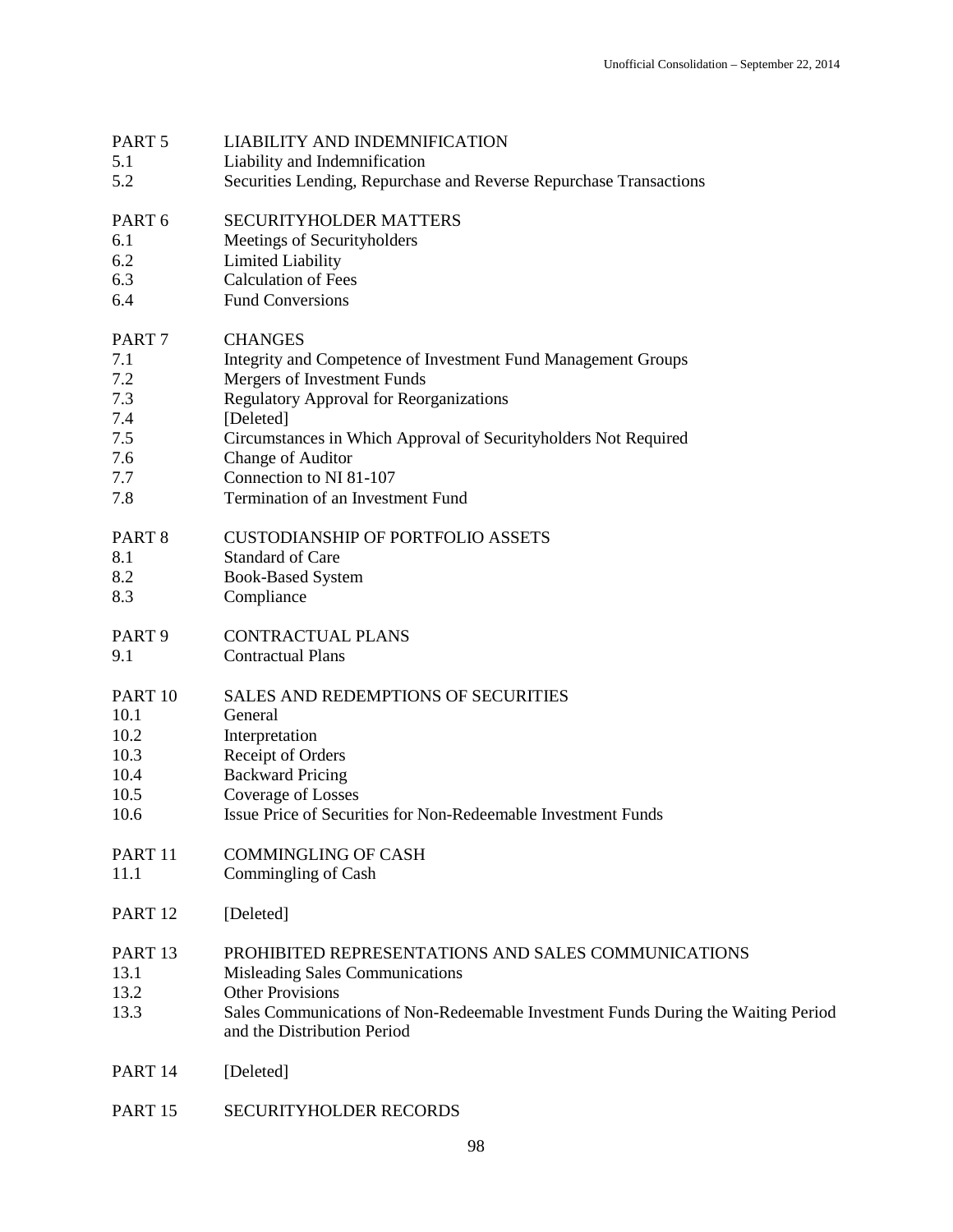- 15.1 Securityholder Records<br>PART 16 EXEMPTIONS AND A
- PART 16 EXEMPTIONS AND APPROVALS<br>16.1 Need for Multiple or Separate Applica
- 16.1 Need for Multiple or Separate Applications<br>16.2 Exemptions under Prior Policies
- 16.2 Exemptions under Prior Policies<br>16.3 Waivers and Orders concerning "
- Waivers and Orders concerning "Fund of Funds"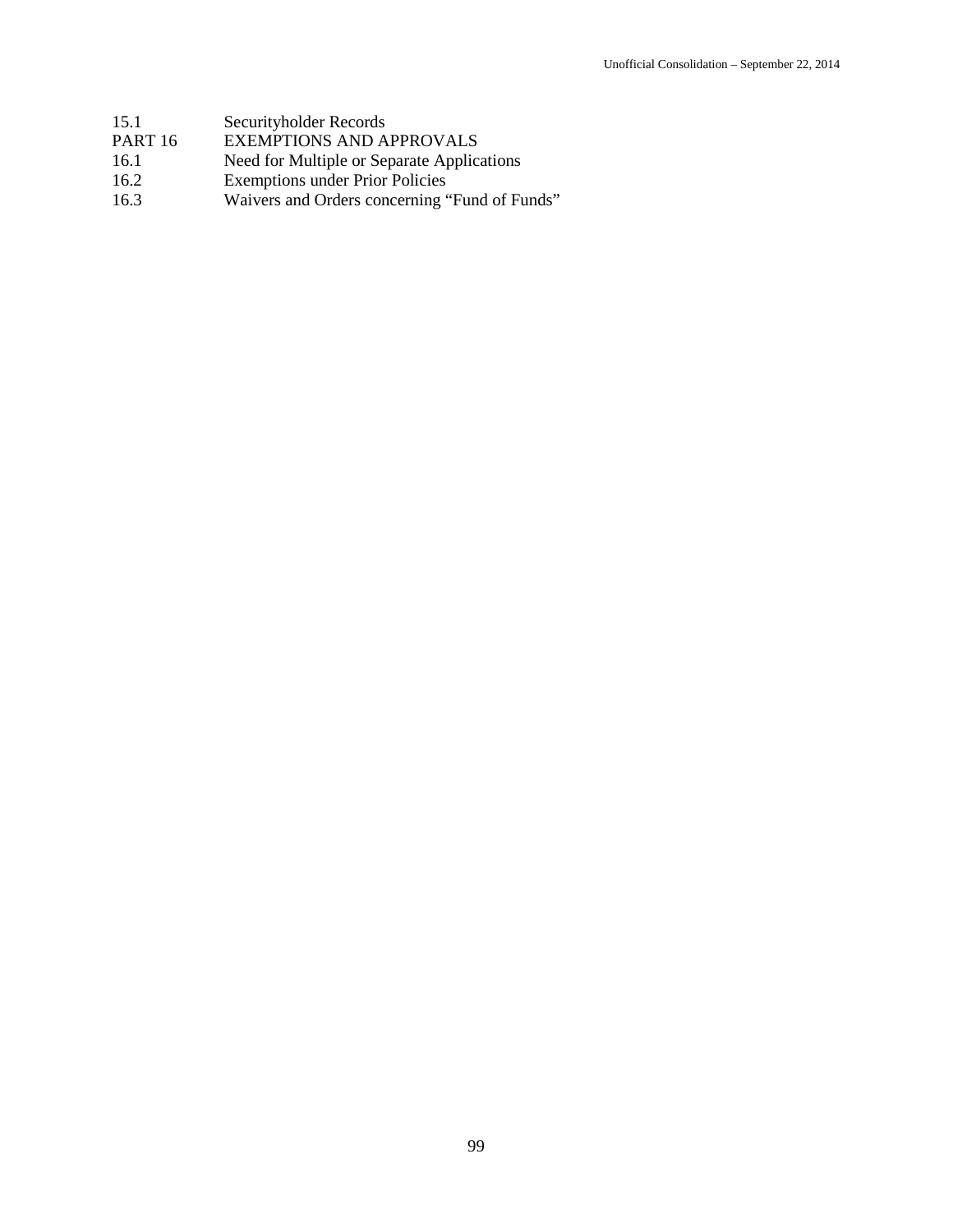## **Companion Policy 81-102CP to National Instrument 81-102** *Investment Funds*

## **PART 1 PURPOSE**

**1.1 Purpose** – The purpose of this Policy is to state the views of the Canadian securities regulatory authorities on various matters relating to National Instrument 81-102 *Investment Funds* (the "Instrument"), including

- (a) the interpretation of various terms used in the Instrument;
- (b) recommendations concerning the operating procedures that the Canadian securities regulatory authorities suggest that investment funds subject to the Instrument, or persons performing services for the investment funds, adopt to ensure compliance with the Instrument;
- (c) discussions of circumstances in which the Canadian securities regulatory authorities have granted relief from particular requirements of National Policy Statement No. 39 ("NP39"), the predecessor to the Instrument, and the conditions that those authorities imposed in granting that relief; and
- (d) recommendations concerning applications for approvals required under, or relief from, provisions of the Instrument.

## **PART 2 COMMENTS ON DEFINITIONS CONTAINED IN THE INSTRUMENT**

**2.1 "asset allocation service" –** The definition of "asset allocation service" in the Instrument includes only specific administrative services in which an investment in mutual funds subject to the Instrument is an integral part. The Canadian securities regulatory authorities do not view this definition as including general investment services such as discretionary portfolio management that may, but are not required to, invest in mutual funds subject to this Instrument.

**2.2 "cash equivalent" –** The definition of "cash equivalent" in the Instrument includes certain evidences of indebtedness of Canadian financial institutions. This includes banker's acceptances.

**2.3 "clearing corporation" –** The definition of "clearing corporation" in the Instrument includes both incorporated and unincorporated organizations, which may, but need not, be part of an options or futures exchange.

**2.4 "debt-like security" –** Paragraph (b) of the definition of "debt-like security" in the Instrument provides that the value of the component of an instrument that is not linked to the underlying interest of the instrument must account for less than 80% of the aggregate value of the instrument in order that the instrument be considered a debt-like security. The Canadian securities regulatory authorities have structured this provision in this manner to emphasize what they consider the most appropriate manner to value these instruments. That is, one should first value the component of the instrument that is not linked to the underlying interest, as this is often much easier to value than the component that is linked to the underlying interest. The Canadian securities regulatory authorities recognize the valuation difficulties that can arise if one attempts to value, by itself, the component of an instrument that is linked to the underlying interest.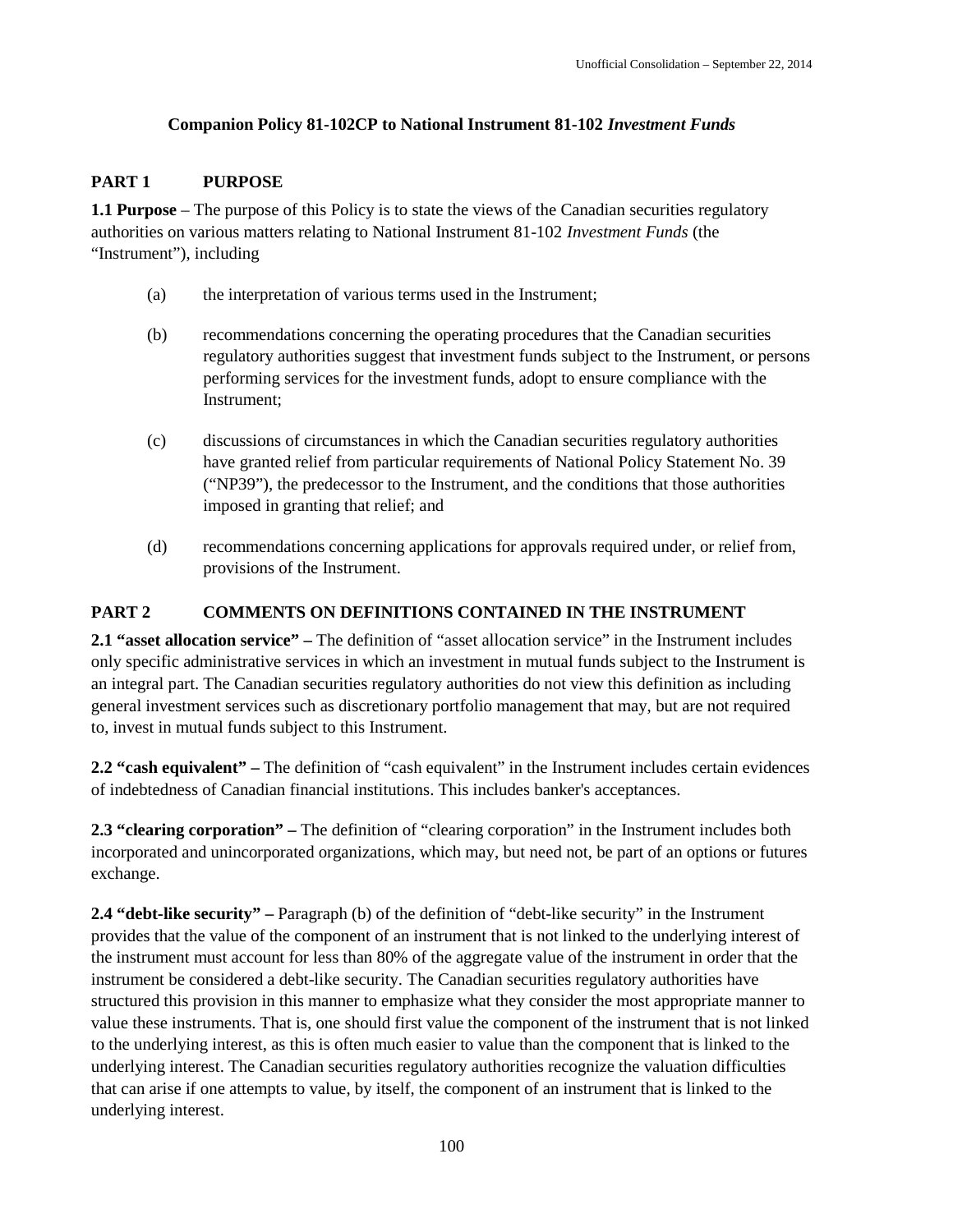**2.4.1 "designated rating" and "designated rating organization"** – The Canadian securities regulatory authorities recognize there are existing contracts that use the predecessor terms "approved credit rating", "approved rating" and "approved credit rating organization". The content of the new definitions "designated rating" and "designated rating organization" is substantially the same as the content of their respective predecessor terms, only the terminology has changed. Therefore, it is reasonable to interpret the predecessor terms as having the same meaning as the definition of "designated rating" and "designated rating organization" in the Instrument, as applicable.

**2.5 "fundamental investment objectives"**– (1) The definition of "fundamental investment objectives" is relevant in connection with paragraph  $5.1(1)(c)$  of the Instrument, which requires that the approval of securityholders of an investment fund be obtained before any change is made to the fundamental investment objectives of the investment fund. The fundamental investment objectives of an investment fund are required to be disclosed in a prospectus under Part B of Form 81-101F1 *Contents of Simplified Prospectus* or under the requirements of Form 41-101F2 *Information Required in an Investment Fund Prospectus*. The definition of "fundamental investment objectives" contained in the Instrument uses the language contained in the disclosure requirements of Form 81-101F1 and Form 41-101F2, and the definition should be read to include the matters that would have to be disclosed under the Item of the applicable form concerning "Fundamental Investment Objectives". Accordingly, any change to the investment fund requiring a change to that disclosure would trigger the requirement for securityholder approval under paragraph 5.1(1)(c) of the Instrument.

- (2) Form 41-101F2 and Part B of Form 81-101F1 set out, among other things, the obligation that an investment fund disclose in a prospectus both its fundamental investment objectives and its investment strategies. The matters required to be disclosed under the Item of the applicable form relating to "Investment Strategies" are not "fundamental investment objectives" under the **Instrument**
- (3) Generally speaking, the "fundamental investment objectives" of an investment fund are those attributes that define its fundamental nature. For example, investment funds that are guaranteed or insured, or that pursue a highly specific investment approach such as index funds or derivative funds, may be defined by those attributes. Often the manner in which an investment fund is marketed will provide evidence as to its fundamental nature; an investment fund whose advertisements emphasize, for instance, that investments are guaranteed likely will have the existence of a guarantee as a "fundamental investment objective".
- (4) [Deleted]
- (5) One component of the definition of "fundamental investment objectives" is that those objectives distinguish an investment fund from other investment funds. This component does not imply that the fundamental investment objectives for each investment fund must be unique. Two or more investment funds can have identical fundamental investment objectives.

**2.6 "guaranteed mortgage" –** A mortgage insured under the *National Housing Act* (Canada) or similar provincial statutes is a "guaranteed mortgage" for the purposes of the Instrument.

**2.7 "hedging"** – (1) One component of the definition of "hedging" is the requirement that hedging transactions result in a "high degree of negative correlation between changes in the value of the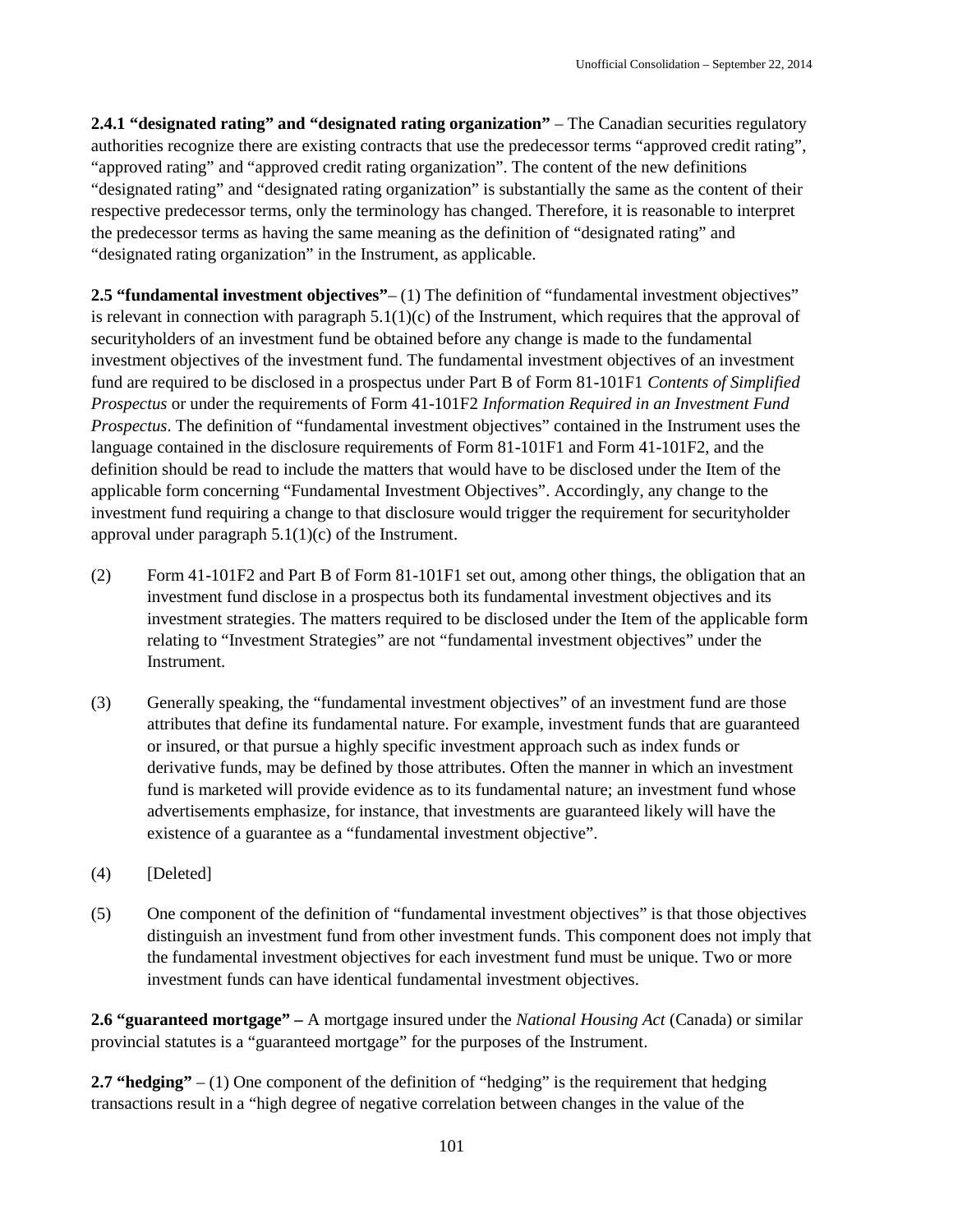investment or position, or group of investments or positions, being hedged and changes in the value of the instrument or instruments with which the investment or position is hedged". The Canadian securities regulatory authorities are of the view that there need not be complete congruence between the hedging instrument or instruments and the position or positions being hedged if it is reasonable to regard the one as a hedging instrument for the other, taking into account the closeness of the relationship between fluctuations in the price of the two and the availability and pricing of hedging instruments.

- (2) The definition of "hedging" includes a reference to the "maintaining" of the position resulting from a hedging transaction or series of hedging transactions. The inclusion of this component in the definition requires an investment fund to ensure that a transaction continues to offset specific risks of the investment fund in order that the transaction be considered a "hedging" transaction under the Instrument; if the "hedging" position ceases to provide an offset to an existing risk of an investment fund, then that position is no longer a hedging position under the Instrument, and can be held by the investment fund only in compliance with the specified derivatives rules of the Instrument that apply to non-hedging positions. The component of the definition that requires the "maintaining" of a hedge position does not mean that an investment fund is locked into a specified derivatives position; it simply means that the specified derivatives position must continue to satisfy the definition of "hedging" in order to receive hedging treatment under the Instrument.
- (3) Paragraph (b) of the definition of "hedging" has been included to ensure that currency cross hedging continues to be permitted under the Instrument. Currency cross hedging is the substitution of currency risk associated with one currency for currency risk associated with another currency, if neither currency is a currency in which the investment fund determines its net asset value per security and the aggregate amount of currency risk to which the investment fund is exposed is not increased by the substitution. Currency cross hedging is to be distinguished from currency hedging, as that term is ordinarily used. Ordinary currency hedging, in the context of investment funds, would involve replacing the investment fund's exposure to a "non-net asset value" currency with exposure to a currency in which the investment fund calculates its net asset value per security. That type of currency hedging is subject to paragraph (a) of the definition of "hedging".

**2.8 "illiquid asset"** – A portfolio asset of a mutual fund that meets the definition of "illiquid asset" will be an illiquid asset even if a person or company, including the manager or the portfolio adviser of a mutual fund or a partner, director or officer of the manager or portfolio adviser of a mutual fund or any of their respective associates or affiliates, has agreed to purchase the asset from the mutual fund. That type of agreement does not affect the words of the definition, which defines "illiquid asset" in terms of whether that asset cannot be readily disposed of through market facilities on which public quotations in common use are widely available.

**2.9 "manager"** – The definition of "manager" under the Instrument only applies to the person or company that actually directs the business of the investment fund, and does not apply to others, such as trustees, that do not actually carry out this function. Also, a "manager" would not include a person or company whose duties are limited to acting as a service provider to the investment fund, such as a portfolio adviser.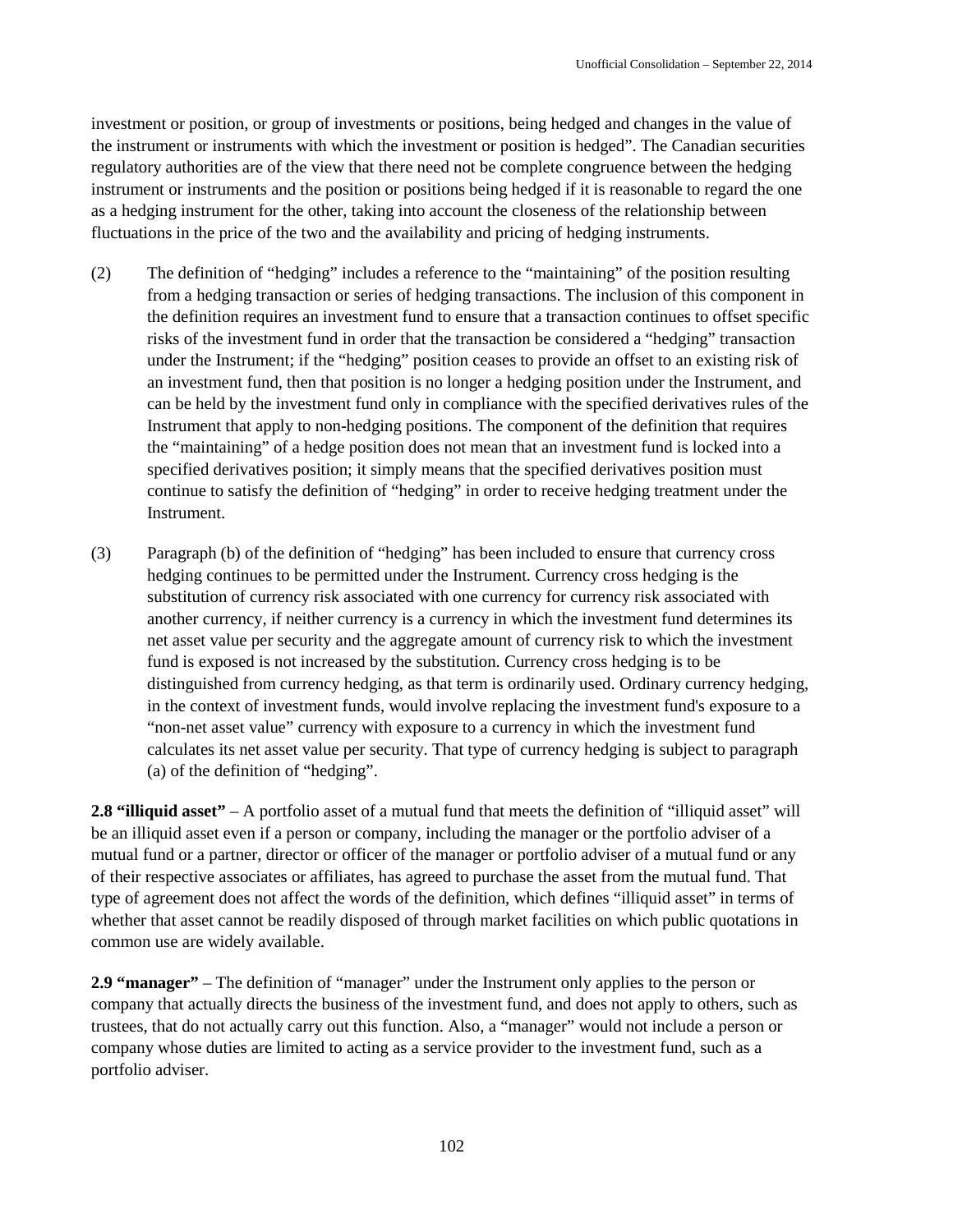**2.10 "option"** – The definition of "option" includes warrants, whether or not the warrants are listed on a stock exchange or quoted on an over-the-counter market.

**2.11 "performance data" –** The term "performance data" includes data on an aspect of the investment performance of an investment fund, an asset allocation service, security, index or benchmark. This could include data concerning return, volatility or yield. The Canadian securities regulatory authorities note that the term "performance data" would not include a rating prepared by an independent organization reflecting the credit quality, rather than the performance, of, for instance, an investment fund's portfolio or the participating funds of an asset allocation service.

**2.12 "public medium"** – An "advertisement" is defined in the Instrument to mean a sales communication that is published or designed for use on or through a "public medium". The Canadian securities regulatory authorities interpret the term "public medium" to include print, television, radio, tape recordings, video tapes, computer disks, the Internet, displays, signs, billboards, motion pictures and telephones.

**2.13 "purchase"** – (1) The definition of a "purchase", in connection with the acquisition of a portfolio asset by an investment fund, means an acquisition that is the result of a decision made and action taken by the investment fund.

- (2) The Canadian securities regulatory authorities consider that the following types of transactions would generally be purchases of a security by an investment fund under the definition:
	- 1. The investment fund effects an ordinary purchase of the security, or, at its option, exercises, converts or exchanges a convertible security held by it.
	- 2. The investment fund receives the security as consideration for a security tendered by the investment fund into a take-over bid.
	- 3. The investment fund receives the security as the result of a merger, amalgamation, plan of arrangement or other reorganization for which the investment fund voted in favour.
	- 4. The investment fund receives the security as a result of the automatic exercise of an exchange or conversion right attached to another security held by the investment fund in accordance with the terms of that other security or the exercise of that exchange or conversion right at the option of the investment fund.
	- 5. (a) The investment fund has become legally entitled to dispose of the collateral held by it under a securities loan or repurchase agreement and to apply proceeds of realization to satisfy the obligations of the counterparty of the investment fund under the transaction, and
		- (b) sufficient time has passed after the event described in paragraph (a) to enable the investment fund to sell the collateral in a manner that maintains an orderly market and that permits the preservation of the best value for the investment fund.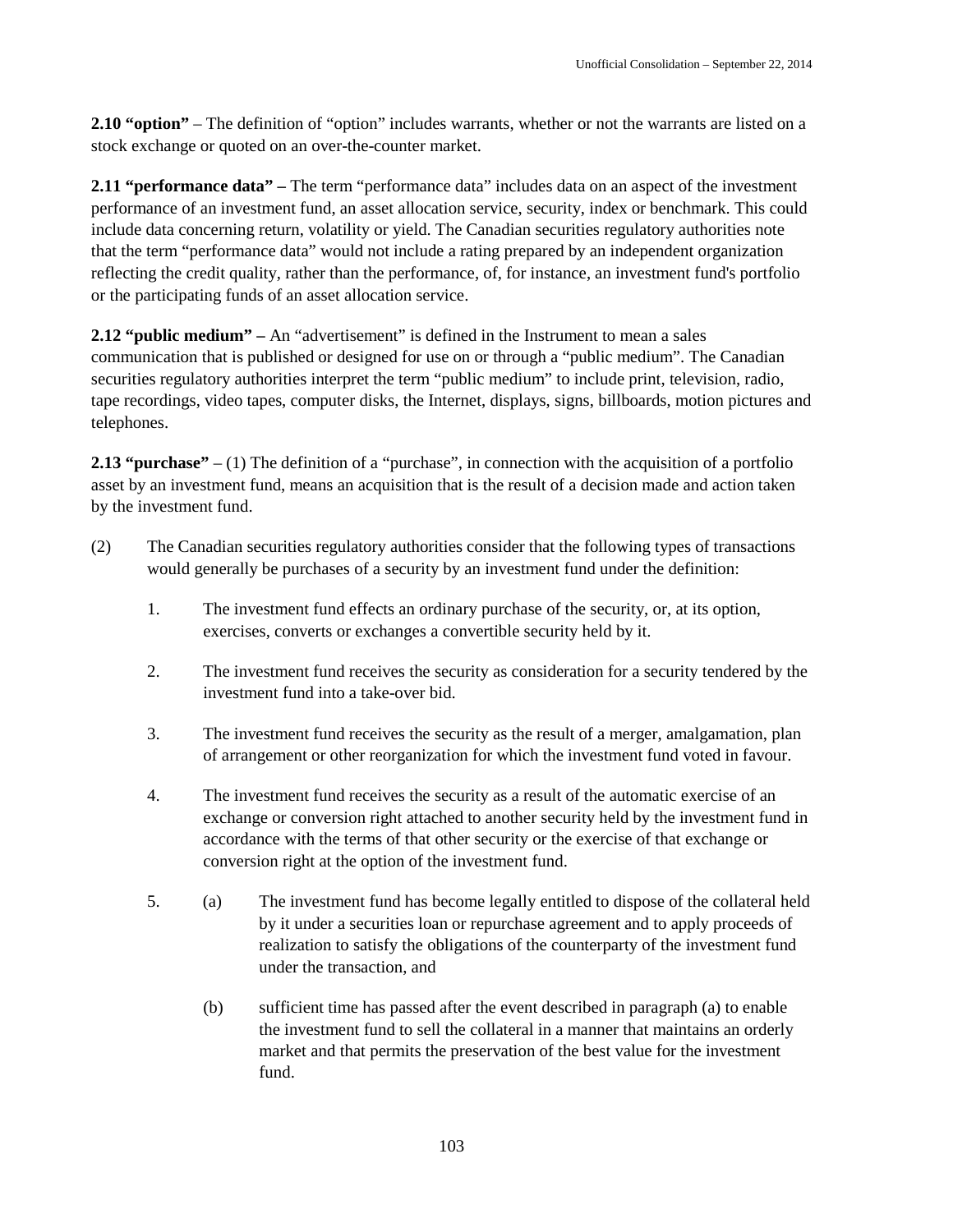- (3) The Canadian securities regulatory authorities consider that the following types of transactions would generally not be purchases of a security by an investment fund under the definition:
	- 1. The investment fund receives the security as a result of a compulsory acquisition by an issuer following completion of a successful take-over bid.
	- 2. The investment fund receives the security as a result of a merger, amalgamation, plan of arrangement or other reorganization that the investment fund voted against.
	- 3. The investment fund receives the security as the result of the exercise of an exchange or conversion right attached to a security held by the investment fund made at the discretion of the issuer of the security held by the investment fund.
	- 4. The investment fund declines to tender into an issuer bid, even though its decision is likely to result in an increase in its percentage holdings of a security beyond what the investment fund would be permitted under the Instrument to purchase.

**2.14 "restricted security"** – A special warrant is a form of restricted security and, accordingly, the provisions of the Instrument applying to restricted securities apply to special warrants.

**2.15 "sales communication"**– (1) The term "sales communication" includes a communication by an investment fund to (i) a securityholder of the investment fund and (ii) a person or company that is not a securityholder if the purpose of the communication is to induce the purchase of securities of the investment fund. A sales communication therefore does not include a communication solely between a an investment fund or its promoter, manager, principal distributor or portfolio adviser and a participating dealer, or between the principal distributor or a participating dealer and its registered salespersons, that is indicated to be internal or confidential and that is not designed to be passed on by any principal distributor, participating dealer or registered salesperson to any securityholder of, or potential investor in, the investment fund. In the view of the Canadian securities regulatory authorities, if a communication of that type were so passed on by the principal distributor, participating dealer or registered salesperson, the communication would be a sales communication made by the party passing on the communication if the recipient of the communication were a securityholder of the investment fund or if the intent of the principal distributor, participating dealer or registered salesperson in passing on the communication were to induce the purchase of securities of the investment fund.

- (2) The term "sales communication" is defined in the Instrument such that the communication need not be in writing and includes any oral communication. The Canadian securities regulatory authorities are of the view that the requirements in the Instrument pertaining to sales communications would apply to statements made at an investor conference to securityholders or to others to induce the purchase of securities of the investment fund.
- (3) The Canadian securities regulatory authorities are of the view that image advertisements that are intended to promote a corporate identity or the expertise of an investment fund manager fall outside the definition of "sales communication". However, an advertisement or other communication that refers to a specific investment fund or funds or promotes any particular investment portfolio or strategy would be a sales communication and therefore be required to include warnings of the type now described in section 15.4 of the Instrument.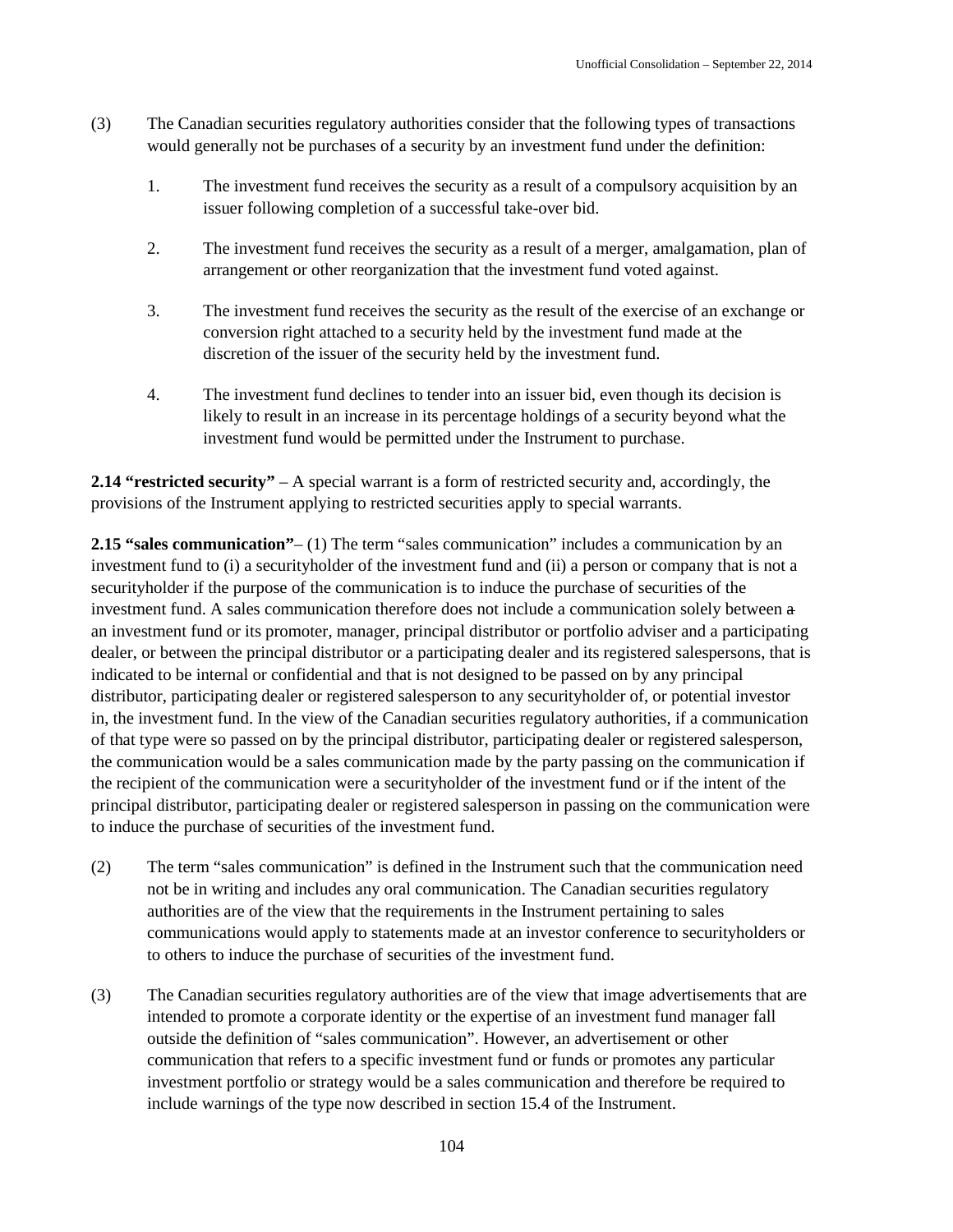(4) In the case of an investment fund, paragraph (b) of the definition of a "sales communication" in the Instrument excludes sales communications contained in certain documents that the investment fund is required to prepare, including audited or unaudited financial statements, statements of account and confirmations of trade. The Canadian securities regulatory authorities are of the view that if information is contained in these types of documents that is not required to be included by securities legislation, any such additional material is not excluded by paragraph (b) of the definition of sales communication and may, therefore, constitute a sales communication if the additional material otherwise falls within the definition of that term in the **Instrument** 

**2.16 "specified derivative"**– (1) The term "specified derivative" is defined to mean an instrument, agreement or security, the market price, value or payment obligations of which are derived from, referenced to or based on an underlying interest. Certain instruments, agreements or securities that would otherwise be specified derivatives within the meaning of the definition are then excluded from the definition for purposes of the Instrument.

- (2) Because of the broad ambit of the lead-in language to the definition, it is impossible to list every instrument, agreement or security that might be caught by that lead-in language but that is not considered to be a derivative in any normal commercial sense of that term. The Canadian securities regulatory authorities consider conventional floating rate debt instruments, securities of an investment fund, American depositary receipts and instalment receipts generally to be within this category, and generally will not treat those instruments as specified derivatives in administering the Instrument.
- (3) However, the Canadian securities regulatory authorities note that these general exclusions may not be applicable in cases in which a mutual fund invests in one of the vehicles described in subsection (2) with the result that the mutual fund obtains or increases exposure to a particular underlying interest in excess of the limit set out in section 2.1 of the Instrument. In such circumstances, the Canadian securities regulatory authorities are likely to consider that instrument a specified derivative under the Instrument.

**2.17 "standardized future"** – The definition of "standardized future" refers to an agreement traded on a futures exchange. This type of agreement is called a "futures contract" in the legislation of some jurisdictions, and an "exchange contract" in the legislation of some other jurisdictions (such as British Columbia and Alberta). The term "standardized future" is used in the Instrument to refer to these types of contracts, to avoid conflict with existing local definitions.

**2.18 "swap"** – The Canadian securities regulatory authorities are of the view that the definition of a swap in the Instrument would include conventional interest rate and currency swaps, as well as equity swaps.

# **PART 3 INVESTMENTS**

**3.1 Evidences of Indebtedness of Foreign Governments and Supranational Agencies** – (1) Section 2.1 of the Instrument prohibits mutual funds from purchasing a security of an issuer, other than a government security or a security issued by a clearing corporation if, immediately after the purchase, more than 10 % of their net asset value would be invested in securities of that issuer. The term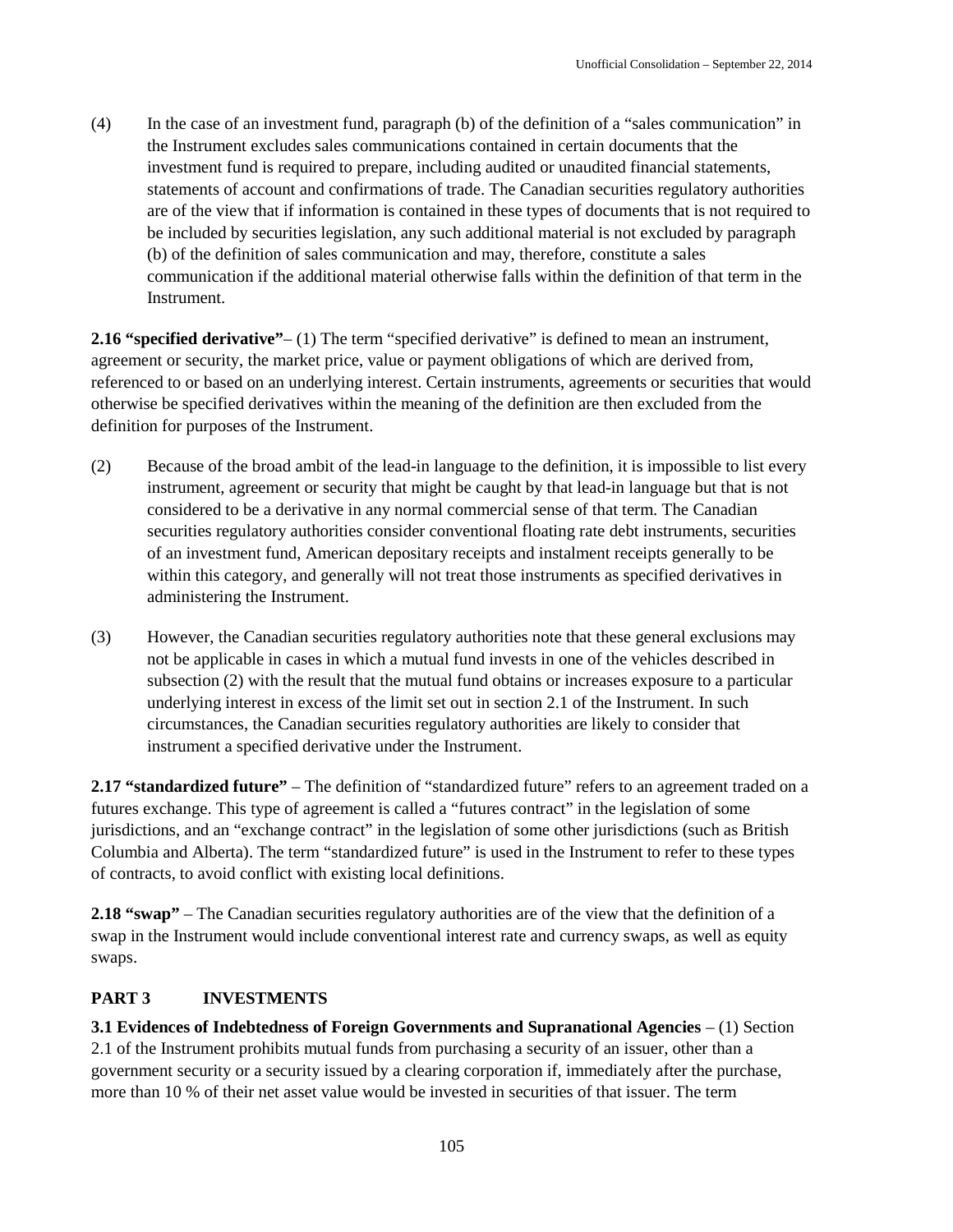"government security" is defined in the Instrument as an evidence of indebtedness that is issued, or fully and unconditionally guaranteed as to principal and interest, by any of the government of Canada, the government of a jurisdiction or the government of the United States of America.

- (2) Before the Instrument came into force, the Canadian securities regulatory authorities granted relief from the predecessor provision of NP39 to a number of international bond funds in order to permit those mutual funds to pursue their fundamental investment objectives with greater flexibility.
- (3) The Canadian securities regulatory authorities will continue to consider applications for relief from section 2.1 of the Instrument if the mutual fund making the application demonstrates that the relief will better enable the mutual fund to meet its fundamental investment objectives. This relief will ordinarily be restricted to international bond funds.
- (4) The relief from paragraph 2.04(1)(a) of NP39, which is replaced by section 2.1 of the Instrument, that has been provided to a mutual fund has generally been limited to the following circumstances:
	- 1. The mutual fund has been permitted to invest up to 20 % of its net asset value in evidences of indebtedness of any one issuer if those evidences of indebtedness are issued, or guaranteed fully as to principal and interest, by supranational agencies or governments other than the government of Canada, the government of a jurisdiction or the government of the United States of America and are rated "AA" by Standard & Poor's Rating Services (Canada) or its DRO affiliate, or have an equivalent rating by one or more other designated rating organizations or their DRO affiliates.
	- 2. The mutual fund has been permitted to invest up to 35 % of its net asset value in evidences of indebtedness of any one issuer, if those securities are issued by issuers described in paragraph 1 and are rated "AAA" by Standard & Poor's Rating Services (Canada) or its DRO affiliate, or have an equivalent rating by one or more other designated rating organizations or their DRO affiliates.
- (5) It is noted that the relief described in paragraphs 3.1(4)1 and 2 cannot be combined for one issuer.
- (6) [Deleted]
- (7) The relief from paragraph 2.04(1)(a) of NP39, which is replaced by section 2.1 of the Instrument, has generally been provided only if
	- (a) the securities that may be purchased under the relief referred to in subsection (4) are traded on a mature and liquid market;
	- (b) the acquisition of the evidences of indebtedness by the mutual fund is consistent with its fundamental investment objectives;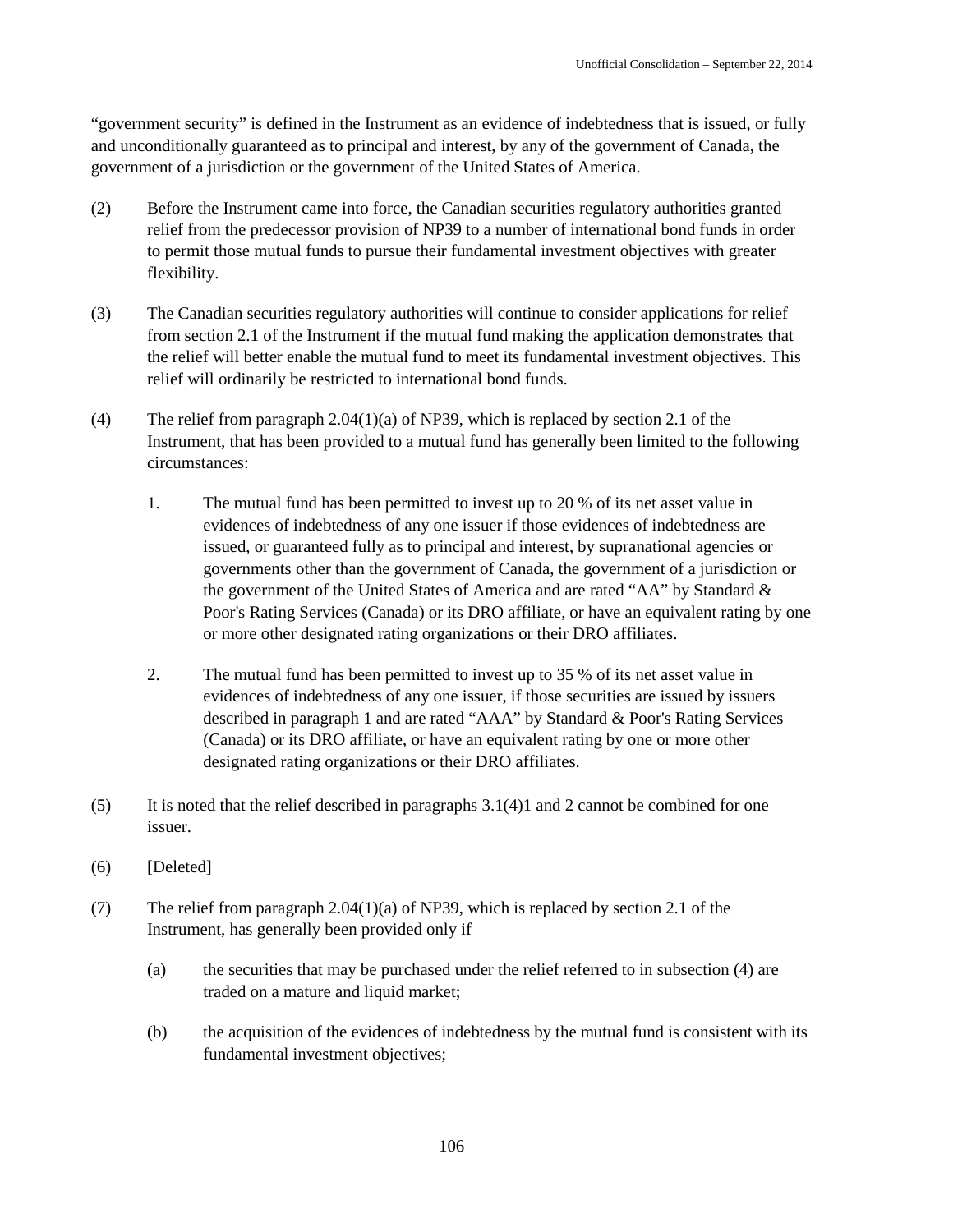- (c) the prospectus or simplified prospectus of the mutual fund disclosed the additional risks associated with the concentration of the net asset value of the mutual fund in securities of fewer issuers, such as the potential additional exposure to the risk of default of the issuer in which the fund has so invested and the risks, including foreign exchange risks, of investing in the country in which that issuer is located; and
- (d) the prospectus or simplified prospectus of the mutual fund gave details of the relief provided by the Canadian securities regulatory authorities, including the conditions imposed and the type of securities covered by the exemption.

**3.2 Index Mutual Funds** – (1) An "index mutual fund" is defined in section 1.1 of the Instrument as a mutual fund that has adopted fundamental investment objectives that require it to

- (a) hold the securities that are included in a permitted index or permitted indices of the mutual fund in substantially the same proportion as those securities are reflected in that permitted index or permitted indices; or
- (b) invest in a manner that causes the mutual fund to replicate the performance of that permitted index or those permitted indices.
- (2) This definition includes only mutual funds whose entire portfolio is invested in accordance with one or more permitted indices. The Canadian securities regulatory authorities recognize that there may be mutual funds that invest part of their portfolio in accordance with a permitted index or indices, with a remaining part of the portfolio being actively managed. Those mutual funds cannot avail themselves of the relief provided by subsection 2.1(5) of the Instrument, which provides relief from the "10 % rule" contained in subsection 2.1(1) of the Instrument, because they are not "index mutual funds". The Canadian securities regulatory authorities acknowledge that there may be circumstances in which the principles behind the relief contained in subsection 2.1(5) of the Instrument is also applicable to "partially-indexed" mutual funds. Therefore, the Canadian securities regulatory authorities will consider applications from those types of mutual funds for relief analogous to that provided by subsection 2.1(5) of the Instrument.
- (3) It is noted that the manager of an index mutual fund may make a decision to base all or some of the investments of the mutual fund on a different permitted index than a permitted index previously used. This decision might be made for investment reasons or because that index no longer satisfies the definition of "permitted index" in the Instrument. It is noted that this decision by the manager will be considered by the Canadian securities regulatory authorities generally to constitute a change of fundamental investment objectives, thereby requiring securityholder approval under paragraph  $5.1(1)(c)$  of the Instrument. In addition, this decision would also constitute a material change for the mutual fund, thereby requiring an amendment to the prospectus of the mutual fund and the issuing of a press release under Part 11 of National Instrument 81-106 *Investment Fund Continuous Disclosure*.

**3.2.1 Control Restrictions** – An investment fund generally holds a passive stake in the businesses in which it invests; that is, an investment fund generally does not seek to obtain control of, or become involved in, the management of investee companies. This key restriction on the type of investment activities that may be undertaken by an investment fund is codified in section 2.2 of the Instrument.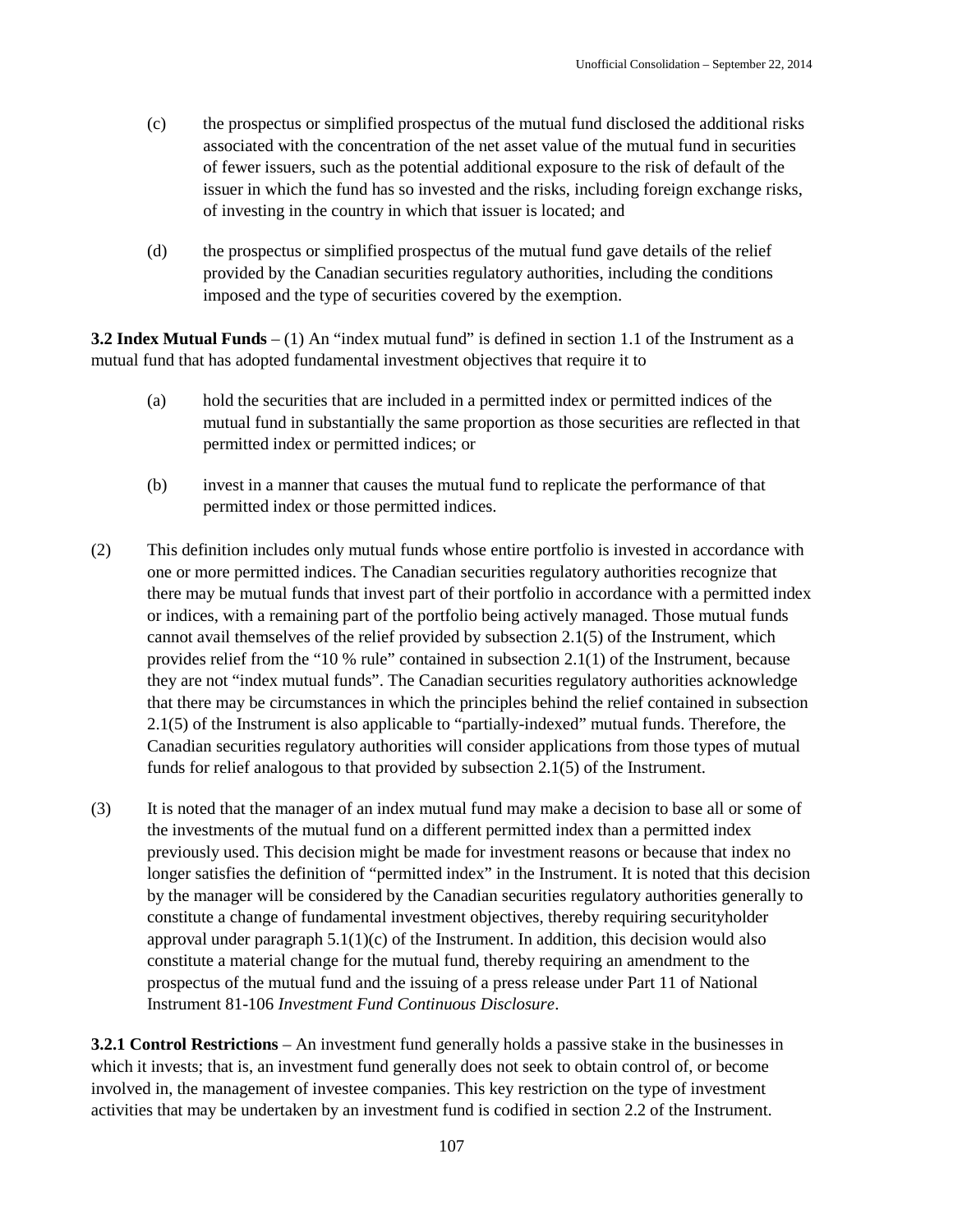Exceptions to this are labour sponsored or venture capital funds, where some degree of involvement in the management of the investees is generally an integral part of the investment strategy.

In determining whether an investment fund exercises control over, or is involved in the management of, an investee company, for the purposes of compliance with section 2.2 of the Instrument, the Canadian securities regulatory authorities will generally consider indicators, including the following:

- (a) any right of the investment fund to appoint directors, or observers, of the board of the investee company;
- (b) any right of the investment fund to restrict the management of the investee company, or to approve or veto decisions made by the management of the investee company;
- (c) any right of the investment fund to restrict the transfer of securities by other securityholders of the investee company.

The Canadian securities regulatory authorities will take the above factors into consideration when considering the nature of an investment fund's investment in an issuer to determine whether the investment fund is in compliance with section 2.2 of the Instrument. The Canadian securities regulatory authorities will also refer to the applicable accounting standards in determining whether an investment fund is exercising control over an issuer.

**3.3 Special Warrants** – An investment fund is required by subsection 2.2(3) of the Instrument to assume the conversion of each special warrant it holds. This requirement is imposed because the nature of a special warrant is such that there is a high degree of likelihood that its conversion feature will be exercised shortly after its issuance, once a prospectus relating to the underlying security has been filed.

**3.3.1 Illiquid assets** – (1) Although section 2.4 of the Instrument does not apply to non-redeemable investment funds, the Canadian securities regulatory authorities expect the manager of an investment fund (whether a mutual fund or a non-redeemable investment fund) to establish an effective liquidity risk management policy that considers the liquidity of the types of assets in which the investment fund will be invested, and the fund's obligations and other liabilities (for example, meeting redemption requests, or margin calls from derivative counterparties). Appropriate internal limits for the investment fund's liquidity needs, in line with its investment strategies, should be established.

- (2) As portfolio assets may become illiquid when market conditions change, the Canadian securities regulatory authorities are of the view that the manager should regularly measure, monitor and manage the liquidity of the investment fund's portfolio assets, keeping in mind the time to liquidate each portfolio asset, the price the asset may be sold at and the pattern of redemption requests.
- (3) Furthermore, the Canadian securities regulatory authorities are of the view that illiquid assets are generally more difficult to value, for the purposes of calculating an investment fund's net asset value, than assets which are liquid. As a result, where a non-redeemable investment fund has a large proportion of its assets invested in illiquid assets, this raises concerns about the accuracy of the fund's net asset value and the amount of any fees calculated with reference to net asset value. Accordingly, staff of the Canadian securities regulatory authorities may raise comments or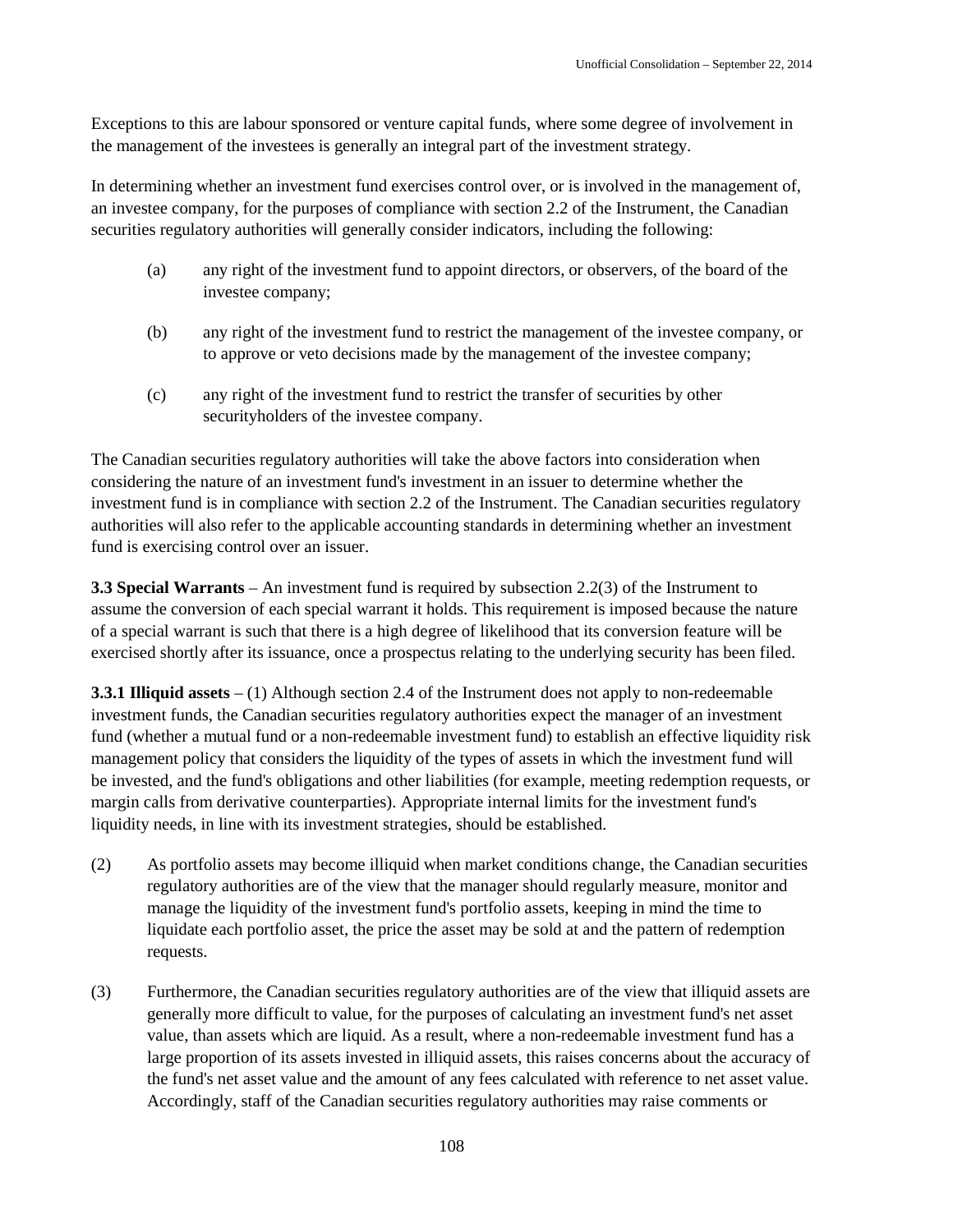questions in the course of their reviews of the prospectuses or continuous disclosure documents of non-redeemable investment funds where such funds have a significant proportion of their assets invested in illiquid assets.

#### **3.4 Investment in Other Investment Funds** – (1) [Deleted]

(2) Subsection 2.5(7) of the Instrument provides that certain investment restrictions and reporting requirements do not apply to investments in other investment funds made in accordance with section 2.5 of the Instrument. In some cases, an investment fund's investments in other investment funds will be exempt from the requirements of section 2.5 of the Instrument because of an exemption granted by the regulator or securities regulatory authority. In these cases, assuming the investment fund complies with the terms of the exemption, its investments in other investment funds would be considered to have been made in accordance with section 2.5 of the Instrument. It is also noted that subsection 2.5(7) of the Instrument applies only with respect to an investment fund's investments in other investment funds, and not for any other investment or transaction.

**3.5 Instalments of Purchase Price** – Paragraph 2.6(d) of the Instrument prohibits an investment fund from purchasing a security, other than a specified derivative, that by its terms may require the investment fund to make a contribution in addition to the payment of the purchase price. This prohibition does not extend to the purchase of securities that are paid for on an instalment basis in which the total purchase price and the amounts of all instalments are fixed at the time the first instalment is made.

**3.6 Purchase of Evidences of Indebtedness** – Paragraph 2.6(f) of the Instrument prohibits an investment fund from lending either cash or a portfolio asset other than cash. The Canadian securities regulatory authorities are of the view that the purchase of an evidence of indebtedness, such as a bond or debenture, a loan participation or loan syndication as permitted by paragraph  $2.3(1)(i)$ or (2)(c) of the Instrument, or the purchase of a preferred share that is treated as debt for accounting purposes, does not constitute the lending of cash or a portfolio asset.

**3.7 Securities Lending, Repurchase and Reverse Repurchase Transactions** – (1) Section 2.12, 2.13 and 2.14 of the Instrument each contains a number of conditions that must be satisfied in order that an investment fund may enter into a securities lending, repurchase or reverse repurchase transaction in compliance with the Instrument. It is expected that, in addition to satisfying these conditions, the manager on behalf of the investment fund, in co-ordination with an agent, will ensure that the documentation evidencing these types of transactions contains customary provisions to protect the investment fund and to document the transaction properly. Among other things, these provisions would normally include

- (a) a definition of an "event of default" under the agreement, which would include failure to deliver cash or securities, or to promptly pay to the investment fund amounts equal to dividends and interest paid, and distributions made, on loaned or sold securities, as required by the agreement;
- (b) provisions giving non-defaulting parties rights of termination, rights to sell the collateral, rights to purchase identical securities to replace the loaned securities and legal rights of set-off in connection with their obligations if an event of default occurs; and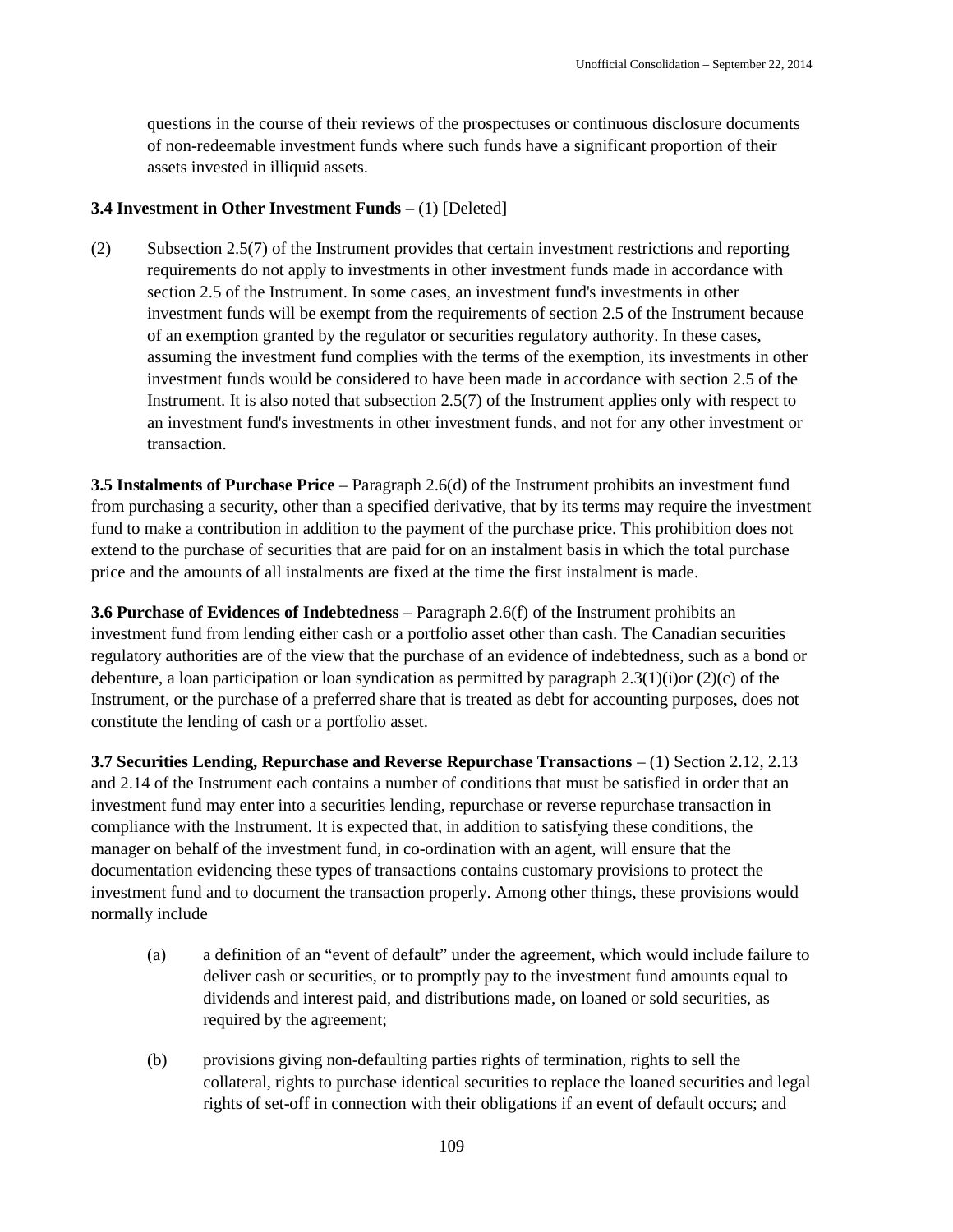- (c) provisions that deal with, if an event of default occurs, how the value of collateral or securities held by the non-defaulting party that is in excess of the amount owed by the defaulting party will be treated.
- (2) Section 2.12, 2.13 and 2.14 of the Instrument each imposes a requirement that an investment fund that has entered into a securities lending, repurchase or reverse repurchase transaction hold cash or securities of at least 102 % of the market value of the securities or cash held by the investment fund's counterparty under the transaction. It is noted that the 102 % requirement is a minimum requirement, and that it may be appropriate for the manager of an investment fund, or the agent acting on behalf of the investment fund, to negotiate the holding of a greater amount of cash or securities if necessary to protect the interests of the investment fund in a particular transaction, having regard to the level of risk for the investment fund in the transaction. In addition, if the recognized best practices for a particular type of transaction in a particular market calls for a higher level of collateralization than 102 %, it is expected that, absent special circumstances, the manager or the agent would ensure that its arrangements reflect the relevant best practices for that transaction.
- (3) Paragraph 3 of subsection 2.12(1) of the Instrument refers to securities lending transactions in terms of securities that are "loaned" by an investment fund in exchange for collateral. Some securities lending transactions are documented so that title to the "loaned" securities is transferred from the "lender" to the "borrower". The Canadian securities regulatory authorities do not consider this fact as sufficient to disqualify those transactions as securities loan transactions within the meaning of the Instrument, so long as the transaction is in fact substantively a loan. References throughout the Instrument to "loaned" securities, and similar references, should be read to include securities "transferred" under a securities lending transaction.
- (4) Subparagraph 6(d) of subsection 2.12(1) permits the use of irrevocable letters of credit as collateral in securities lending transactions. The Canadian securities regulatory authorities believe that, at a minimum, the prudent use of letters of credit will involve the following arrangements:
	- (a) the investment fund should be allowed to draw down any amount of the letter of credit at any time by presenting its sight draft and certifying that the borrower is in default of its obligations under the securities lending agreement, and the amount capable of being drawn down would represent the current market value of the outstanding loaned securities or the amount required to cure any other borrower default; and
	- (b) the letter of credit should be structured so that the lender may draw down, on the date immediately preceding its expiration date, an amount equal to the current market value of all outstanding loaned securities on that date.
- (5) Paragraph 9 of subsection 2.12(1) and paragraph 8 of subsection 2.13(1) of the Instrument each provides that the agreement under which an investment fund enters into a securities lending or repurchase transaction include a provision requiring the investment fund's counterparty to promptly pay to the investment fund, among other things, distributions made on the securities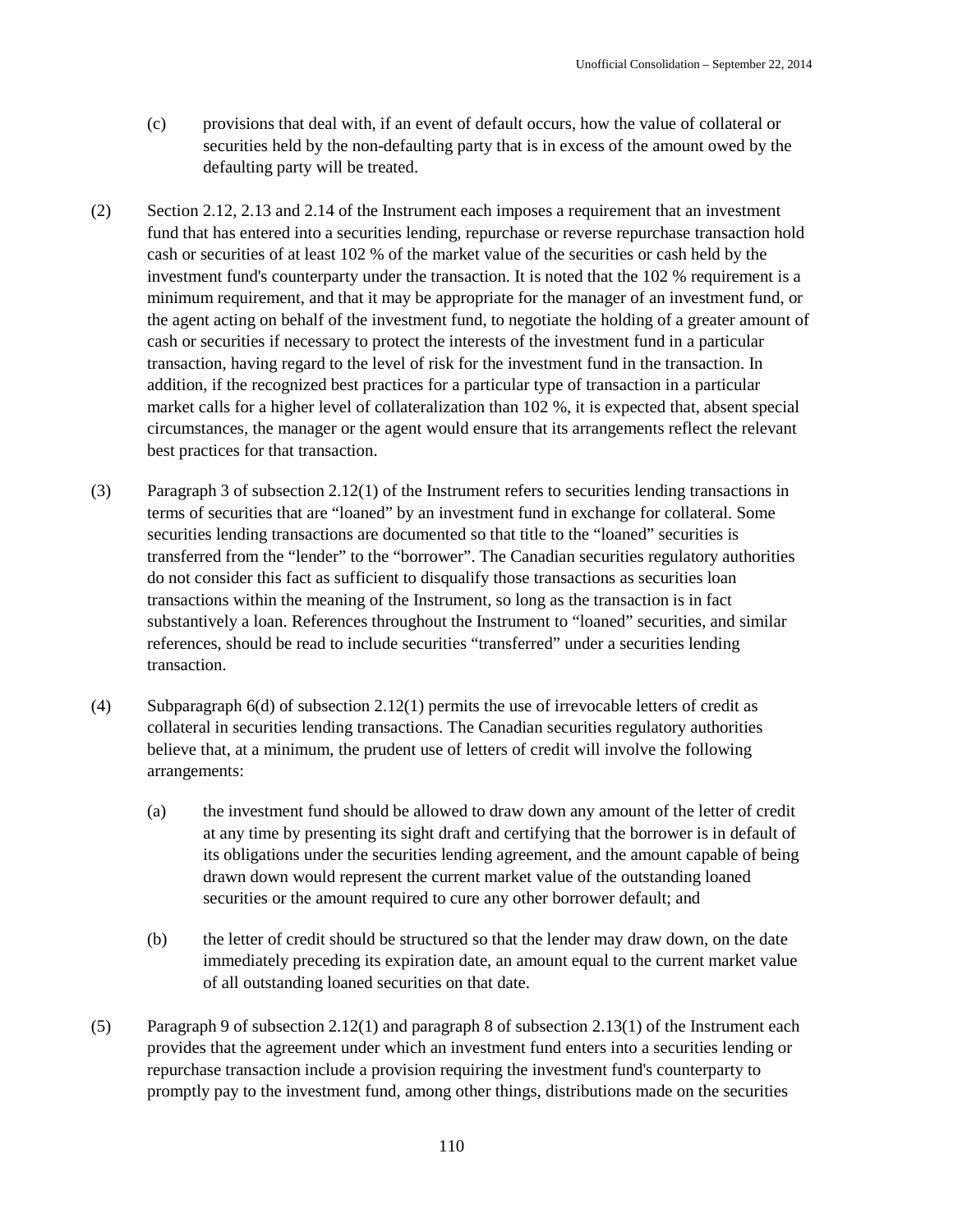loaned or sold in the transaction. In this context, the term "distributions" should be read broadly to include all payments or distributions of any type made on the underlying securities, including, without limitation, distributions of property, stock dividends, securities received as the result of splits, all rights to purchase additional securities and full or partial redemption proceeds. This extended meaning conforms to the meaning given the term "distributions" in several standard forms of securities loan agreements widely used in the securities lending and repurchase markets.

- (6) Sections 2.12, 2.13 and 2.14 of the Instrument each make reference to the "delivery" and "holding" of securities or collateral by the investment fund. The Canadian securities regulatory authorities note that these terms will include the delivery or holding by an agent for an investment fund. In addition, the Canadian securities regulatory authorities recognize that under ordinary market practice, agents pool collateral for securities lending/repurchase clients; this pooling of itself is not considered a violation of the Instrument.
- (7) Sections 2.12, 2.13 and 2.14 of the Instrument each require that the securities involved in a securities lending, repurchase or reverse repurchase transaction be marked to market daily and adjusted as required daily. It is recognized that market practice often involves an agent marking to market a portfolio at the end of a business day, and effecting the necessary adjustments to a portfolio on the next business day. So long as each action occurs on each business day, as required by the Instrument, this market practice is not a breach of the Instrument.
- (8) As noted in subsection (7), the Instrument requires the daily marking to market of the securities involved in a securities lending, repurchase or reverse repurchase transaction. The valuation principles used in this marking to market may be those generally used by the agent acting for the investment fund, even if those principles deviate from the principles that are used by the investment fund in valuing its portfolio assets for the purposes of calculating net asset value.
- (9) Paragraph 6 of subsection 2.13(1) of the Instrument imposes a requirement concerning the delivery of sales proceeds to the investment fund equal to 102 % of the market value of the securities sold in the transaction. It is noted that accrued interest on the sold securities should be included in the calculation of the market value of those securities.
- (10) Section 2.15 of the Instrument imposes the obligation on a manager of an investment fund to appoint an agent or agents to administer its securities lending and repurchase transactions, and makes optional the ability of a manager to appoint an agent or agents to administer its reverse repurchase transactions. A manager that appoints more than one agent to carry out these functions may allocate responsibility as it considers best. For instance, it may be appropriate that one agent be responsible for domestic transactions, with one or more agents responsible for offshore transactions. Managers should ensure that the various requirements of sections 2.15 and 2.16 of the Instrument are satisfied for all agents.
- (11) It is noted that the responsibilities of an agent appointed under section 2.15 of the Instrument include all aspects of acting on behalf of an investment fund in connection with securities lending, repurchase or reverse repurchase agreements. This includes acting in connection with the reinvestment of collateral or securities held during the life of a transaction.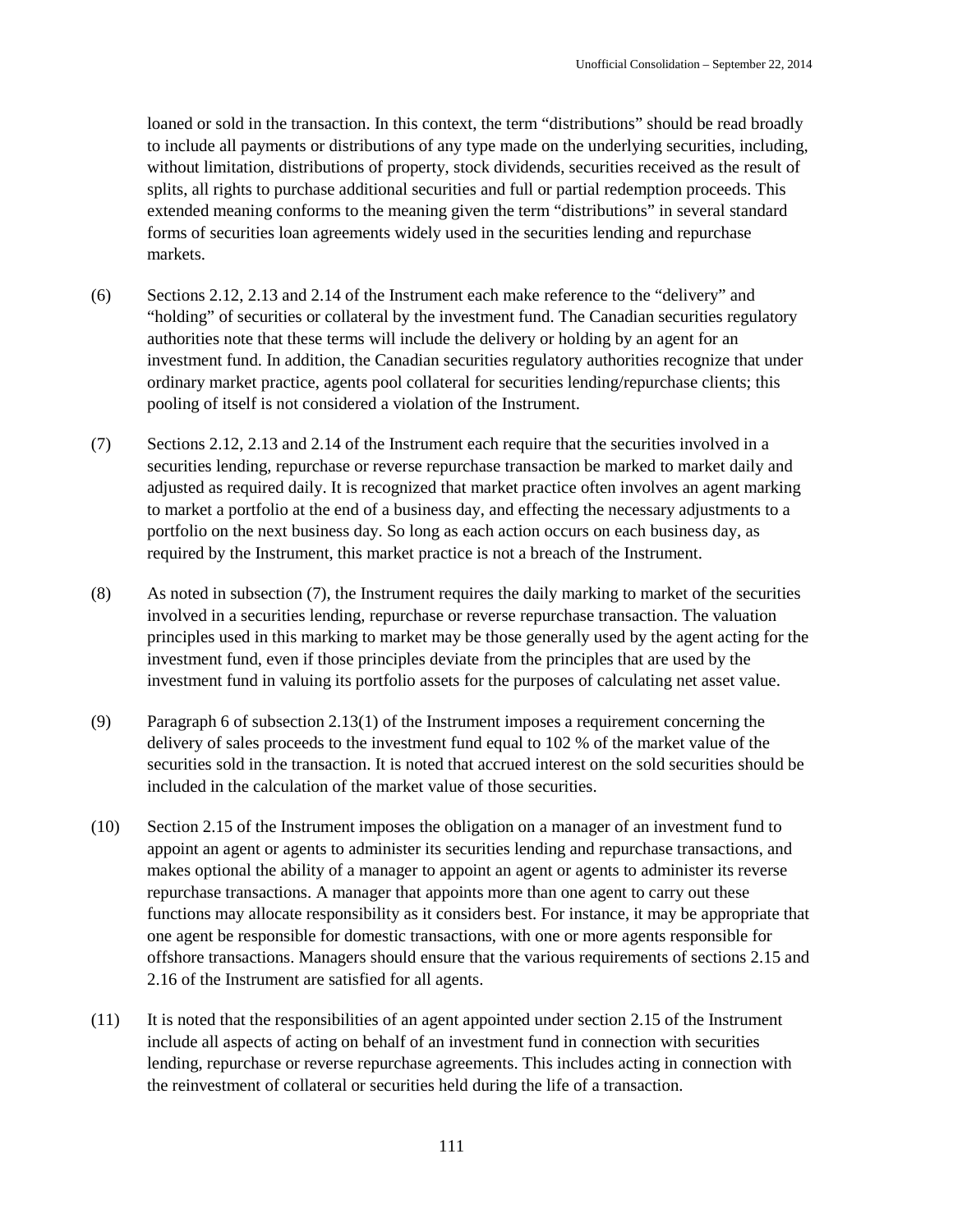- (12) Subsection 2.15(3) of the Instrument requires that an agent appointed by an investment fund to administer its securities lending, repurchase or reverse repurchase transactions shall be a custodian or sub-custodian of the investment fund. It is noted that the provisions of Part 6 of the Instrument generally apply to the agent in connection with its activities relating to securities lending, repurchase or reverse repurchase transactions. The agent must have been appointed as custodian or sub-custodian in accordance with section 6.1, and must satisfy the other requirements of Part 6 in carrying out its responsibilities.
- (13) Subsection 2.15(4) of the Instrument provides that the manager of an investment fund must not authorize an agent to enter into securities lending, repurchase or, if applicable, reverse repurchase transactions on behalf of the investment fund unless there is a written agreement between the agent, the manager and the investment fund that deals with certain prescribed matters. Subsection (4) requires that the manager and the investment fund, in the agreement, provide instructions to the agent on the parameters to be followed in entering into the type of transaction to which the agreement pertains. The parameters would normally include
	- (a) details on the types of transactions that may be entered into by the investment fund;
	- (b) types of portfolio assets of the investment fund to be used in the transaction;
	- (c) specification of maximum transaction size, or aggregate amount of assets that may be committed to transactions at any one time;
	- (d) specification of permitted counterparties;
	- (e) any specific requirements regarding collateralization, including minimum requirements as to amount and diversification of collateralization, and details on the nature of the collateral that may be accepted by the investment fund;
	- (f) directions and an outline of responsibilities for the reinvestment of cash collateral received by the investment fund under the program to ensure that proper levels of liquidity are maintained at all times; and
	- (g) duties and obligations on the agent to take action to obtain payment by a borrower of any amounts owed by the borrower.
- (14) The definition of "cash cover" contained in section 1.1 of the Instrument requires that the portfolio assets used for cash cover not be "allocated for specific purposes". Securities loaned by a mutual fund in a securities lending transaction have been allocated for specific purposes and therefore cannot be used as cash cover by the mutual fund for its specified derivatives obligations.
- (15) An investment fund sometimes needs to vote securities held by it in order to protect its interests in connection with corporate transactions or developments relating to the issuers of the securities. The manager and the portfolio adviser of an investment fund, or the agent of the investment fund administering a securities lending program on behalf of the investment fund, should monitor corporate developments relating to securities that are loaned by the investment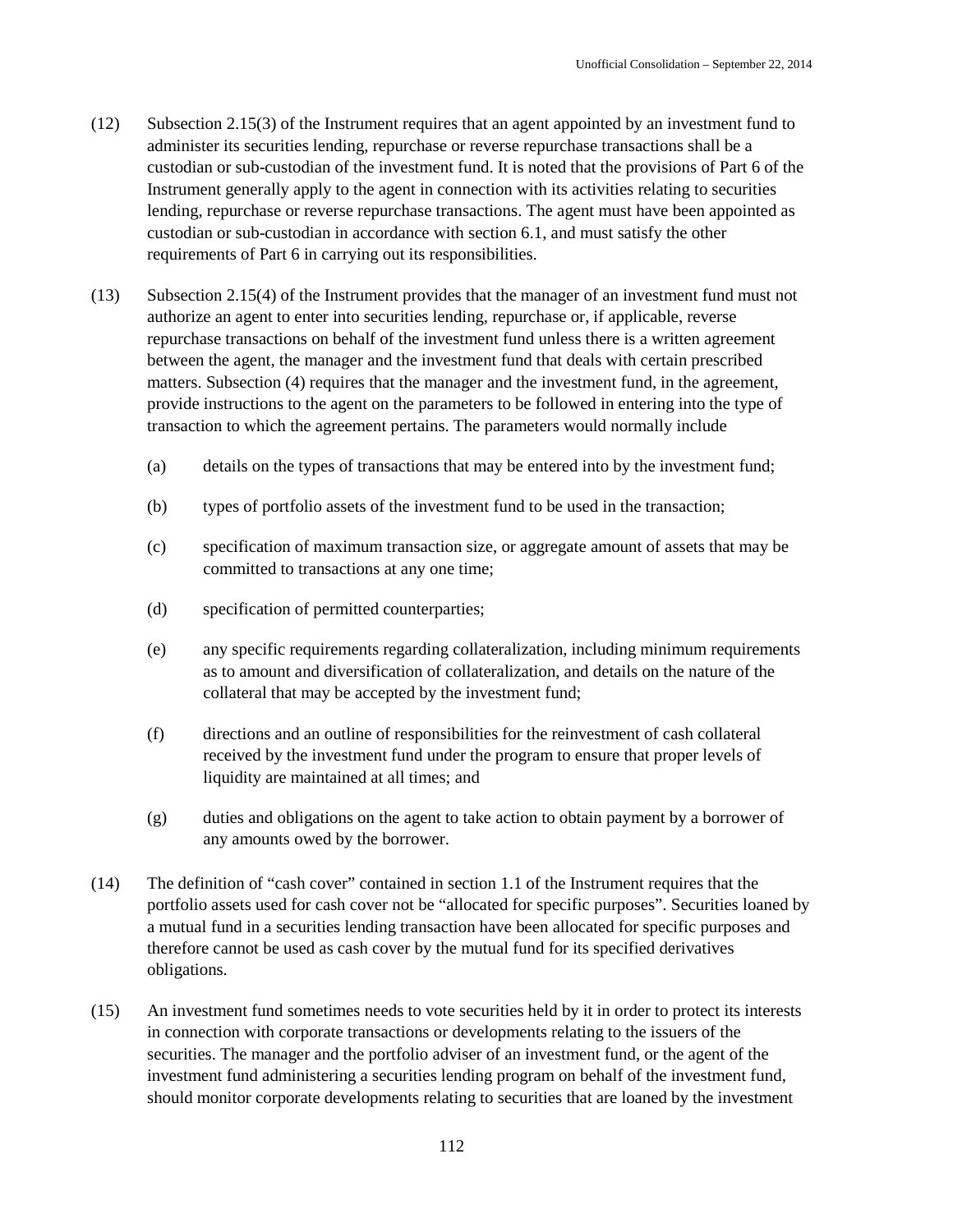fund in securities lending transactions, and take all necessary steps to ensure that the investment fund can exercise a right to vote the securities when necessary. This may be done by way of a termination of a securities lending transaction and recall of loaned securities, as described in paragraph 11 of subsection 2.12(1) of the Instrument.

(16) As part of the prudent management of a securities lending, repurchase or reverse repurchase program, managers of investment funds, together with their agents, should ensure that transfers of securities in connection with those programs are effected in a secure manner over an organized market or settlement system. For foreign securities, this may entail ensuring that securities are cleared through central depositories. Investment funds and their agents should pay close attention to settlement arrangements when entering into securities lending, repurchase and reverse repurchase transactions.

**3.7.1 Money Market Funds** – Section 2.18 of the Instrument imposes daily and weekly liquidity requirements on money market funds. Specifically, money market funds must keep 5% of their assets invested in cash or readily convertible into cash within one day, and 15% of their assets invested in cash or readily convertible into cash within one week. Assets that are "readily convertible to cash" would generally be short-term, highly liquid investments that are readily convertible to known amounts of cash and which are subject to an insignificant risk of changes in value. Such assets can be sold in the ordinary course of business within one business day (in the case of the daily liquidity requirement) or within five business days (in the case of the weekly liquidity requirement) at approximately the value ascribed to them by the money market fund. The Canadian securities regulatory authorities note that the securities do not have to mature within the one and five business day periods. For example, direct obligations of the Canadian or U.S. government, or of a provincial government, that mature after one or five business days but that can be readily converted to cash within one or five business days, would likely be eligible for the 5% and 15% liquidity requirements.

**3.8 Prohibited Investments** – (1) Subsection 4.1(4) of the Instrument permits a dealer managed investment fund to make an investment otherwise prohibited by subsection 4.1(1) of the Instrument and the corresponding provisions in securities legislation referred to in Appendix C to the Instrument if the independent review committee of the dealer managed investment fund has approved the transaction under subsection 5.2(2) of National Instrument 81-107 *Independent Review Committee for Investment Funds* ("NI 81-107"). The Canadian securities regulatory authorities expect the independent review committee may contemplate giving its approval as a standing instruction, as contemplated in section 5.4 of NI 81-107.

- (2) Subsection 4.3(2) of the Instrument permits an investment fund to purchase a class of debt securities from, or sell a class of debt securities to, another investment fund managed by the same manager or an affiliate of the manager where the price payable for the security is not publicly available, if the independent review committee of the investment fund has approved the transaction under subsection 5.2(2) of NI 81-107 and the requirements in section 6.1 of NI 81- 107 have been met. The Canadian securities regulatory authorities expect the independent review committee may contemplate giving its approval as a standing instruction, as contemplated in section 5.4 of NI 81-107.
- (3) In providing its approval under paragraph 4.3(2) of the Instrument, the Canadian securities regulatory authorities expect the independent review committee to have satisfied itself that the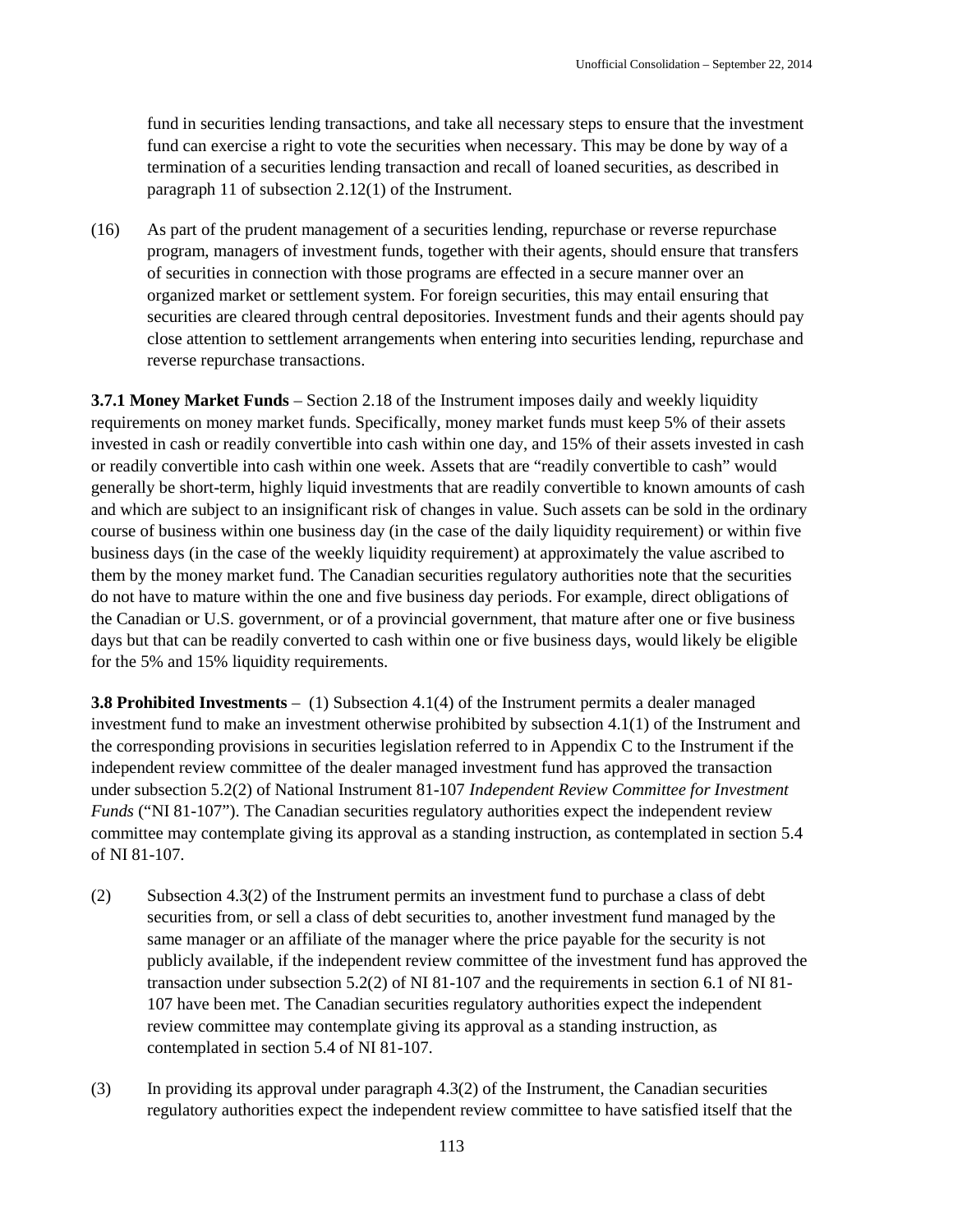price of the security is fair. It may do this by considering the price quoted on a marketplace (e.g., CanPx or TRACE), or by obtaining a quote from an independent, arm's-length purchaser or seller, immediately before the purchase or sale.

#### **PART 4 USE OF SPECIFIED DERIVATIVES**

**4.1 Exercising Options on Futures** – Paragraphs 2.8(1)(d) and (e) of the Instrument prohibit a mutual fund from, among other things, opening and maintaining a position in a standardized future except under the conditions referred to in those paragraphs. Opening and maintaining a position in a standardized future could be effected through the exercise by a mutual fund of an option on futures. Therefore, it should be noted that a mutual fund cannot exercise an option on futures and assume a position in a standardized future unless the applicable provisions of paragraphs  $2.8(1)(d)$  or (e) are satisfied.

**4.2 Registration Matters** – The Canadian securities regulatory authorities remind industry participants of the following requirements contained in securities legislation:

- 1. An investment fund may only invest in or use clearing corporation options and over-thecounter options if the portfolio adviser advising with respect to these investments
	- (a) is permitted, either by virtue of registration as an adviser under the securities legislation or commodity futures legislation of the jurisdiction in which the portfolio adviser is providing the advice or an exemption from the requirement to be registered, to provide that advice to the investment fund under the laws of that jurisdiction; and
	- (b) has satisfied all applicable option proficiency requirements of that jurisdiction.
- 2. An investment fund may invest in or use futures and options on futures only if the portfolio adviser advising with respect to these investments or uses is registered as an adviser under the securities or commodity futures legislation of the jurisdiction in which the portfolio adviser is providing the advice, if this registration is required in that jurisdiction, and meets the proficiency requirements for advising with respect to futures and options on futures in the jurisdiction.
- 3. A portfolio adviser of an investment fund that receives advice from a non-resident subadviser as contemplated by section 2.10 of the Instrument is not relieved from the registration requirements described in paragraphs 1 and 2.
- 4. In Ontario, a non-resident sub-adviser is required, under the commodity futures legislation of Ontario, to be registered in Ontario if it provides advice to another portfolio adviser of an investment fund in Ontario concerning the use of standardized futures by the investment fund. Section 2.10 of the Instrument does not exempt the nonresident sub-adviser from this requirement. A non-resident sub-adviser should apply for an exemption in Ontario if it wishes to carry out the arrangements contemplated by section 2.10 without being registered in Ontario under that legislation.

**4.3 Leveraging** – The Instrument is designed to prevent the use of specified derivatives for the purpose of leveraging the assets of the mutual fund. The definition of "hedging" prohibits leveraging with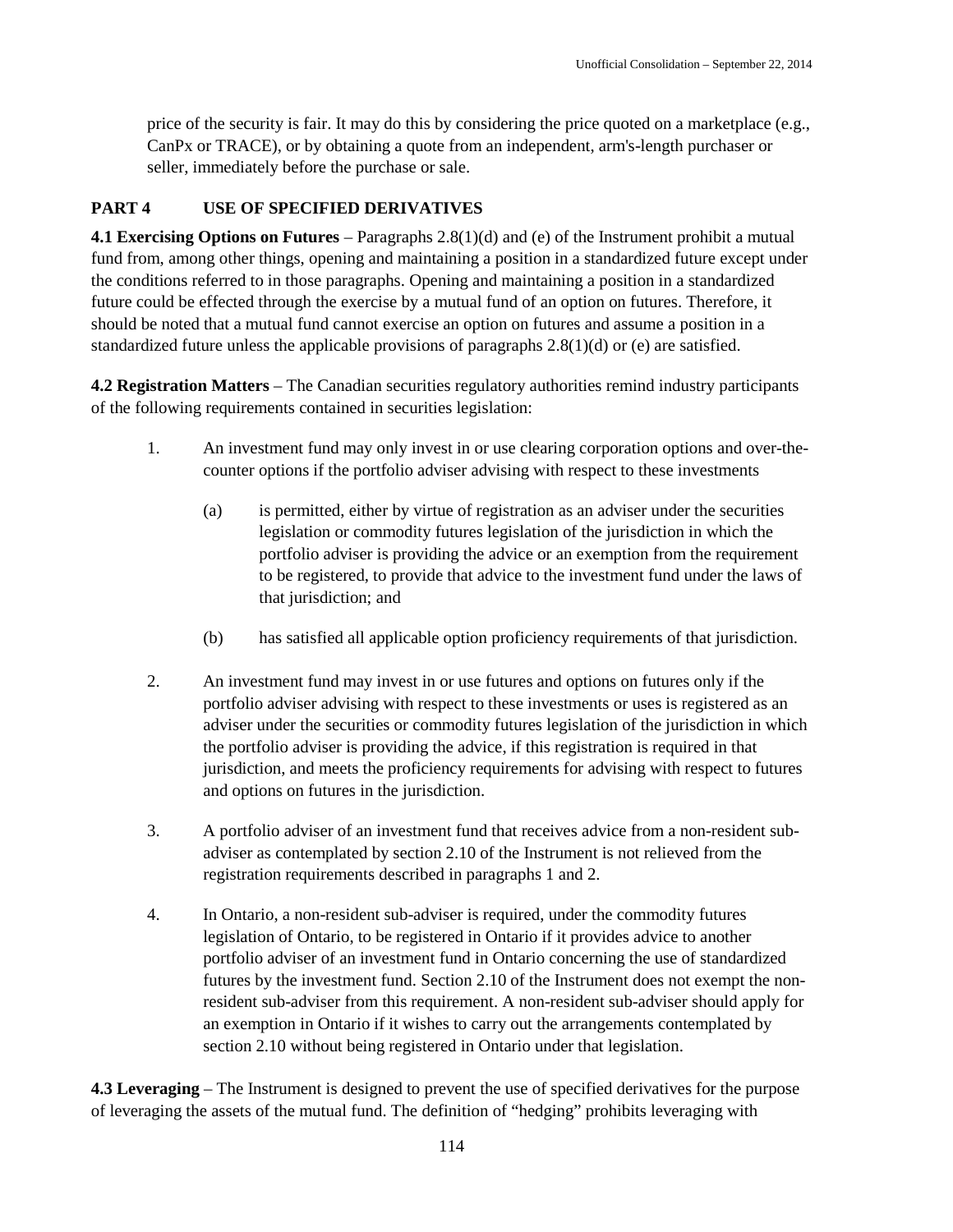specified derivatives used for hedging purposes. The provisions of subsection 2.8(1) of the Instrument restrict leveraging with specified derivatives used for non-hedging purposes.

**4.4 Cash Cover** – The definition of "cash cover" in the Instrument prescribes the securities or other portfolio assets that may be used to satisfy the cash cover requirements relating to specified derivatives positions of mutual funds required by Part 2 of the Instrument. The definition of "cash cover" includes various interest-bearing securities; the definition includes interest accrued on those securities, and so mutual funds are able to include accrued interest for purposes of cash cover calculations.

# **PART 5 LIABILITY AND INDEMNIFICATION**

**5.1 Liability and Indemnification** – (1) Subsection 4.4(1) of the Instrument contains provisions that require that any agreement or declaration of trust under which a person or company acts as manager of an investment fund provide that the manager is responsible for any loss that arises out of the failure of it, and of any person or company retained by it or the investment fund to discharge any of the manager's responsibilities to the investment fund, to satisfy the standard of care referred to in that section. Subsection 4.4(2) of the Instrument provides that an investment fund must not relieve the manager from that liability.

- (2) The purpose of these provisions is to ensure that the manager remains responsible to the investment fund and therefore indirectly to its securityholders for the duty of care that is imposed by the securities legislation of most jurisdictions, and to clarify that the manager is responsible for ensuring that service providers perform to the level of that standard of care. The Instrument does not regulate the contractual relationships between the manager and service providers; whether a manager can seek indemnification from a service provider that fails to satisfy that standard of care is a contractual issue between those parties.
- (3) Subsection 4.4(5) of the Instrument provides that section 4.4 does not apply to any losses to an investment fund or securityholder arising out of an action or inaction by a custodian or subcustodian or by a director of an investment fund. A separate liability regime is imposed, on custodians or sub-custodians by section 6.6 of the Instrument. Directors are subject to the liability regime imposed by the relevant corporate legislation.

**5.2 Securities Lending, Repurchase and Reverse Repurchase Transactions** – (1) As described in section 5.1, section 4.4 of the Instrument is designed to ensure that the manager of an investment fund is responsible for any loss that arises out of the failure of it, and of any person or company retained by it or the investment fund to discharge any of the manager's responsibilities to the investment fund, to satisfy the standard of care referred to in that section.

- (2) The retention by a manager of an agent under section 2.15 of the Instrument to administer the investment fund's securities lending, repurchase or reverse repurchase transactions does not relieve the manager from ultimate responsibility for the administration of those transactions in accordance with the Instrument and in conformity with the standard of care imposed on the manager by statute and required to be imposed on the agent in the relevant agreement by subsection 2.15(4) of the Instrument.
- (3) Under subsection 2.15(3) of the Instrument, the custodian or sub-custodian of an investment fund must be the agent appointed to act on behalf of the investment fund to administer securities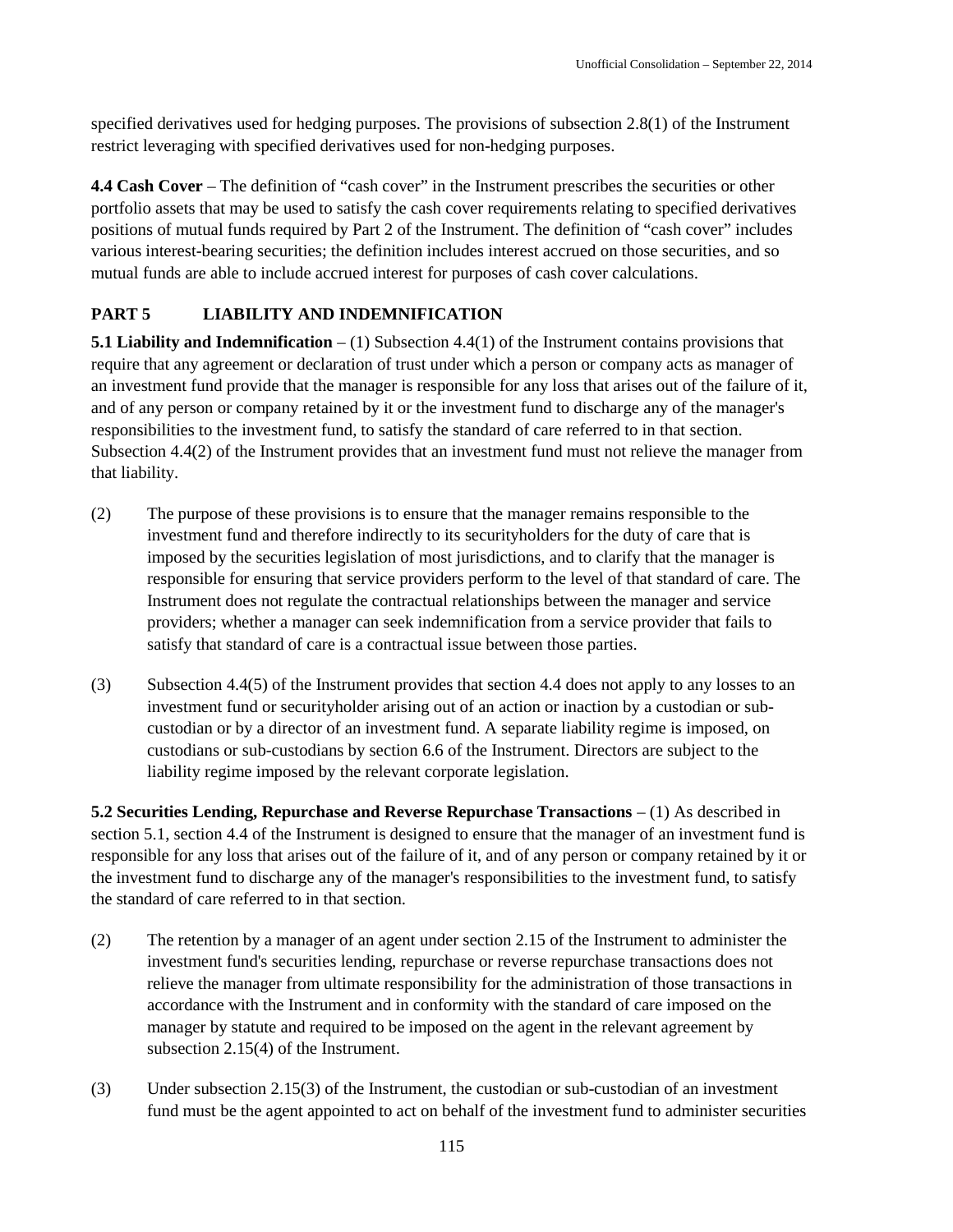lending, repurchase or reverse repurchase transactions of the investment fund. The activities of the agent, as custodian or sub-custodian, are not within the responsibility of the manager of the investment fund, as provided for in subsection 4.4(5) of the Instrument. However, the activities of the agent, in its role as administering the investment funds' securities lending, repurchase or reverse repurchase transactions, are within the ultimate responsibility of the manager, as provided for in subsection 4.4(6) of the Instrument.

## **PART 6 SECURITYHOLDER MATTERS**

**6.1 Meetings of Securityholders** – Subsection 5.4(1) of the Instrument imposes a requirement that a meeting of securityholders of an investment fund called for the purpose of considering any of the matters referred to in subsection 5.1(1) of the Instrument must be called on notice sent at least 21 days before the date of the meeting. Industry participants are reminded that the provisions of National Instrument 54-101 *Communication with Beneficial Owners of Securities of a Reporting Issuer*, or a successor instrument, may apply to any meetings of securityholders of investment funds and that those provisions may require that a longer period of notice be given.

**6.2 Limited Liability** – (1) Investment funds generally are structured in a manner that ensures that investors are not exposed to the risk of loss of an amount more than their original investment. This is a very important and essential attribute of investment funds.

- (2) Investment funds that are structured as corporations do not raise pressing liability problems because of the limited liability regime of corporate statutes.
- (3) Investment funds that are structured as limited partnerships may raise some concerns about the loss of limited liability if limited partners participate in the management or control of the partnership. The Canadian securities regulatory authorities encourage managers of investment funds that are structured as limited partnerships to consider this issue in connection with the holding of meetings of securityholders, even if required under subsection 5.1(1) of the Instrument. In addition, in the view of the Canadian securities regulatory authorities, all managers of investment funds that are structured as limited partnerships should include a discussion of this issue as a risk factor in prospectuses.

**6.3 Calculation of Fees** – (1) Paragraph 5.1(1)(a) of the Instrument requires securityholder approval before the basis of the calculation of a fee or expense that is charged to an investment fund is changed in a way that could result in an increase in charges to the investment fund. The Canadian securities regulatory authorities note that the phrase "basis of the calculation" includes any increase in the rate at which a particular fee is charged to the investment fund.

(2) The Canadian securities regulatory authorities are of the view that the requirement of paragraph 5.1(1)(a) of the Instrument would not apply in instances where the change to the basis of the calculation is the result of separate individual agreements between the manager of the investment fund and individual securityholders of the investment fund, and the resulting increase in charges is payable directly or indirectly by those individual securityholders only.

**6.4. Fund Conversions** – (1) For the purposes of subparagraphs 5.1(1)(h)(i), (ii) and (iii) of the Instrument, the Canadian securities regulatory authorities consider that any change that will restructure an investment fund from its original structure requires the prior approval of the securityholders of the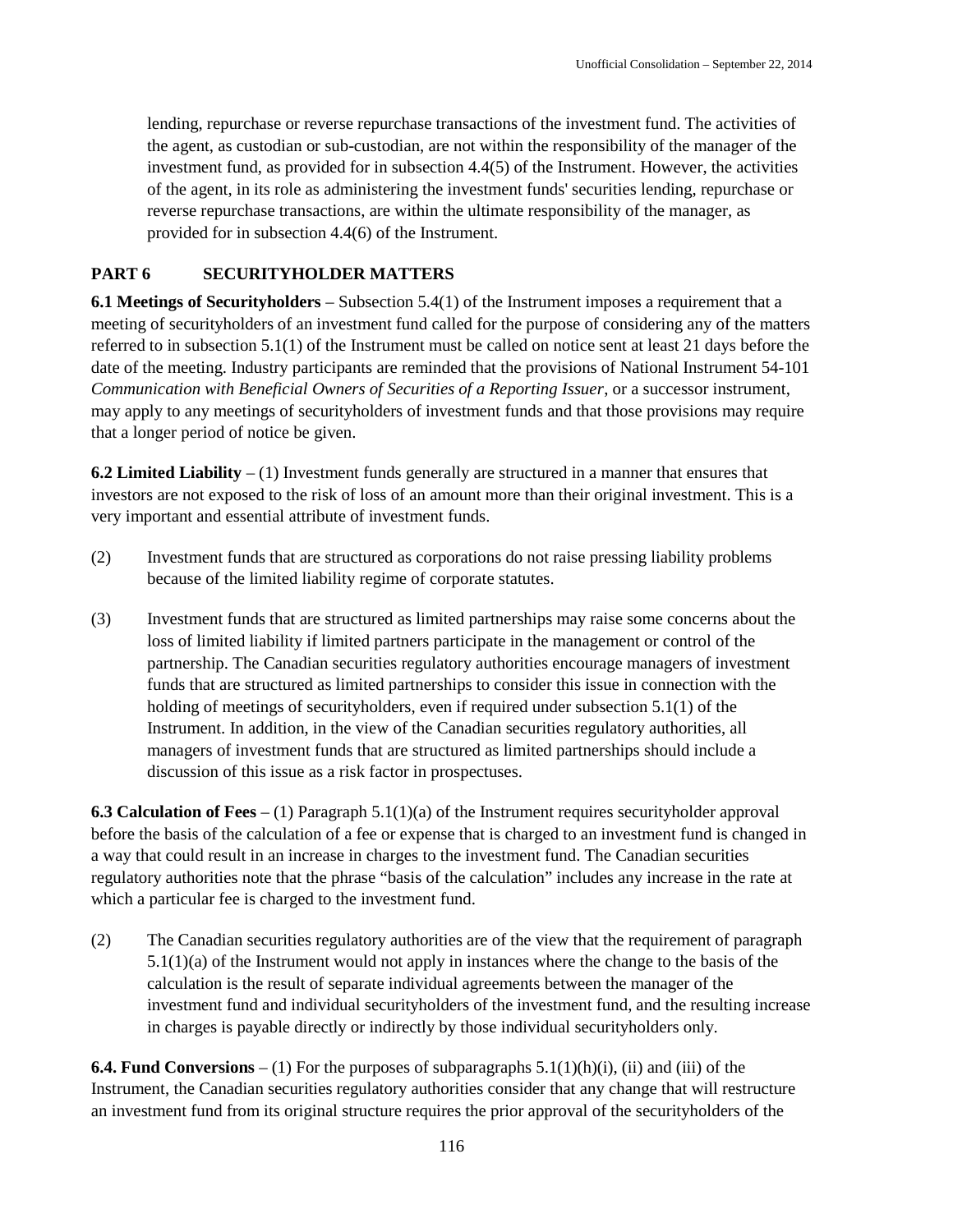investment fund. For example, a non-redeemable investment fund may be designed to convert into a mutual fund on a specified date, or it may be designed to convert into a mutual fund after a specified date if the securities of the investment fund have traded at a specified discount to their net asset value per security for more than a set period of time. In each case, when the event that triggers the conversion occurs, the redemption feature of the securities of the non-redeemable investment fund changes and the securities of the non-redeemable investment fund will typically become redeemable at their net asset value per security daily. This change in the redemption feature of the securities of the investment fund may not be implemented unless securityholder approval has been obtained under subparagraph  $5.1(1)(h)(i)$  of the Instrument. Another example of a change requiring securityholder approval is where an investment fund seeks to obtain control, or become involved in the management, of companies in which it invests, which is inconsistent with the nature of an investment fund. In such a situation, the investment fund would be required to obtain securityholder approval under subparagraph 5.1(1)(h)(iii) of the Instrument, in order to convert into a non-investment fund issuer, before it could become involved in the management of, or exercise control over, investees.

(2) For the purposes of subsection  $5.1(2)$  of the Instrument, the Canadian securities regulatory authorities consider the costs and expenses associated with a change referred to in paragraph 5.1(1)(h) of the Instrument to include costs associated with the securityholder meeting to obtain approval of the change, the costs of preparing and filing a prospectus to commence continuous distribution of securities if the investment fund is converting from a non-redeemable investment fund to a mutual fund in continuous distribution, and brokerage commissions payable as a result of any portfolio realignment necessary to carry out the transaction.

#### **PART 7 CHANGES**

**7.1 Integrity and Competence of Investment Fund Management Groups** – (1) Paragraph 5.5(1)(a) of the Instrument requires that the approval of the securities regulatory authority be obtained before the manager of an investment fund is changed. Paragraph  $5.5(1)(a.1)$  of the Instrument contemplates similar approval to a change in control of a manager.

- (2) In connection with each of these approvals, applicants are required by section 5.7 of the Instrument to provide information to the securities regulatory authority concerning the integrity and experience of the persons or companies that are proposed to be involved in, or control, the management of the investment fund after the proposed transaction.
- (3) The Canadian securities regulatory authorities would generally consider it helpful in their assessment of the integrity and experience of the proposed new management group that will manage an investment fund after a change in manager if the application set out, among any other information the applicant wishes to provide
	- (a) the name, registered address and principal business activity or the name, residential address and occupation or employment of
		- (i) if the proposed manager is not a public company, each beneficial owner of securities of each shareholder, partner or limited partner of the proposed manager, and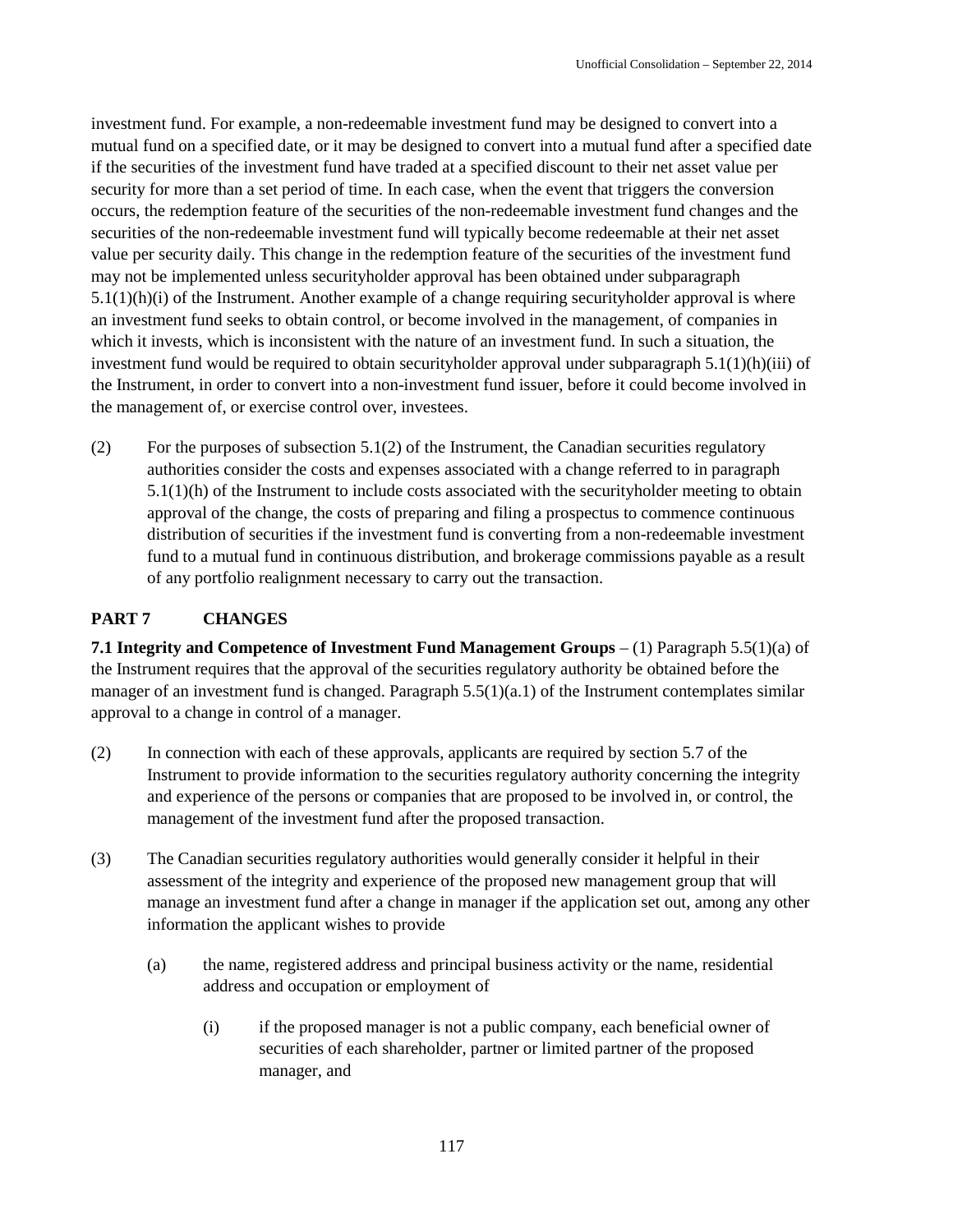- (ii) if the proposed manager is a public company, each beneficial owner of securities of each shareholder of the proposed manager that is the beneficial holder, directly or indirectly, of more than 10% of the outstanding securities of the proposed manager; and
- (b) information concerning
	- (i) if the proposed manager is not a public company, each shareholder, partner or limited partner of the proposed manager,
	- (ii) if the proposed manager is a public company, each shareholder that is the beneficial holder, directly or indirectly, of more than 10% of the outstanding securities of the proposed manager,
	- (iii) each director and officer of the proposed manager, and
	- (iv) each proposed director, officer or individual trustee of the investment fund.
- (4) The Canadian securities regulatory authorities would generally consider it helpful if the information relating to the persons and companies referred to in paragraph (3)(b) included
	- (a) for a company
		- (i) its name, registered address and principal business activity,
		- (ii) the number of securities or partnership units of the proposed manager beneficially owned, directly or indirectly, and
		- (iii) particulars of any existing or potential conflicts of interest that may arise as a result of the activities of the company and its relationship with the management group of the investment fund; and
	- (b) for an individual
		- (i) his or her name, birthdate and residential address,
		- (ii) his or her principal occupation or employment,
		- (iii) his or her principal occupations or employment during the five years before the date of the application, with a particular emphasis on the individual's experience in the financial services industry,
		- (iv) the individual's educational background, including information regarding courses successfully taken that relate to the financial services industry,
		- (v) his or her position and responsibilities with the proposed manager or the controlling shareholders of the proposed manager or the investment fund,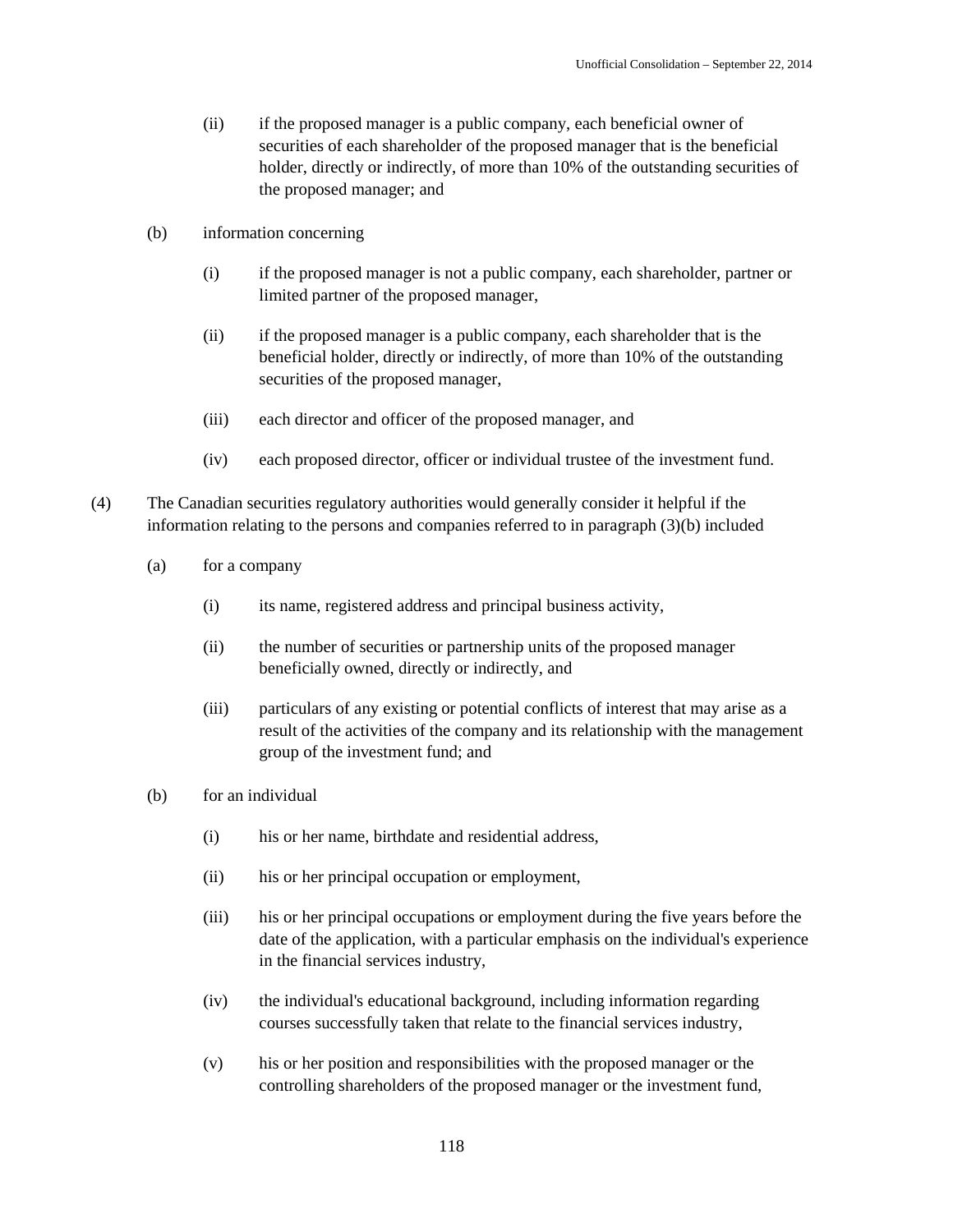- (vi) whether he or she is, or within five years before the date of the application has been, a director, officer or promoter of any reporting issuer other than the investment fund, and if so, disclosing the names of the reporting issuers and their business purpose, with a particular emphasis on relationships between the individual and other investment funds,
- (vii) the number of securities or partnership units of the proposed manager beneficially owned, directly or indirectly,
- (viii) particulars of any existing or potential conflicts of interest that may arise as a result of the individual's outside business interests and his or her relationship with the management group of the investment fund, and
- (ix) a description of the individual's relationships to the proposed manager and other service providers to the investment fund.
- (5) The Canadian securities regulatory authorities would generally consider it helpful in their assessment of the integrity and experience of the persons or companies that are proposed to manage an investment fund after a change of control of the manager, if the application set out, among any other information that applicant wishes to provide, a description of
	- (a) the proposed corporate ownership of the manager of the investment fund after the proposed transaction, indicating for each proposed direct or indirect shareholder of the manager of the investment fund the information about that shareholder referred to in subsection (4):
	- (b) the proposed officers and directors of the manager of the investment fund, of the investment fund and of each of the proposed controlling shareholders of the investment fund, indicating for each individual, the information about that individual referred to in subsection (4);
	- (c) any anticipated changes to be made to the officers and directors of the manager of the investment fund, of the investment fund and of each of the proposed controlling shareholders of the investment fund that are not set out in paragraph (b); and
	- (d) the relationship of the members of the proposed controlling shareholders and the other members of the management group to the manager and any other service provider to the investment fund.

**7.2 Mergers of Investment Funds** – Subsection 5.6(1) of the Instrument provides that mergers of investment funds may be carried out on the conditions described in that subsection without prior approval of the securities regulatory authority. The Canadian securities regulatory authorities consider that the types of transactions contemplated by subsection 5.6(1) of the Instrument when carried out in accordance with the conditions of that subsection address the fundamental regulatory concerns raised by mergers of investment funds. Subsection 5.6(1) of the Instrument is designed to facilitate consolidations of investment funds within fund families that have similar fundamental investment objectives and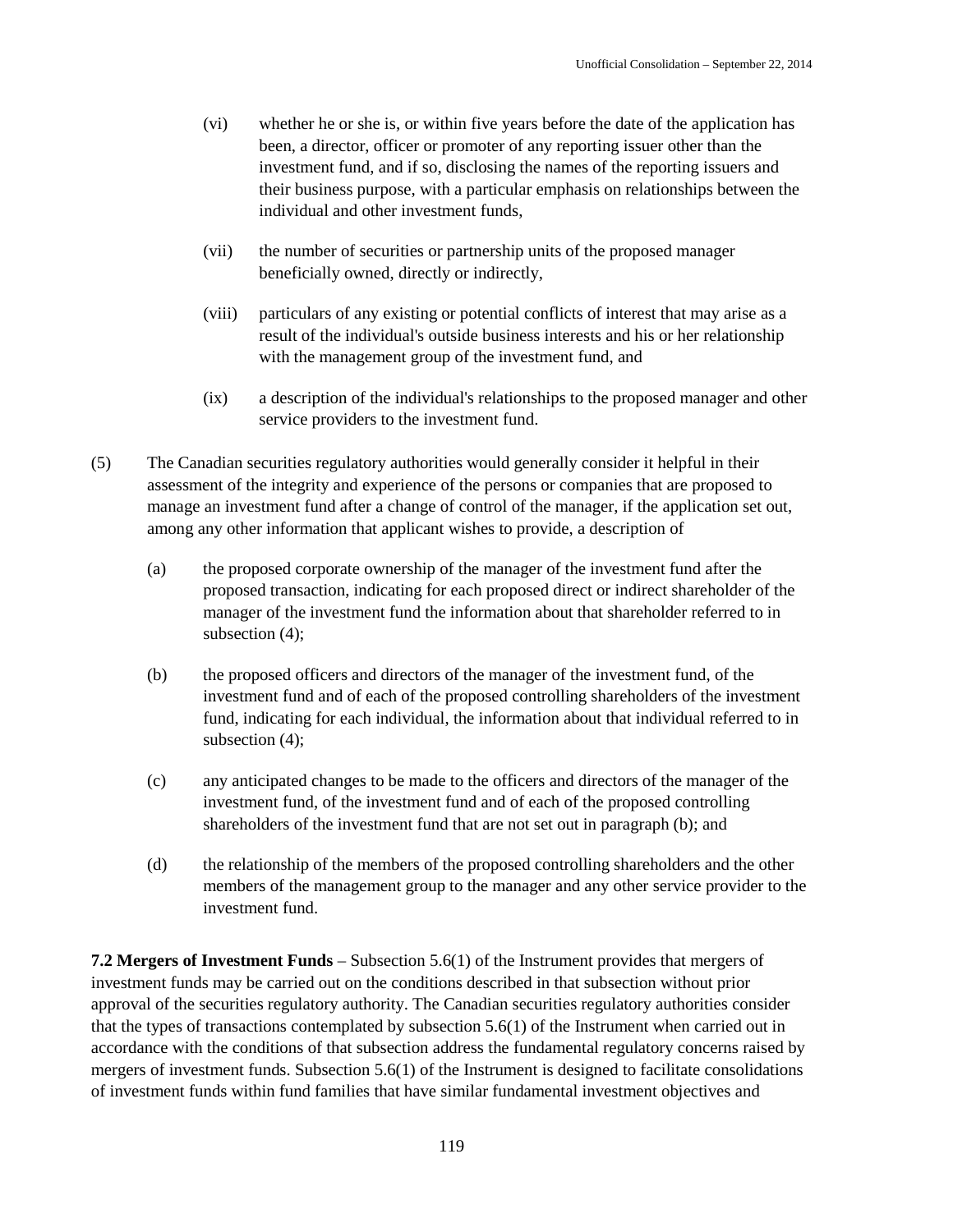strategies and that are operated in a consistent and similar fashion. Since subsection 5.6(1) will be unavailable unless the investment funds involved in the transaction have substantially similar fundamental investment objectives and strategies and are operated in a substantially similar fashion, the Canadian securities regulatory authorities do not expect that the portfolios of the consolidating funds will be required to be realigned to any great extent before a merger. If realignment is necessary, the Canadian securities regulatory authorities note that paragraph  $5.6(1)(h)$  of the Instrument provides that none of the costs and expenses associated with the transaction may be borne by the investment fund. Brokerage commissions payable as a result of any portfolio realignment necessary to carry out the transaction would, in the view of the Canadian securities regulatory authorities, be costs and expenses associated with the transaction.

**7.3 Regulatory Approval for Reorganizations** – (1) Paragraph 5.7(1)(b) of the Instrument requires certain details to be provided in respect of an application for regulatory approval required by paragraph 5.5(1)(b) that is not automatically approved under subsection 5.6(1). The Canadian securities regulatory authorities will be reviewing this type of proposed transaction, among other things, to ensure that adequate disclosure of the differences between the issuers participating in the proposed transaction is given to securityholders of the investment fund that will be merged, reorganized or amalgamated with another issuer.

(2) If an investment fund is proposed to be merged, amalgamated or reorganized with an investment fund that has a net asset value that is smaller than the net asset value of the terminating investment fund, the Canadian securities regulatory authorities will consider the implications of the proposed transaction on the smaller continuing investment fund. The Canadian securities regulatory authorities believe that this type of transaction generally would constitute a material change for the smaller continuing investment fund, thereby triggering the requirements of paragraph 5.1(1)(g) of the Instrument and Part 11 of National Instrument 81-106 *Investment Fund Continuous Disclosure*.

# **7.4 [Deleted]**

**7.5 Circumstances in Which Approval of Securityholders Not Required** – (1) Subsection 5.3(2) of the Instrument provides that an investment fund's reorganization with, or transfer of assets to, another issuer may be carried out on the conditions described in paragraph 5.3(2)(a) or (b) without the prior approval of the securityholders of the investment fund.

- (2) If the manager refers the change contemplated in subsection 5.3(2) of the Instrument to the investment fund's independent review committee, and subsequently seeks the approval of the securityholders of the investment fund, the Canadian securities regulatory authorities expect the manager to include a description of the independent review committee's determination in the written notice to securityholders referred to in section 5.4 of the Instrument.
- (3) The Canadian securities regulatory authorities expect the written notice referred to in subparagraph  $5.3(2)(a)(iv)$  and (v) of the Instrument to include, at a minimum, the expected date of the reorganization, the name of the other investment fund with which the investment fund will be reorganized, how a securityholder of the investment fund may obtain a copy of the other investment fund's fund facts, simplified prospectus or annual information form, as applicable,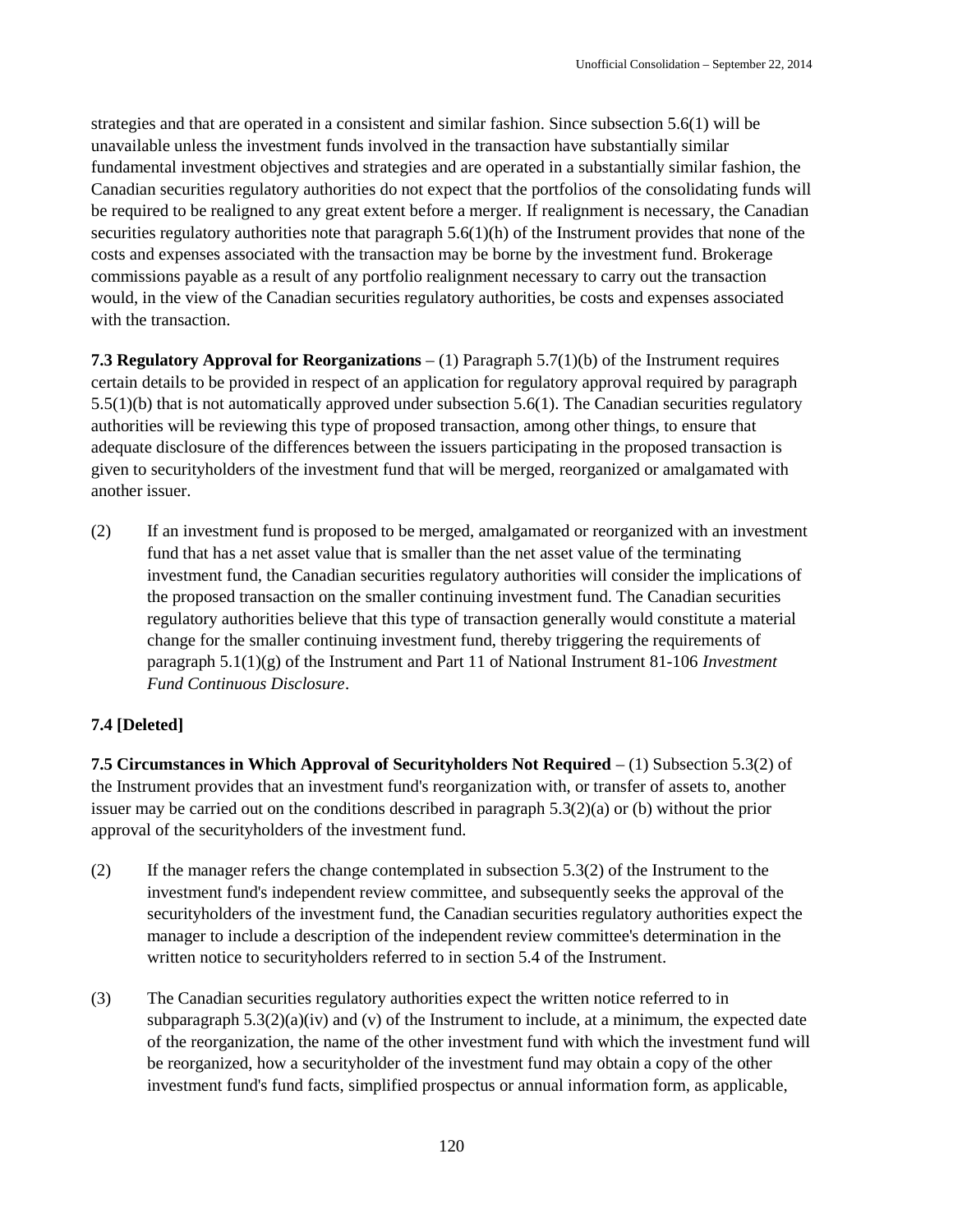and a description of the determination of the investment fund's independent review committee with respect to the reorganization.

**7.6 Change of Auditor** – Section 5.3.1 of the Instrument requires that the independent review committee of the investment fund give its prior approval to the manager before the auditor of the investment fund may be changed.

**7.7 Connection to NI 81-107** – There may be matters under subsection 5.1(1) of the Instrument that may also be a conflict of interest matter as defined in NI 81-107. The Canadian securities regulatory authorities expect any matter under subsection 5.1 (1) of the Instrument subject to review by the independent review committee to be referred by the manager to the independent review committee before seeking the approval of securityholders of the investment fund. The Canadian securities regulatory authorities further expect the manager to include a description of the independent review committee's determination in the written notice to securityholders referred to in subsection 5.4(2) of the Instrument.

**7.8 Termination of an Investment Fund –** Subsection 5.8(2) of the Instrument requires a mutual fund that is terminating to give notice of the termination to all securityholders of the mutual fund. Section 5.8.1 of the Instrument requires a non-redeemable investment fund that is terminating to issue and file a press release announcing the termination. Investment funds for which the termination is a material change must also comply with the requirements of Part 11 of National Instrument 81-106 *Investment Fund Continuous Disclosure.*

## **PART 8 CUSTODIANSHIP OF PORTFOLIO ASSETS**

**8.1 Standard of Care** – The standard of care prescribed by section 6.6 of the Instrument is a minimum standard only. Similarly, the provisions of section 6.5 of the Instrument, designed to protect an investment fund from loss in the event of the insolvency of those holding its portfolio assets, are minimum requirements. The Canadian securities regulatory authorities are of the view that the requirements set out in section 6.5 may require custodians and sub-custodians to take such additional steps as may be necessary or desirable properly to protect the portfolio assets of the investment fund in a foreign jurisdiction and to ensure that those portfolio assets are unavailable to satisfy the claims of creditors of the custodian or sub-custodian, having regard to creditor protection and bankruptcy legislation of any foreign jurisdiction in which portfolio assets of an investment fund may be located.

**8.2 Book-Based System** – (1) Subsection 6.5(3) of the Instrument provides that a custodian or subcustodian of an investment fund may arrange for the deposit of portfolio assets of the investment fund with a depository, or clearing agency, that operates a book-based system. Such depositories or clearing agencies include The Canadian Depository For Securities Limited, the Depository Trust Company or any other domestic or foreign depository or clearing agency that is incorporated or organized under the laws of a country or a political subdivision of a country and operates a book-based system in that country or political subdivision or operates a transnational book-based system.

(2) A depository or clearing agency that operates a book-based system used by an investment fund is not considered to be a custodian or sub-custodian of the investment fund.

**8.3 Compliance** – Paragraph 6.7(1)(c) of the Instrument requires the custodian of an investment fund to make any changes periodically that may be necessary to ensure that the custodian and sub-custodian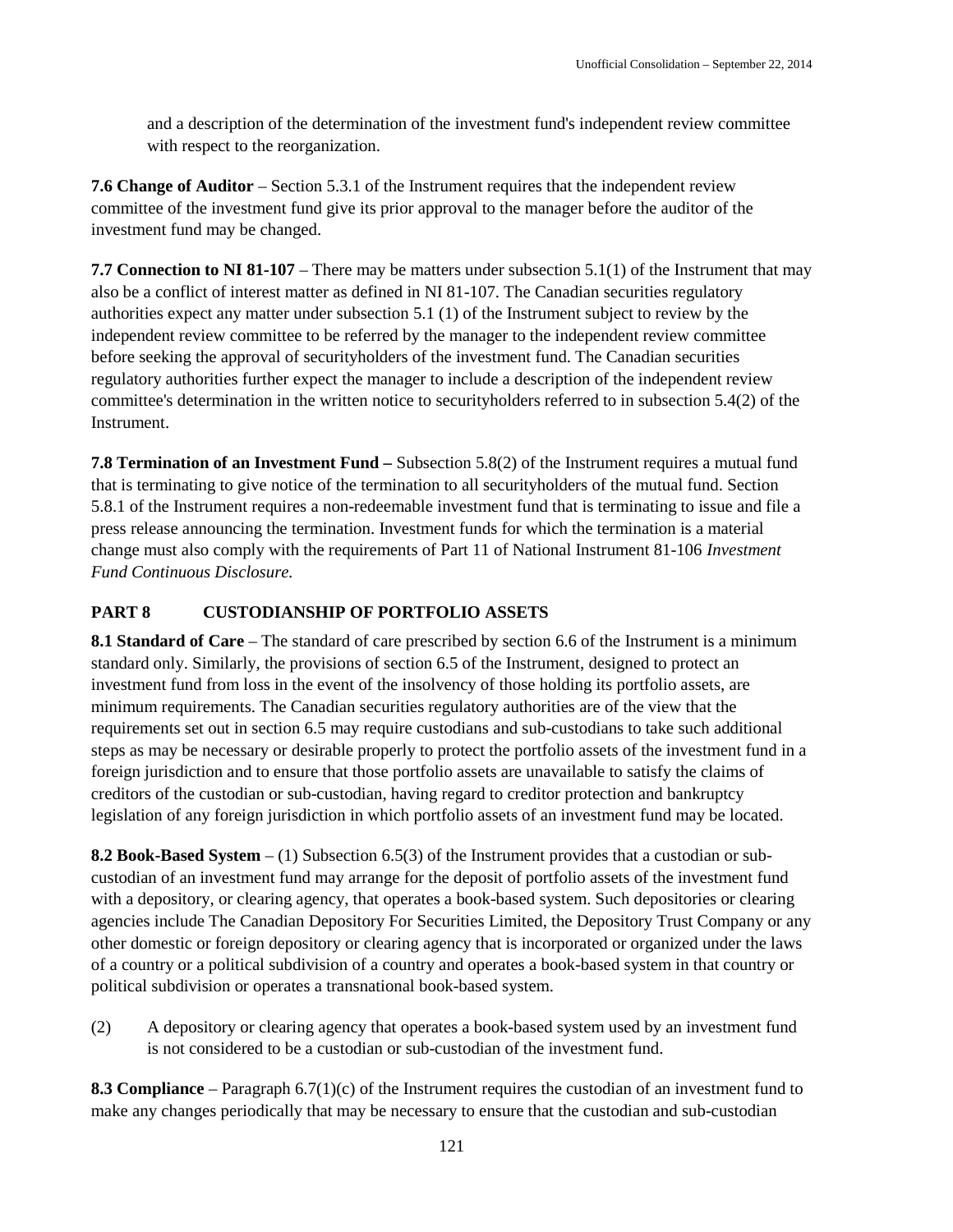agreements comply with Part 6, and that there is no sub-custodian of the investment fund that does not satisfy the applicable requirements of sections 6.2 or 6.3. The Canadian securities regulatory authorities note that necessary changes to ensure this compliance could include a change of sub-custodian.

## **PART 9 CONTRACTUAL PLANS**

**9.1 Contractual Plans** – Industry participants are reminded that the term "contractual plan" used in Part 8 of the Instrument is a defined term in the securities legislation of most jurisdictions, and that contractual plans as so defined are not the same as automatic or periodic investment plans. The distinguishing feature of a contractual plan is that sales charges are not deducted at a constant rate as investments in mutual fund securities are made under the plan; rather, proportionately higher sales charges are deducted from the investments made during the first year, or in some plans the first two years.

## **PART 10 SALES AND REDEMPTIONS OF SECURITIES**

**10.1 General** – The purposes of Parts 9, 10 and 11 of the Instrument include ensuring that

- (a) investors' cash is received by an investment fund promptly;
- (b) the opportunity for loss of an investors' cash before investment in the investment fund is minimized; and
- (c) the investment fund or the appropriate investor receives all interest that accrues on cash during the periods between delivery of the cash by an investor until investment in the investment fund, in the case of the purchase of investment fund securities, or between payment of the cash by the investment fund until receipt by the investor, in the case of redemptions.

## **10.2 Interpretation** – (1) [Deleted]

- (2) The Instrument refers to "securityholders" of an investment fund in several provisions. Investment funds must keep a record of the holders of their securities. An investment fund registers a holder of its securities on this record as requested by the person or company placing a purchase order or as subsequently requested by that registered securityholder. The Canadian securities regulatory authorities are of the view that an investment fund is entitled to rely on its register of holders of securities to determine the names of such holders and in its determination as to whom it is to take instructions from.
- (3) Accordingly, when the Instrument refers to "securityholder" of an investment fund, it is referring to the securityholder registered as a holder of securities on the records of the investment fund. If that registered securityholder is a participating dealer acting for its client, the investment fund deals with and takes instructions from that participating dealer. The Instrument does not regulate the relationship between the participating dealer and its client for whom the participating dealer is acting as agent. The Canadian securities regulatory authorities note however, that the participating dealer should, as a matter of prudent business practice, obtain appropriate instructions, in writing, from its client when dealing with the client's beneficial holdings in an investment fund.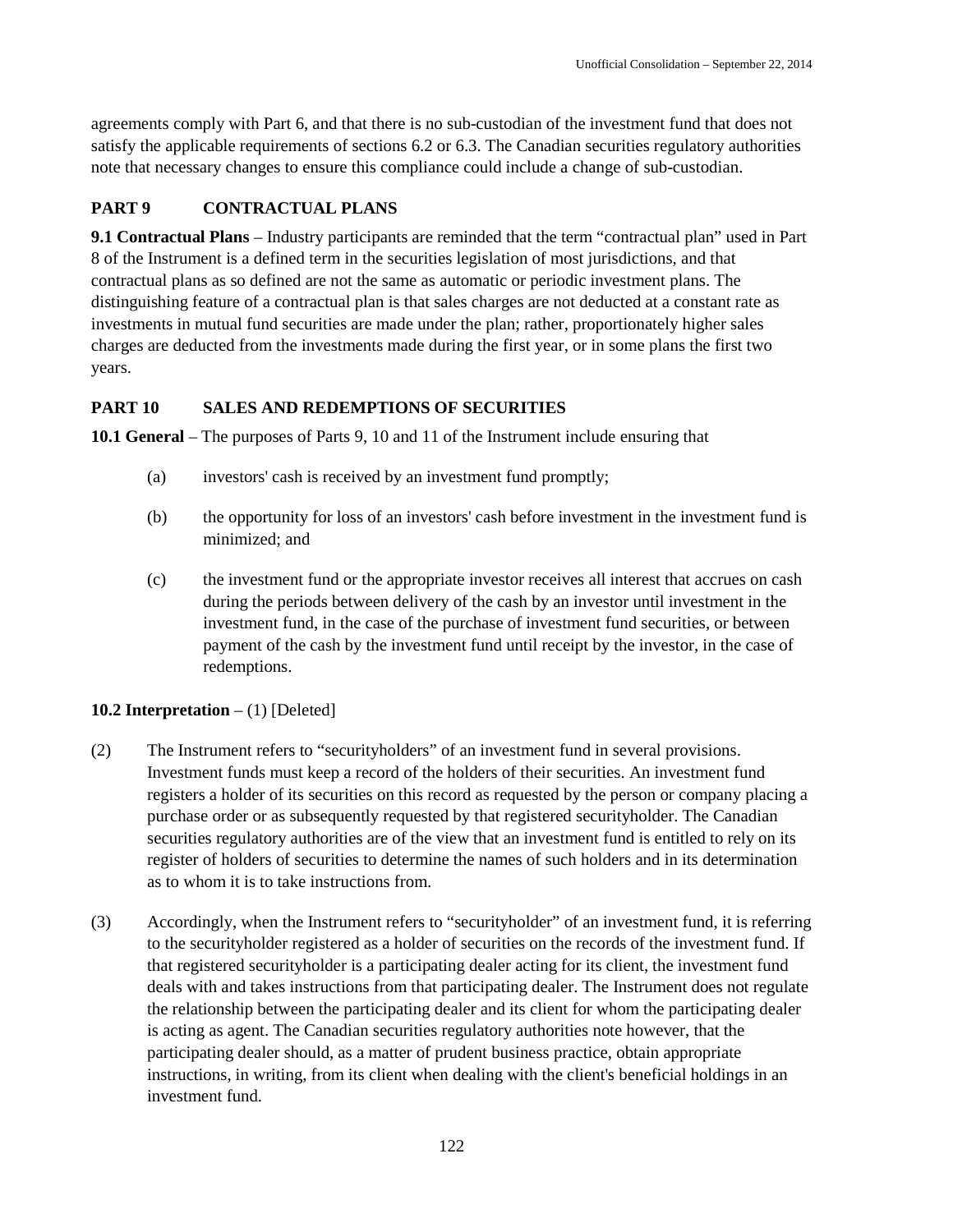**10.3 Receipt of Orders** – (1) A principal distributor or participating dealer of a mutual fund should endeavour, to the extent possible, to receive cash to be invested in the mutual fund at the time the order to which they pertain is placed.

(2) A dealer receiving an order for redemption should, at the time of receipt of the investor's order, obtain from the investor all relevant documentation required by the mutual fund in respect of the redemption including, without limitation, any written request for redemption that may be required by the mutual fund, duly completed and executed, and any certificates representing the mutual fund securities to be redeemed, so that all required documentation is available at the time the redemption order is transmitted to the mutual fund or to its principal distributor for transmittal to the mutual fund.

**10.4 Backward Pricing** – Subsections 9.3(1) and 10.3(1) of the Instrument provide that the issue price or the redemption price of a security of a mutual fund to which a purchase order or redemption order pertains shall be the net asset value per security, next determined after the receipt by the mutual fund of the relevant order. For clarification, the Canadian securities regulatory authorities emphasize that the issue price and redemption price cannot be based upon any net asset value per security calculated before receipt by the mutual fund of the relevant order.

**10.5 Coverage of Losses** – (1) Subsection 9.4(6) of the Instrument provides that certain participating dealers may be required to compensate a mutual fund for a loss suffered as the result of a failed settlement of a purchase of securities of the mutual fund. Similarly, subsection 10.5(3) of the Instrument provides that certain participating dealers may be required to compensate a mutual fund for a loss suffered as the result of a redemption that could not be completed due to the failure to satisfy the requirements of the mutual fund concerning redemptions.

(2) The Canadian securities regulatory authorities have not carried forward into the Instrument the provisions contained in NP39 relating to a participating dealer's ability to recover from their clients or other participating dealers any amounts that they were required to pay to a mutual fund. If participating dealers wish to provide for such rights they should make the appropriate provisions in the contractual arrangements that they enter into with their clients or other participating dealers.

**10.6 Issue Price of Securities for Non-Redeemable Investment Funds** – (1) Paragraph 9.3(2)(a) of the Instrument provides that the issue price of the securities of a non-redeemable investment fund must not, as far as reasonably practicable, be a price that causes dilution of the net asset value of the other outstanding securities of the investment fund at the time the security is issued. The Canadian securities regulatory authorities consider that, to satisfy this requirement, the issue price of the securities should generally not be a price that is less than the net asset value per security of that class, or series of a class, determined on the date of issuance. However, the Canadian securities regulatory authorities recognize that the determination of what is "reasonably practicable" is fact-specific and will vary depending on the type of offering or issuance.

(2) For example, the Canadian securities regulatory authorities generally expect that any issuances of new securities of a non-redeemable investment fund in connection with a merger of the fund, or any issuances of new securities to the manager of the non-redeemable investment fund as payment of management fees, be issued at a price that is not less than the NAV per security on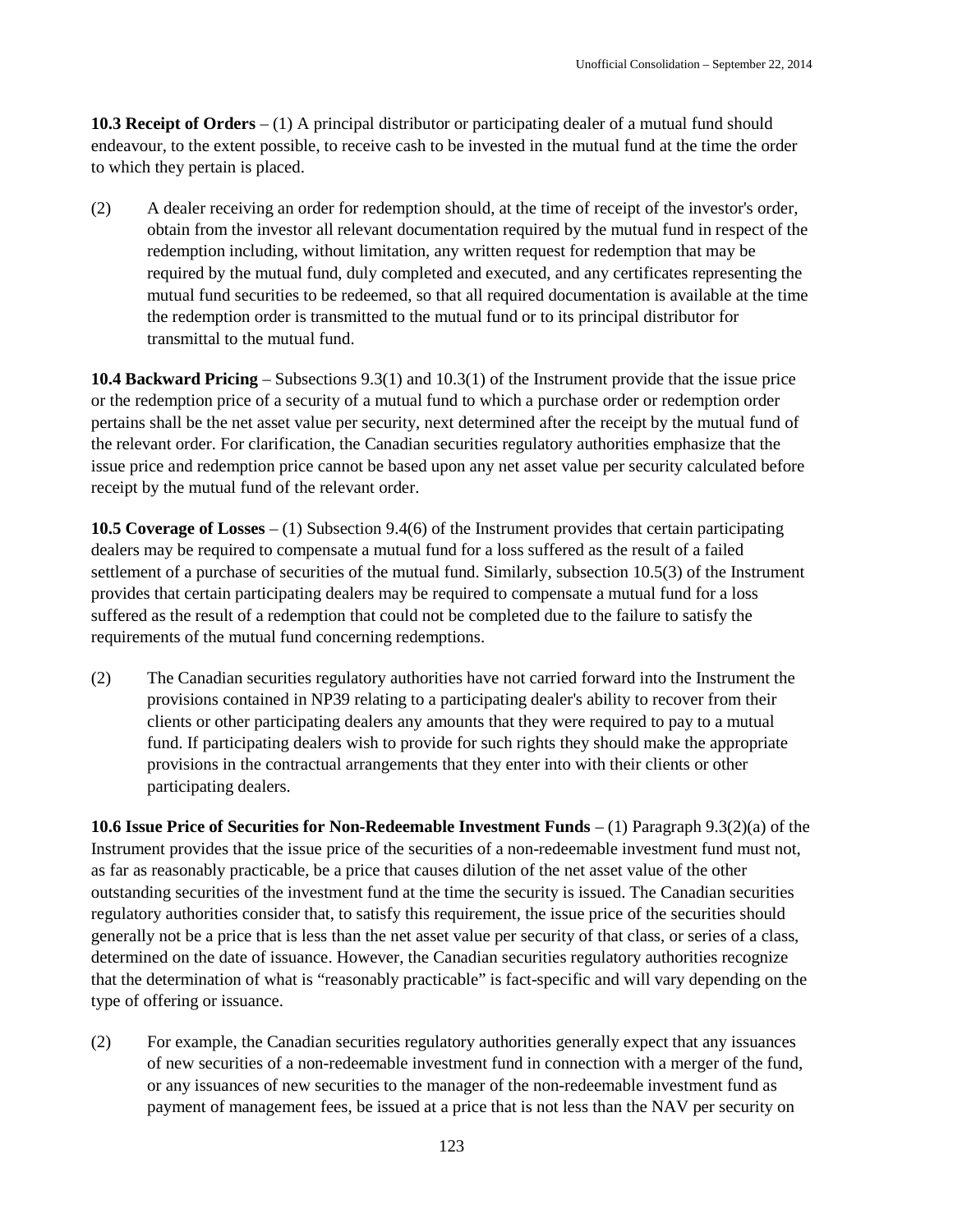the date of issuance. However, the Canadian securities regulatory authorities have observed when an existing non-redeemable investment fund issues new securities under a prospectus, the issue price typically exceeds the net asset value per security on the day before the date of the prospectus, such that the net proceeds of the offering on a per unit basis is no less than the net asset value per security on the day before the date of the prospectus. The Canadian securities regulatory authorities do not consider this issue price to cause dilution to the net asset value of other outstanding securities of the investment fund.

#### **PART 11 COMMINGLING OF CASH**

**11.1 Commingling of Cash** – (1) Part 11 of the Instrument requires principal distributors and participating dealers to account separately for cash they may receive for the purchase of, or upon the redemption of, investment fund securities. Those principal distributors and participating dealers are prohibited from commingling any cash so received with their other assets or with cash held for the purchase or upon the sale of securities of other types of securities. The Canadian securities regulatory authorities are of the view that this means that dealers may not deposit into the trust accounts established under Part 11 cash obtained from the purchase or sale of other types of securities such as guaranteed investment certificates, government treasury bills, segregated funds or bonds.

- (2) Subsections 11.1(2) and 11.2(2) of the Instrument state that principal distributors and participating dealers, respectively, may not use any cash received for the investment in investment fund securities to finance their own operations. The Canadian securities regulatory authorities are of the view that any costs associated with returned client cheques that did not have sufficient funds to cover a trade ("NSF cheques") are a cost of doing business and should be borne by the applicable principal distributor or participating dealer and should not be offset by interest income earned on the trust accounts established under Part 11 of the Instrument.
- (3) No overdraft positions should arise in these trust accounts.
- (4) Subsections 11.1(3) and 11.2(3) of the Instrument prescribe the circumstances under which a principal distributor or participating dealer, respectively, may withdraw funds from the trust accounts established under Part 11 of the Instrument. This would prevent the practice of "lapping". Lapping occurs as a result of the timing differences between trade date and settlement date, when cash of an investment fund client held for a trade which has not yet settled is used to settle a trade for another investment fund client who has not provided adequate cash to cover the settlement of that other trade on the settlement date. The Canadian securities regulatory authorities view this practice as a violation of subsections 11.1(3) and 11.2(3) of the Instrument.
- (5) Subsections 11.1(4) and 11.2(4) of the Instrument require that interest earned on cash held in the trust accounts established under Part 11 of the Instrument be paid to the applicable investment fund or its securityholders "pro rata based on cash flow". The Canadian securities regulatory authorities are of the view that this requirement means, in effect, that the applicable investment fund or securityholder should be paid the amount of interest that the investment fund or securityholder would have received had the cash held in trust for that investment fund or securityholder been the only cash held in that trust account.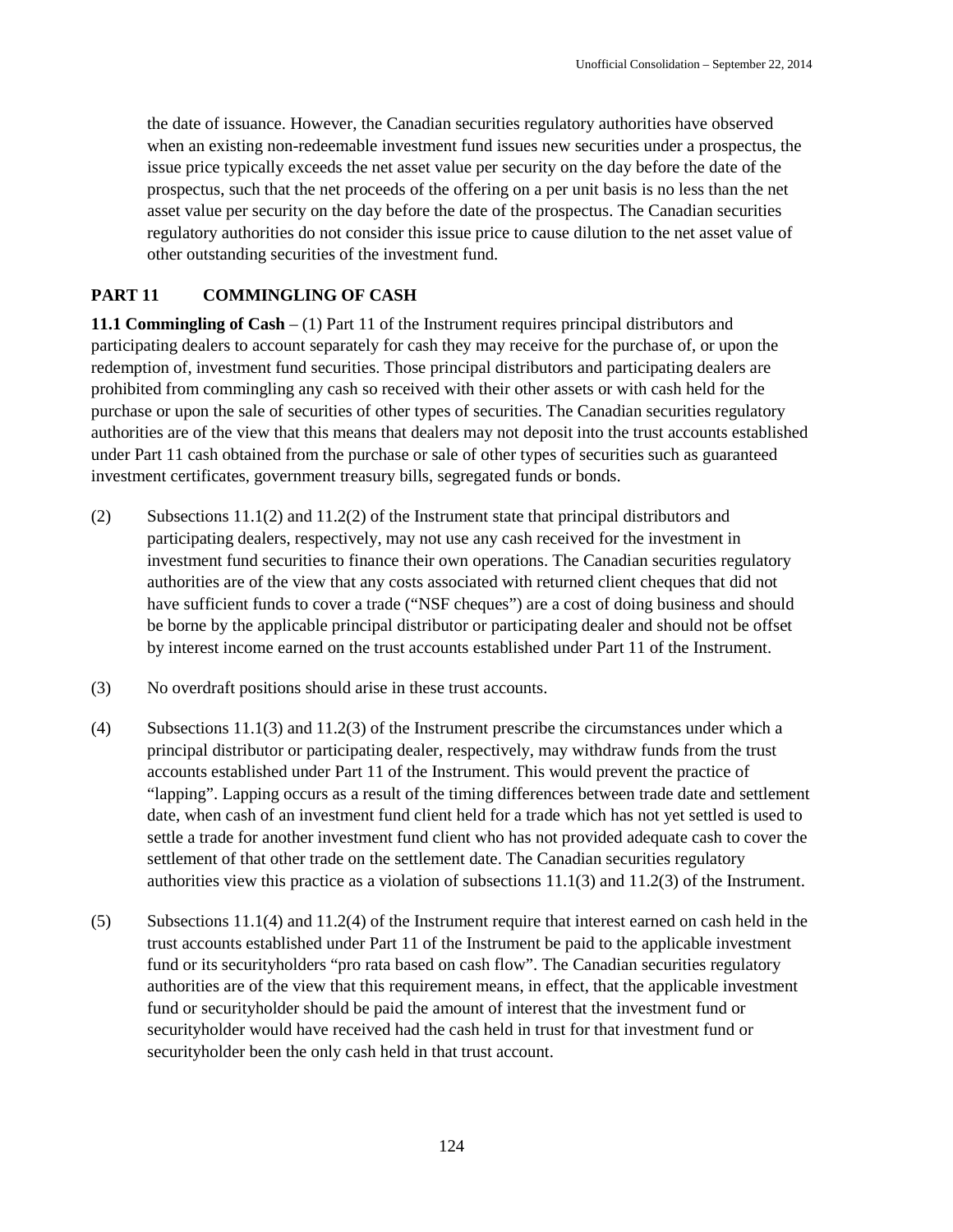(6) Paragraph 11.3(b) of the Instrument requires that trust accounts maintained in accordance with sections 11.1 or 11.2 of the Instrument bear interest "at rates equivalent to comparable accounts of the financial institution". A type of account that ordinarily pays zero interest may be used for trust accounts under sections 11.1 or 11.2 of the Instrument so long as zero interest is the rate of interest paid on that type of account for all depositors other than trust accounts.

#### **PART 12 [Deleted]**

#### **PART 13 PROHIBITED REPRESENTATIONS AND SALES COMMUNICATIONS**

**13.1 Misleading Sales Communications** – (1) Part 15 of the Instrument prohibits misleading sales communications relating to investment funds and asset allocation services. Whether a particular description, representation, illustration or other statement in a sales communication is misleading depends upon an evaluation of the context in which it is made. The following list sets out some of the circumstances, in the view of the Canadian securities regulatory authorities, in which a sales communication would be misleading. No attempt has been made to enumerate all such circumstances since each sales communication must be assessed individually.

- 1. A statement would be misleading if it lacks explanations, qualifications, limitations or other statements necessary or appropriate to make the statement not misleading.
- 2. A representation about past or future investment performance would be misleading if it is
	- (a) a portrayal of past income, gain or growth of assets that conveys an impression of the net investment results achieved by an actual or hypothetical investment that is not justified under the circumstances;
	- (b) a representation about security of capital or expenses associated with an investment that is not justified under the circumstances or a representation about possible future gains or income; or
	- (c) a representation or presentation of past investment performance that implies that future gains or income may be inferred from or predicted based on past investment performance or portrayals of past performance.
- 3. A statement about the characteristics or attributes of an investment fund or an asset allocation service would be misleading if
	- (a) it concerns possible benefits connected with or resulting from services to be provided or methods of operation and does not give equal prominence to discussion of any risks or associated limitations;
	- (b) it makes exaggerated or unsubstantiated claims about management skill or techniques; characteristics of the investment fund or asset allocation service; an investment in securities issued by the fund or recommended by the service; services offered by the fund, the service or their respective manager; or effects of government supervision; or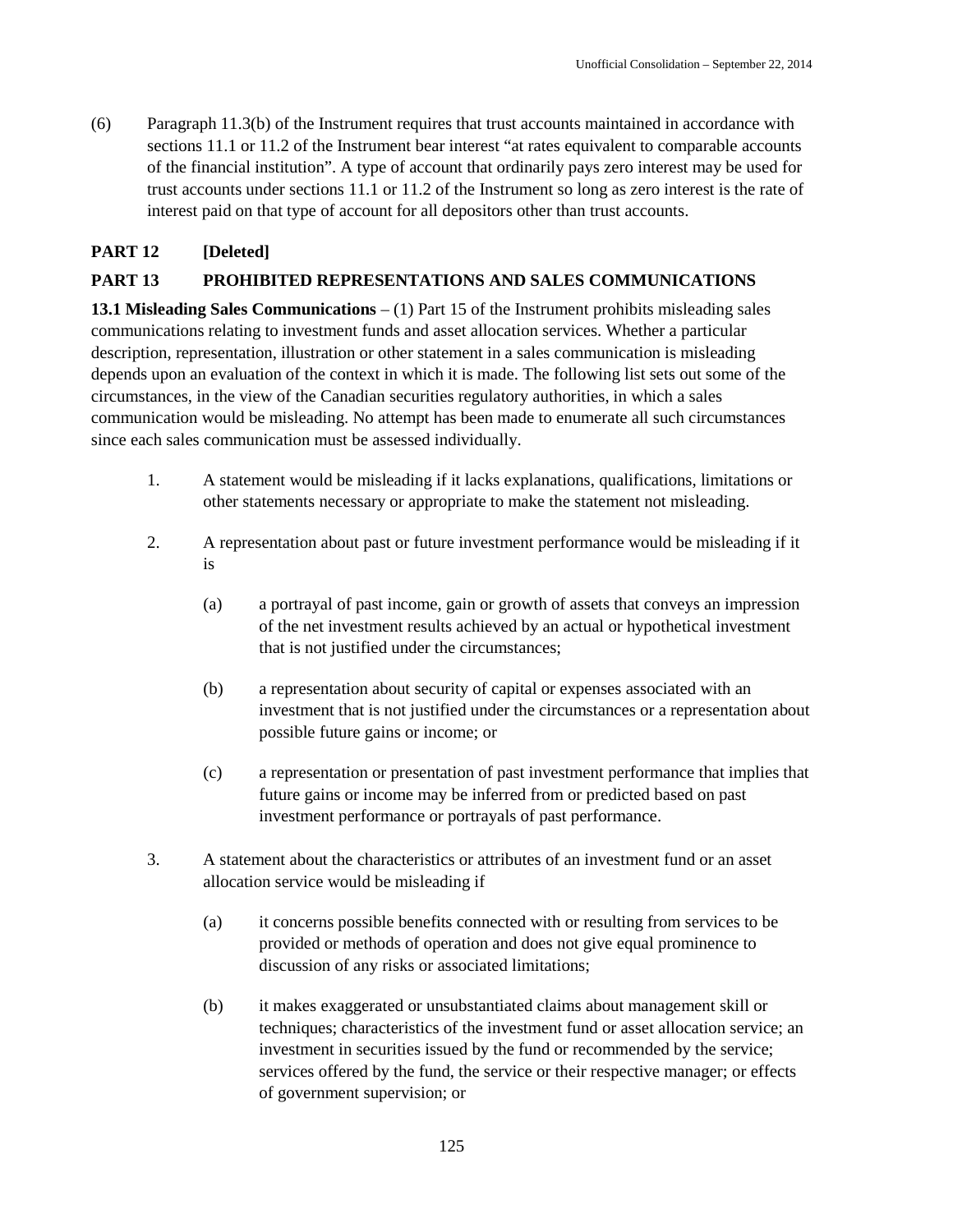- (c) it makes unwarranted or incompletely explained comparisons to other investment vehicles or indices.
- 4. A sales communication that quoted a third party source would be misleading if the quote were out of context and proper attribution of the source were not given.
- (2) Performance data information may be misleading even if it complies technically with the requirements of the Instrument. For instance, subsections 15.8(1) and (2) of the Instrument contain requirements that the standard performance data for investment funds given in sales communications be for prescribed periods falling within prescribed amounts of time before the date of the appearance or use of the advertisement or first date of publication of any other sales communication. That standard performance data may be misleading if it does not adequately reflect intervening events occurring after the prescribed period. An example of such an intervening event would be, in the case of money market funds, a substantial decline in interest rates after the prescribed period.
- (3) An advertisement that presents information in a manner that distorts information contained in the preliminary prospectus or prospectus, or preliminary prospectus, preliminary fund facts document and preliminary annual information form or prospectus, fund facts document and annual information form, as applicable, of an investment fund or that includes a visual image that provides a misleading impression will be considered to be misleading.
- (4) Any discussion of the income tax implications of an investment in an investment fund security should be balanced with a discussion of any other material aspects of the offering.
- (5) Paragraph 15.2(1)(b) of the Instrument provides that sales communications must not include any statement that conflicts with information that is contained in, among other things and as applicable, a prospectus or fund facts document. The Canadian securities regulatory authorities are of the view that a sales communication that provides performance data in compliance with the requirements of Part 15 of the Instrument for time periods that differ from those shown in a prospectus, fund facts document or management report of fund performance does not violate the requirements of paragraph 15.2(1)(b) of the Instrument.
- (6) Subsection 15.3(1) of the Instrument permits an investment fund or asset allocation service to compare its performance to, among other things, other types of investments or benchmarks on certain conditions. Examples of such other types of investments or benchmarks to which the performance of an investment fund or asset allocation service may be compared include consumer price indices; stock, bond or other types of indices; averages; returns payable on guaranteed investment certificates or other certificates of deposit; and returns from an investment in real estate.
- (7) Paragraph 15.3(1)(c) of the Instrument requires that, if the performance of an investment fund or asset allocation service is compared to that of another investment or benchmark, the comparison sets out clearly any factors necessary to ensure that the comparison is fair and not misleading. Such factors would include an explanation of any relevant differences between the investment fund or asset allocation service and the investment or benchmark to which it is compared. Examples of such differences include any relevant differences in the guarantees of, or insurance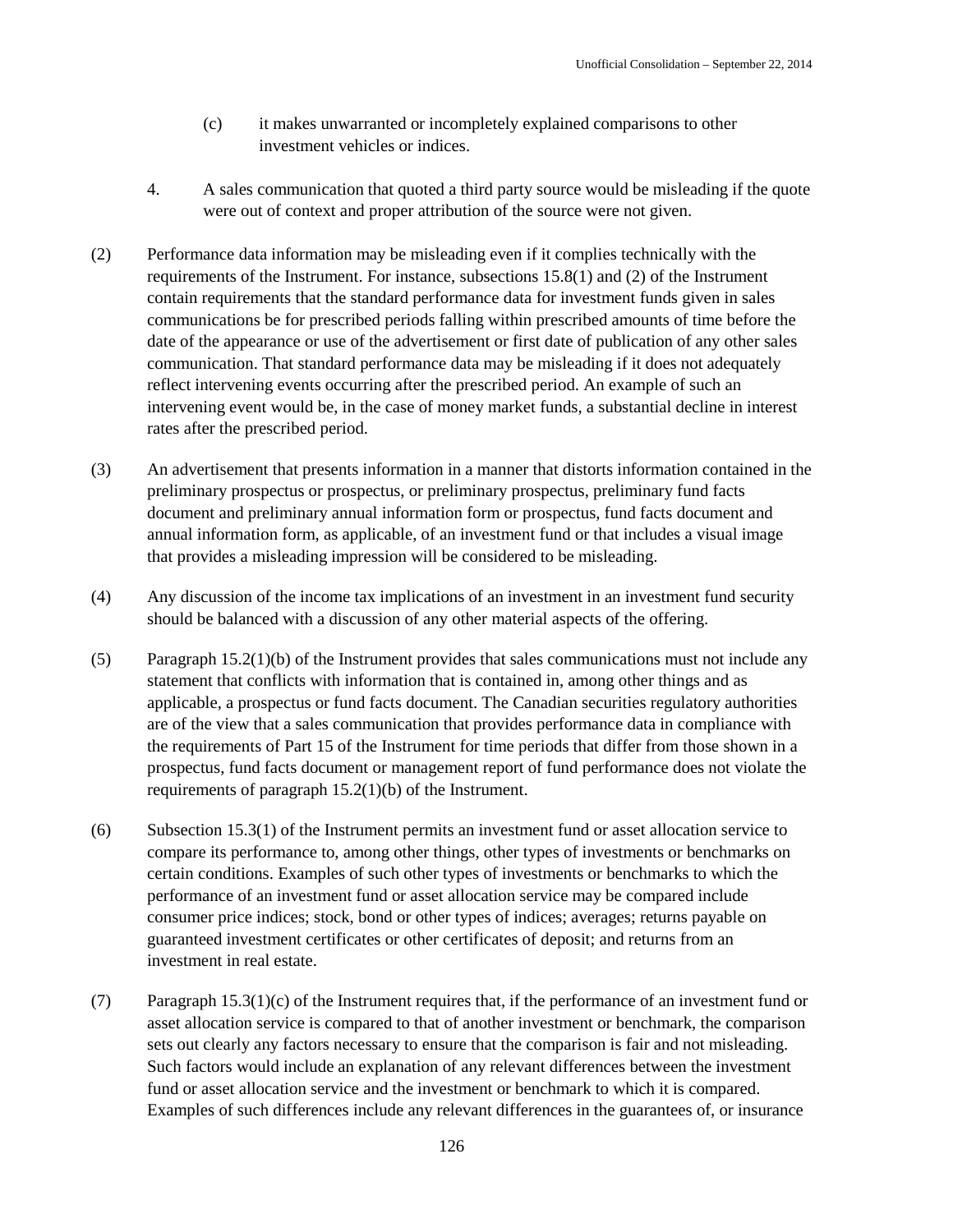on, the principal of or return from the investment or benchmark; fluctuations in principal, income or total return; any differing tax treatment; and, for a comparison to an index or average, any differences between the composition or calculation of the index or average and the investment portfolio of the investment fund or asset allocation service.

**13.2 Other Provisions** – (1) Subsection 15.9(1) of the Instrument imposes certain disclosure requirements for sales communications in circumstances in which there was a change in the business, operations or affairs of an investment fund or asset allocation service during or after a performance measurement period of performance data contained in the sales communication that could have materially affected the performance of the investment fund or asset allocation service. Examples of these changes are changes in the management, investment objectives, portfolio adviser, ownership of the manager, fees and charges, or of policies concerning the waiving or absorbing of fees and charges, of the investment fund or asset allocation service; or of a change in the characterization of a mutual fund as a money market fund. A reorganization or restructuring of an investment fund that results in a conversion of a non-redeemable investment fund into a mutual fund, or the conversion of a mutual fund into a nonredeemable investment fund, would also be an example of such a change.

- $(1.1)$  Subparagraph 15.6(1)(d)(i) of the Instrument prohibits a sales communication pertaining to a mutual fund from including performance data for a period that is before the time when the mutual fund offered its securities under a prospectus. Where the mutual fund has previously existed as a non-redeemable investment fund and has been a reporting issuer in a jurisdiction for a period of at least 12 consecutive months, either as a mutual fund or a non-redeemable investment fund, subsection 15.6(2) requires any sales communication that contains performance data of the mutual fund to include performance data for the period that the fund existed as a nonredeemable investment fund. The Canadian securities regulatory authorities are of the view that performance data pertaining to a mutual fund that has converted from a non-redeemable investment fund should include both the periods before and after the converting transaction, similar to the past performance information presented in the mutual fund's management report of fund performance. Performance data must not be included for any period before the time the non-redeemable investment fund was a reporting issuer.
- (2) Paragraph 15.11(1)5 of the Instrument requires that no non-recurring fees and charges that are payable by some or all securityholders and no recurring fees and charges that are payable by some but not all securityholders be assumed in calculating standard performance data. Examples of non-recurring types of fees and charges are front-end sales commissions and contingent deferred sales charges, and examples of recurring types of fees and charges are the annual fees paid by purchasers who purchased on a contingent deferred charge basis.
- (3) Paragraphs 15.11(1)2 and 15.11(2)2 of the Instrument require that no fees and charges related to optional services be assumed in calculating standard performance data. Examples of these fees and charges include transfer fees, except in the case of an asset allocation service, and fees and charges for registered retirement savings plans, registered retirement income funds, registered education savings plans, pre-authorized investment plans and systematic withdrawal plans.
- (4) The Canadian securities regulatory authorities are of the view that it is inappropriate and misleading for an investment fund that is continuing following a merger to prepare and use *pro forma* performance information or financial statements that purport to show the combined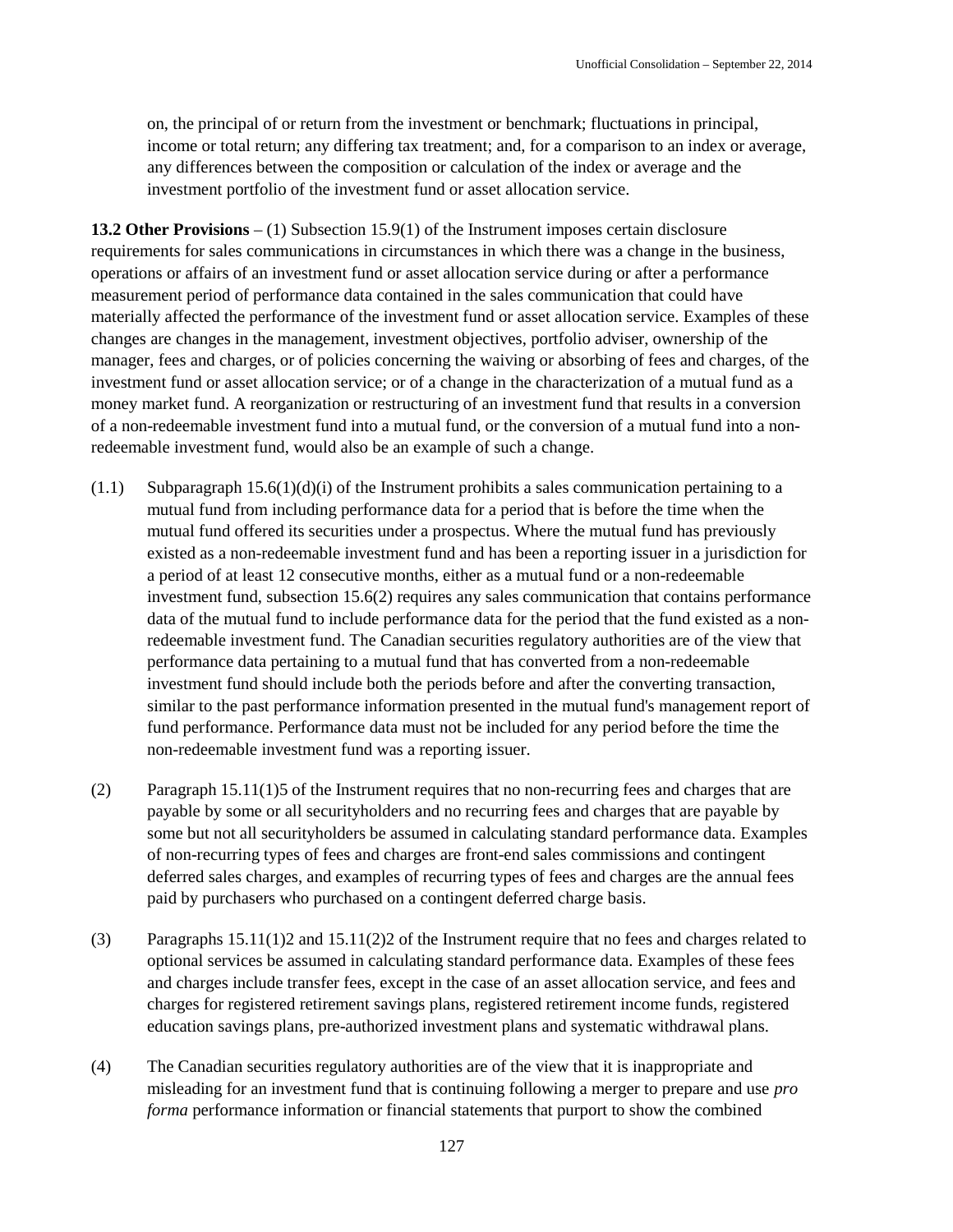performance of the two funds during a period before their actual merger. The Canadian securities regulatory authorities are of the view that such *pro forma* information is hypothetical, involving the making of many assumptions that could affect the results.

- (5) Subsections 15.8(2) and (3) of the Instrument require disclosure of standard performance data of a mutual fund, in some circumstances, from "the inception of the mutual fund". It is noted that paragraph 15.6(1)(d) generally prohibits disclosure of performance data for a period that is before the time when the mutual fund offered its securities under a prospectus or before an asset allocation service commenced operation. Also, each of Instruction (1) to Item 5 of Part B of Form 81-101F1 *Contents of Simplified Prospectus* and Instruction (1) to Item 2 of Part I of Form 81-101F3 *Contents of Fund Facts Document* requires disclosure of the date on which a mutual fund's securities first became available to the public as the date on which the mutual fund "started". Therefore, consistent with these provisions, the words "inception of the mutual fund" in subsections 15.8(2) and (3) of the Instrument should be read as referring to the beginning of the distribution of the securities of the mutual fund under a prospectus of the mutual fund, and not from any previous time in which the mutual fund may have existed but did not offer its securities under a prospectus. If a mutual fund previously existed as a non-redeemable investment fund, the words "inception of the mutual fund" in subsections 15.8(2) and (3) of the Instrument should be read as referring to the date that the non-redeemable investment fund became a reporting issuer.
- (6) Paragraph  $15.6(1)(a)$  of the Instrument contains a prohibition against the inclusion of performance data for a mutual fund that has been distributing securities for less than 12 consecutive months. The creation of a new class or series of security of an existing mutual fund does not constitute the creation of a new mutual fund and therefore does not subject the mutual fund to the restrictions of paragraph  $15.6(1)(a)$  unless the new class or series is referable to a new portfolio of assets.
- (7) Section 15.14 of the Instrument contains the rules relating to sales communications for multiclass investment funds. Those rules are applicable to an investment fund that has more than one class of securities that are referable to the same portfolio of assets. Section 15.14 does not deal directly with asset allocation services. It is possible that asset allocation services could offer multiple "classes"; the Canadian securities regulatory authorities recommend that any sales communications for those services generally respect the principles of section 15.14 in order to ensure that those sales communications not be misleading.
- (8) The Canadian securities regulatory authorities believe that the use of hypothetical or *pro forma* performance data for new classes of securities of a multi-class investment fund would generally be misleading.

**13.3 Sales Communications of Non-Redeemable Investment Funds During the Waiting Period and the Distribution Period** – The Canadian securities regulatory authorities remind non-redeemable investment funds of the restrictions contained in securities legislation relating to the distribution of material and advertising and marketing in connection with a prospectus offering during the waiting period and during the distribution period following the issuance of a receipt for the final prospectus. Part 15 of the Instrument does not vary any of the restrictions imposed during these periods.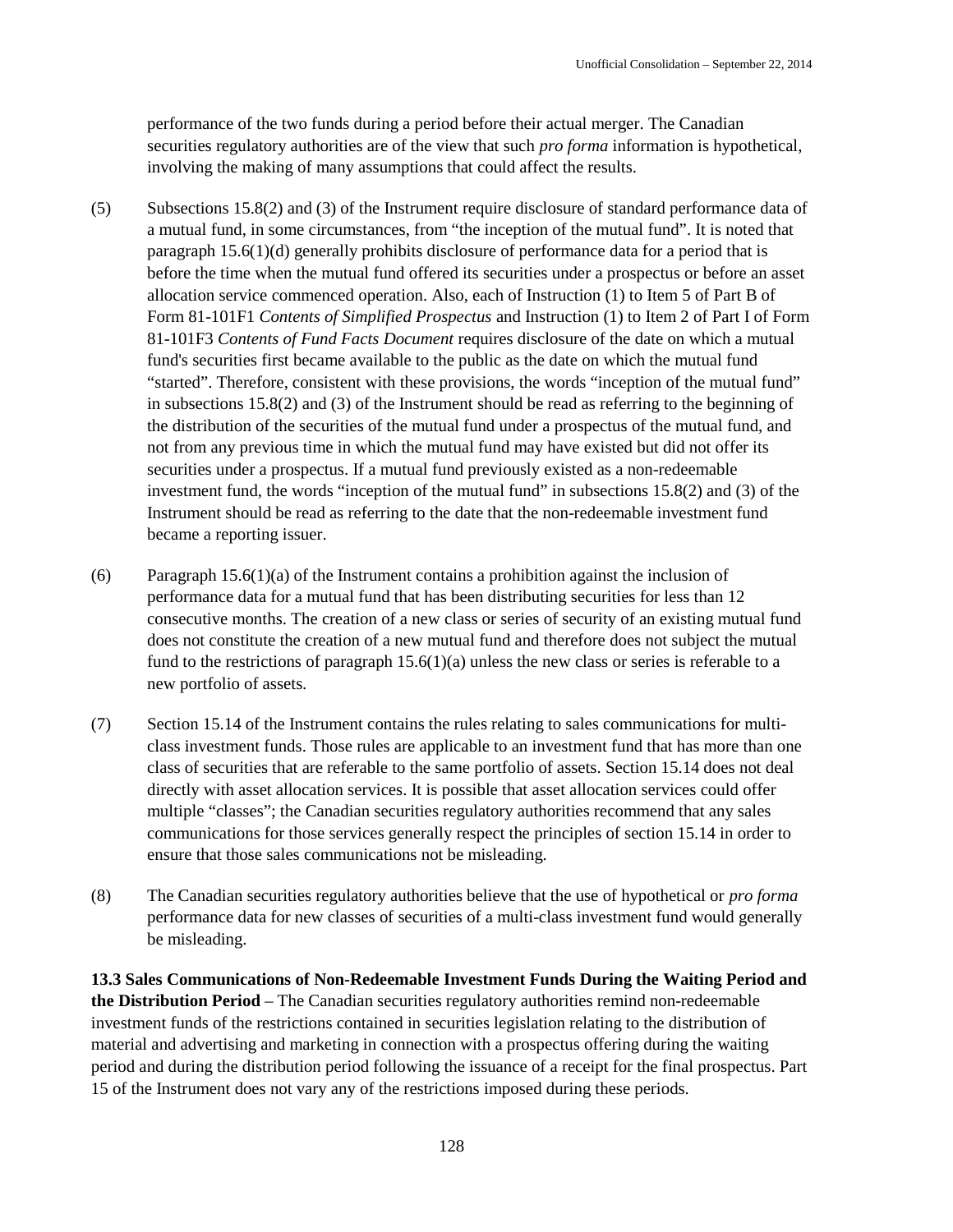# **PART 14 [Deleted]**

## **PART 15 SECURITYHOLDER RECORDS**

**15.1 Securityholder Records** – (1) Section 18.1 of the Instrument requires the maintenance of securityholder records, including past records, relating to the issue and redemption of securities and distributions of the investment fund. Section 18.1 of the Instrument does not require that these records need be held indefinitely. It is up to the particular investment fund, having regard to prudent business practice and any applicable statutory limitation periods, to decide how long it wishes to retain old records.

(2) The Canadian securities regulatory authorities are of the view that the requirements in section 18.1 to maintain securityholder records may be satisfied if the investment fund maintains up to date records of registered securityholders. Each investment fund may decide whether it wishes to maintain records of beneficial securityholders.

# **PART 16 EXEMPTIONS AND APPROVALS**

**16.1 Need for Multiple or Separate Applications** – The Canadian securities regulatory authorities note that a person or company that obtains an exemption from a provision of the Instrument need not apply again for the same exemption at the time of each prospectus or simplified prospectus refiling unless there has been some change in an important fact relating to the granting of the exemption. This also applies to exemptions from NP39 granted before the Instrument; as provided in section 19.2 of the Instrument, it is not necessary to obtain an exemption from the corresponding provision of the Instrument.

**16.2 Exemptions under Prior Policies** – (1) Subsection 19.2(1) of the Instrument provides that a mutual fund that has obtained, from the regulatory or securities regulatory authority, an exemption from a provision of NP 39 before the Instrument came into force is granted an exemption from any substantially similar provision of the Instrument, if any, on the same conditions, if any, contained in the earlier exemption.

- (2) The Canadian securities regulatory authorities are of the view that the fact that a number of small amendments have been made to many of the provisions of the Instrument from the corresponding provision of NP39 should not lead to the conclusion that the provisions are not "substantially similar", if the general purpose of the provisions remain the same. For instance, even though some changes have been made in the Instrument, the Canadian securities regulatory authorities consider paragraph  $2.2(1)(a)$  of the Instrument to be substantially similar to paragraph 2.04(1)(b) of NP39, in that the primary purpose of both provisions is to prohibit mutual funds from acquiring securities of an issuer sufficient to permit the mutual fund to control or significantly influence the control of that issuer.
- (3) The Canadian securities regulatory authorities are of the view that the new provisions of the Instrument relating to mutual funds investing in other mutual funds introduced on December 31, 2003 are not "substantially similar" to those of the Instrument which they replace.

**16.3 Waivers and Orders concerning "Fund of Funds"** – (1) The Canadian securities regulatory authorities in a number of jurisdictions have provided waivers and orders from NP39 and securities legislation to permit "fund of funds" to exist and carry on investment activities not otherwise permitted by NP39 or securities legislation. Some of those waivers and orders contained "sunset" provisions that